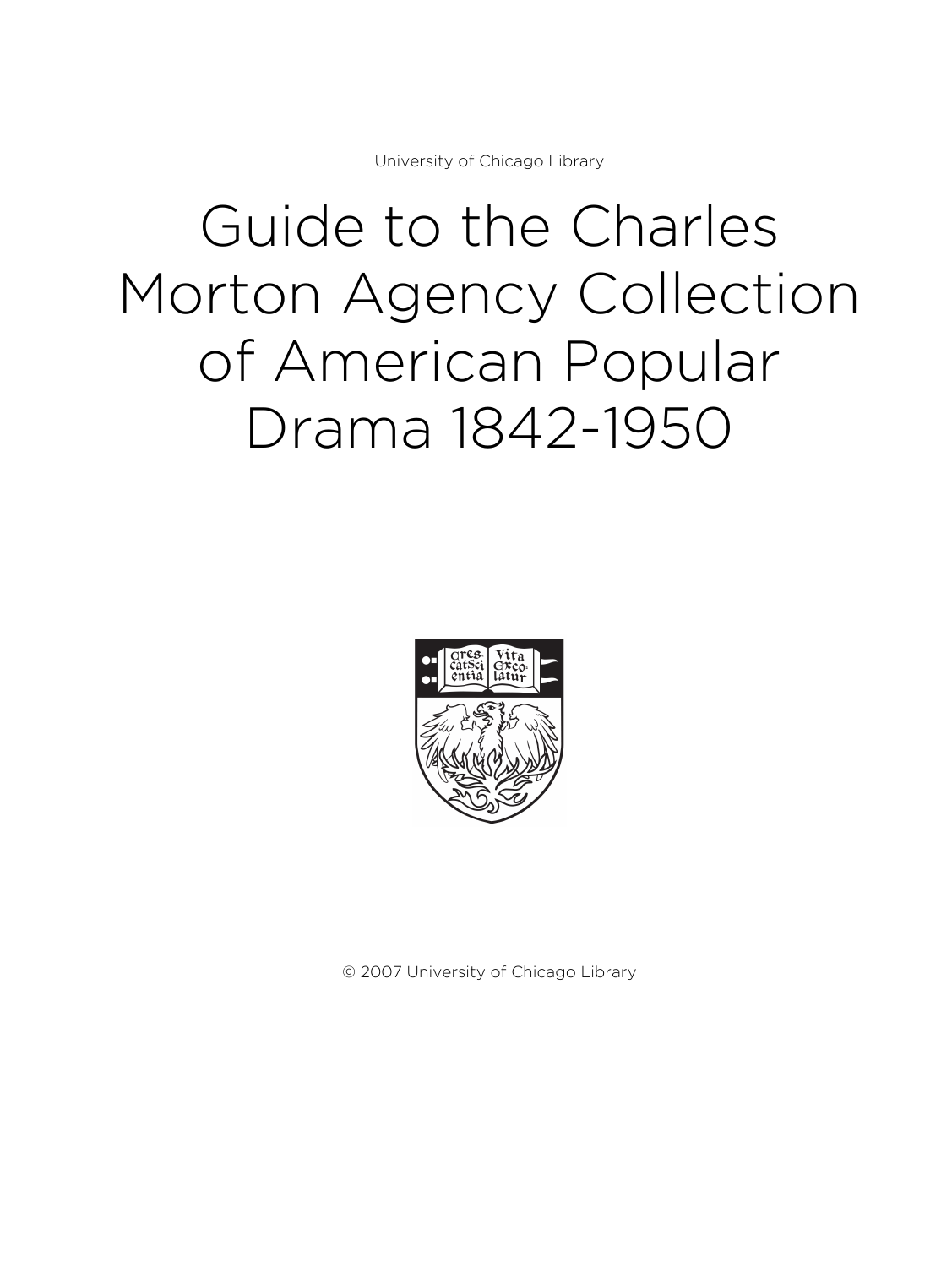# **Table of Contents**

| Descriptive Summary                      | 3   |
|------------------------------------------|-----|
| Information on Use                       |     |
| Access                                   |     |
| Citation                                 | 3   |
| <b>Historical Note</b>                   | 3   |
| Scope Note                               | 6   |
| <b>Related Resources</b>                 | 10  |
| <b>Subject Headings</b>                  | 10  |
| <b>INVENTORY</b>                         | 10  |
| Series I: Numbered Plays                 | 10  |
| Series II: Unnumbered Plays and Excerpts | 124 |
| Series III: Various Plays, Alphabetical  | 124 |
| Series IV: Various Plays                 | 139 |
| Series V: Printed Playbills and Scripts  | 141 |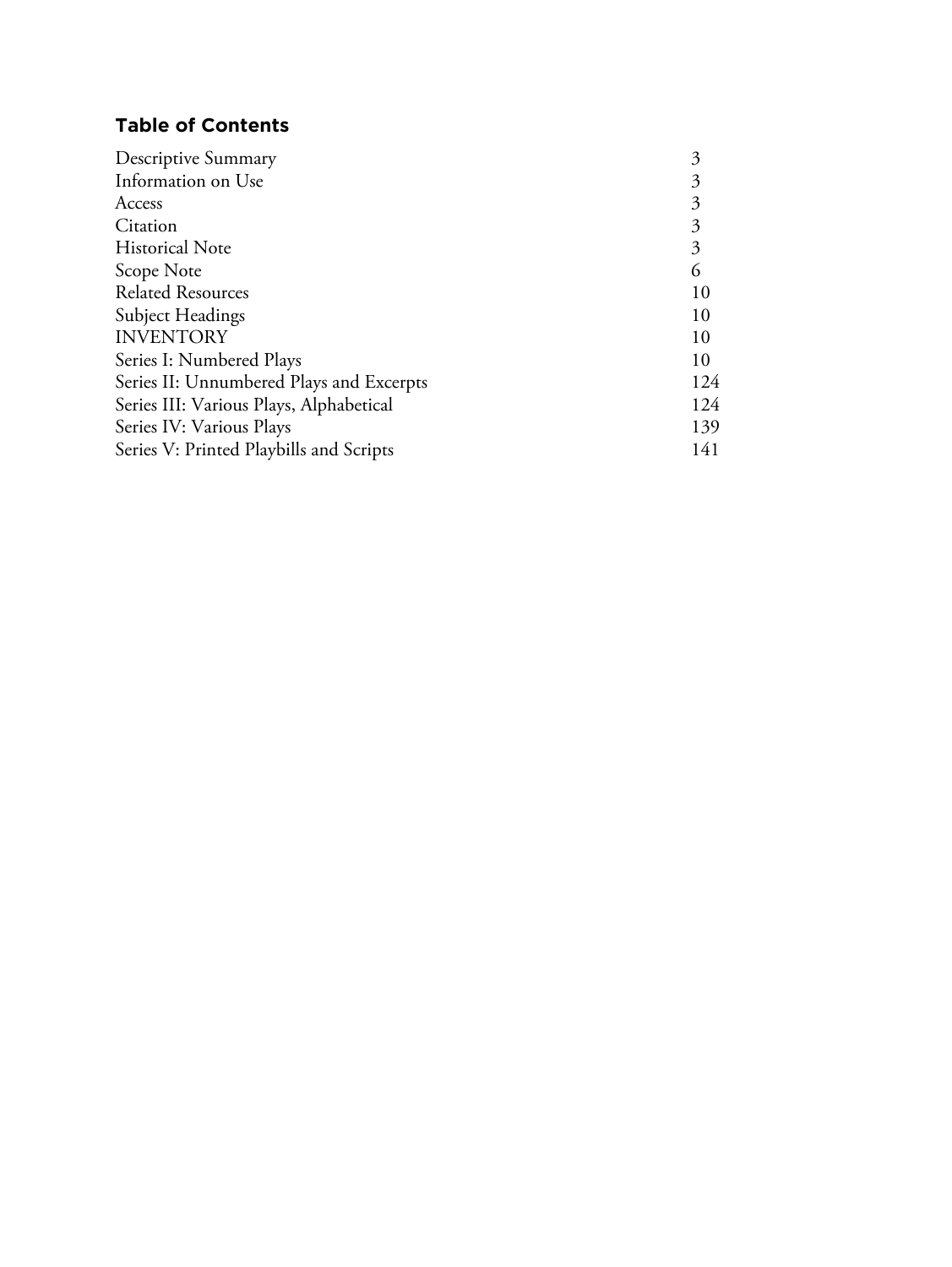# **Descriptive Summary**

| <b>Identifier</b> | <b>ICU.SPCL.MORTONAGENCY</b>                                                                                                                                                                                                                                                                               |  |
|-------------------|------------------------------------------------------------------------------------------------------------------------------------------------------------------------------------------------------------------------------------------------------------------------------------------------------------|--|
| <b>Title</b>      | Morton, Charles, Agency. Collection of American Popular Drama                                                                                                                                                                                                                                              |  |
| Date              | 1842-1950                                                                                                                                                                                                                                                                                                  |  |
| <b>Size</b>       | 48 linear ft. (96 boxes)                                                                                                                                                                                                                                                                                   |  |
| <b>Repository</b> | Special Collections Research Center<br>University of Chicago Library<br>1100 East 57th Street<br>Chicago, Illinois 60637 U.S.A.                                                                                                                                                                            |  |
| <b>Abstract</b>   | The collection holds theatrical plays of the late 19th early 20th centuries, film<br>screenplays from the Depression and New Deal periods, as well as television<br>scripts from the 1950s. The majority of the plays were written, copyrighted,<br>or possibly produced by Charles Morton and his agency. |  |

# **Information on Use**

# **Access**

No restrictions

# **Citation**

When quoting material from this collection, the preferred citation is: Morton, Charles, Agency. Collection of American Popular Drama, [Box #, Folder #], Special Collections Research Center, University of Chicago Library

# **Historical Note**

By the end of the 19th century in America there had developed a fairly large market for playbills and scripts of plays. Theater attendance had increased dramatically through the 19th century and had become progressively more accessible to a wider range of social classes and groups. Not surprisingly, a sort of "play piracy" developed as a consistent problem, particularly since the development of copyright law did not develop extensively until the 20th century. A common form of "play piracy" involved a private company paying an individual, often a stenographer, to go see a popular play at the time and copy down as close to verbatim as possible the dialogue and scenes being presented on stage. The company would then reproduce multiple copies of the script and sell it at a lower price than the playwright's publishing house. This form of piracy apparently reached it peak in the last 15 years of the 19th century. Alternatively, some historians have also pointed out that repertoire theater could not have existed as a low-priced entertainment without play piracy. Many of the melodramas in this collection were some of the most popular plays during the Reconstruction Era in the United States.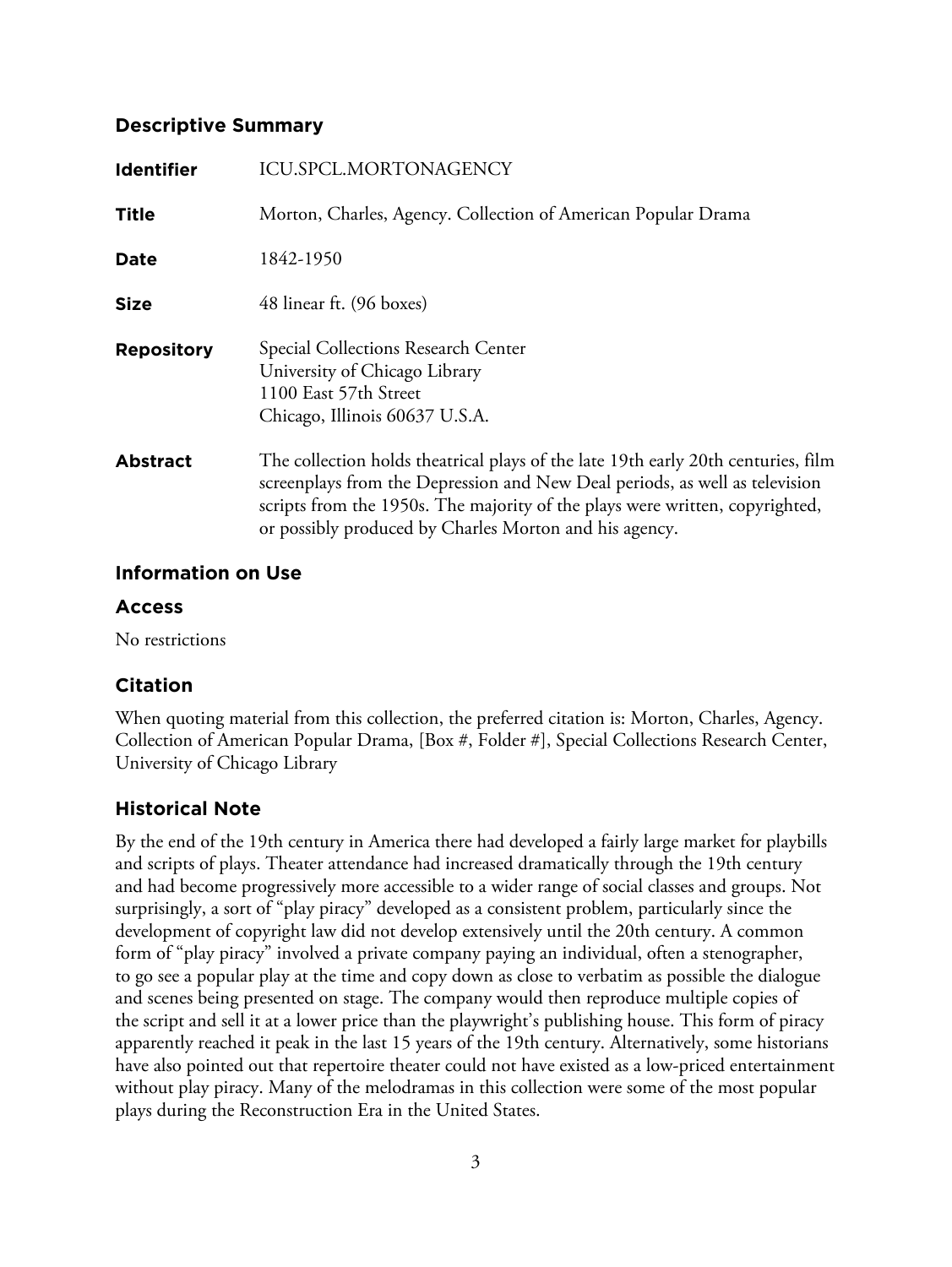There are some implications that either or both the Charles Morton Agency and the Chicago Manuscript Company (though it is unclear what the exact connection was between the two companies, the latter one appears to be the means by which the former obtained many or its works) were such pirating companies. The majority of the collection is composed of over 1,600 typescripts of popular plays that were produced, but not necessarily published, during the approximate period of 1865-1920. In addition, there are close to 2,500 printed plays of the late 19th century and they are mainly publications by other large dramatic publishing house, such as Baker or French. Many of the play-scripts have hand-written notes in the margins containing stage instructions.

Gladys Unger, who was a successful film screenplay writer in the 1920s and 1930s. She was born in 1885 in San Francisco, CA and died 25 May 1940, New York, NY. Her career highlights include co-scripting Cecil B. De Mille's first two talkies, Dynamite (1929) and Madam Satan (1930). She later specialized in literary adaptations, notably Universal's Charles Dickens films of the 1930s, Great Expectations (1934) and The Mystery of Edwin Drood (1935)

Valentine Davies (25 August 1905 - 23 July 1961) was an American film and television writer, producer, and director. He is best known for Miracle on 34th Street (1947) and The Benny Goodman Story (1955). He was nominated for an Academy Award for the screenplay of The Glenn Miller Story in 1955. He also was president of the Screen Writers Guild and general chairman of the Academy Awards program.

Henry Bertram Lister, LL.M. was a notable playwright who wrote the third act of Alexander Dumas' "The Alchemist," a copy of which is in Series III, Box 83, Folder 7.

Hallie Flanagan Davis became the first woman awarded a Guggenheim Fellowship. In 1935 she was appointed Director of the Federal Theater Project (FTP) under the Works Progress Administration (WPA). The FTP was created under the direction of President Franklin D. Roosevelt, a Vassar College trustee, to provide work for the thousands of theater workers left jobless by the Depression. There are a number of other plays in this collection that were also produced from funding of the Federal Theater project.

Anita Loos who, in 1912, began writing scenarios and screenplays for pioneer movie director D.W. Griffith. Her first screenplay, The New York Hat, was produced for Biograph starring Mary Pickford and Lionel Barrymore. Loos had two husbands, Frank Pallma, Jr. (married in 1915-divorced in May 1919) and writer and director, John Emerson (married from June 15, 1919 until his death on March 7, 1956), with whom she was a frequent collaborator. Loos is perhaps best known for her short novel Gentlemen Prefer Blondes (book) (1925), a satirical view of a "dumb blonde" showgirl from Arkansas out to get a rich husband. It was an overnight bestseller and was translated into fourteen languages, even serialized into Chinese. Her stage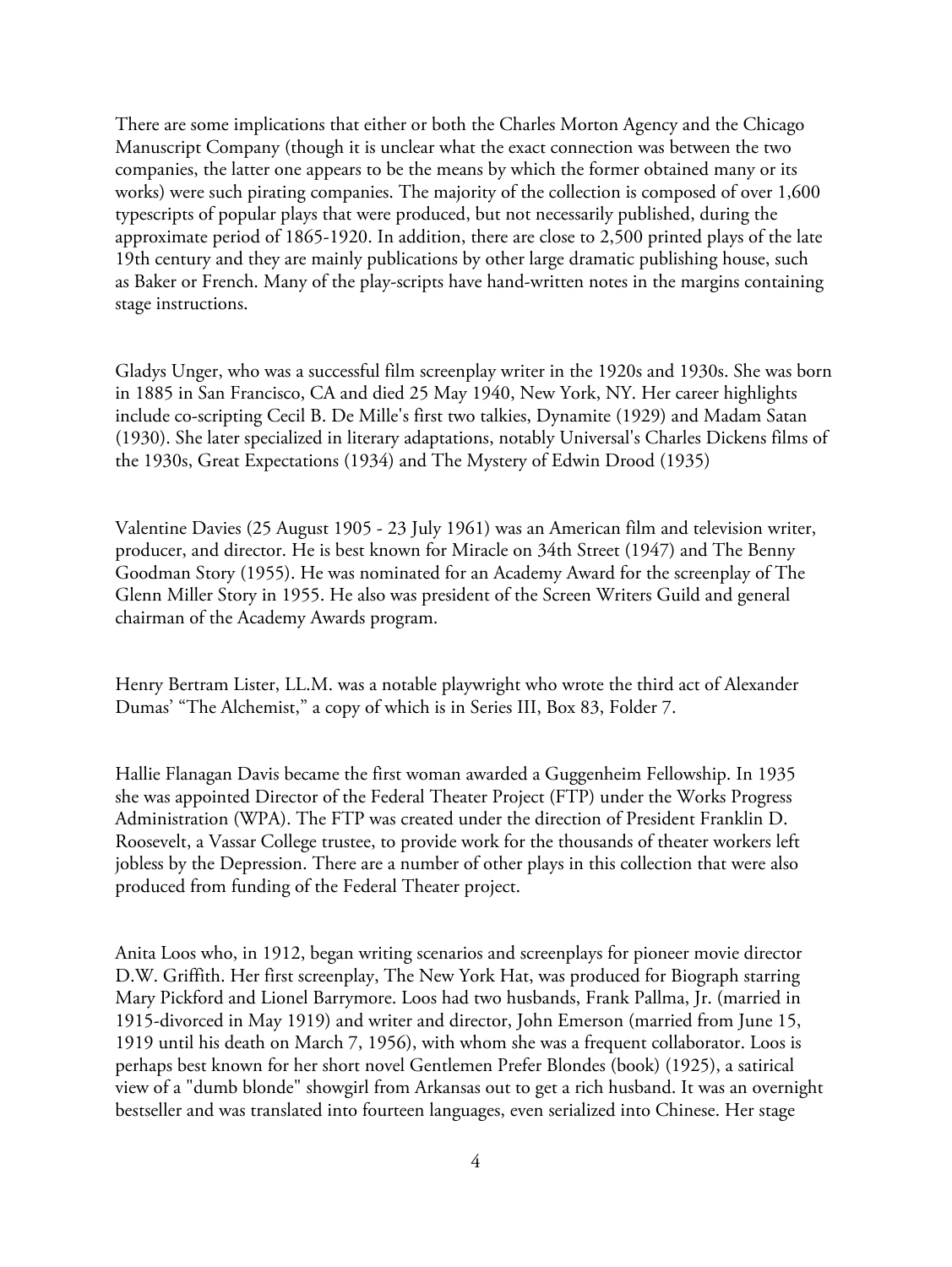adaptation opened on Broadway in 1926 and later toured successfully. A copy of this play is included in the Collection in Series II, Box 86, Folder 13.

Maxwell Anderson wrote many well-known plays and is one of the few modern playwrights to make extensive use of blank verse. Many of his works became movies, and Anderson wrote screen adaptations of other authors' plays and novels such as Death Takes a Holiday and All Quiet on the Western Front — as well as books of poetry and essays. Anderson was awarded the Pulitzer Prize in 1933 for his political drama Both Your Houses, and twice received the New York Drama Critics' Circle Award, for Winterset, and High Tor. A copy of his play, Gypsy (unrelated to the famous musical by Arthur Laurents), is in the collection in Series III, Box 87, Folder 2.

Merrill Rogers, in addition to being playwright, was also the business editor of an irreverent satirical political magazine, The Masses. The Masses was published, generally, monthly from 1911 to 1917. In 1918, Rogers was one of seven artists and writers charged with violating the Espionage Act for their involvement with and contribution to the magazine.

Sophie Treadwell was a playwright, journalist, women's rights advocate, novelist and is often noted as one of America's most prominent women playwrights. Author of forty plays, Treadwell was one of only a few women dramatists who also directed and produced many of her own works. She began her career as a journalist while attending the University of California at Berkeley. During World War I, the State Department recognized Treadwell as one of America's first accredited female foreign war correspondents. And one of her career highlights was In the 1920s when she became the only American journalist granted an interview with Pancho Villa at his remote ranch following the Mexican Revolution.

Jerry Wald was hired by Warners' Hollywood studio as a screenwriter in 1933; within a decade, he was a producer. Among his many Warners producing assignments were several Bogart pictures (All Through the Night [1942], Action in the North Atlantic [1943], Treasure of the Sierra Madre [1947]) and the Joan Crawford "comeback" films Mildred Pierce (1945) and Humoresque (1946). He left Warners for a brief stay at RKO in 1951-52; then from 1953 through 1956, Wald was vice-president in charge of production at Columbia Pictures. He launched his independent career with the 1957 infamous Peyton Place.

Frank Mandel was a very successful writer, producer, source material, lyricist, director, theatre owner and operator.

Lynn Root was also a very successful playwright and one of the more notable highlights of his career was the penning of Cabin in the Sky, which when made into the film was one of the first all African American casts.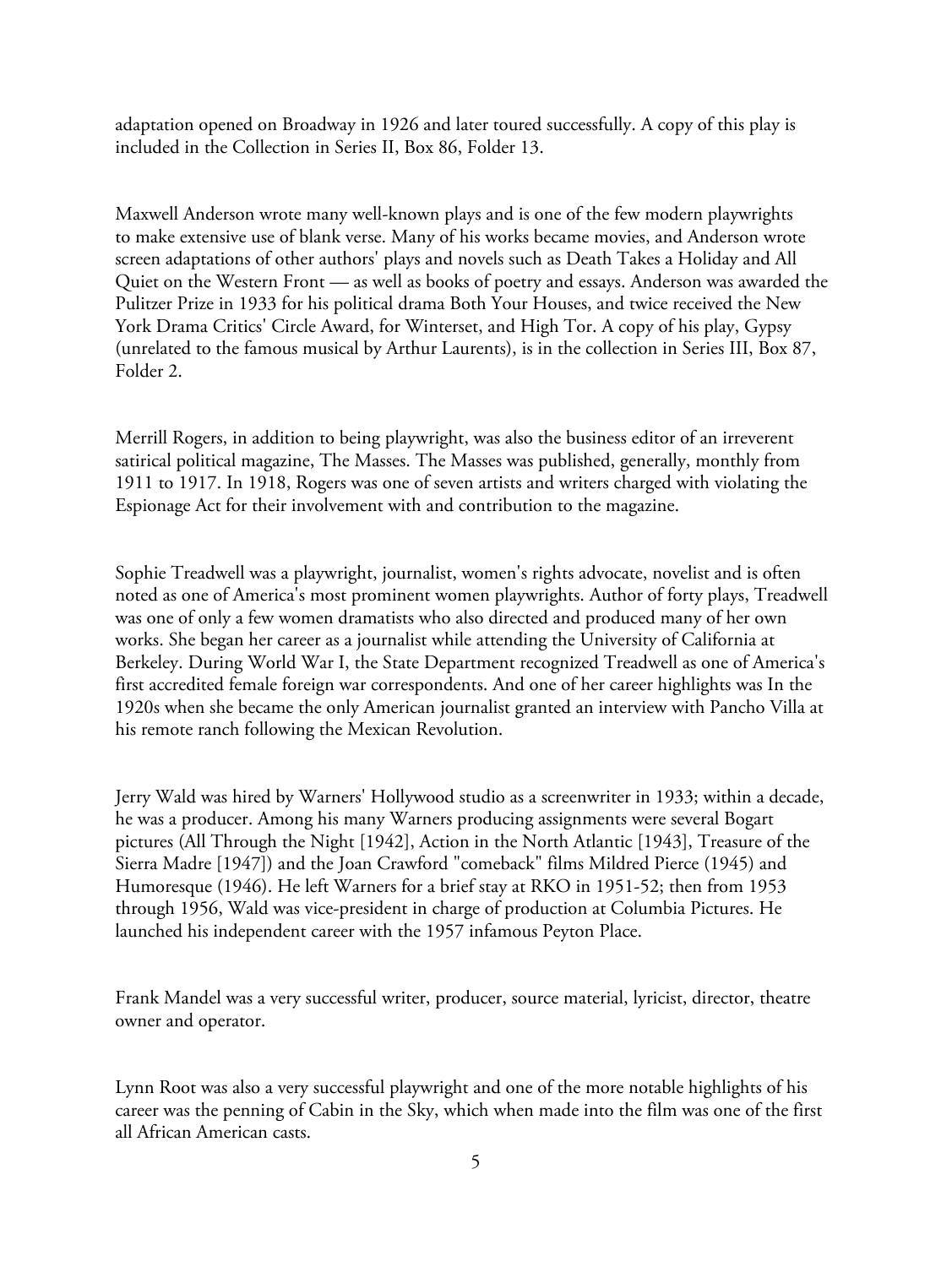There are a number of other notable writers' works included in the collection, but the above list presents a general sense of what the collection encompasses.

# **Scope Note**

Acquired in 1928 with the help of Napier Wilt, the Charles Morton Agency Collection of Popular Drama is arranged into 96 boxes and contains 1,637 MSS copies of miscellaneous American plays. At one point, the collection was entitled, "The Charles Morton Collection of Popular Plays." Additionally, there are approximately another 2,500 printed editions of plays that have been absorbed into the Rare Books Collection. Research into the history of the collection has concluded that the plays all came through the Chicago Manuscript Company, which was a theatrical rental agency that may have pirated many of the plays. The collection contains handwritten scripts, playbills and some stamped "Originals."

The collection is numbered consecutively with one item or play per number and per folder. As for the enumeration, the first 1,464 plays appear to be in no discernable order – they are not in alphabetical order by author or title, however Special Collections does have a card catalog that does list the plays in alphabetical order by title under "Drama." Most of the plays are anonymous, though in some cases an author might be found by cross-checking with the Atkinson Collections catalogue.

Plays #193, #344, #359, are not in the collection. It is unclear if this was simple misnumbering or if the plays at one time existed and have been subsequently lost.

After 1,464, the numerical ordering sequence does continue, however, the plays themselves after 1480 are available as printed editions and then become ordered by publisher. The publishers are arranged alphabetically and then within each publisher section the plays are arranged alphabetically by title.

Within the Inventory, each folder is described with its originally assigned "Morton Collection number," followed by the play title, followed by any additional edition information in parentheses (i.e. original, copy, hand-written, etc.) and then the author name if available. Unless otherwise noted, the play is a typed (or printed) and unbound manuscript.

Many of the manuscripts have dates handwritten on the cover, but it is unclear who wrote them and how accurate they are. For instance in Box 18, Folder 19, Morton 329 the play was copyrighted in 1888, but the outside date is May 11, 1892. Some of the dates are written on the bottom or top right corners, these seem to be the more suspect dates. However, there are some dates written in circles in the center of the pages, often accompanied by the text "Original. Don't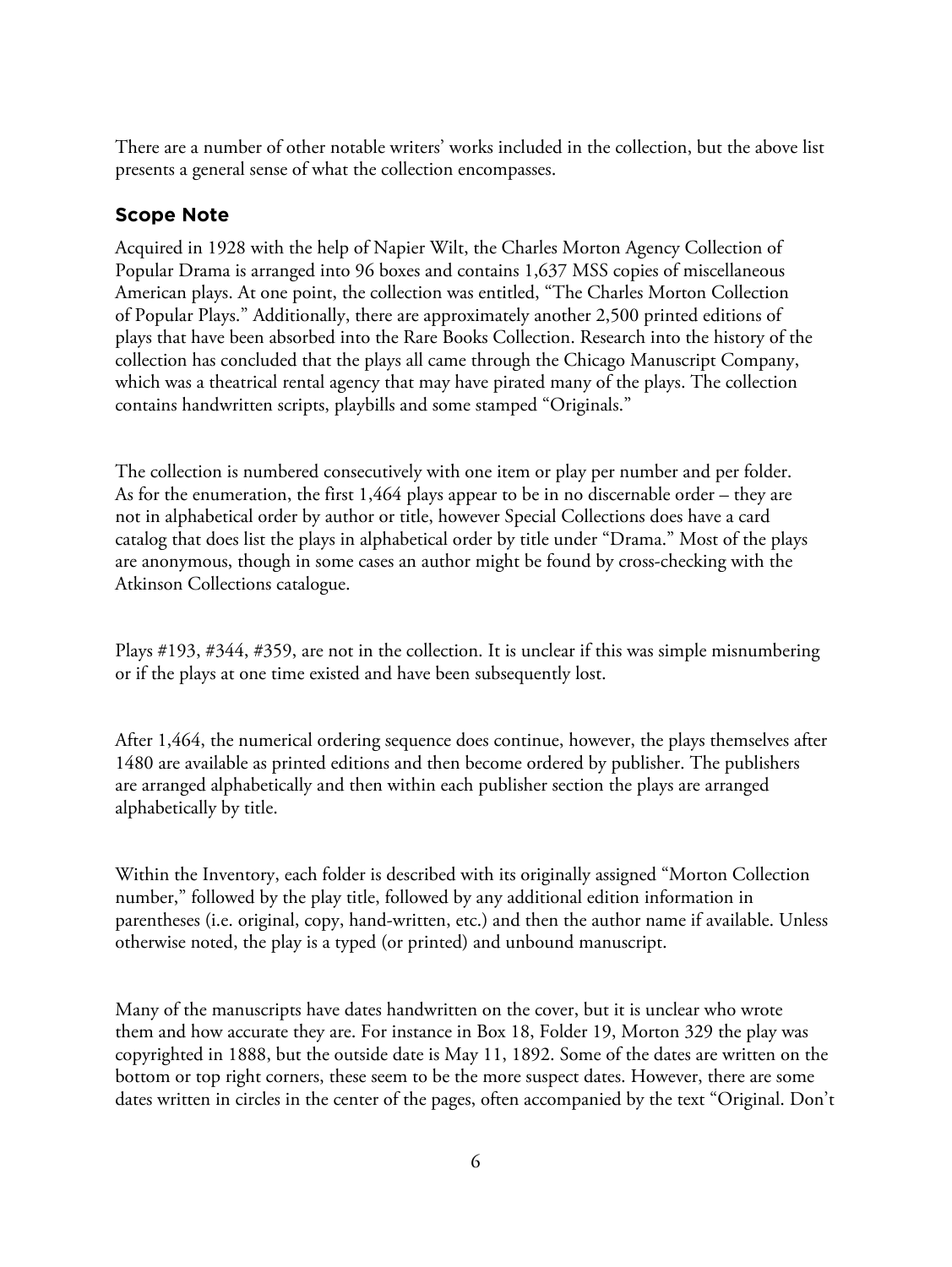Sell" and seem to be more reliable. It is also possible that these dates are the date that the play was being produced on stage by the company, rather than when they were written.

# Series I: NUMBERED PLAYS

These files contain the Morton collection of plays in sequential order from plays 1-1464.

# Series II: UNNUMBERED PLAYS AND PLAY EXCERPTS

This series consists of plays that are loose-leaf pages with no clear title, author, or numbering. In some cases they are complete plays, in others they are only scrapes of pages.

Series III: VARIOUS PLAYS, ALPHABETICAL

Series III contains a collection of named, non-Morton numbered plays listed in alphabetical order according to play name. The majority of these plays are dated in the 1930s and 1940s, a number of which were written by Gladys Unger.

Series IV: VARIOUS PLAYS

Series IV contains a collection of named, non-Morton numbered plays listed in no particular order by name.

Series V: PRINTED PLAYBILLS AND SCRIPTS

Series V contains a collection of named, non-Morton numbered plays listed in no particular order by name. They appear to all be printed playbills for various American and European plays (French and German)

The Charles Morton Agency, itself, was a dramatic rental agency owned by Charles Morton. It is possible that Morton was a playwright himself. There are a number of plays in the collection that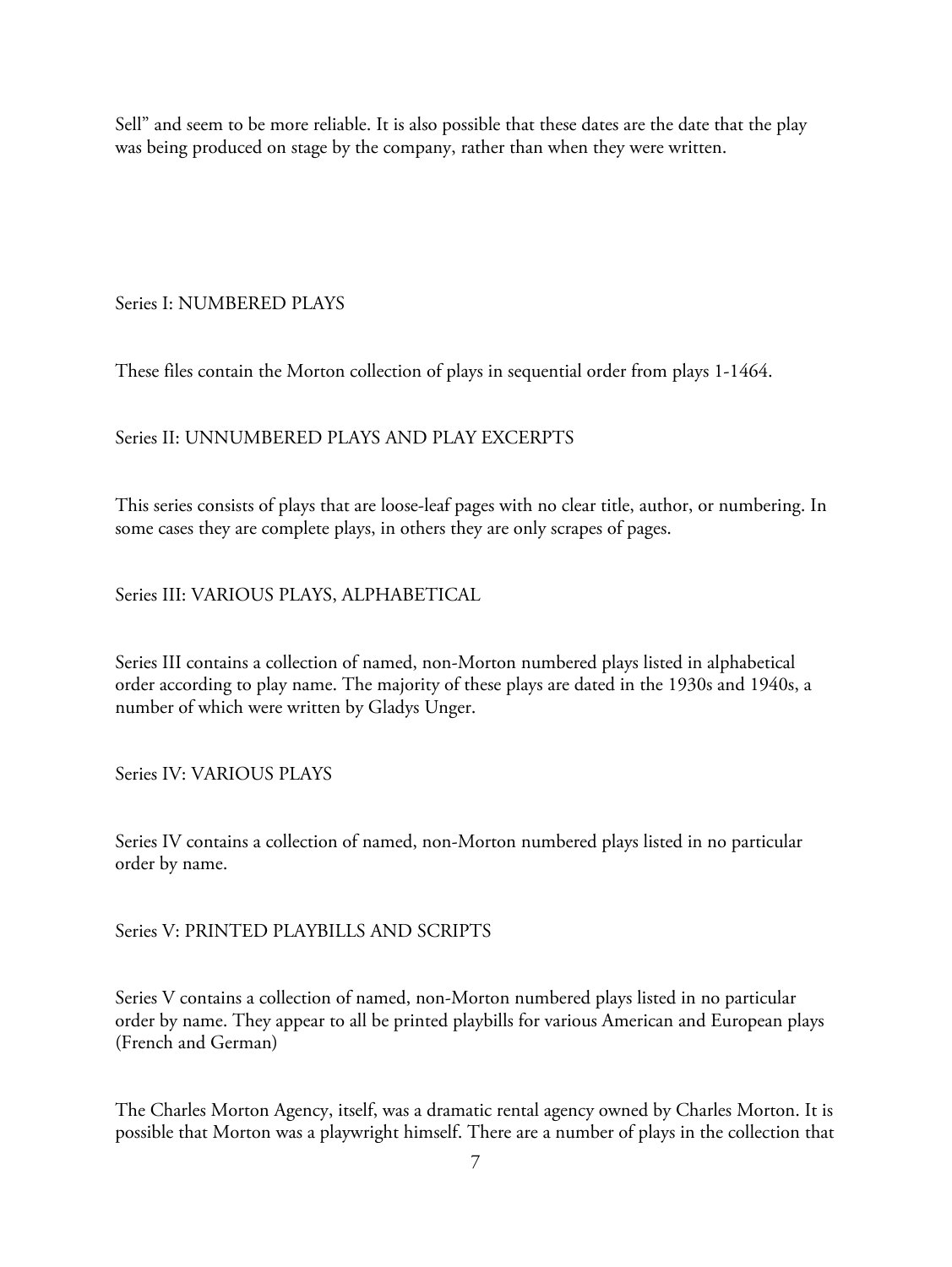have an authorship or have been copyrighted by a Chas. A. Morton, Charles Morton, or a name that possibly is a pseudonym:

Morton 20, Box 2, Folder 5 - "Bess of the Hills"

Morton 47, Box 4, Folder 1 - "Mexico. A Romantic Sensation and Picturesque Melodrama with an Abundance of Sure Fire Comedy"

Morton 65, Box 4, Folder 21 – "Mollie Bawn. A Dramatization in Four Acts"

Morton 77, Box 5, Folder 12 - "Paradise Alley. Burlesque in One Act and Three Scenes"

Morton 83, Box 6, Folder 1 - "Bells of Shandon. An Original Irish Comedy Drama in Four Acts"

Morton 123, Box 7, Folder 19 - "The Girl from Broadway. A musical comedy tabloid drama in one act"

Morton 127, Box 8, Folder 3 - "The Charity Girl. A Comedy Drama about life in Four Acts"

Morton 299, Box 17, Folder 8 – "The Hidden Hand. A Dramatization of Celebrated Story of Same Name"

Morton 323, Box 18, Folder 13 - "Divorcons. An Original Comedy Founded in the Story and Incidents of French Comedy of Same Name"

Morton 430, Box 24, Folder 18 - "A Sin Against Society. Or a Social Butterfly in Four Acts"

Morton 431, Box 24, Folder 19 - "Little Miss Mystery. A Play of School Life with Music in Three Acts"

Morton 434, Box 25, Folder 2 - "Steve's Pal. A Western Comedy Drama in Four Acts" (by W.C. Herman and Chas Morton)

Morton 452, Box 25, Folder 20 - "Fellow Students. A Play of College Life with Music in Four Acts"

Morton 472, Box 27, Folder 2 - "Ikey and Abie. A Farcical Melodramatic Comedy in Three Acts"

Morton 475, Box 27, Folder 5 - "The Man from Ireland. Tabloid Musical Comedy in One Act and Three Scenes"

Morton 481, Box 27, Folder 11 – "A Dutchman's Honeymoon. A Drama of Intense Heart Interest in Four Acts" (by Chas. Morton and W.C. Herman)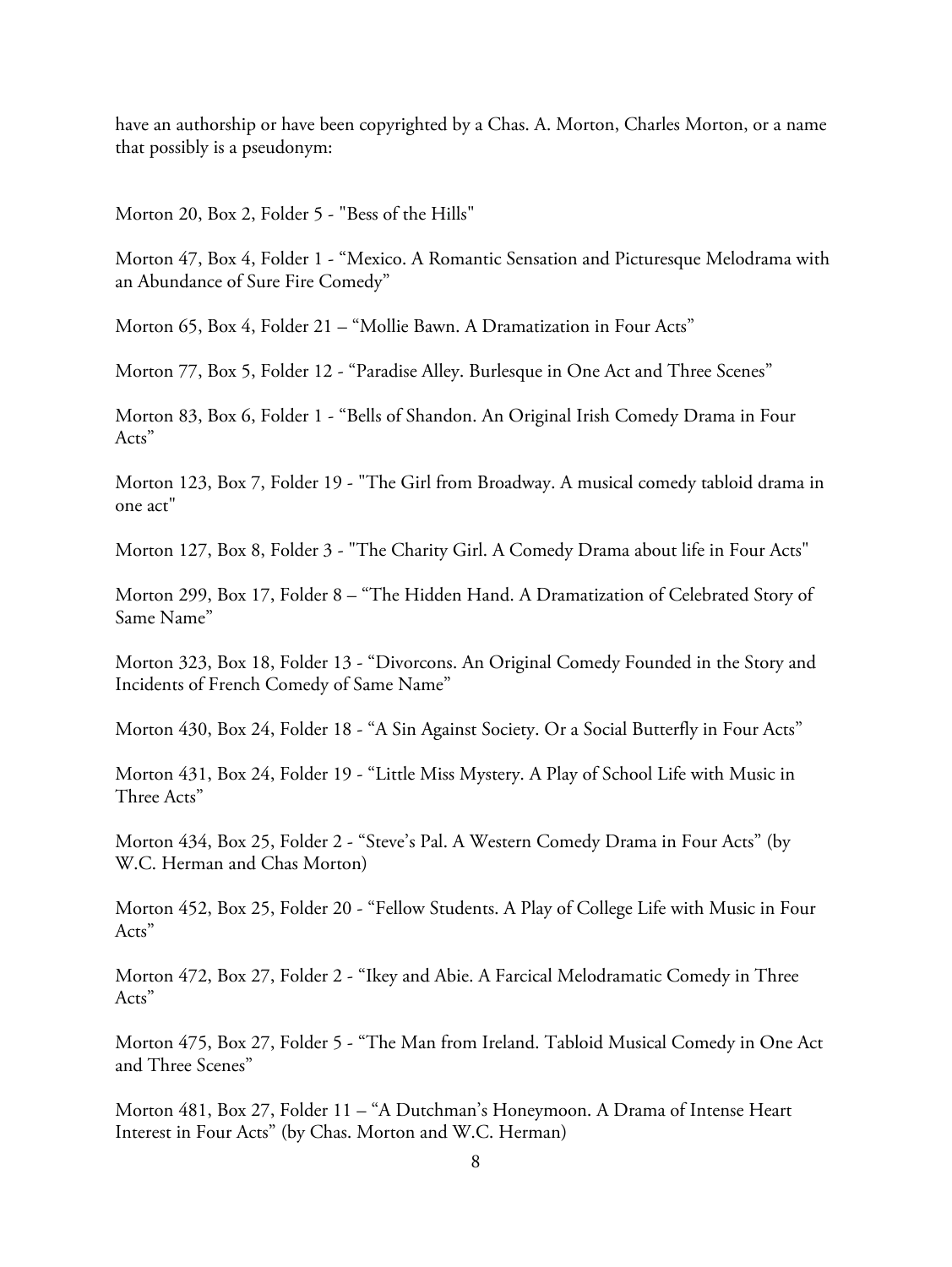Morton 486, Box 27, Folder 16 - "Nancy Starts a Boom. A Comedy Drama in Four Acts

Morton 487, Box 27, Folder 17 - "Willie's Husband. A Rabloid [sic?] Comedy in Three Acts"

Morton 542, Box 30, Folder 14 - "An American Swede. An Original Drama of American Life"

Morton 1128, Box 64, Folder 6 – "The Girls Decide. A Comedy Drama in Three Acts"

Morton 1188, Box 65, Folder 17 – "Seaside Belles. A Tabloid Musical Comedy in One Act."

Morton 1199, Box 68, Folder 8 – "Professor Mooner's Troubles. A Musical Farce in Two Acts" (the play is billed as being authored by Carlos Mortoni, which seems to be a possible pseudonym for Charles Morton)

Morton 1333, Box 75, Folder 9 – "An Irish Rose. A Modern Comedy Drama in Four Act."

Morton 1349, Box 76, Folder 5 – "Small Town Folks. A Comedy Drama in Four Acts" (by Charles A. Warren, copyrighted by Charles A. Morton in 1922)

Morton 1397, Box 78, Folder 15 – "The Fate of the Transgressor. A Melodramatic Comedy in Four Acts" (by Charles Morton, copyrighted by Alexander Byers in 1910)

Morton 1399, Box 78, Folder 17 – "Honest Hearts. A Melodramatic Comedy in Four Acts" (by Charles Morton, copyrighted by Charles Morton in 1922)

Morton 1401, Box 78, Folder 14 – "The Mysterious Miss Murdock. A Comedy Drama in Three Acts"

Morton 1404, Box 79, Folder 2 – "A Daughter of France or At the Mercy of the Foe. A Comedy Drama in Four Acts" (by Charles A. Warren, copyrighted by Charles Morton in 1922)

Morton 1406, Box 79, Folder 4 – "A Frontier Romance. A Western Melodrama in Four Acts" (by John W. Wilson, copyrighted by Charles Morton in 1922)

Morton 1409, Box 79, Folder 7 – "Heart of Tennessee. A Comedy Drama in Four Acts" (by Charles A. Warren, copyrighted by Charles Morton in 1922)

Morton 1411, Box 79, Folder 9 – "Her Purchase Price. A Domestic Melodrama in Four Acts."

Morton 1416, Box 79, Folder 14 – "Human Nature. A Society Drama in Prologue and Three Acts"

Morton 1418, Box 79, Folder 16 – "The Danger Line. A Melodramatic Comedy in Four Acts."

Nearly all the remaining plays were written or copyrighted by Morton. See Boxes 80-90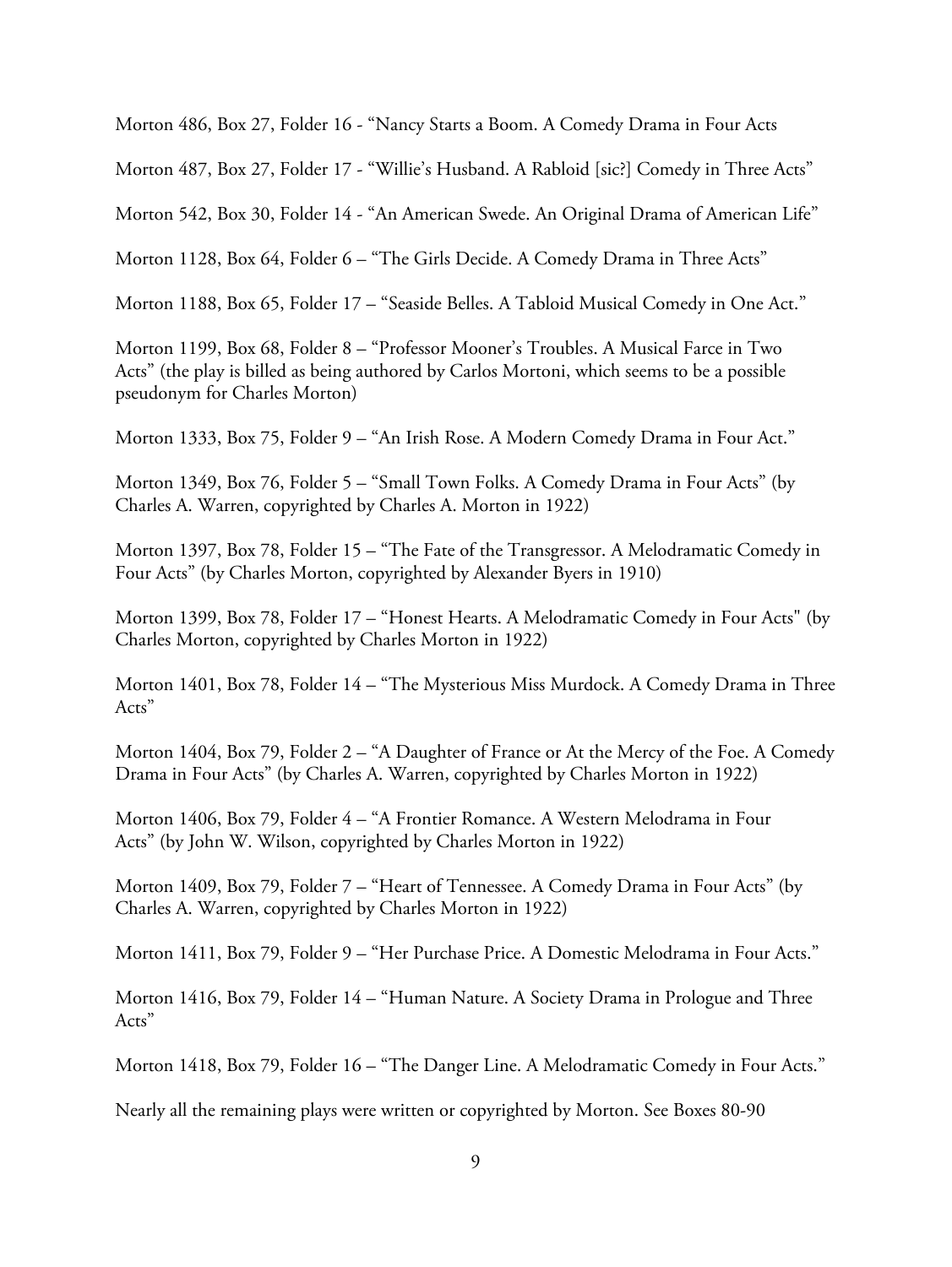Another item of note is in Box 25, Folder 18, Morton 450. Taped to the inside of the play is a receipt of purchase from the possible author of the play to the Chicago Manuscript Co. in the amount of two dollars and both covers of the play were made from hotel stationary.

There also seem to be multiple versions of "Dora Thorne" that were copyrighted at different times. See Morton 830, 1034, 1193, and 1214.

The remaining series are composed of copies of plays by famous playwrights and screenplay writers of the 1920s-1950s. Some of these include:

# **Related Resources**

The following related resources are located in the Department of Special Collections:

http://www.lib.uchicago.edu/e/spcl/select.html

Some plays of the Morton collection: Their reflection on American life / Ethel Kaufman. Imprint: 1930. Description: 1 l., 24 numb.l. 28 cm.

Celia and Delia Austrian. Papers

Atkinson Collection of American Drama

# **Subject Headings**

- •
- Charles Morton Agency
- American drama -- 19th-20th centuries -- History and criticism

# **INVENTORY**

# **Series I: Numbered Plays**

```
Box 1
```

```
Folder 1
```
Morton 1, "Alixie. Famous French Melodrama" (an original handwritten manuscript) **Box 1**

```
Folder 2
```
Morton 2, "Arrah-Na-Pogue, of the Wicklow Wedding. An Irish Drama in Three Acts" (Printed, not published. Author's copy), by Dion Bourcicault, Esq

```
Box 1
```
#### **Folder 3**

Morton 3, "For Another's Sin. A Domestic Drama in One Act and One Scene" **Box 1**

**Folder 4**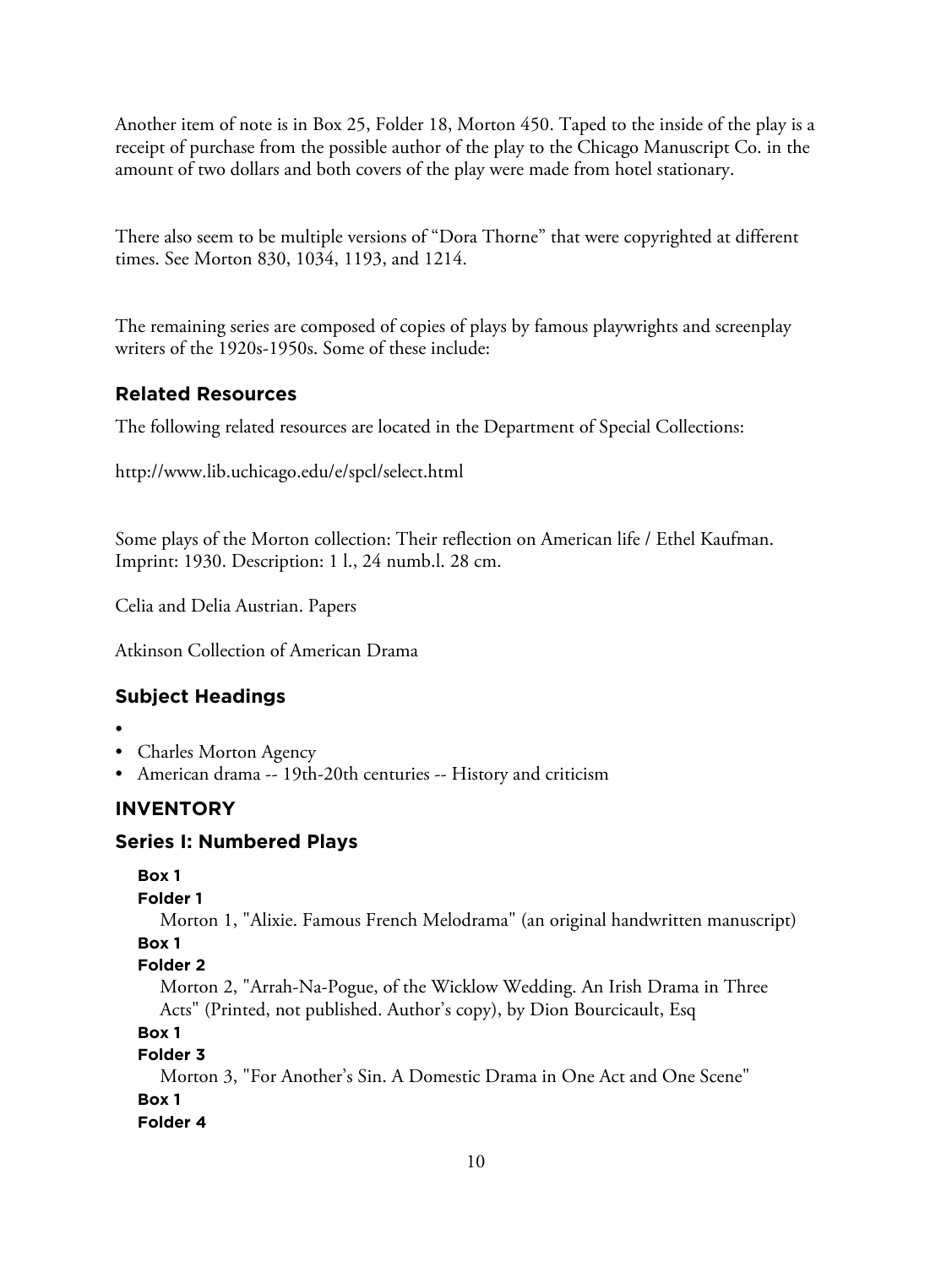Morton 4, "After Dark. A Drama of London Life in '68" (handwritten in a bound notebook), by Dion Bourcicault, Esq

# **Box 1**

# **Folder 5**

Morton 5, "Baby. A Daly Theater and Boston Museum Success of the Seventies" (handwritten in a bound notebook)

# **Box 1**

# **Folder 6**

Morton 6, "Bankers Daughter."

### **Box 1**

#### **Folder 7**

Morton 7, "Bertha, the Sewing Machine Girl. Perhaps one of the notable sensational successes in theatrical history" (handwritten in a bound notebook)

# **Box 1**

# **Folder 8**

Morton 8, "Black Diamonds." (handwritten and typed manuscript)

# **Box 1**

#### **Folder 9**

Morton 9, "The Cannon Ball Express in Four Acts." (written on cover is "Original 6-16-09 and stamped inside is a "Howard & Doyle Chicago Theatrical Agents" seal)

# **Box 1**

# **Folder 10**

Morton 10, "Shenandoah"

### **Box 1**

# **Folder 11**

Morton 11, "Marching Through Georgia"

#### **Box 1**

# **Folder 12**

Morton 12, "Celebrated Case" (handwritten manuscript)

# **Box 1**

#### **Folder 13**

Morton 13, "The Child of the State. A Melodrama in 5 Acts" (dated 5-31-[18]93 on the cover), by A. D'Ennery

#### **Box 1**

### **Folder 14**

Morton 14, "Confusion" (dated 3-14-[18]91 on the cover)

### **Box 1**

#### **Folder 15**

Morton 15, "Her Great Match"

# **Box 2**

# **Folder 1**

Morton 16, "The Dannicheff's. A Drama in 4 Acts. From the French, of Alex Dumas" (handwritten manuscript with Act I as a separate volume)

# **Box 2**

#### **Folder 2**

Morton 17, "Danites"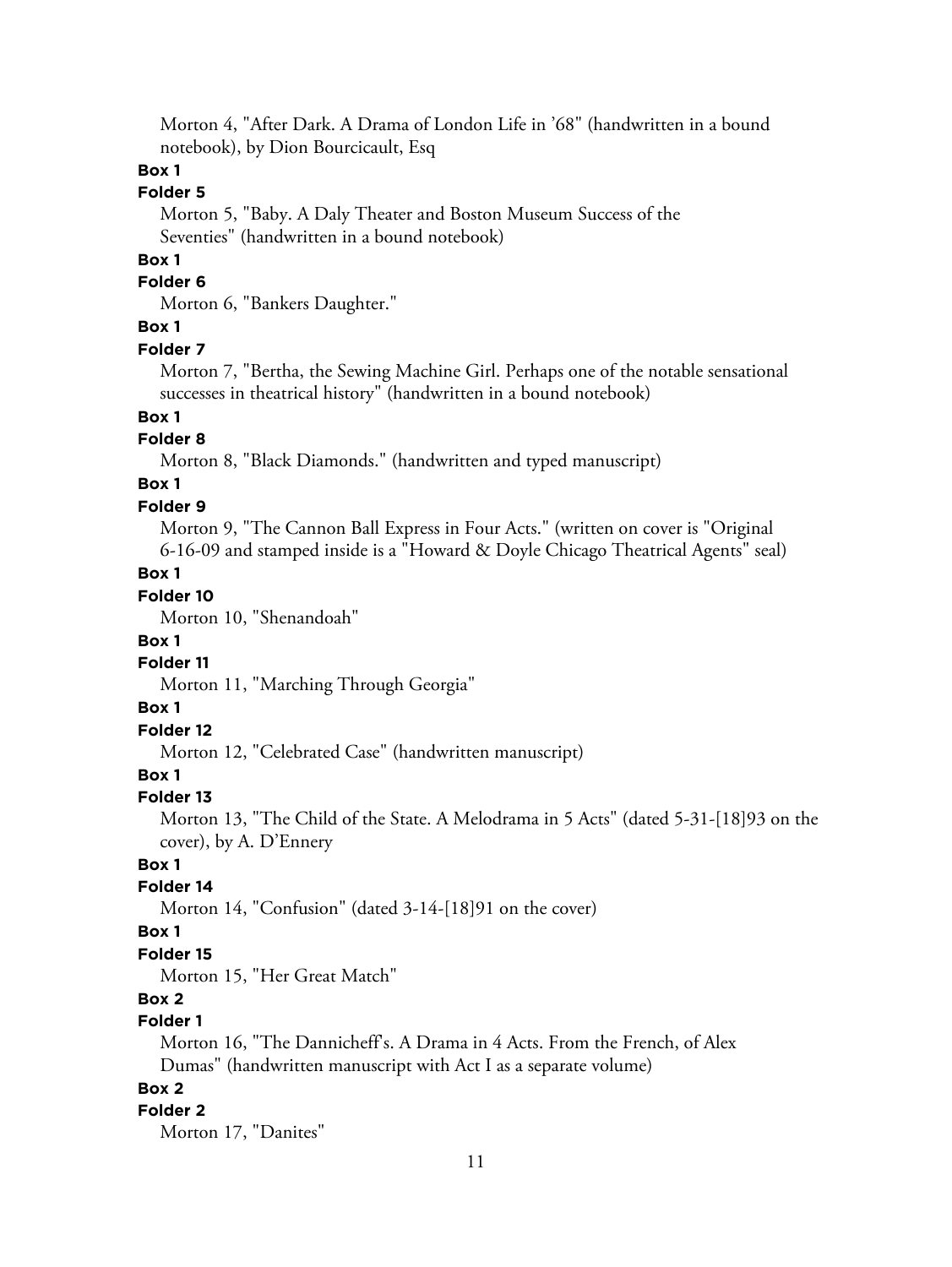#### **Folder 3**

Morton 18, "Davy Crockett. Frank Mayo's Success" (handwritten in a bound notebook)

# **Box 2**

# **Folder 4**

Morton 19, "A Poor Relation. A Comedy Drama in Three Acts," by Edward E. Riddle

# **Box 2**

# **Folder 5**

Morton 20, "Bess of the Hills. A Drama of Life in Old Kentucky (Copyrighted by Alexander Byers, 1916. There is also a stamp on it that states it is the property of Chicago Manuscript Company), by Chas. A. Morton (Charles Morton?)

# **Box 2**

#### **Folder 6**

Morton 21, "The Fool of the Family."

# **Box 2**

# **Folder 7**

Morton 22, "Forget-Me-Not" (handwritten in a handmade notebook)

### **Box 2**

### **Folder 8**

Morton 23, "Final Play. Or a Romantic Drama in Five Acts." (handwritten in a handmade notebook)

# **Box 2**

# **Folder 9**

Morton 24, "The Laws of God and Man. A Sensational Drama of Police and Underworld Life in Four Acts" (Copyrighted by Alexander Byers, 1916. There is also a stamp on it that states it is the property of Chicago Manuscript Company) by Miron Leffingwell

# **Box 2**

# **Folder 10**

Morton 25, "The Fairy Circle of Con O'Carrolan's Dream"

# **Box 2**

# **Folder 11**

Morton 26, "49 Forty Nine 49" (dated 3-14-[18]94)

#### **Box 2**

# **Folder 12**

Morton 27, "Galley Slave" (enclosed on the Table of Contents is a newspaper clip of the advertisement of its production in Chicago in 1885 directed by Bartley Campbell)

# **Box 2**

# **Folder 13**

Morton 28, "The Geneva Cross" (handwritten in a handmade notebook)

# **Box 2**

# **Folder 14**

Morton 29, "Love and Politics" (Copyrighted by Alexander Byers, 1916. There is also a stamp on it that states it is the property of Chicago Manuscript Company)

### **Box 2**

# **Folder 15**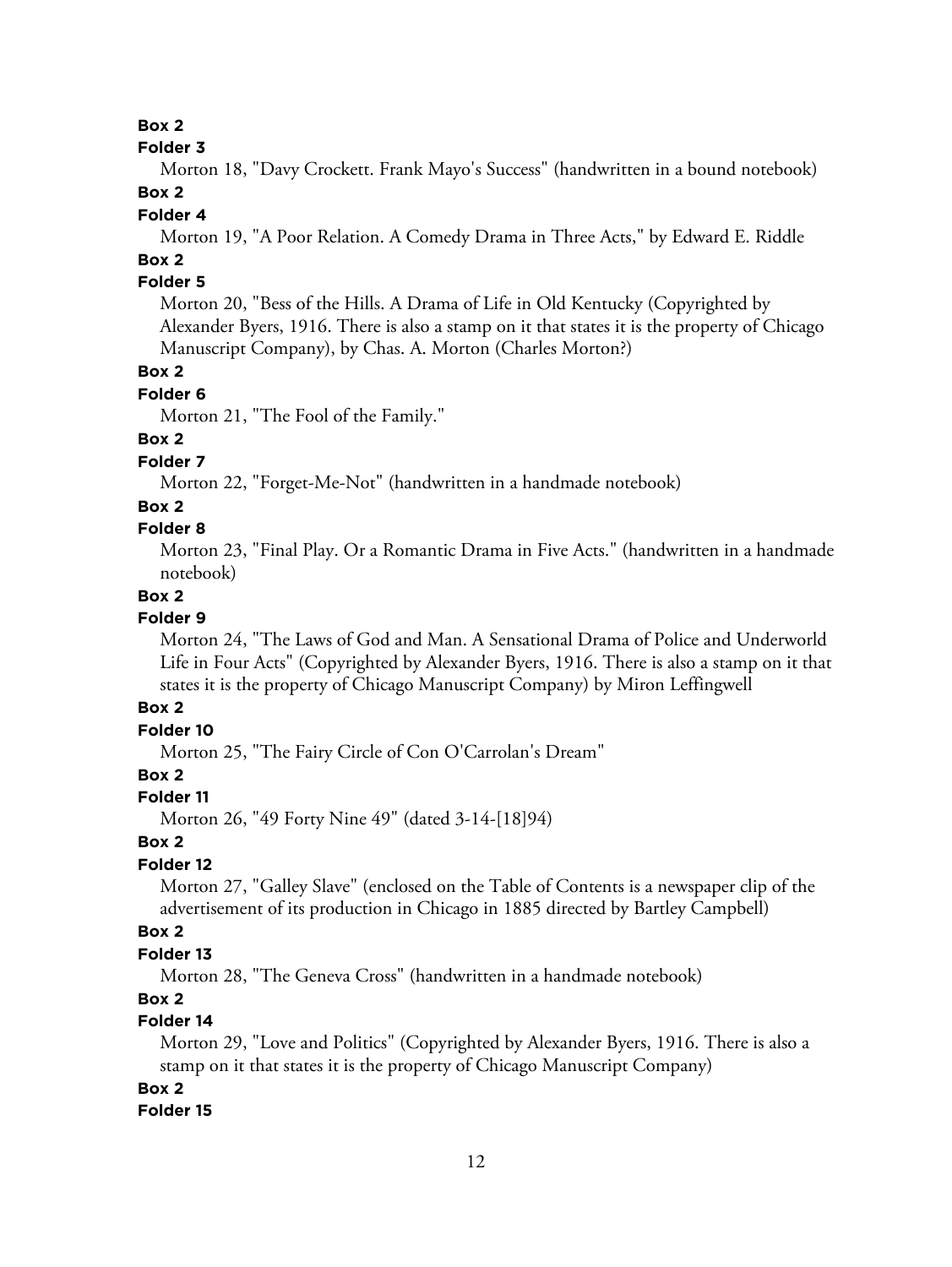Morton 30, "The Shadow of a Sin. Or A Great Mistake. A Drama in Four Acts" (Copyrighted by Alexander Byers, 1916. There is also a stamp on it that states it is the property of Chicago Manuscript Company) by Miron Leffinwell

# **Box 3**

# **Folder 1**

Morton 31, "The Gilded Age, Or There's Millions In It."

# **Box 3**

# **Folder 2**

Morton 32, "Hazel Kirke."

# **Box 3**

#### **Folder 3**

Morton 33, "A Lovable Vagabond. A Comedy Drama with Music. In Four Acts."

#### **Box 3**

#### **Folder 4**

Morton 34, "Kick In."

# **Box 3**

# **Folder 5**

Morton 35, "Joshua Whitcomb."

# **Box 3**

# **Folder 6**

Morton 36, "Her Boys. Rural Comedy Drama in Four Acts."

#### **Box 3**

# **Folder 7**

Morton 37, "Hush Money" (Copyrighted by Alexander Byers, 1916. There is also a stamp on it that states it is the property of Chicago Manuscript Company)

# **Box 3**

# **Folder 8**

Morton 38, "M'Liss. Anne Pixley Version."

# **Box 3**

# **Folder 9**

Morton 39, "Smiles and Tears. Powerful Comedy Drama in Four Acts." (Copyrighted by Alexander Byers, 1916. There is also a stamp on it that states it is the property of Chicago Manuscript Company) by John W. Wilson

# **Box 3**

# **Folder 10**

Morton 40, "Mignon. A Drama in Four Acts." (handwritten in a bound notebook)

### **Box 3**

#### **Folder 11**

Morton 41, "Mignon. A Drama in Four Acts." (corrected copy)

#### **Box 3**

### **Folder 12**

Morton 42, "Miss Moulton."

# **Box 3**

### **Folder 13**

Morton 43, "Parisian Romance."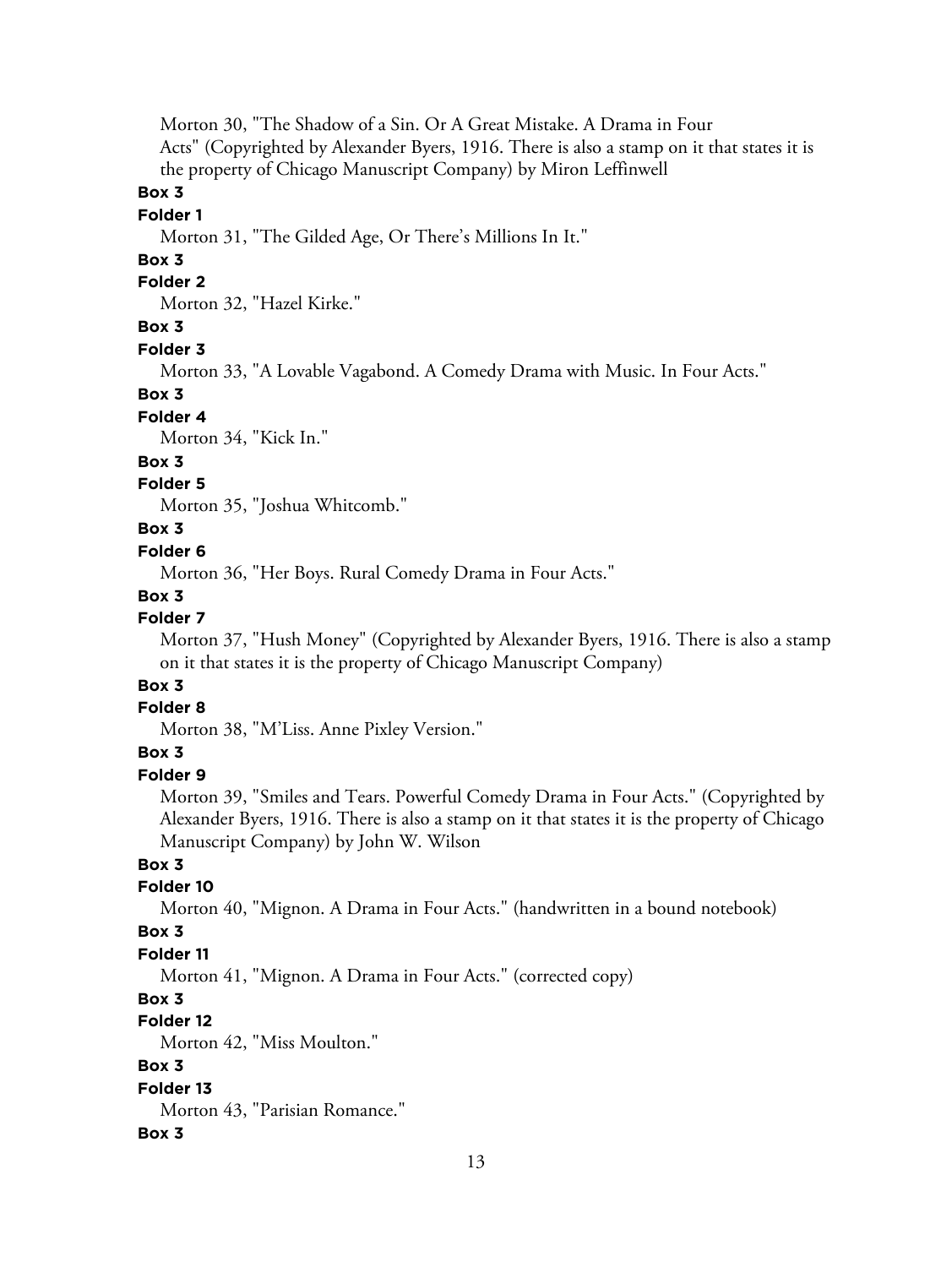Morton 44, "My Geraldine" (one of the original manuscripts) by Bartley Campell [sic?]

# **Box 3**

# **Folder 15**

Morton 45, "My Partner" (handwritten in a handmade notebook) by Bartley Campbell

# **Box 3**

# **Folder 16**

Morton 46, "The Mountain Pink," by Laura Dainty

# **Box 4**

# **Folder 1**

Morton 47, "Mexico. A Romantic Sensation and Picturesque Melodrama with an Abundance of Sure Fire Comedy" (Copyrighted by Alexander Byers, 1916. There is also a stamp on it that states it is the property of Chicago Manuscript Company) by Chas. Morton

### **Box 4**

# **Folder 2**

Morton 48, "On Parole. A Drama of the Underworld in four Acts." By Sam C. Major and Larry E. Johnson

# **Box 4**

# **Folder 3**

Morton 49, "One Night in June."

#### **Box 4**

#### **Folder 4**

Morton 50, "Marjory Daw."

### **Box 4**

#### **Folder 5**

Morton 51, "Man and Wife" (Dated ??-30-[18]94. Also there is a handwritten not of the cover, "From W. Collins' novel but not A. Daly's adaptation not H.R. Webber's.")

# **Box 4**

#### **Folder 6**

Morton 52, "The County Sheriff."

### **Box 4**

#### **Folder 7**

Morton 53, "Our American Cousin?"

#### **Box 4**

### **Folder 8**

Morton 54, "Carmen. A Drama in Four Acts" (Copyrighted by Alexander Byers, 1916. There is also a stamp on it that states it is the property of Chicago Manuscript Company) by Miron L. Smithson

# **Box 4**

# **Folder 9**

Morton 55, "Over the Hills to the Poor House" (handwritten on the cover is "Original") **Box 4**

# **Folder 10**

Morton 56, "Our Bachelors."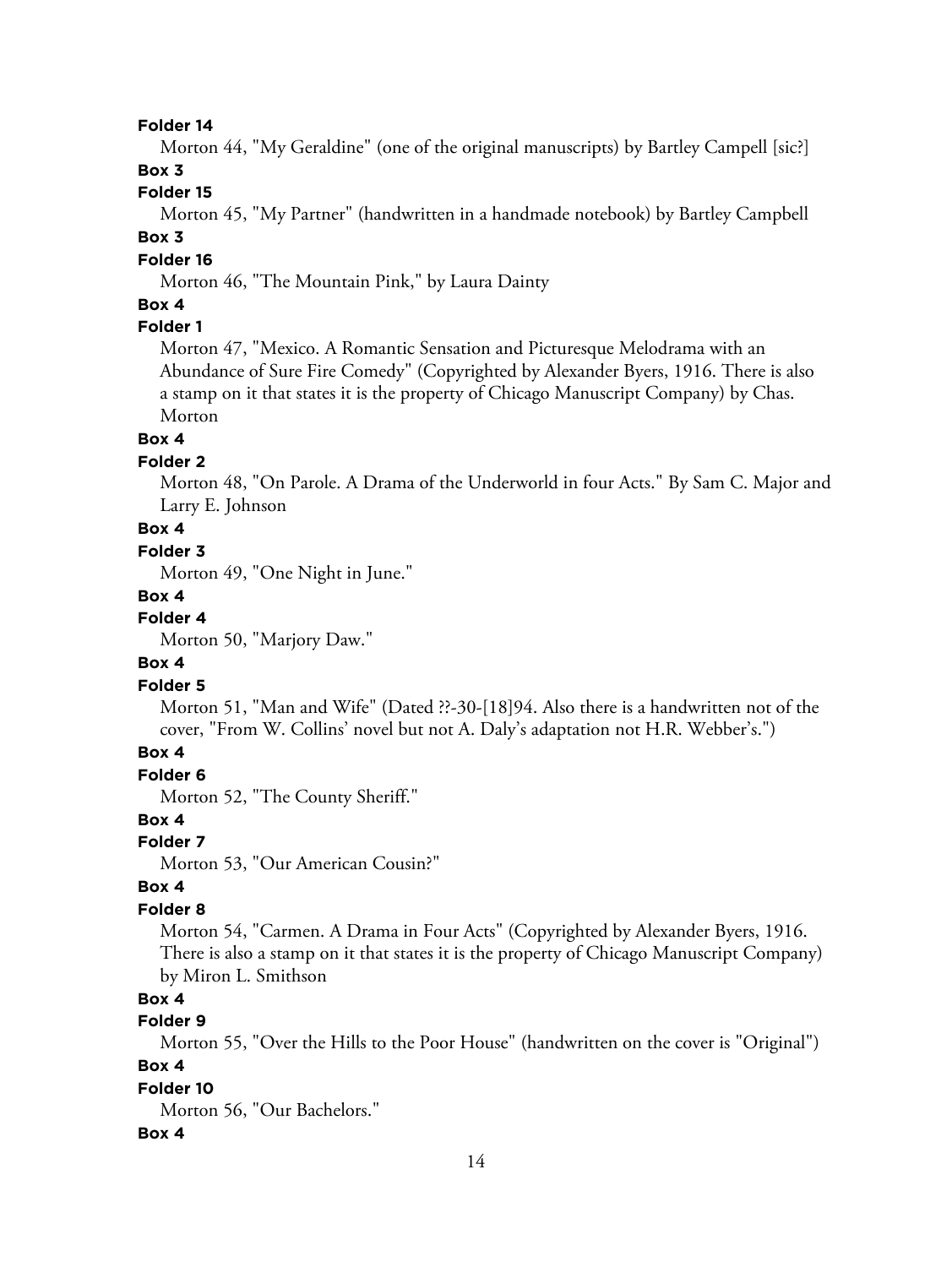Morton 57, "Peril" (dated 12-21-1896) by Bartley Campbell

# **Box 4**

# **Folder 12**

Morton 58, "Business is Business. A Comedy Drama in Four Sets" (Copyrighted by Alexander Byers, 1916.) by William Jenkins

# **Box 4**

# **Folder 13**

Morton 59, "The Phoenix," by Milton Nobles

# **Box 4**

#### **Folder 14**

Morton 60, "Pink Dominos" (dated 6-19-[18]91)

#### **Box 4**

#### **Folder 15**

Morton 61, "The Planter's Wife" (dated ??-24-[18]94)

# **Box 4**

# **Folder 16**

Morton 62, "He Comes Up Smiling."

# **Box 4**

# **Folder 17**

Morton 63a, "Private Secretary" (handwritten on the cover is "Original" and a portion of the first half of the typed pages has handwritten notes on the back of the pages)

# **Box 4**

### **Folder 18**

Morton 63b, "Private Secretary."

# **Box 4**

#### **Folder 19**

Morton 63c, "Private Secretary."

### **Box 4**

#### **Folder 20**

Morton 64, "Queens Evidence."

#### **Box 4**

#### **Folder 21**

Morton 65, "Mollie Bawn. A Dramatization in Four Acts" (Copyrighted by Alexander Byers, 1916) by Charles Morton

# **Box 5**

# **Folder 1**

Morton 66, "Rosedale."

# **Box 5**

# **Folder 2**

Morton 67, "Rose Michell" (handwritten date on cover 11-20-[18]91)

# **Box 5**

# **Folder 3**

Morton 68, "The Romany Rye. A Romantic Spectacular Melodrama in Five Acts" (handwritten in a hand-made notebook) by Geo. R. Sims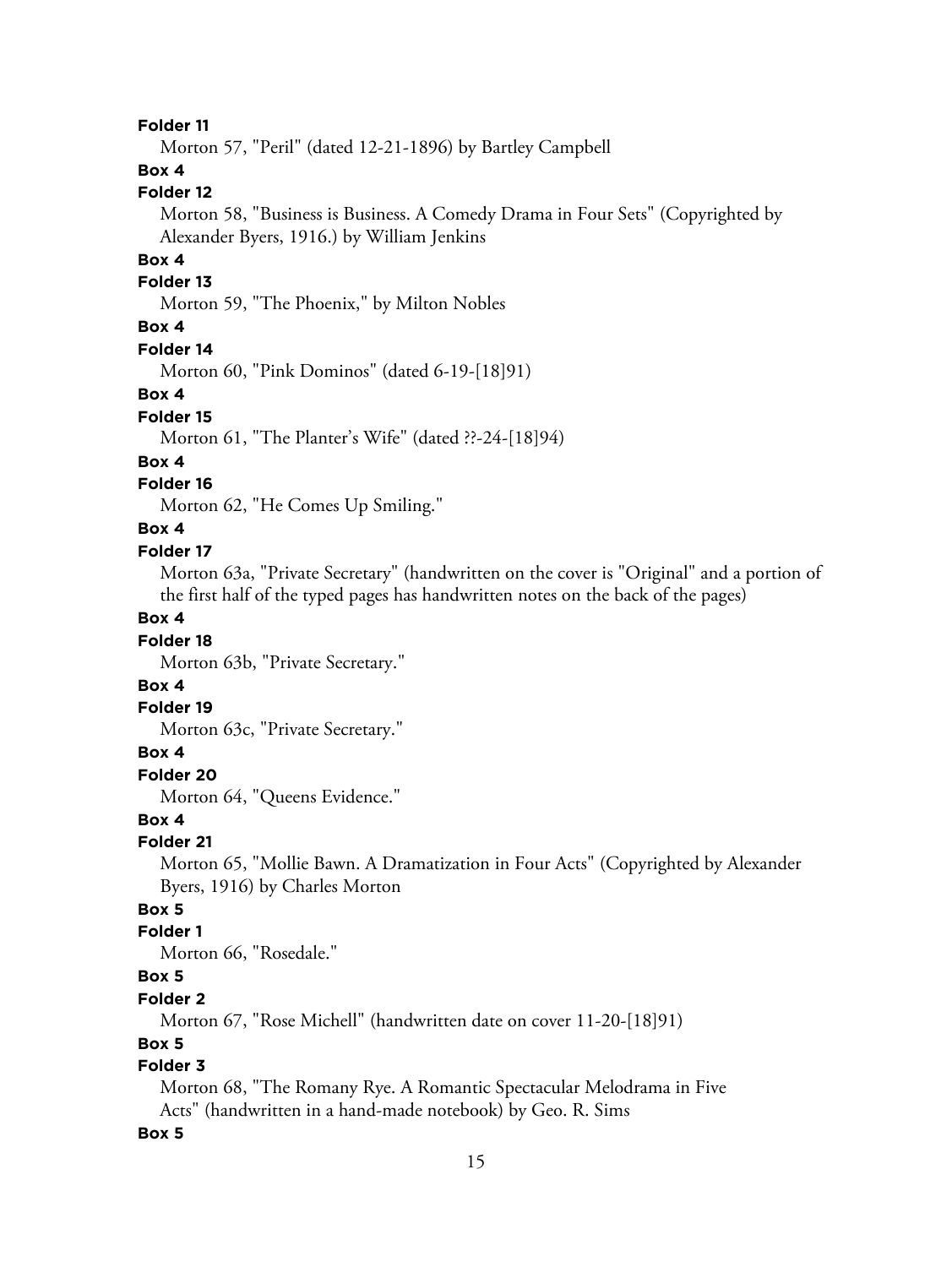Morton 69, "Sam'l of Posen."

# **Box 5**

#### **Folder 5**

Morton 70, "Vermont Folks."

# **Box 5**

#### **Folder 6**

Morton 71, "Twin Convict. A Tabloid Political Drama of Natural Incident" (Copyrighted by Alexander Byers, 1914)

# **Box 5**

# **Folder 7**

Morton 72, "Silver King" (handwritten on the cover is "Original)

#### **Box 5**

#### **Folder 8**

Morton 73, "The World" (dated 12-19-[18]94)

### **Box 5**

# **Folder 9**

Morton 74, "The Under Dog" (handwritten on the cover is "Original" and it is dated 2-20-[19]15)

# **Box 5**

### **Folder 10**

Morton 75, "Two Nights in Rome. A Drama in Four Acts" (handwritten in a handmade notebook) by Guenther

### **Box 5**

#### **Folder 11**

Morton 76, "Uncle Josh Gordon. A Comedy Drama in One Act" (Copyrighted by Alexander Byers, 1914. There is also a stamp on it that states it is the property of Chicago Manuscript Company) by Nelson Compston

# **Box 5**

# **Folder 12**

Morton 77, "Paradise Alley. Burlesque in One Act and Three Scenes" (Copyrighted by Alexander Byers, 1914. There is also a stamp on it that states it is the property of Chicago Manuscript Company) by Chas. Morton

# **Box 5**

# **Folder 13**

Morton 78, "Peg o' My Heart?"

# **Box 5**

### **Folder 14**

Morton 79, "Van the Virginian."

#### **Box 5**

### **Folder 15**

Morton 80, "Wild Bill."

# **Box 5**

#### **Folder 16**

Morton 81, "The Girl From Home. A Southern Play in Four Acts" (Copyrighted 1909. Table of Contents lists the play as the "property of R.G. Kingston.")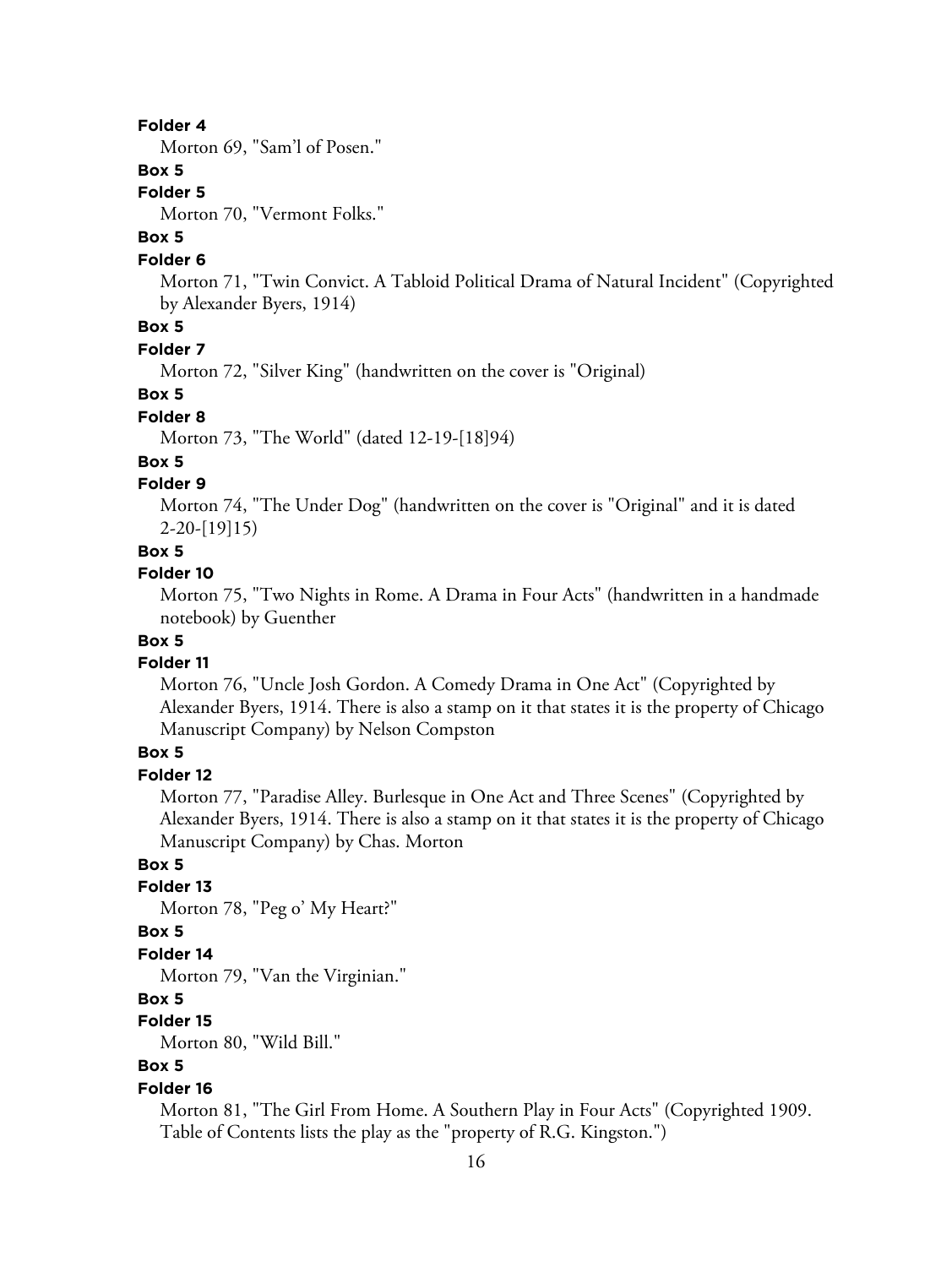#### **Folder 17**

Morton 82, "Nobody's Claim."

# **Box 6**

# **Folder 1**

Morton 83, "Bells of Shandon. An Original Irish Comedy Drama in Four Acts" (Copyrighted by Alexander Byers, 1914) by Charles Morton.

# **Box 6**

# **Folder 2**

Morton 84, "Monte Cristo."

# **Box 6**

# **Folder 3**

Morton 85, "The Governor's Pardon. A heart stirring story of American life in 4 acts."

# **Box 6**

# **Folder 4**

Morton 86, "Fate."

# **Box 6**

### **Folder 5**

Morton 87, "Fogg's Ferry."

# **Box 6**

# **Folder 6**

Morton 88, "Great Expectations" ("Original" is handwritten on the cover and it is dated 7-16-[19]11)

# **Box 6**

# **Folder 7**

Morton 89, "The Great Awakening. A Comedy Drama in Four Acts" (Copyrighted by Alexander Byers, 1914. There is also a stamp on it that states it is the property of Chicago Manuscript Company) by W.C. Herman and Nelson Compston

# **Box 6**

# **Folder 8**

Morton 90, "The Fireman's Sweetheart. A Comedy Drama in Four Acts" (Copyrighted by Alexander Byers, 1914. There is also a stamp on it that states it is the property of Chicago Manuscript Company) by Nelson Compston

# **Box 6**

# **Folder 9**

Morton 91, "Jaquette" (dated 8-17-[18]94?)

# **Box 6**

# **Folder 10**

Morton 92, "Lynwood."

# **Box 6**

# **Folder 11**

Morton 93, "Catteraugus."

# **Box 6**

# **Folder 12**

Morton 94, "Passion's Slave" by John A. Stevens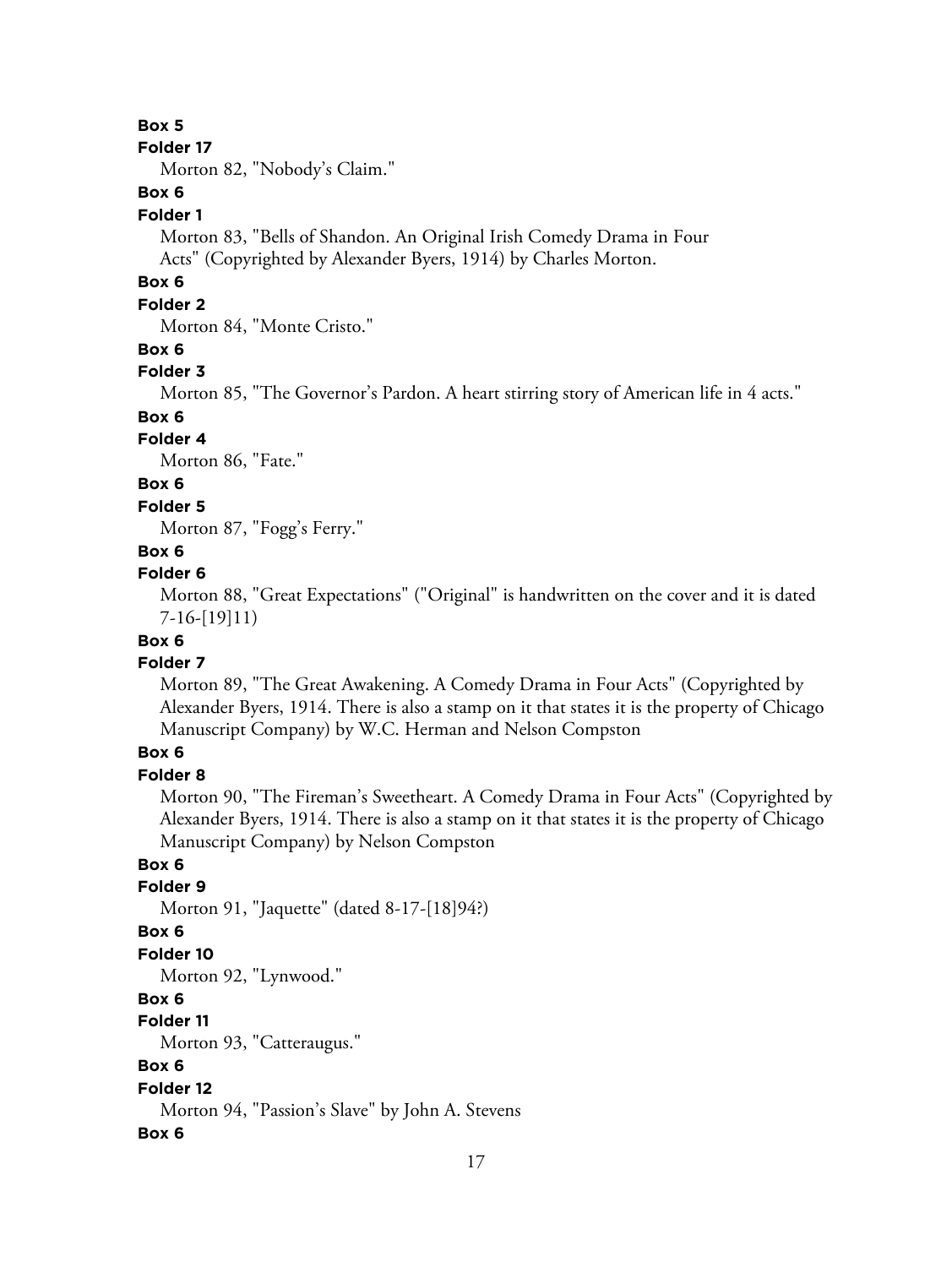Morton 95, "Pavements of Paris."

### **Box 6**

#### **Folder 14**

Morton 96, "The Spender" by W.H. Crane

#### **Box 6**

#### **Folder 15**

Morton 97, "The Governor."

# **Box 6**

### **Folder 16**

Morton 98, "The Messenger from Jarvis Section. Uncle Daniel."

#### **Box 6**

#### **Folder 17**

Morton 99, "Wilkins Micawber. In Three Act." (handwritten in a handmade journal, on the back of the second page a Chicago Manuscript slip is glued)

### **Box 6**

# **Folder 18**

Morton 100, "Sweetest Girl in Arizona. A Romantic Drama of Western Life" (Copyrighted by Alexander Byers, 1915. There is also a stamp on it that states it is the property of Chicago Manuscript Company) by W. C. Herman.

### **Box 6**

# **Folder 19**

Morton 101, "Elfie."

### **Box 6**

#### **Folder 20**

Morton 102, "Muldoons Picnic" (dated 4-15-[18]94)

# **Box 6**

# **Folder 21**

Morton 103, "Rube Detective. Comedy Drama in Four Acts" (Copyrighted by Alexander Byers, 1914. There is also a stamp on it that states it is the property of Chicago Manuscript Company) by Mirch Leffingwell

#### **Box 6**

# **Folder 22**

Morton 104, "Furnished Rooms" (dated 11-11-[18]93)

# **Box 7**

# **Folder 1**

Morton 105, "The Rajah. A Comedy, In Four Acts" (Published copy, printer's copy) by Willaim Young.

# **Box 7**

# **Folder 2**

Morton 106, "Taken From Life" (stamped with the Howard & Doyle Theatrical Agents stamp)

# **Box 7**

# **Folder 3**

Morton 107, "Lorle."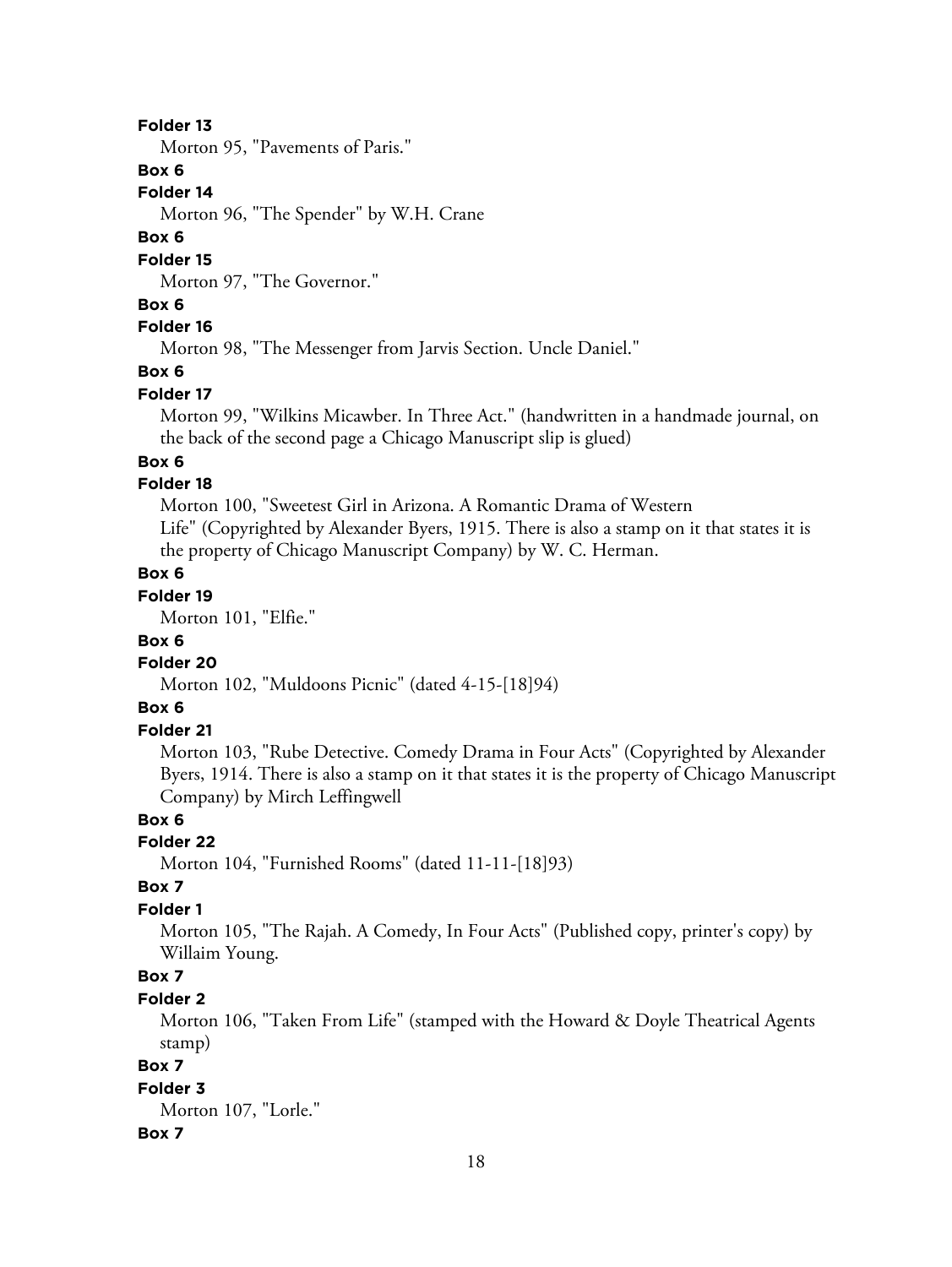Morton 108, "Little Ferrit" (dated 12-13-[18]94)

### **Box 7**

# **Folder 5**

Morton 109, "Under the North Star."

# **Box 7**

### **Folder 6**

Morton 110, "The Great Awakening. A Comedy Drama in Four Acts" (Copyrighted by Alexander Byers, 1913. There is also a stamp on it that states it is the property of Chicago Manuscript Company) by W.C. Herman and Nelson Compston. [Same as Morton 89?]

#### **Box 7**

#### **Folder 7**

Morton 111, "The Girl from Out Yonder."

# **Box 7**

#### **Folder 8**

Morton 112, "Fun in a Boarding School" (dated 6-24-[18]96)

# **Box 7**

#### **Folder 9**

Morton 113, "Mixed Pickles."

### **Box 7**

# **Folder 10**

Morton 114, "Moths" (dated 5-18-[18]9?)

# **Box 7**

#### **Folder 11**

Morton 115, "Lady Claire" (dated 1-4-[19]11)

# **Box 7**

# **Folder 12**

Morton 116, "Queene Largoast" (dated 12-19-[18]95)

# **Box 7**

**Folder 13** Morton 117, "Larks."

#### **Box 7**

#### **Folder 14**

Morton 118, "Little Duchess" (dated 12-15-[18]96)

#### **Box 7**

#### **Folder 15**

Morton 119, "A Bunch of Keys."

### **Box 7**

**Folder 16**

# Morton 120, "The Stanglers of Paris."

# **Box 7**

**Folder 17** Morton 121, "Across the Continent" (handwritten on the front is "Original. Don't Sell.")

#### **Box 7**

#### **Folder 18**

Morton 122, "A Gentleman of Leisure."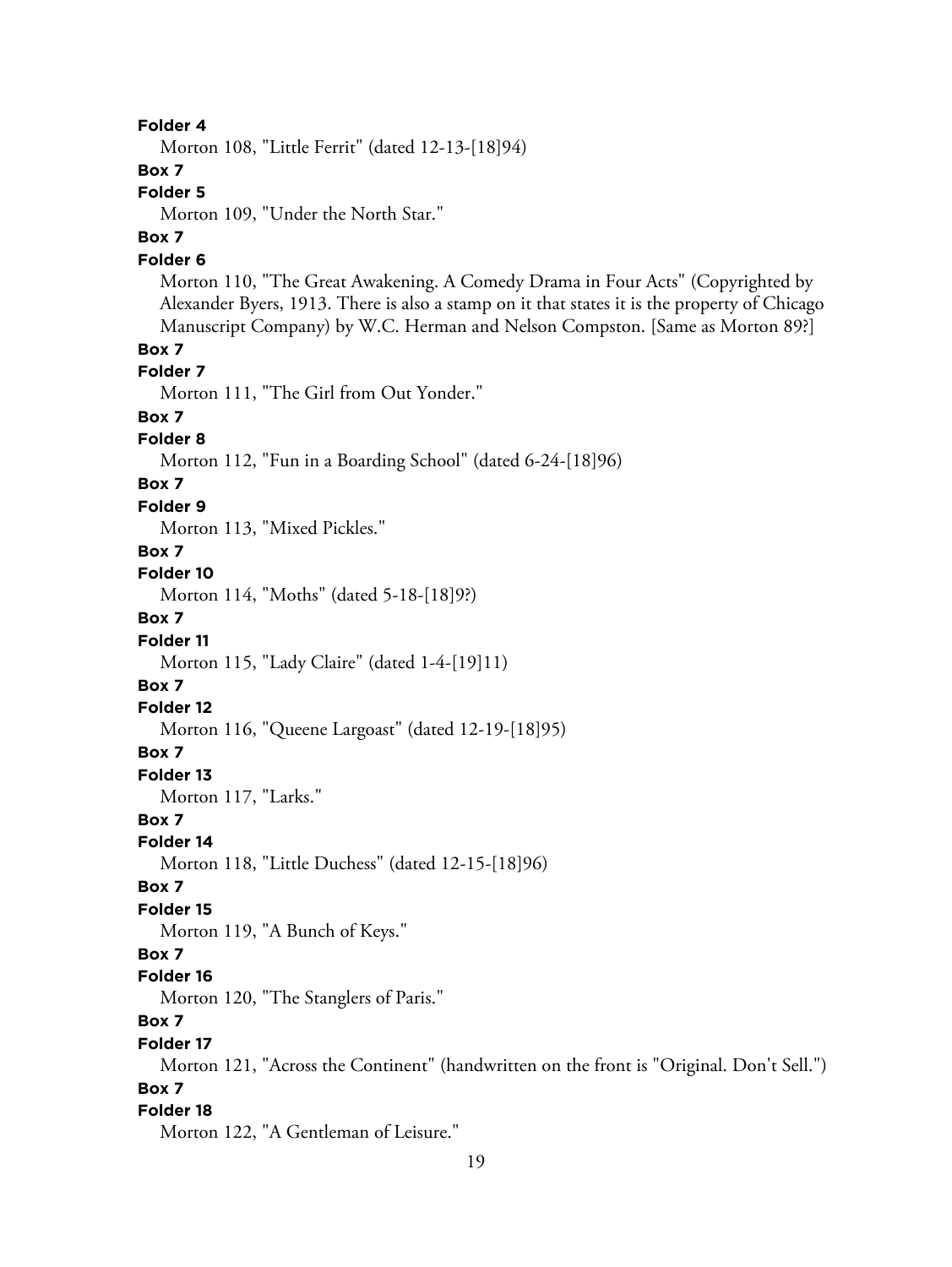#### **Folder 19**

Morton 123, "The Girl from Broadway. A musical comedy tabloid drama in one act" (Copyrighted by Alexander Byers, 1914. There is also a stamp on it that states it is the property of Chicago Manuscript Company) by Chas. Morton

#### **Box 7**

#### **Folder 20**

Morton 124, "Hearts of Oak" (dated 6-27-[18]95)

# **Box 8**

# **Folder 1**

Morton 125, "The ticket of leave man. A comedy sketch for two men."

#### **Box 8**

#### **Folder 2**

Morton 126, "The Governors Wife"

# **Box 8**

### **Folder 3**

Morton 127, "The Charity Girl. A Comedy Drama of Life in Four Acts" (Copyrighted by Alexander Byers, 1914. There is also a stamp on it that states it is the property of Chicago Manuscript Company) by Chas. Morton.

# **Box 8**

# **Folder 4**

Morton 128, "Victim of Circumstances."

# **Box 8**

# **Folder 5**

Morton 129, "The Black Crook."

# **Box 8**

#### **Folder 6**

Morton 130, "In Old Algeria. A Musical Comedy in Two Acts."

# **Box 8**

# **Folder 7**

Morton 131, "The Laws of God and Man. A Social Drama in Four Acts" (handwritten on the front is "Original. Don't Sell." Dated 9-4-[19]13) by Miron Leffingwell

#### **Box 8**

#### **Folder 8**

Morton 132, "The Crust of Society in Four Acts" (stamped on front is the Howard & Doyle Theatrical Agents stamp)

# **Box 8**

#### **Folder 9**

Morton 133, "Nobody's Claim."

#### **Box 8**

### **Folder 10**

Morton 134, "Caprice."

# **Box 8**

#### **Folder 11** Morton 135, "Ranch 10."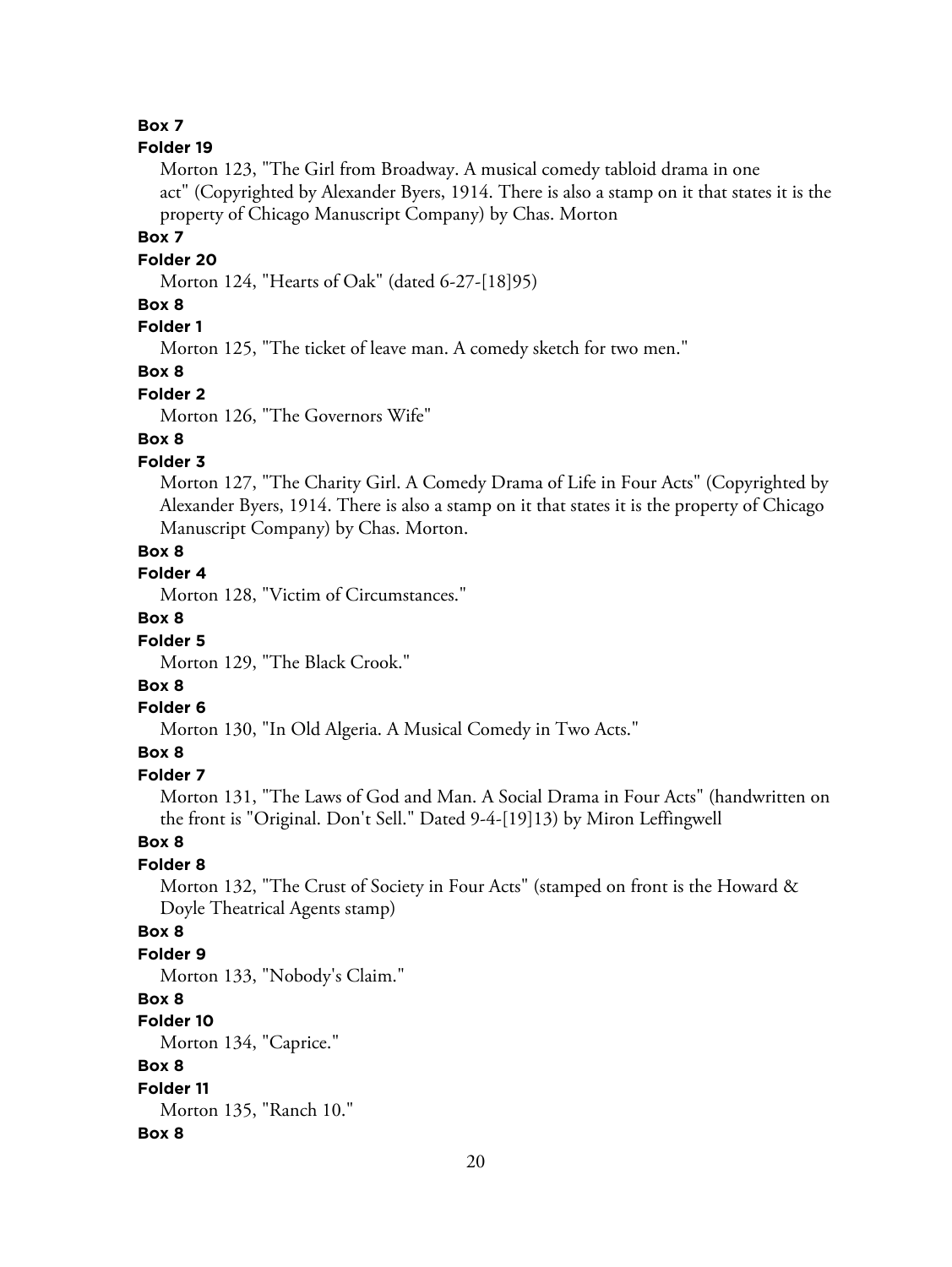Morton 136, "Flowers of the Mountain" (handwritten on the front cover is "Original. Don't Sell)

### **Box 8**

#### **Folder 13**

Morton 137, "May Blossom" (dated 11-15-[18]94)

### **Box 8**

#### **Folder 14**

Morton 138, "Mabel Heath."

# **Box 8**

#### **Folder 15**

Morton 139, "Maud Muller" (dated 11-9-[18]94)

#### **Box 8**

#### **Folder 16**

Morton 140, "Calamity Jane" (dated 10-4-[18]94)

# **Box 8**

# **Folder 17**

Morton 141, "Thelma. A Dramatization in Four Acts of the Novel of the Same Name" (Copyrighted by Alexander Byers, 1912. There is also a stamp on it that states it is the property of Chicago Manuscript Company) by Nelson Compston.

# **Box 8**

# **Folder 18**

Morton 142, "Brought to Justice."

#### **Box 8**

#### **Folder 19**

Morton 143, "Yosemite."

# **Box 8**

# **Folder 20**

Morton 144, "The Yellow Peril. Drama in One Act."

# **Box 9**

#### **Folder 1**

Morton 145, "My Mother-in-law" (handwritten on the cover is "Original")

#### **Box 9**

### **Folder 2**

Morton 146, "The Martyr."

# **Box 9**

# **Folder 3**

Morton 147, "An Ivy Leaf."

# **Box 9**

# **Folder 4**

Morton 148, "Divorce. Daly's Vesion [sic]."

# **Box 9**

# **Folder 5**

Morton 149, "Called Backed" (dated 9-29-[19]10)

### **Box 9**

#### **Folder 6**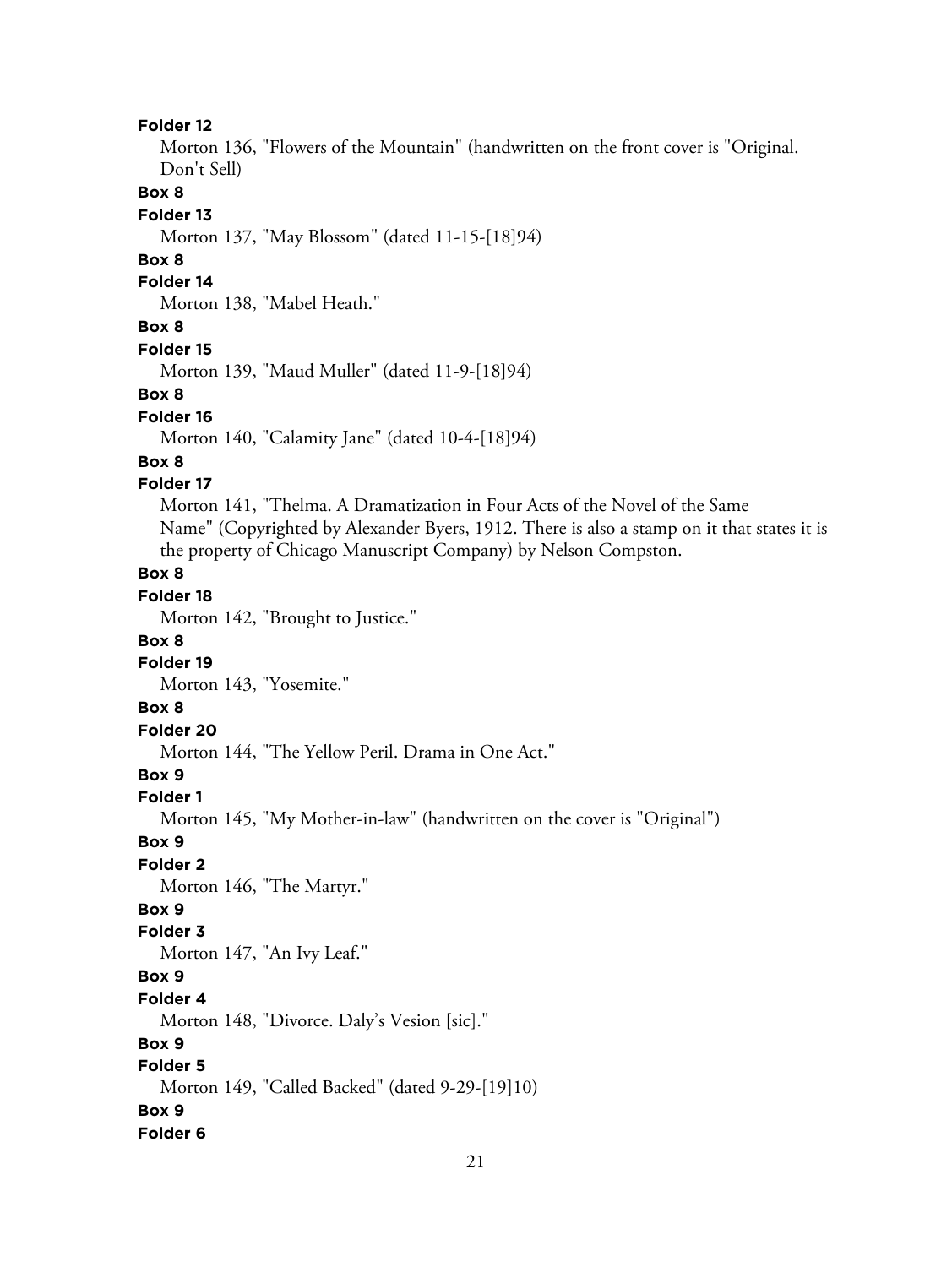Morton 150, "A Night Off."

# **Box 9**

### **Folder 7**

Morton 151, "Florinel. An Original Romantic Drama in 5 Acts" by Sydney Rosenfield

#### **Box 9**

#### **Folder 8**

Morton 152, "New Magdaline" (handwritten on cover is "Original. Don't Sell.")

# **Box 9**

# **Folder 9**

Morton 153, "Around the World in 80 Days."

#### **Box 9**

#### **Folder 10**

Morton 154, "Mrs. Dane's Defense."

# **Box 9**

### **Folder 11**

Morton 155, "The Eleventh Hour."

### **Box 9**

#### **Folder 12**

Morton 156, "Lady Bountiful."

### **Box 9**

# **Folder 13**

Morton 157, "Mary Warner."

# **Box 9**

# **Folder 14**

Morton 158, "A Wife's Honor."

# **Box 9**

# **Folder 15**

Morton 159, "Hoop of Gold. A Domestic Drama in Four Acts."

# **Box 9**

#### **Folder 16**

Morton 160, "The Maid of Arran."

### **Box 9**

#### **Folder 17**

Morton 161, "Caught in the Web" (handwritten on the cover is "Original. Don't Sell" and it is dated 11-17-[19]06)

# **Box 9**

# **Folder 18**

Morton 162, "The Scapegrace."

# **Box 9**

# **Folder 19**

Morton 163, "Sweet Lavender. A Domestic Drama" by Arthur Pinero.

# **Box 10**

# **Folder 1**

Morton 164, "Mother and Son. Property of Bert S. Frank" (handwritten draft in a handmade notebook)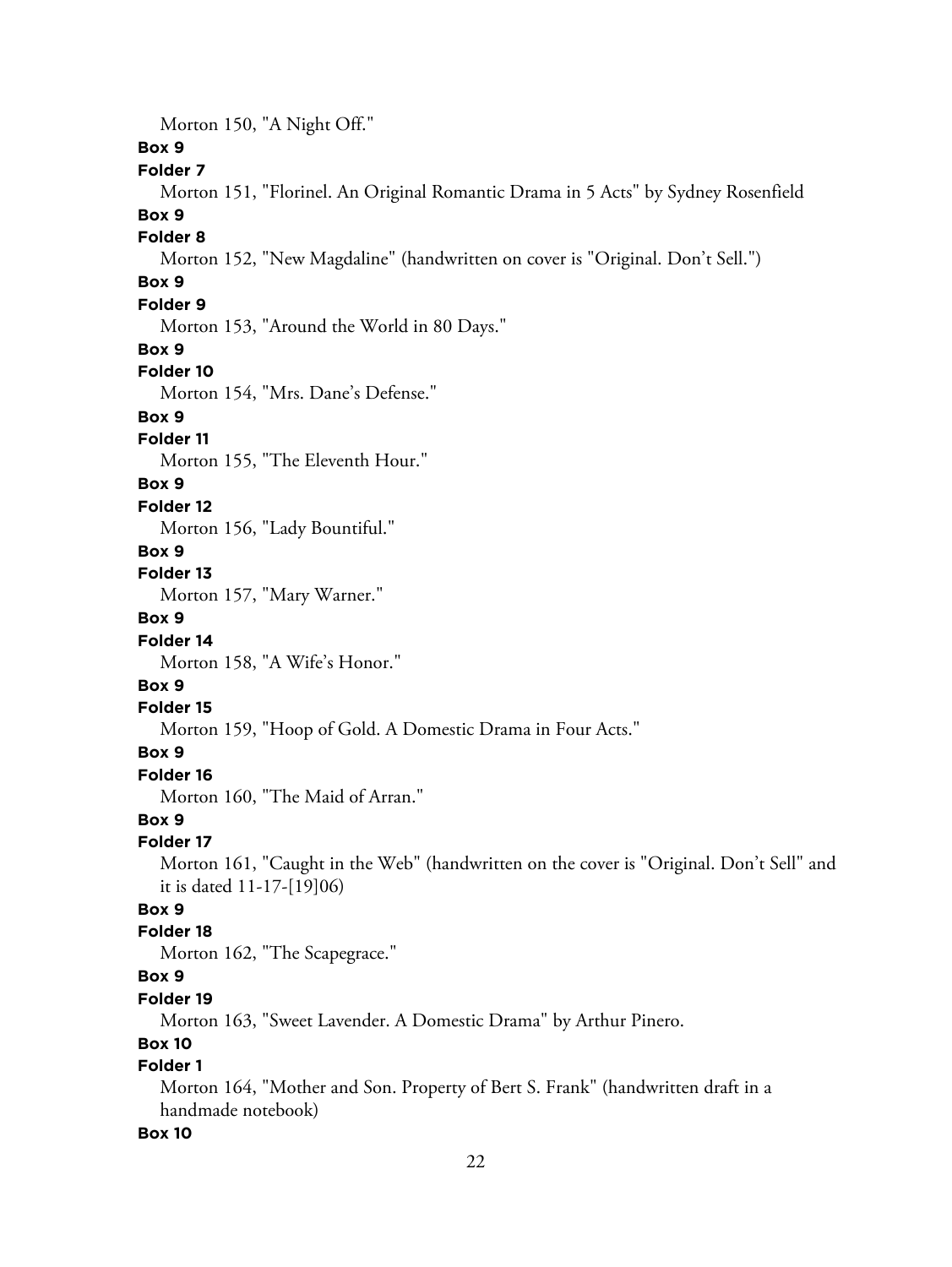Morton 165, "The Banker's Crime"

# **Box 10**

# **Folder 3**

Morton 166, "Ten Mile Crossing" (handwritten copy in a bound notebook, dated 6-10- [18]88)

# **Box 10**

### **Folder 4**

Morton 167, "Girl I Love."

### **Box 10**

**Folder 5**

Morton 168, "Old Homestead."

#### **Box 10**

#### **Folder 6**

Morton 169, "Widow Bedott."

#### **Box 10**

#### **Folder 7**

Morton 170, "Wild Rose."

#### **Box 10**

#### **Folder 8**

Morton 171, "Only a Farmer's Daughter."

#### **Box 10**

#### **Folder 9**

Morton 172, "Catch as Catch Can."

#### **Box 10**

#### **Folder 10**

Morton 173, "Dangers of New York" (handwritten on the cover is "Original. Don't Sell," dated 4-26-[19]07)

# **Box 10**

#### **Folder 11**

Morton 174, "La Belle Russe."

# **Box 10**

#### **Folder 12**

Morton 175, "Carrots. The Waif of the Woods."

### **Box 10**

# **Folder 13**

Morton 176, "The Flower of the Ranch."

#### **Box 10**

### **Folder 14**

Morton 177, "The Burglar. A Drama in Four Acts" (by Gus Thomas, copyrighted 1885. Also typed into the first page is "Property of Robert Cummings")

# **Box 10**

# **Folder 15**

Morton 178, "Shamus O'Brien" (dated 8-9-[18]94) **Box 10**

#### **Folder 16**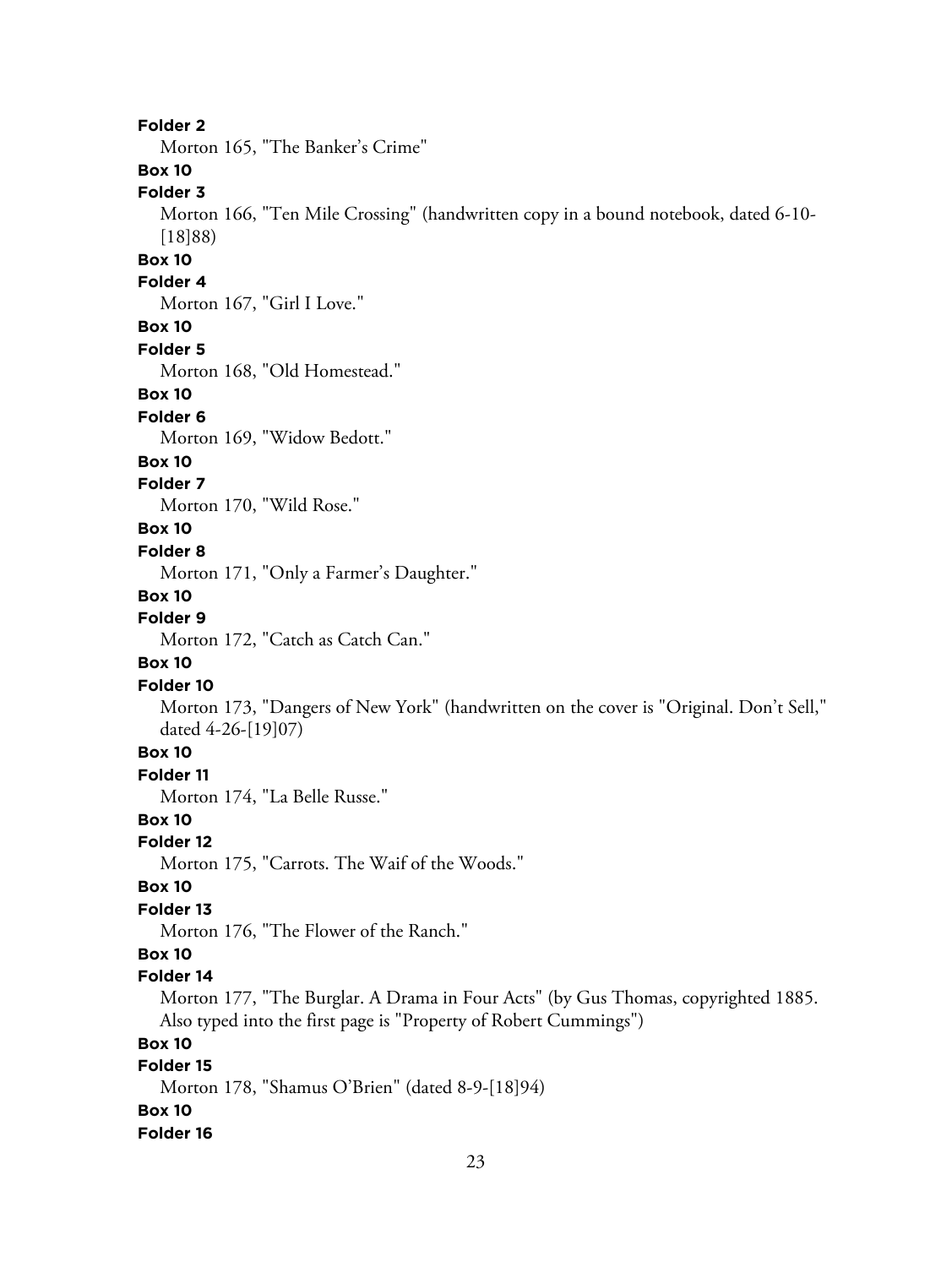Morton 179, "The Creole."

# **Box 10**

# **Folder 17**

Morton 180, "Diplomacy" (by Victorine Sandou)

### **Box 11**

#### **Folder 1**

Morton 181, "Dad's Girl. In Four Acts" (dated 3-35-[18]94)

# **Box 11**

# **Folder 2**

Morton 182, "Little Sunbeam. Comedy Drama, four acts."

#### **Box 11**

### **Folder 3**

Morton 183, "Dr. Jekyll and Mr. Hyde" (dated 9-25-[18]94)

# **Box 11**

#### **Folder 4**

Morton 184, "The Passing Regiment" (dated 3-16-[18]95 and handwritten on the cover is "Original. Don't Sell")

#### **Box 11**

# **Folder 5**

Morton 185, "The Professor" (by Wm. Gillette)

# **Box 11**

# **Folder 6**

Morton 186, "Forbidden Fruit" (dated 12-15-[18]94)

# **Box 11**

# **Folder 7**

Morton 187, "Mixed Pickles" (typed inside on the first page is "Property of Robert Cummings)

# **Box 11**

# **Folder 8**

Morton 188, "She."

#### **Box 11**

#### **Folder 9**

Morton 189, "Blue Jeans. In Four Acts."

# **Box 11**

# **Folder 10**

Morton 190, "Hearts of the Blue Ridge. A Simple Heart Story" (dated 10-3-[19]06 and handwritten on the cover is "Original. Don't Sell")

# **Box 11**

#### **Folder 11**

Morton 191, "Just Plain Folks."

### **Box 11**

#### **Folder 12**

Morton 192, "The Confessions of a Wife."

#### **Box 11**

#### **Folder 13**

Morton 194, "Lights O'London."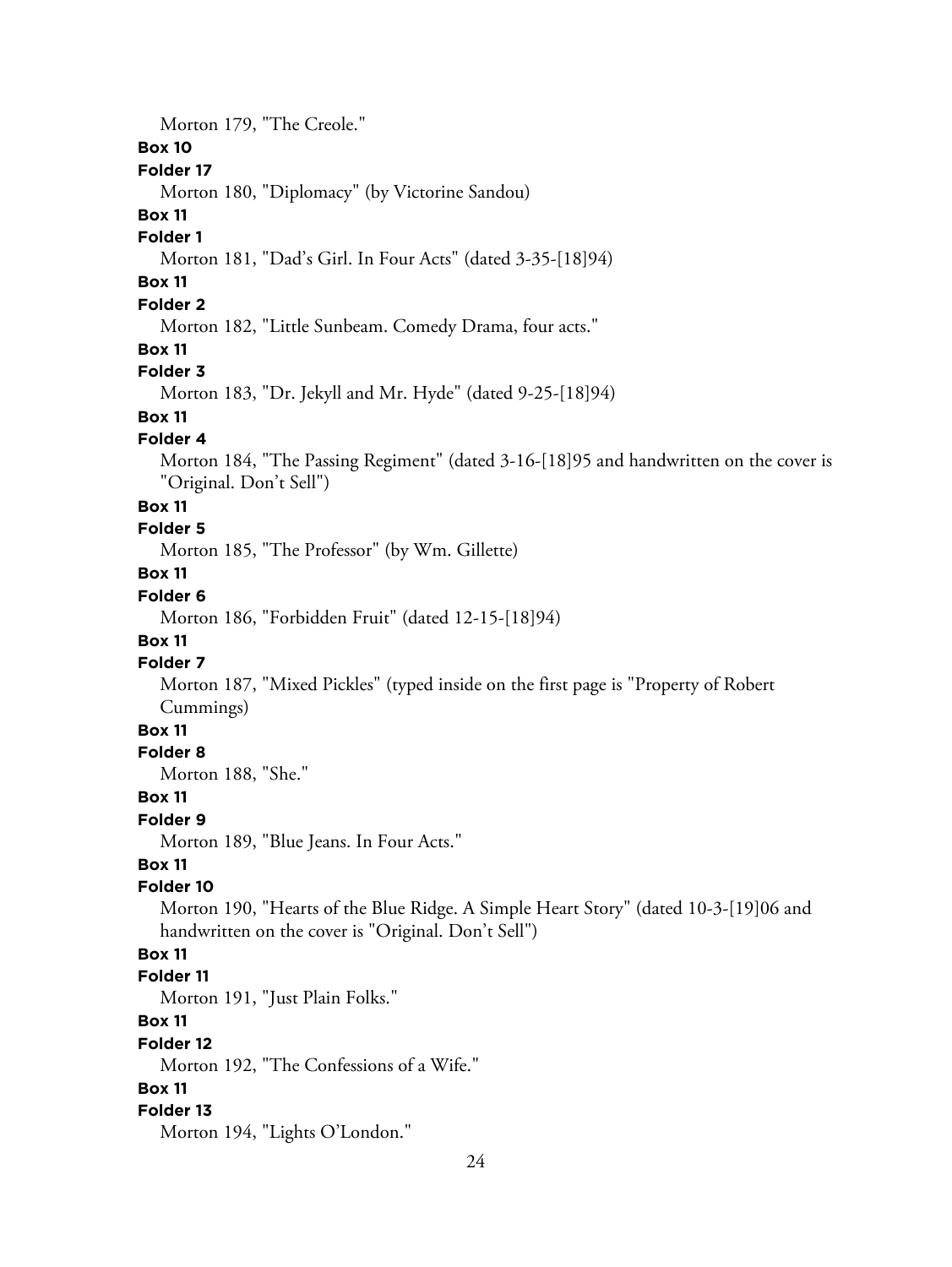**Box 11 Folder 14** Morton 195, "Gyp, the Mountain Girl." **Box 11 Folder 15** Morton 196, "Chispa." **Box 11 Folder 16** Morton 197, "Bosom Friends." **Box 11 Folder 17** Morton 198, "Lucky Ranch" (dated 12-26-[18]95) **Box 11 Folder 18** Morton 199, "As in a Looking Glass." **Box 11 Folder 19** Morton 200, "The Rose of the Rancho" (handwritten in a handmade notebook". **Box 12 Folder 1** Morton 201, "The Wife." **Box 12 Folder 2** Morton 202, "Fun on the Bristol" (dated 10-5-[18]95) **Box 12 Folder 3** Morton 203, "Flash of Lightening." **Box 12 Folder 4** Morton 204, "A True Kentuckian." **Box 12 Folder 5** Morton 205, "The White Slave" (dated 10-24-[18]95) **Box 12 Folder 6** Morton 206, "The Gold King. Or the Escape from Sing Sing. Comedy Drama in Four Acts" (Handwritten script in a handmade notebook. At the bottom of the first page is written "The Property of Horace V. Noble") **Box 12 Folder 7** Morton 207, "The Girl of the Golden West" (by David Belasco [unclear if this is the author, his name is written on the cover]) **Box 12**

### **Folder 8**

Morton 208, "The Easterner" (by George Broadhurst)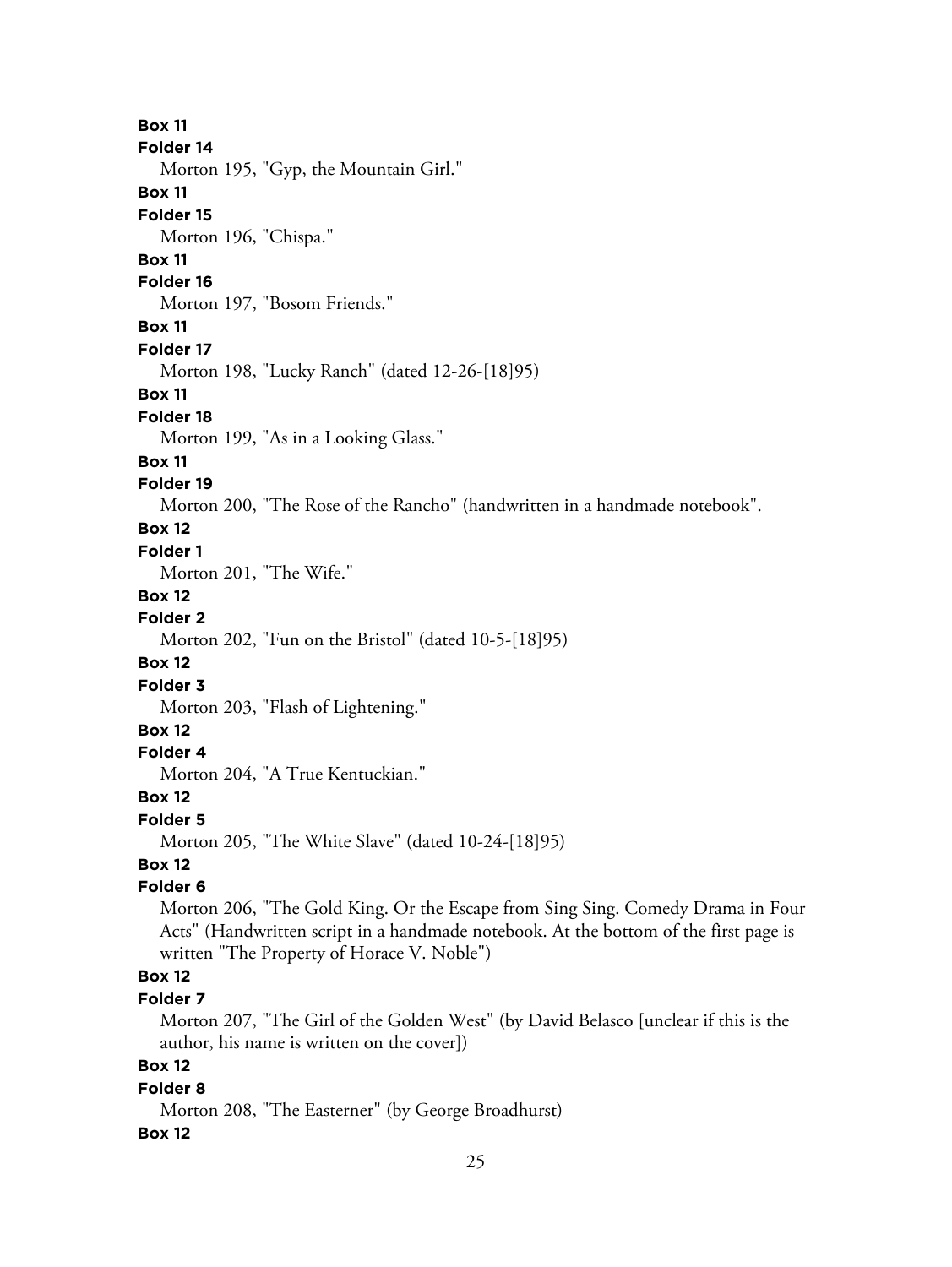**Folder 9** Morton 209, "The Whole Damn Family." **Box 12 Folder 10** Morton 210, "Lost in New York" (dated 1-10-[18]95) **Box 12 Folder 11** Morton 211, "Brewster's Millions. Act I." **Box 12 Folder 12** Morton 211a, "Brewster's Millions. Act II." **Box 12 Folder 13** Morton 211b, "Brewster's Millions. Act III." **Box 12 Folder 14** Morton 211c, "Brewster's Millions. Act IV." **Box 12 Folder 15** Morton 212, "Our Blinding Sexton. Or Our Pastor in a Fix. A Comedy in One Act" (dated 4-11-[18]92) **Box 12 Folder 16** Morton 213, "Northern Tennessee. Or A Kentucky Girl." **Box 12 Folder 17** Morton 214, "The Jucklins." **Box 12 Folder 18** Morton 215, "The Henrietta" (handwritten on the cover is "Original. Don't Sell") **Box 13 Folder 1** Morton 216, "Muggs Landing" (dated ??-2?-[18]94) **Box 13 Folder 2** Morton 217, "Lone Pine" (dated 10-7-[18]91) **Box 13 Folder 3** Morton 218, "Life in New York. A Melodrama in Four Acts." **Box 13 Folder 4** Morton 219, "Held By the Enemy." **Box 13 Folder 5** Morton 220, "Lord Chumley" (written by David Belasco and Henry C. De Miller? It is unclear if they are the authors, but their names are written on the front cover)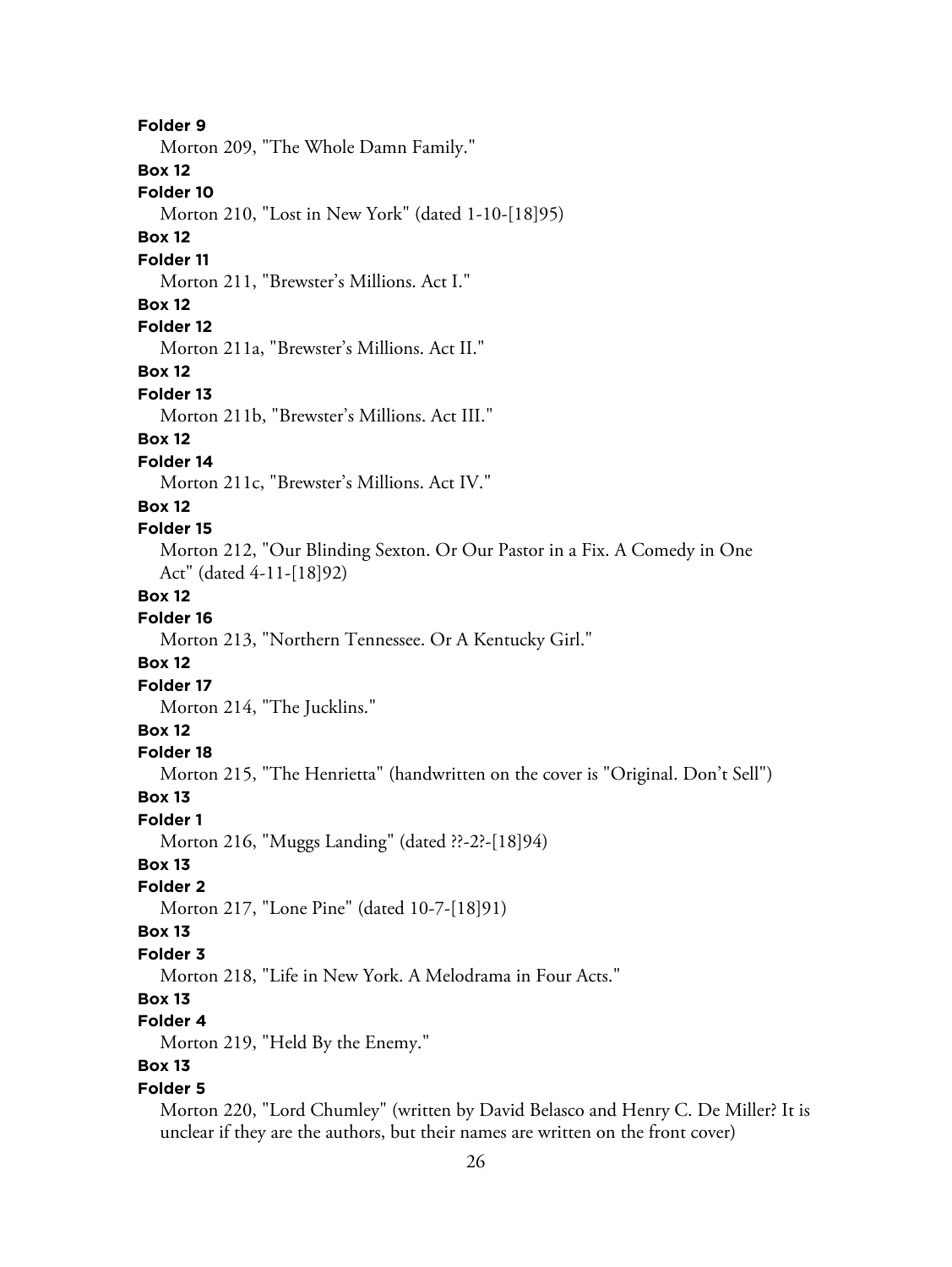#### **Folder 6**

Morton 221, "Silver Spur. A Comedy Drama in Four Acts."

# **Box 13**

# **Folder 7**

Morton 222, "Shadows of a Great City."

# **Box 13**

# **Folder 8**

Morton 223, "Zitka" (circa 1886?, note written on first page, also on the front cover is handwritten "Original. Don't Sell")

# **Box 13**

# **Folder 9**

Morton 224, "My Wife. A Comedy in Four Acts."

# **Box 13**

#### **Folder 10**

Morton 225, "In Honor Bound" (dated 4-24-[19]09, handwritten on the cover is "Original. Don't Sell")

#### **Box 13**

# **Folder 11**

Morton 225a, "In Honor Bound" (copy)

# **Box 13**

# **Folder 12**

Morton 226, "Esmeralda" (by F.H. Burnett and William Gillette?, unsure if these are the authors, but their names are written on the first page along with the date circa 1881.)

### **Box 13**

### **Folder 13**

Morton 227, "Wealth and Poverty" (by L. Underwood? Circa 1903? Unsure if this information is correct, but it is written on the first page)

# **Box 13**

# **Folder 14**

Morton 228, "True Irish Hearts" (by Flanagan and McCarthy? Unsure if this is correct, but it is written on the first page. Dated 2-27-[18]97)

### **Box 13**

# **Folder 15**

Morton 229, "Musette" (by Lattie Alice Walker circa 1904? But the cover is dated 7-9- [19]09. Unsure is this is correct, but it is written on the first page)

# **Box 13**

#### **Folder 16**

Morton 230, "In Sunny Tennessee. A Four Act Comedy Drama" (typed on the first page is "Property of William Campbell")

# **Box 13**

# **Folder 17**

Morton 231, "Michael Strogott."

# **Box 13**

#### **Folder 18**

Morton 232, "Hazel Kirke."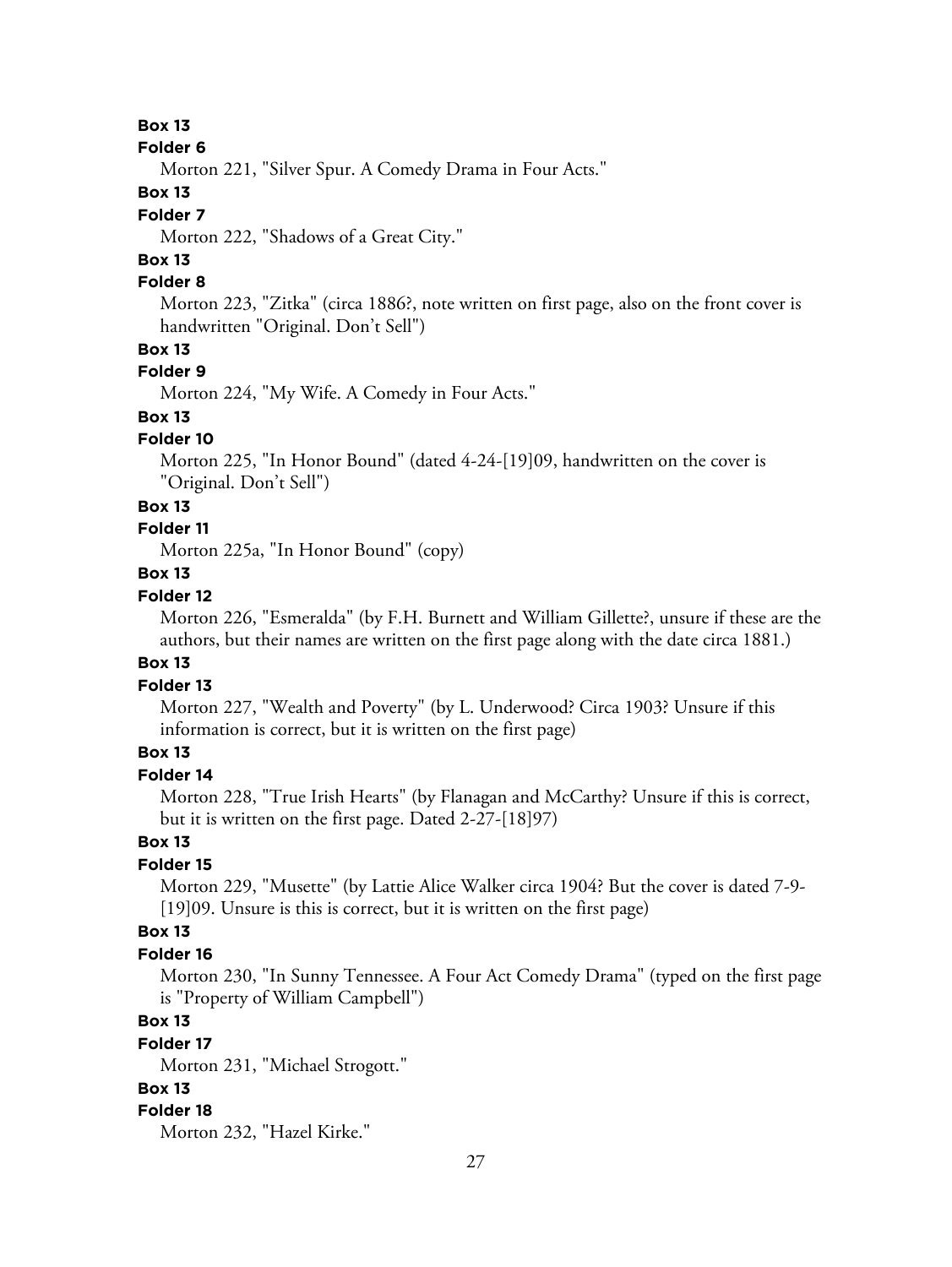#### **Folder 19**

Morton 233, "At Yale."

# **Box 13**

### **Folder 20**

Morton 234, "Little Lord Fauntleroy."

# **Box 14**

### **Folder 1**

Morton 235, "Drink" (by Charles Reade, written on the front cover is "Original")

# **Box 14**

#### **Folder 2**

Morton 236, "Mystery of a Handsome Cat."

#### **Box 14**

#### **Folder 3**

Morton 237, "Mr. Barnes of New York" (dated 12-21-[19]19)

# **Box 14**

# **Folder 4**

Morton 238, "A Noble Outcast."

# **Box 14**

#### **Folder 5**

Morton 239, "Not Guilty. A Melodrama in Four Acts."

# **Box 14**

#### **Folder 6**

Morton 240, "The Fatal Card. A Drama in Five Acts" (by C. Haddon Chambers and B.C. Stephenson)

# **Box 14**

# **Folder 7**

Morton 241, "Blue Canyon Mystery" (dated 7-23-[19]07, on the cover handwritten is "Original. Don't Sell" and on the first paged is typed "Property of Walter Campbell")

# **Box 14**

# **Folder 8**

Morton 242, "Under Special Orders. A Four Act Comedy Drama" (dated 7-23-[19]07, on the cover handwritten in "Original. Don't Sell" and on the first page is typed "Property of Walter Campbell")

# **Box 14**

# **Folder 9**

Morton 243, "Wanted – A Family. Farce Comedy – In Three Acts" (dated 7-23-[19]07, on the cover handwritten in "Original. Don't Sell" and on the first page is typed "Property of Walter Campbell")

# **Box 14**

# **Folder 10**

Morton 244, "The Second in Command."

# **Box 14**

# **Folder 11**

Morton 245, "The Stowaway" (dated 12-31-[18]93)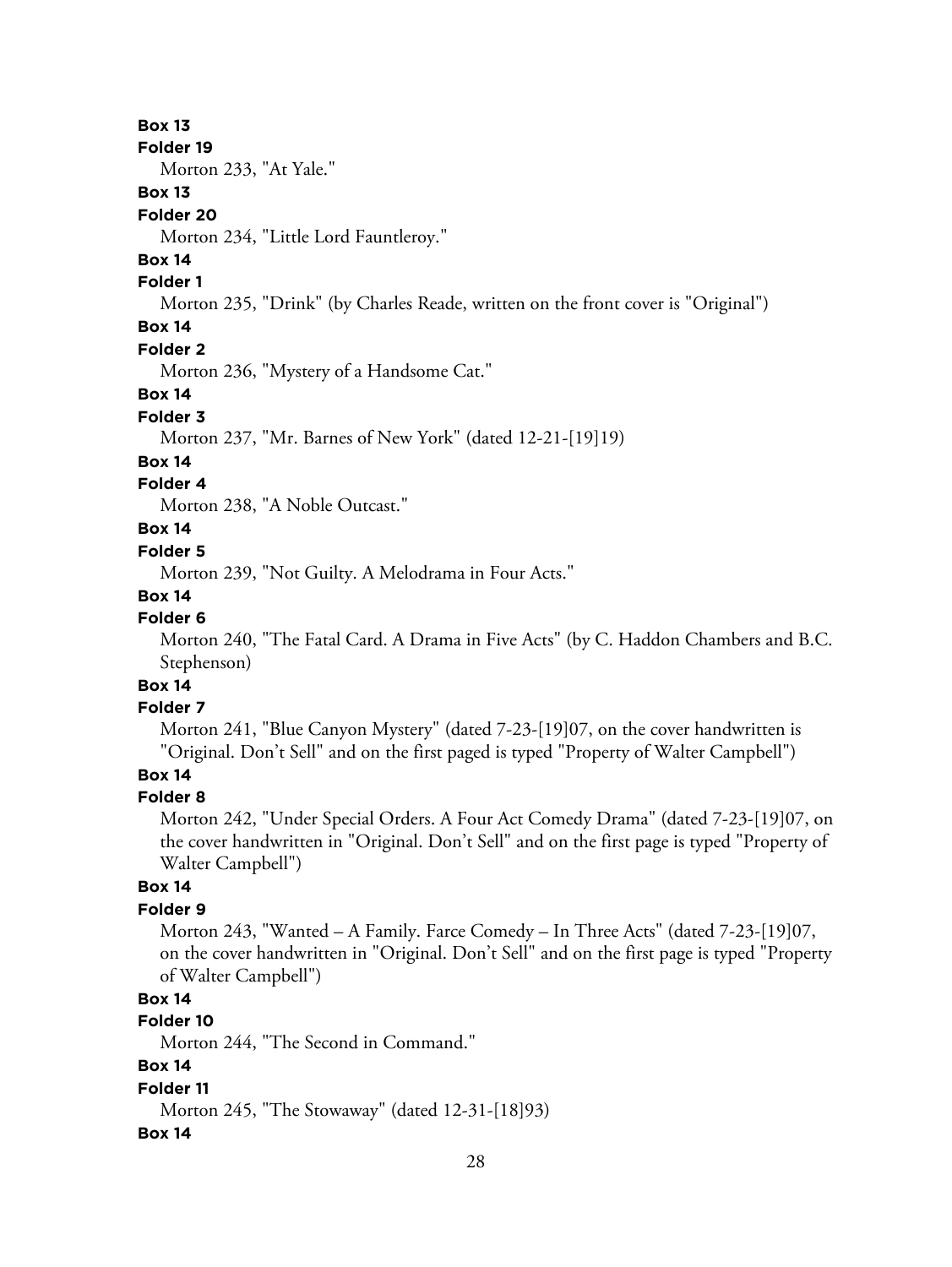Morton 246, "The Castaways."

# **Box 14**

#### **Folder 13**

Morton 247, "Heart of Midlothian."

# **Box 14**

# **Folder 14**

Morton 248, "The Unwritten Law. A Drama in Four Acts Founded on the Thaw-White Murder" (by Stewart Anderson, copyrighted 1909 by Alex Byers, owned by the Chicago Manuscript Company)

### **Box 14**

# **Folder 15**

Morton 249, "The Light that Failed."

# **Box 14**

### **Folder 16**

Morton 250, "Caught in the Rain" (dated 3-12-[19]09, handwritten on the cover is "Original. Don't Sell)

#### **Box 14**

#### **Folder 17**

Morton 251, "Strongheart. In the American Comedy Drama. Act I" (by William C. De Mille)

# **Box 14**

# **Folder 18**

Morton 251a, "Strongheart. In the American Comedy Drama. Act II" (by William C. De Mille)

# **Box 14**

#### **Folder 19**

Morton 251b, "Strongheart. In the American Comedy Drama. Act III" (by William C. De Mille)

# **Box 14**

#### **Folder 20**

Morton 251c, "Strongheart. In the American Comedy Drama. Act IV" (by William C. De Mille)

# **Box 15**

# **Folder 1**

Morton 252, "Minnie. Or the Angle of the Household. A Comedy in Two Acts" (dated 10-31-[18]94)

# **Box 15**

#### **Folder 2**

Morton 253, "Father and the Boys."

# **Box 15**

#### **Folder 3**

Morton 254, "For Love and Honor. A Comedy Drama in Four Acts."

# **Box 15**

#### **Folder 4**

Morton 255, "The Sweetest Girl in Dixie."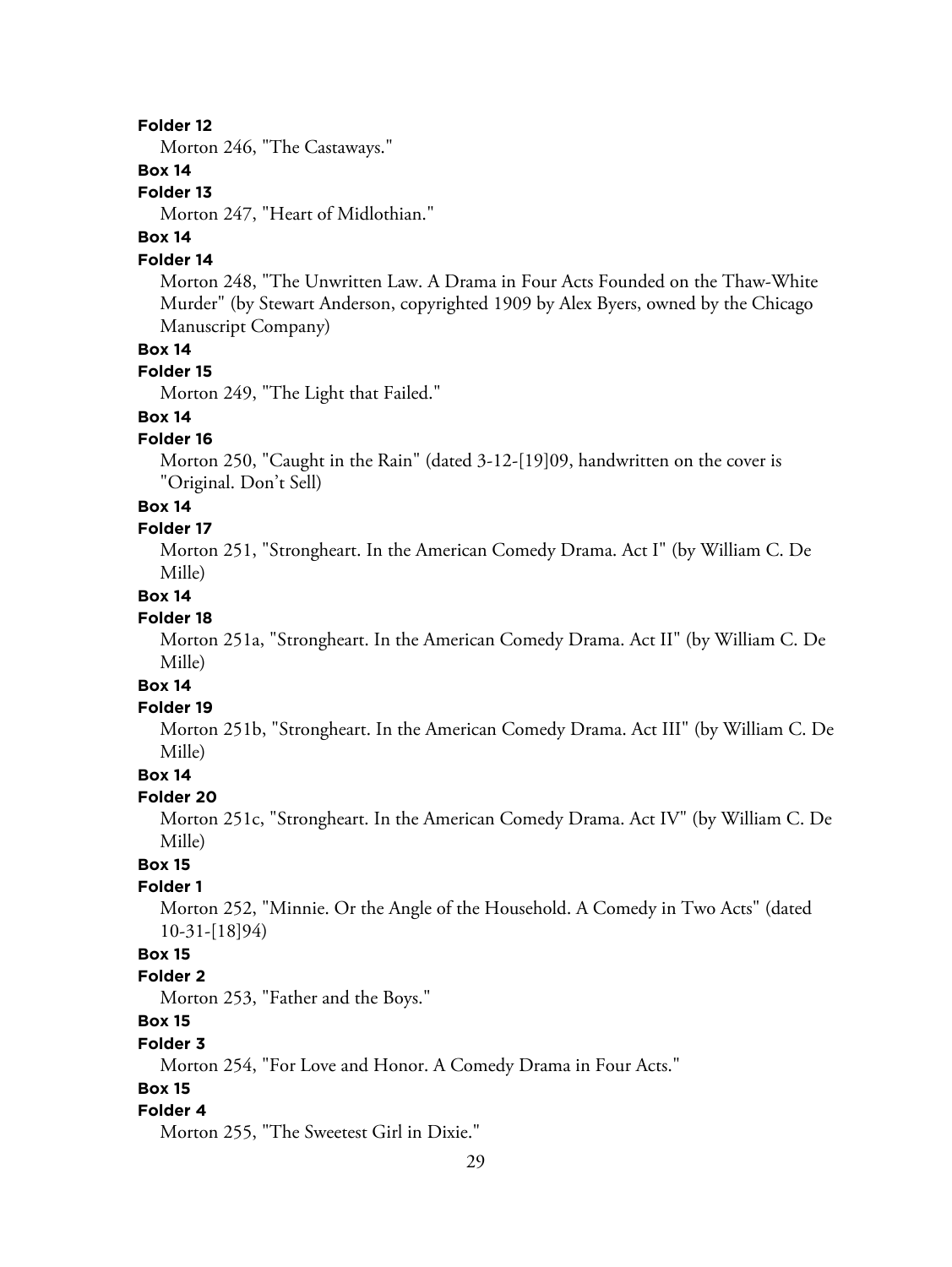30 **Box 15 Folder 5** Morton 256, "Only a Woman's Heart" (dated 8-9-????) **Box 15 Folder 6** Morton 257, "One of the Bravest" (dated 7-10-[18]98) **Box 15 Folder 7** Morton 258, "Storm Beaten." **Box 15 Folder 8** Morton 259, "No Mother to Guide Her." **Box 15 Folder 9** Morton 260, "Mr. Potter of Texas." **Box 15 Folder 10** Morton 261, "Shanandoah." **Box 15 Folder 11** Morton 262, "Still Alarm" (dated 5-6-[18]93) **Box 15 Folder 12** Morton 263, "The Chorus Lady." **Box 15 Folder 13** Morton 264, "County Fair" (possibly by Charles Bernard from 1889) **Box 15 Folder 14** Morton 265, "Mrs. Partingtons." **Box 15 Folder 15** Morton 266, "Woman Against Woman." **Box 15 Folder 16** Morton 267, "The World Against Her" (dated 11-20-either 1893 or 1913? handwritten on the cover is "Original. Don't Sell" and "Original and Last") **Box 15 Folder 17** Morton 268, "Clemenceau's Case." **Box 15 Folder 18** Morton 269, "Prince and Pauper." **Box 15 Folder 19** Morton 270, "On the Bridge at Midnight."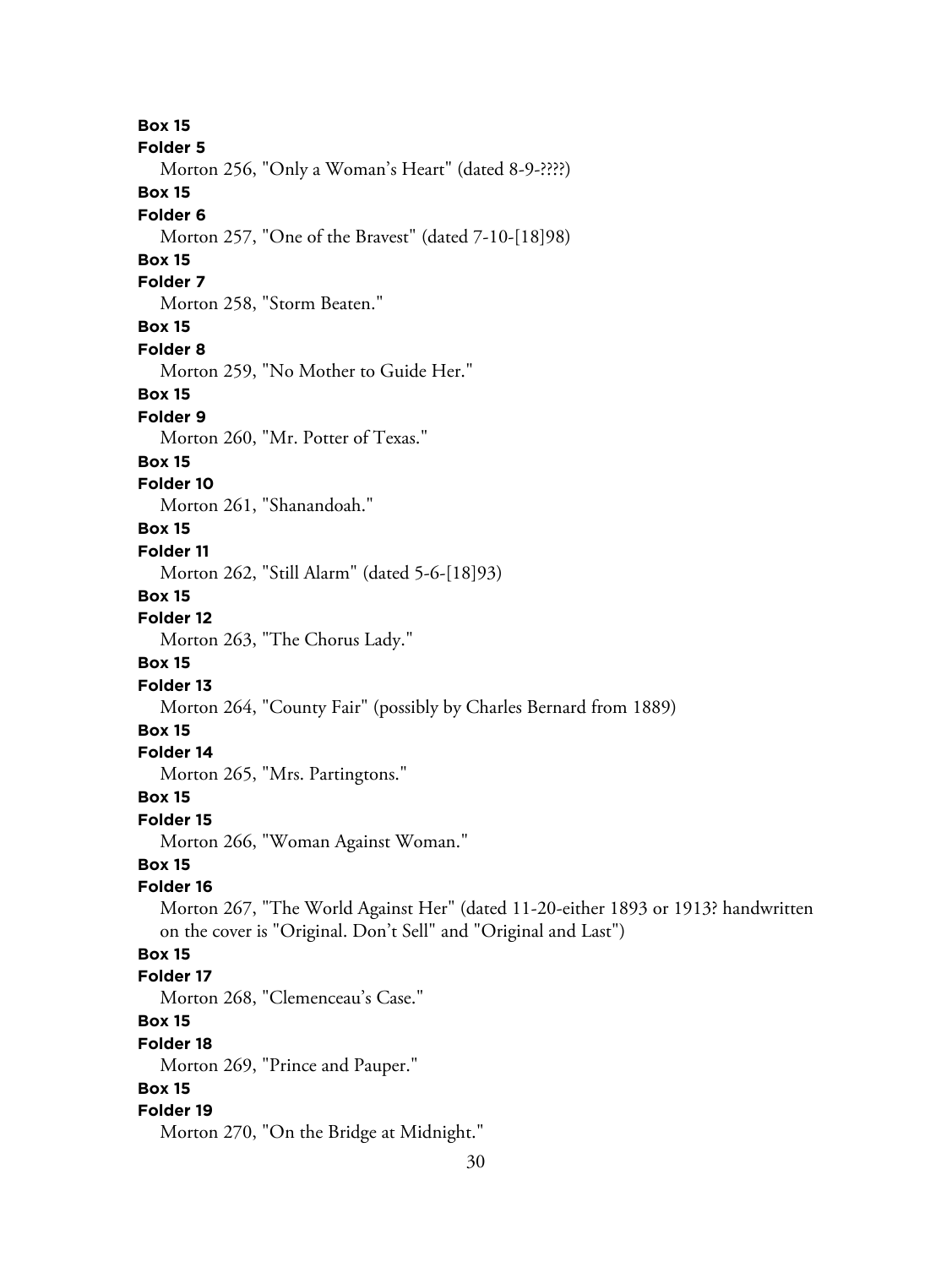#### **Folder 20**

Morton 271, "Jesse James" (dated 8-19-[18]96)

# **Box 16**

#### **Folder 1**

Morton 272, "The Midnight Call" (dated 10-2-[18]94)

### **Box 16**

### **Folder 2**

Morton 273, "Ole Olson."

# **Box 16**

#### **Folder 3**

Morton 274, "Moonshiners" (dated 10-15-[19]07, handwritten on the front cover is "Original. Don't Sell")

# **Box 16**

# **Folder 4**

Morton 275, "Beacon Lights."

# **Box 16**

#### **Folder 5**

Morton 276, "Sargeant James" (by Eugene Walker)

# **Box 16**

# **Folder 6**

Morton 277, "Tom Sawyer" (dated 2-16-[18]91)

# **Box 16**

#### **Folder 7**

Morton 278, "The College Girl Out West. A Musical Farcical Comedy in Three Acts" (by Clarence Black. Copyrighted in 1914 by Alex Byers and owned by the Chicago Manuscript Co.)

# **Box 16**

# **Folder 8**

Morton 279, "The Runaway Wife" (dated 7-15-[18]91)

# **Box 16**

#### **Folder 9**

Morton 280, "Wife for Wife" (2 copies, dated 5-24-[18]91)

# **Box 16**

### **Folder 10**

Morton 281, "My Jack" (dated 5-17-[18]91)

# **Box 16**

#### **Folder 11**

Morton 282, "Alone in London" (dated 5-17-[18]91)

# **Box 16**

#### **Folder 12**

Morton 283, "The Great Divide" (by William Vaughn Moody)

# **Box 16**

#### **Folder 13**

Morton 284, "Bluff" (dated 5-17-[18]91)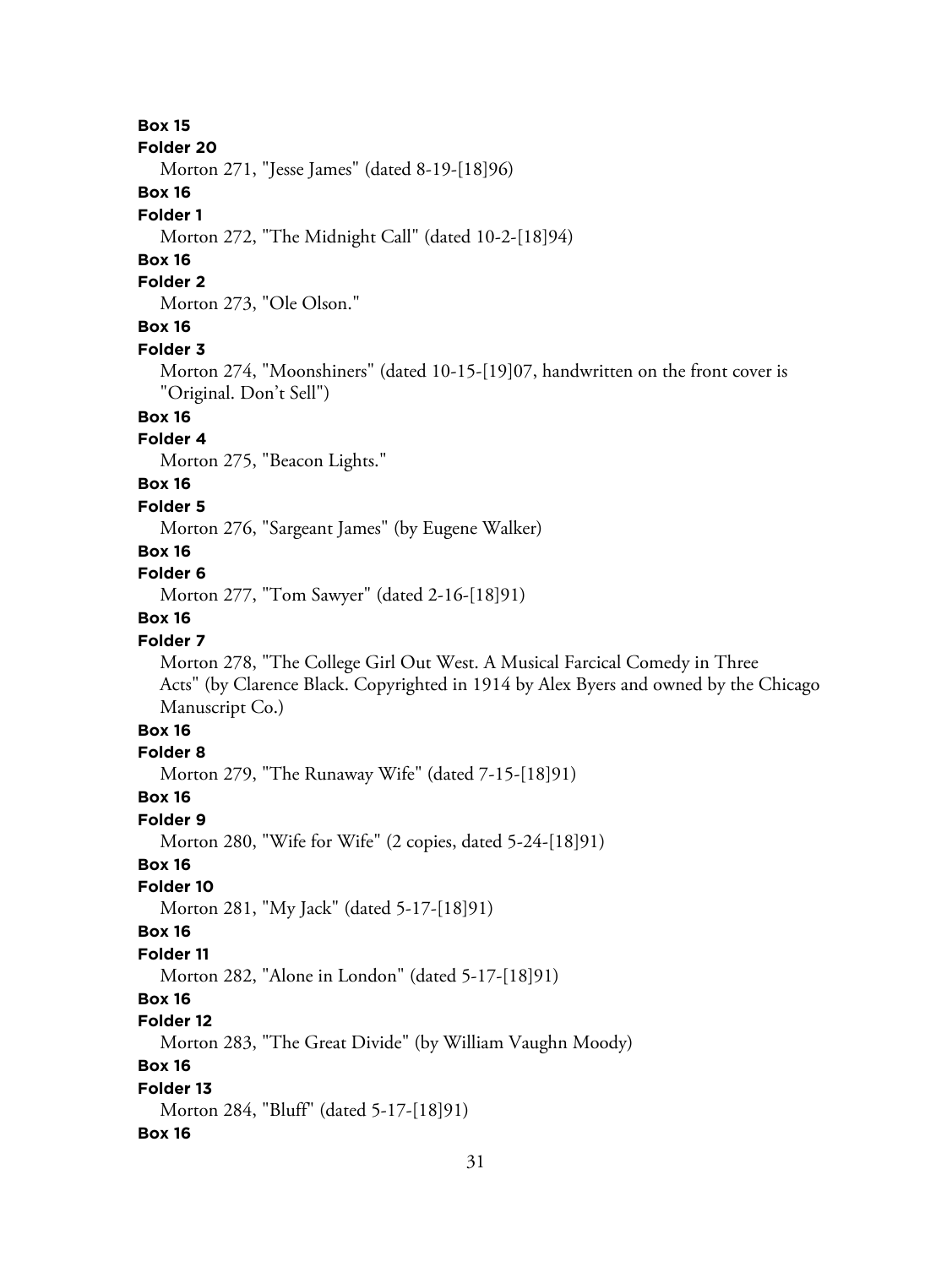Morton 285, "Money Mad" (it states on the cover that the original name of the play was "Noble Rogue" and is dated 6-1-[18]91)

# **Box 16**

#### **Folder 15**

Morton 286, "The Black Flag" (dated 6-1-[18]91)

### **Box 16**

#### **Folder 16**

Morton 287, "All the Comforts of Home."

# **Box 16**

#### **Folder 17**

Morton 288, "Alabama" (dated 12-27-[18]92)

#### **Box 16**

#### **Folder 18**

Morton 289, "Cover Dale" (dated 11-7-[19]17 and handwritten on the cover is "Original. Don't Sell")

# **Box 16**

#### **Folder 19**

Morton 290, "Blue Jeans" (dated 9-30-[18]92 and handwritten on the cover is "Original. Don't Sell")

# **Box 16**

# **Folder 20**

Morton 291, "Great Diamond Robbery" (dated 1-18-[19]11)

#### **Box 17**

### **Folder 1**

Morton 292, "Secret Service."

#### **Box 17**

# **Folder 2**

Morton 293, "Captain Impudence."

# **Box 17**

#### **Folder 3**

Morton 294, "The Tide of Life" (by Edw. Weitzel handwritten on the cover is "Property of James Sims of the Detroit Printing Co., Detroit, Mich.)

# **Box 17**

# **Folder 4**

Morton 295, "The Other Girl."

# **Box 17**

### **Folder 5**

Morton 296, "The Halfbreed."

# **Box 17**

# **Folder 6**

Morton 297, "The World Against Her. A Drama in Five Acts" (by Frank Harvey, stamped by The Emergency Bureau, 1412 Broadway, NY, NY)

# **Box 17**

#### **Folder 7**

Morton 298, "A Wise Woman. A Farce Comedy in Three Acts."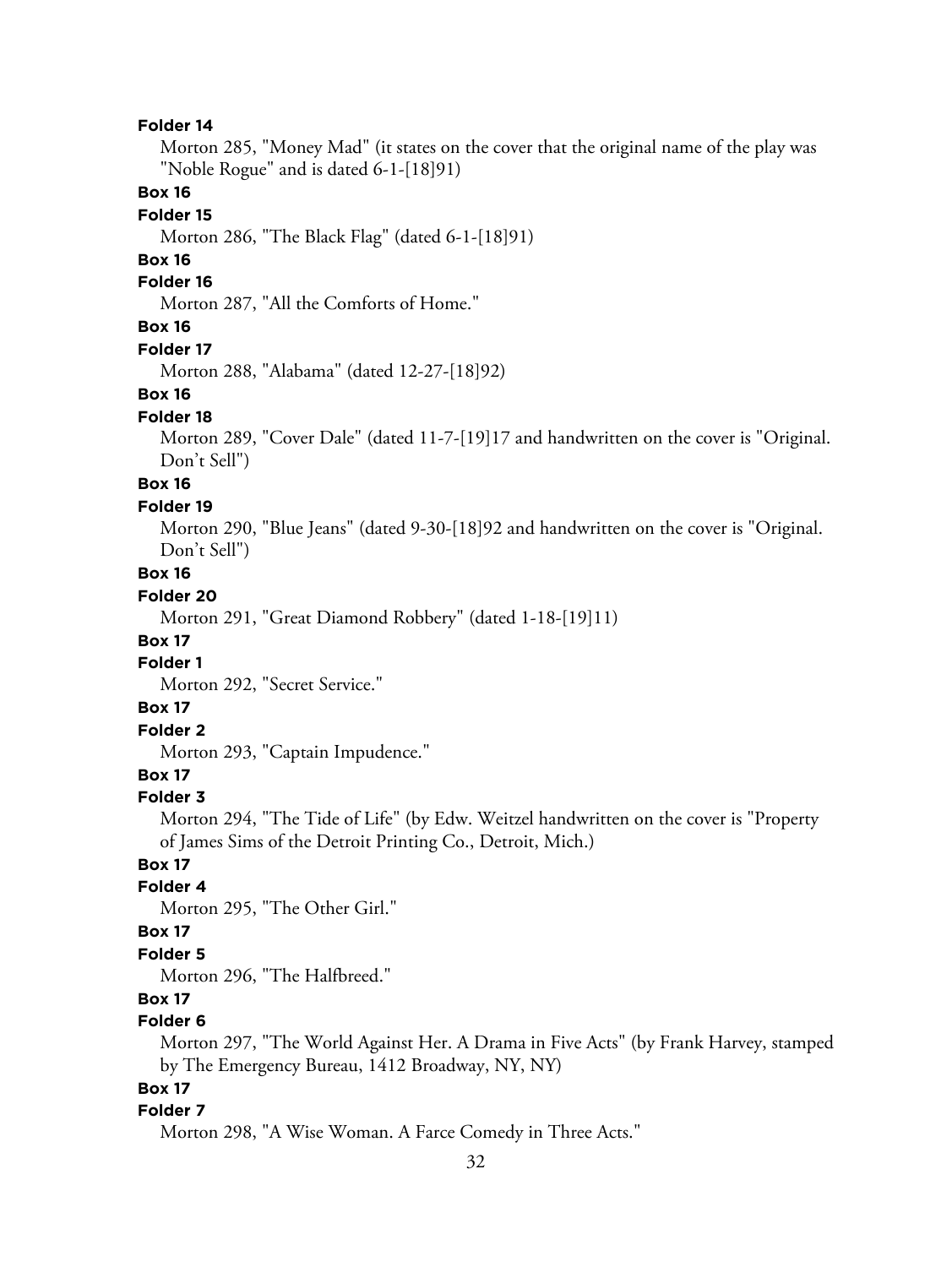### **Folder 8**

Morton 299, "The Hidden Hand. A Dramatization of Celebrated Story of Same Name" (by Chas. Morton, Copyrighted by Alex Byers and the Chicago Manuscript Co. in 1912)

**Box 17**

### **Folder 9**

Morton 300, "The Silver Dagger" (by Mark E. Swan)

#### **Box 17**

# **Folder 10**

Morton 301, "A Little Church Around the Corner. A Life Picture" (by Marion Russell) **Box 17**

# **Folder 11**

Morton 302, "The Half Breed." (appears to be the same play as Morton 296)

# **Box 17**

### **Folder 12**

Morton 303, "The Genius and the Gentleman. A Drama in Four Acts" (by Miron Leffingwell, copyrighted by Alex Byers in 1909, dated 4-22-[19]09, and on the cover it is handwritten "Original. Don't Sell")

# **Box 17**

#### **Folder 13**

Morton 304, "Over the Garden Wall. A Comic Complication in Three Acts. Constructed for Laughing Purposes Only" (by Scott Marble and Geo. S. Knight, dated 3-2-[18]93)

# **Box 17**

### **Folder 14**

Morton 305, "The Honor of a Cowboy" (written on the first page "Property of Harry Barlow," the play is handwritten)

# **Box 17**

### **Folder 15**

Morton 306, "A Legal Wrong" (dated 10-1-[18]94)

#### **Box 17**

#### **Folder 16**

Morton 307, "A Brilliant Comedy in Four Acts. M-I-S-H-A-P-S. Or On the Wrong Track" (dated 8-24-[18]91)

# **Box 17**

# **Folder 17**

Morton 308, "Harbor Lights" (dated 12-8-[18]94)

### **Box 17**

#### **Folder 18**

Morton 309, "The Heart of a Hero."

### **Box 17**

#### **Folder 19**

Morton 310, "Forgiven."

# **Box 18**

#### **Folder 1**

Morton 311, "Eagle's Nest" (dated 10-24-[18]9?)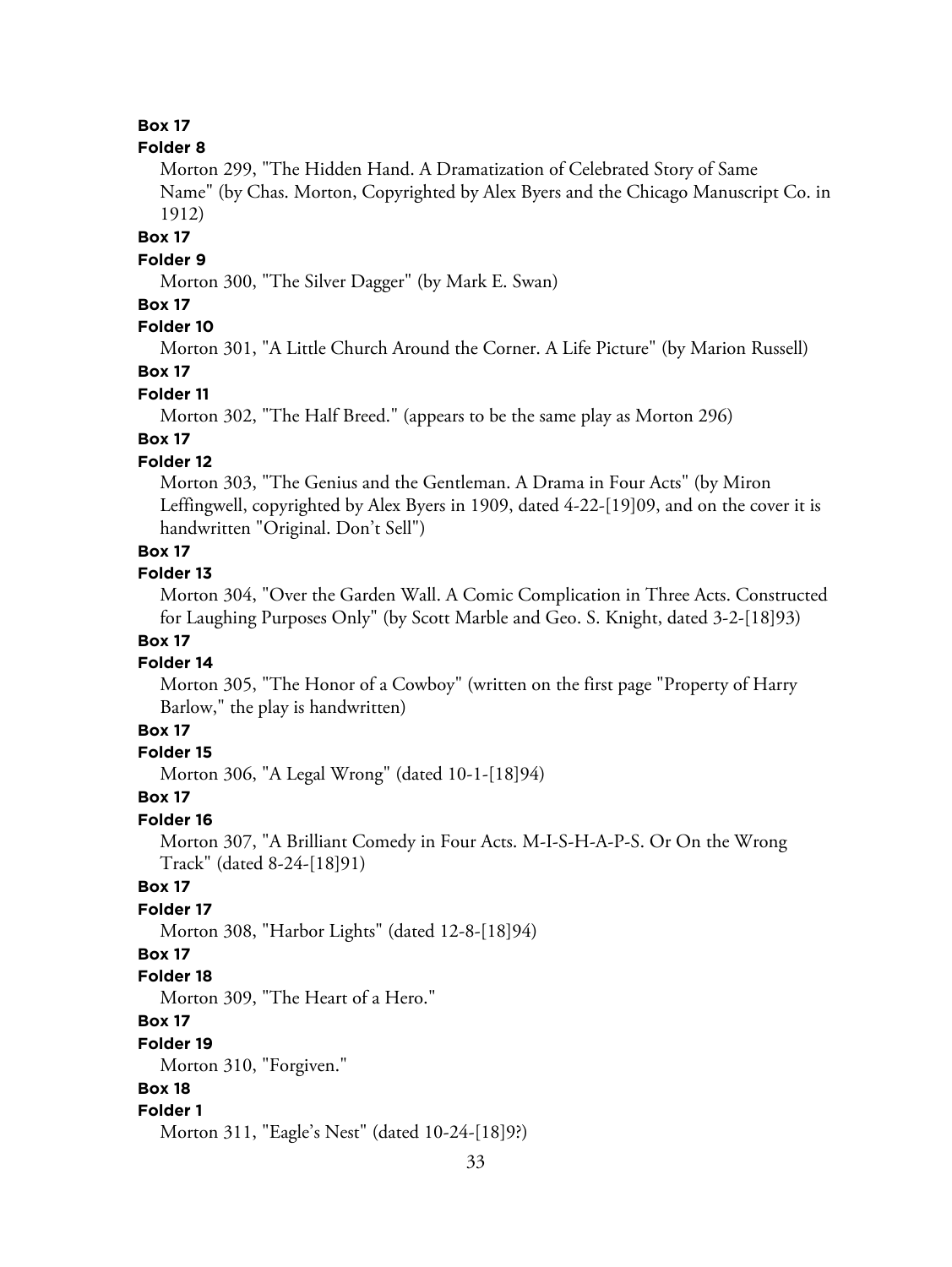#### **Folder 2**

Morton 312, "The Golden Giant Mine."

# **Box 18**

### **Folder 3**

Morton 313, "Kentucky" (dated 12-15-[19]05)

# **Box 18**

#### **Folder 4**

Morton 314, "Zig Zag" (dated 1-5-[18]95)

# **Box 18**

#### **Folder 5**

Morton 315, "A Texas Steer" (dated 1-8-[18]94)

#### **Box 18**

#### **Folder 6**

Morton 316, "Jane Eyre. A Dramatization of Story of Same Name in Five Acts" (by Miron Leffingwell, copyrighted by Alex Byers in 1909 and owned by the Chicago Manuscript  $Co.$ )

#### **Box 18**

#### **Folder 7**

Morton 317, "Jim's Sweetheart."

# **Box 18**

# **Folder 8**

Morton 318, "The Invader."

# **Box 18**

# **Folder 9**

Morton 319, "Cousin Kate. A Comedy in Three Acts."

# **Box 18**

# **Folder 10**

Morton 320, "The Genius and the Gentleman. A Drama in Four Acts" (by Miron Leffingwell, copyrighted by Alex Byers in 1909, seems to be a copy of Morton 303)

# **Box 18**

### **Folder 11**

Morton 321, "Drusa Wayne" (by Franklin Fyles)

# **Box 18**

# **Folder 12**

Morton 322, "For Home and Honor"

### **Box 18**

#### **Folder 13**

Morton 323, "Divorcons. An Original Comedy Founded in the Story and Incidents of French Comedy of Same Name" (by Chas Morton, copyrighted by Alex Byers in 1912, owned by the Chicago Manuscript Co.)

# **Box 18**

# **Folder 14**

Morton 324, "One Hundred Wives." **Box 18**

# **Folder 15**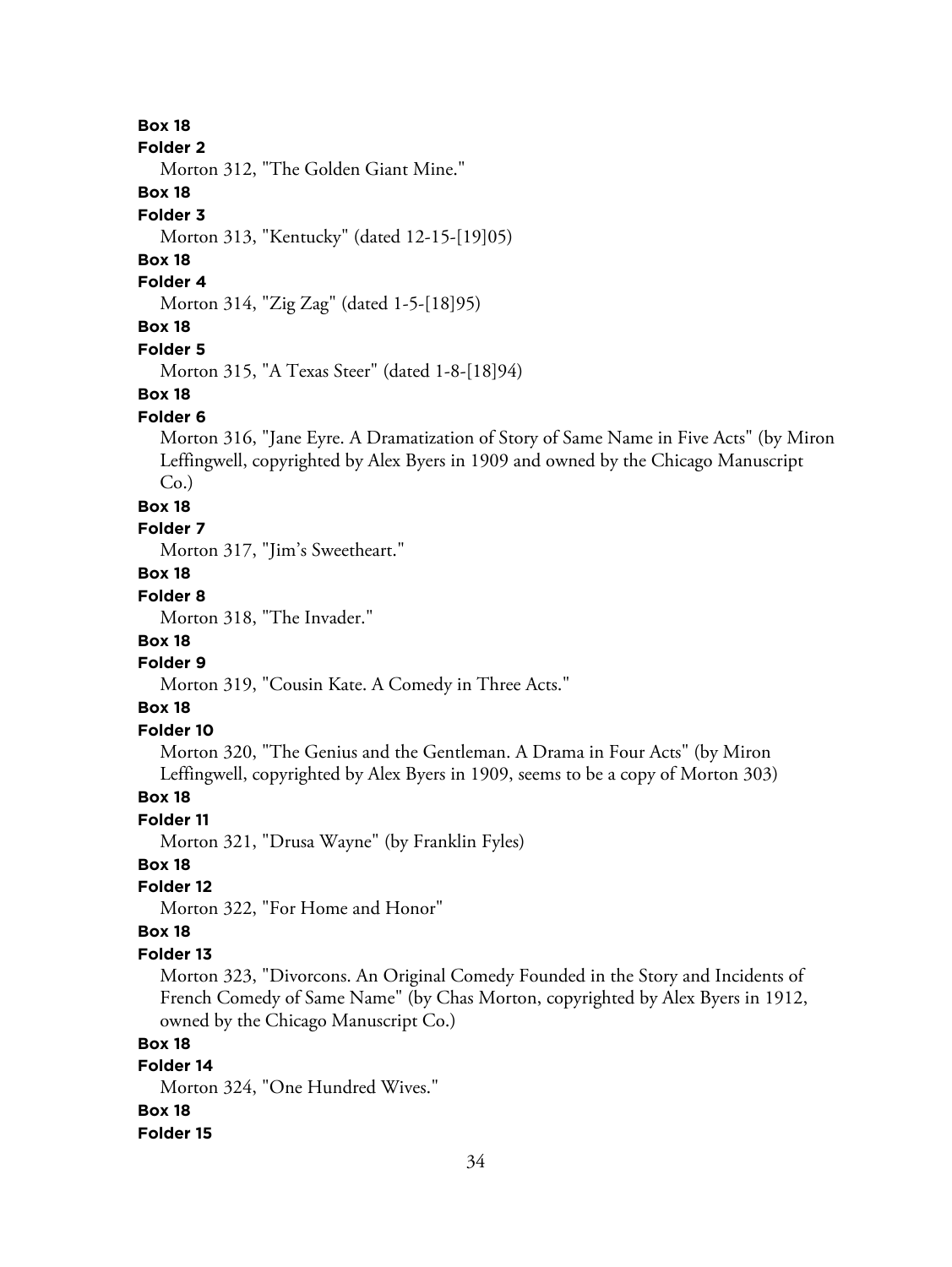Morton 325, "Little Wildcat" (handwritten copy in a handmade booklet)

# **Box 18**

# **Folder 16**

Morton 326, "Under Two Flags."

### **Box 18**

#### **Folder 17**

Morton 327, "Gold Diggers. A Four Act Western Comedy Drama" (by Langdale Williams, copyrighted by Alex Byers in 1912, owned by the Chicago Manuscript Co.)

# **Box 18**

# **Folder 18**

Morton 328, "Apple Orchard Farm" (dated 3-11-[18]92)

# **Box 18**

### **Folder 19**

Morton 329, "A Mint of Money" (by Jas. S. Jackson, copyrighted and all rights reserved, New York, 1888, also the outside is dated 5-11-[18]92)

#### **Box 18**

#### **Folder 20**

Morton 330, "Golden Cliff" (dated 5-11-[18]92)

# **Box 19**

#### **Folder 1**

Morton 331, "Shaun Rhue" (inset review for a production of the play is date May 5, 1890, outside cover is dated 5-11-[18]92)

# **Box 19**

### **Folder 2**

Morton 332, "The Gold Diggers. A Four Act Western Comedy Drama. Act I" (this appears to be the original of Morton 327. On the cover handwritten is "Original. Don't Sell," additionally the manuscript is handwritten and dated on the cover is

# **Box 19**

### **Folder 3**

Morton 332a, "The Gold Diggers. A Four Act Western Comedy Drama. Act II"

#### **Box 19**

#### **Folder 4**

Morton 332b, "The Gold Diggers. A Four Act Western Comedy Drama. Act III"

# **Box 19**

# **Folder 5**

Morton 332c, "The Gold Diggers. A Four Act Western Comedy Drama. Act IV"

#### **Box 19**

#### **Folder 6**

Morton 333, "Said Pasha. A Famous Comic Opera in Three Acts."

# **Box 19**

# **Folder 7**

Morton 334, "A Devil's Lane" (dated 10-1908 and handwritten on the cover is "Original. Put Away")

# **Box 19**

# **Folder 8**

Morton 334a, "A Devil's Lane" (Copy 2)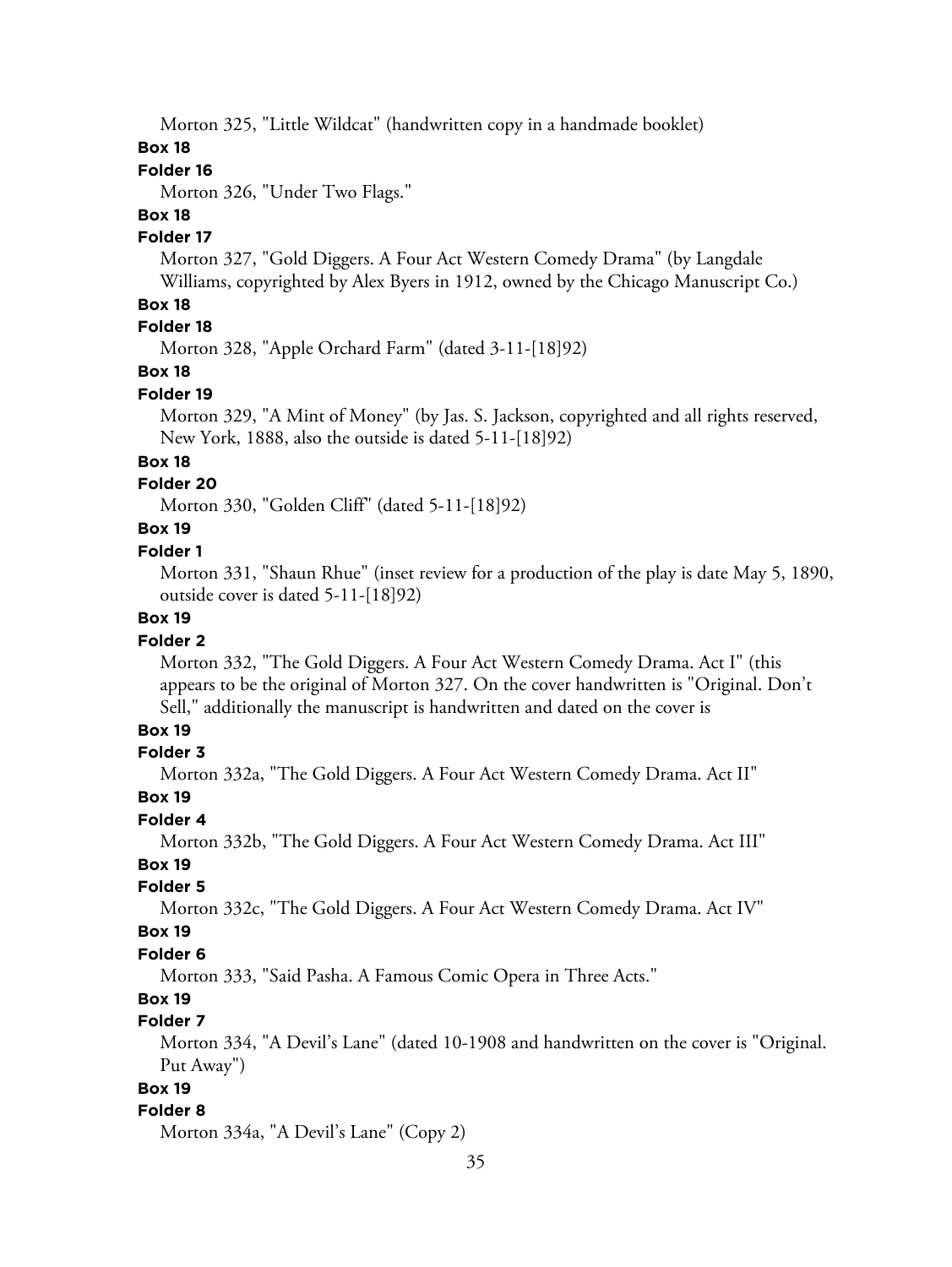#### **Folder 9**

Morton 335, "Hoodman Blind" (dated 1-7-[18]98)

# **Box 19**

#### **Folder 10**

Morton 336, "Braving the World" (dated 8-11-[18]96)

# **Box 19**

### **Folder 11**

Morton 337, "Our Strategists" (dated 7-26-[18]92 and handwritten on the cover is "Original. Don't Sell")

# **Box 19**

### **Folder 12**

Morton 338, "The Girl of the Slums" (copyrighted by Alex Byers in 1914)

# **Box 19**

#### **Folder 13**

Morton 339, "O'Day the Alderman" (dated 8-7-[18]92)

# **Box 19**

#### **Folder 14**

Morton 340, "Sins of the Night."

# **Box 19**

#### **Folder 15**

Morton 341, "Soap Bubble" (dated 8-15-[18]92)

# **Box 19**

#### **Folder 16**

Morton 342, "Pulse of New York" (dated 8-19-[18]92)

# **Box 19**

#### **Folder 17**

Morton 343, "The Inside Track" (dated 7-29-[18]93)

# **Box 19**

# **Folder 18**

Morton 345, "The Fair Co-ed. A New Three Act College Comedy."

### **Box 19**

#### **Folder 19**

Morton 346, "The Convict's Sweetheart. A Comedy Drama in Four Acts" (by Langdale Williams. Copyrighted by James Edwards in 1909 according to the first page, but then stamped next to it is "Copyright, 1909 by Alex Byers")

# **Box 19**

#### **Folder 20**

Morton 347, "The Upper Hand" (dated 8-15-[18]92)

# **Box 19**

# **Folder 21**

Morton 347a, "The Upper Hand" (Copy 2, dated 5-6-[18]95)

# **Box 20**

# **Folder 1**

Morton 348, "A Stranger in a Strange Land."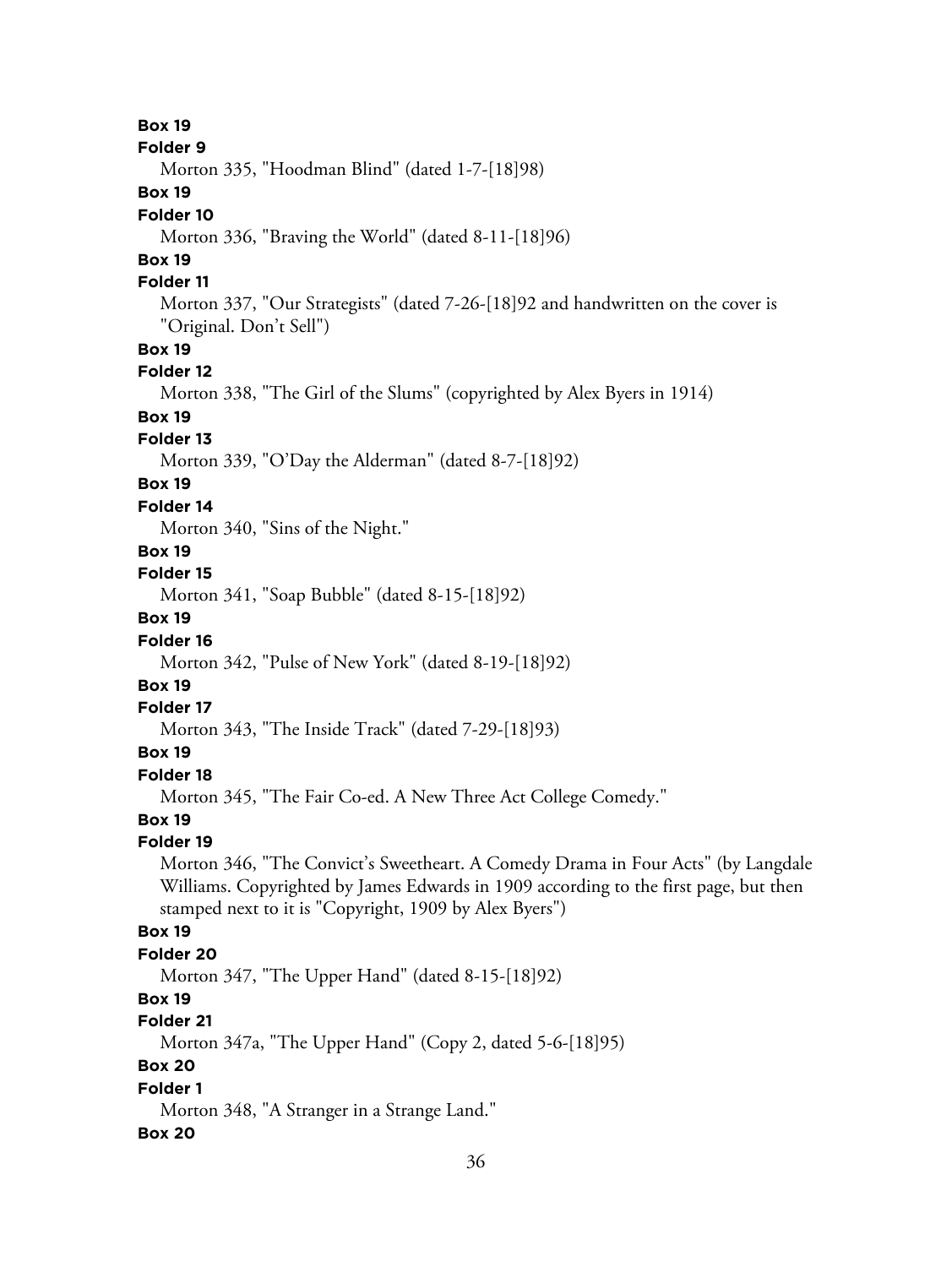Morton 349, "A Home Run. A Drama of the Diamond in Four Acts" (by Miron Leffingwell, copyrighted by Alex Byers in 1911, copy of Morton 362)

### **Box 20**

### **Folder 3**

Morton 350, "A Great Temptation."

# **Box 20**

# **Folder 4**

Morton 351, "Little Trixie" (dated 12-27-[18]92)

### **Box 20**

**Folder 5**

Morton 352, "Our Candidate" (dated 7-18-[18]96)

#### **Box 20**

#### **Folder 6**

Morton 353, "The Governess."

### **Box 20**

### **Folder 7**

Morton 354, "The Minister's Daughter. Drama in Four Acts" (by William Nelson, copyrighted by Frank Hannan in 1909)

### **Box 20**

#### **Folder 8**

Morton 355, "A Temperance Town" (dated 11-4-[18]92, handwritten on the cover is Original. Don't Sell")

# **Box 20**

## **Folder 9**

Morton 356, "Siberia. A Romantic Drama in Six Acts" (by Bartley Campbell, the manuscript is handwritten and hand-bound)

### **Box 20**

# **Folder 10**

Morton 357, "La Belle Marie."

### **Box 20**

### **Folder 11**

Morton 358, "Zolle's Therese" (it states on the insert that the play is "The Author's own adaptation of his famous Novel, Therese Raquin" the manuscript is handwritten and hand-bound)

# **Box 20**

### **Folder 12**

Morton 360, "The Enchanted Hat. A Weber & Fielde Famous Musical Burlesque, in One Scene."

# **Box 20**

# **Folder 13**

Morton 361, "Jane. A Farce in Three Acts" (by Harry Nichols and W. Lestocq, dated 4-17-[18]94)

### **Box 20**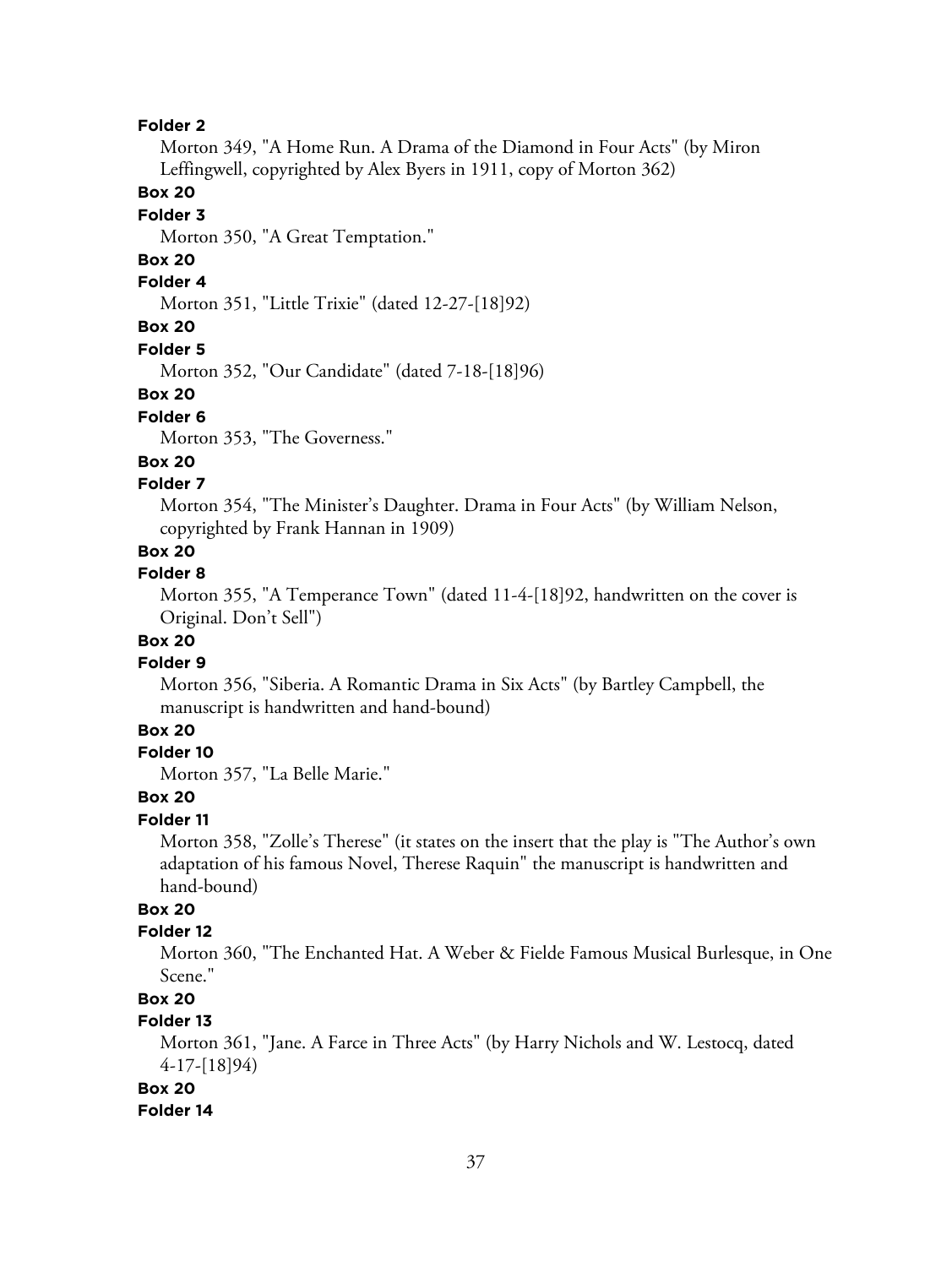Morton 362, "A Home Run. A Drama of the Diamond in Four Acts" (by Miron Leffingwell, copyrighted by Alex Byers in 1911, same as Morton 349, on the front cover is handwritten "Original. Don't Sell" and is dated 1-13-[19]09)

### **Box 20**

### **Folder 15**

Morton 363, "Robinson Cruso [sic] in Four Acts" (handwritten manuscript)

### **Box 20**

### **Folder 16**

Morton 364, "777."

## **Box 20**

### **Folder 17**

Morton 365, "Dolly Reforming Herself" (handwritten on the cover is "Original. Don't Sell" and dated 10-15-[19]10)

## **Box 21**

### **Folder 1**

Morton 366, "A Noble Sacrifice" (handwritten on the cover is "Original. Don't Sell" and is dated 9-24-[19]09)

### **Box 21**

#### **Folder 2**

Morton 367, "A Gilded Fool. An Original American Comedy in Four Acts" (by Henry Guy Carleton, esq.)

### **Box 21**

#### **Folder 3**

Morton 368, "Outwitted."

### **Box 21**

### **Folder 4**

Morton 369, "That Little Swede. A Four Act Comedy Drama" (handwritten on the cove is "Original. Don't Sell" and is dated 5-24-[19]09)

## **Box 21**

**Folder 5**

Morton 370, "The Padron" (dated 2-20-[18]93)

### **Box 21**

### **Folder 6**

Morton 371, "Quincy Adams Sawyer. And Mason's Corner Folks."

#### **Box 21**

#### **Folder 7**

Morton 372, "The Jolly Old Chums. A Musical Comedy."

#### **Box 21**

#### **Folder 8**

Morton 373, "The Masked Ball" (dated 7-22-[18]93)

# **Box 21**

### **Folder 9**

Morton 374, "Man Who Wins. In Four Acts" (by Langdale Williams, copyrighted by Alex Byers in 1909)

#### **Box 21**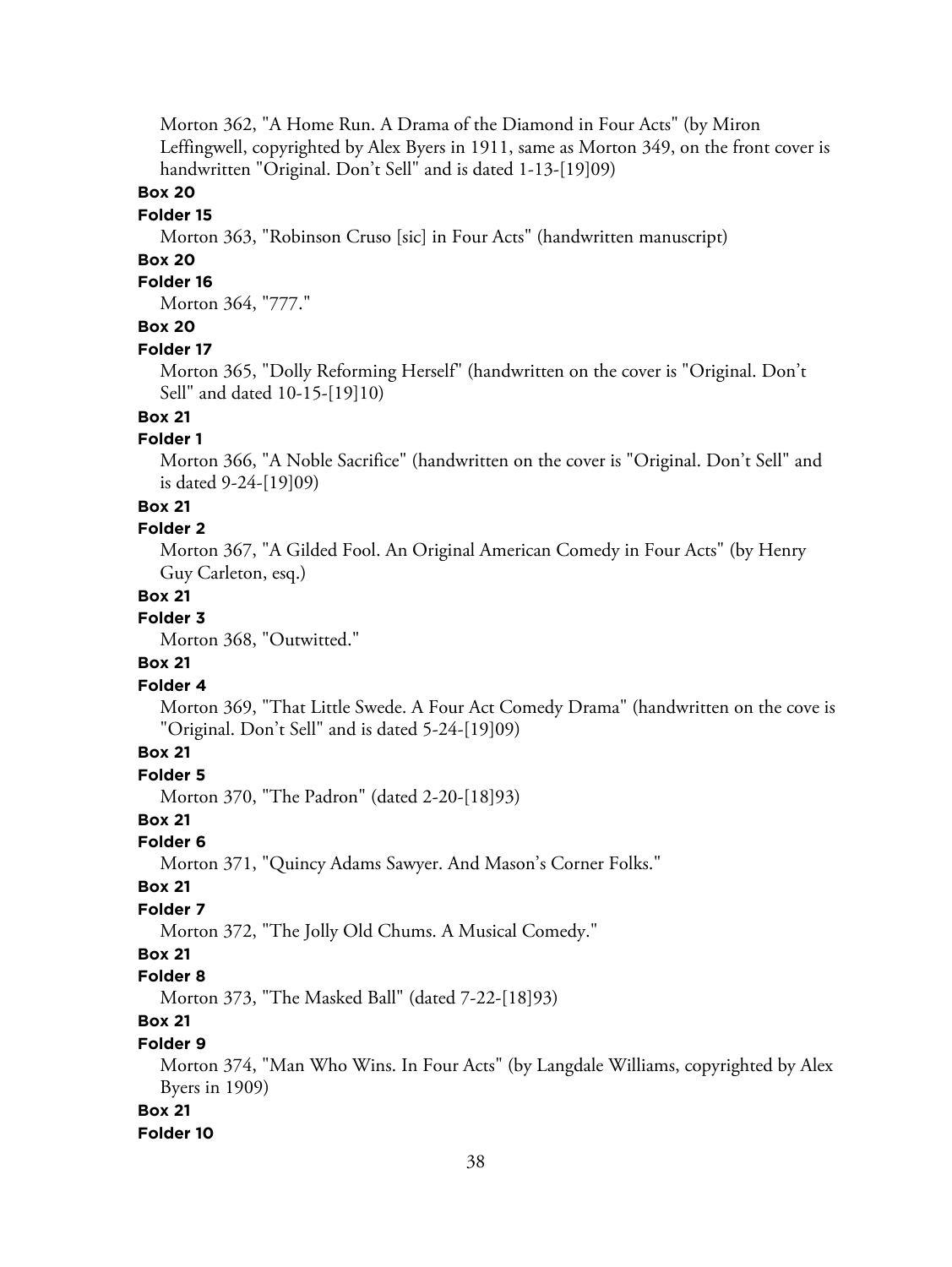Morton 375, "Idols" (handwritten on the cover is "Original. Don't Sell" and dated 1-28- [19]09)

# **Box 21**

### **Folder 11**

Morton 376, "Niobe. A Fantastic Comedy in Three Acts" (by Henry and Edward Paulton) **Box 21**

#### **Folder 12**

Morton 377, "Daniel Boone" (dated 5-6-[18]93)

## **Box 21**

## **Folder 13**

Morton 378, "Dr. Jekyll and Mr. Hyde. A Drama in Four Acts" (by Nelson Compston, copyrighted by Alex Byers in 1910, different play than Morton 183)

#### **Box 21**

#### **Folder 14**

Morton 379, "A False Friend" (handwritten on the cover is "Original. Don't Sell" and is dated 1-21-[19]09)

# **Box 21**

### **Folder 15**

Morton 380, "The Sportsman. An Adaptation from the French Monsieur Chasse. A Farcical Comedy in Three Acts" (handwritten in a handmade manuscript)

## **Box 21**

# **Folder 16**

Morton 381, "The Woman of Kronstadt."

### **Box 21**

# **Folder 17**

Morton 382, "A Wife's Secret" (dated 7-17-[18]93)

### **Box 21**

# **Folder 18**

Morton 383, "The Electric Doll or His Model Wife" (dated 20[sic?]-12-[18]95)

# **Box 22**

#### **Folder 1**

Morton 384, "The Ranche [sic?] King" (dated 7-21-[18]93)

### **Box 22**

## **Folder 2**

Morton 385, "Sweet Honey" (dated 7-27-[18]93)

# **Box 22**

## **Folder 3**

Morton 386, "Aristocracy" (handwritten and handmade manuscript)

# **Box 22**

### **Folder 4**

Morton 387, "The Chauffeur. A Comedy of Aspiration in Three Acts" (by Mrion Leffingwell, copyrighted by Alex Byers in 1909)

# **Box 22**

## **Folder 5**

Morton 388, "The Cruiskeen Seven [?]" (dated 8-17-[18]93)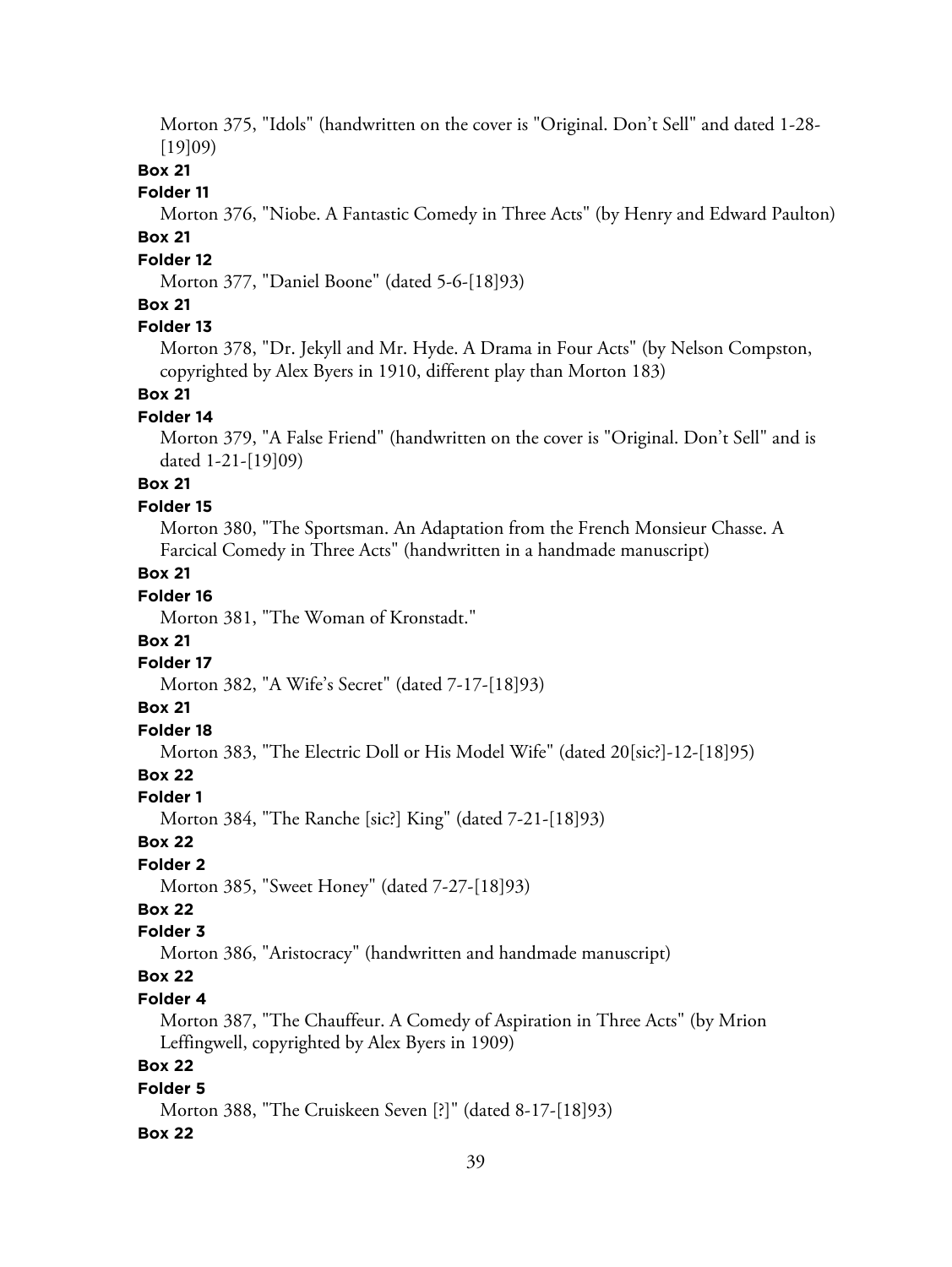Morton 389, "In Mizzouri. A Drama of Character" (by Augustus Thomas, dated 9-9- [18]93)

**Box 22**

#### **Folder 7**

Morton 390, "The Charity Ball" (by David Belasco and Henry B. De Mille, dated 9-30- [18]93, handwritten on the cover is "Original. Don't Sell")

# **Box 22**

### **Folder 8**

Morton 390a, "The Charity Ball" (Copy 2)

#### **Box 22**

#### **Folder 9**

Morton 391, "The Wife."

### **Box 22**

### **Folder 10**

Morton 392, "Kleptomania. Three Acts. Three Scenes."

# **Box 22**

### **Folder 11**

Morton 393, "The Paymaster."

### **Box 22**

#### **Folder 12**

Morton 394, "Bossett's Fairy" (dated 11-15-[18]93 and handwritten on the cover is "Original. Don't Sell)

### **Box 22**

### **Folder 13**

Morton 395, "Before and After" (handwritt4n on the cover is "Original. Don't Sell) dated 2-11-[19]09)

### **Box 22**

#### **Folder 14**

Morton 396, "Kidnapped" (dated 4-30-[18]94)

#### **Box 22**

#### **Folder 15**

Morton 397, "The Stowaway" (handwritten copy in a handmade manuscript)

### **Box 22**

### **Folder 16**

Morton 398, "The Light on the Point. Act I" (handwritten)

### **Box 22**

#### **Folder 17**

Morton 398a, "The Light on the Point. Act II" (handwritten)

### **Box 22**

# **Folder 18**

Morton 398b, "The Light on the Point. Act III" (handwritten)

### **Box 22**

### **Folder 19**

Morton 398c, "The Light on the Point. Act IV" (handwritten)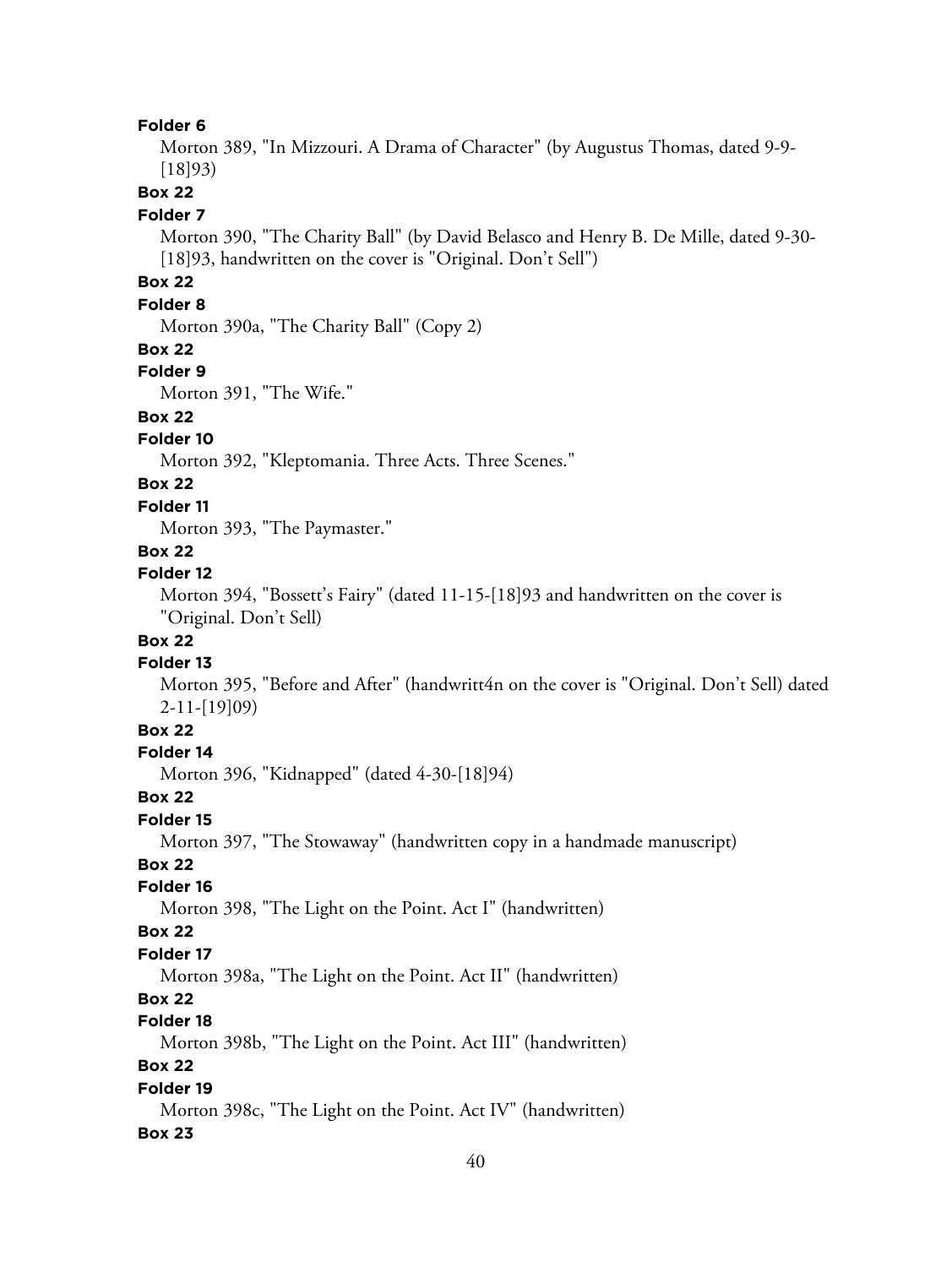Morton 399, "Fire Brand" (dated 1-30-[18]94)

### **Box 23**

### **Folder 2**

Morton 400, "49 Forty Nine 49" (dated 3-14-[18]94)

# **Box 23**

## **Folder 3**

Morton 401, "Innocent as a Lamb. A Comedy in Four Acts" (handwritten and handbound, the copy was bound out of sequence so that the order is: Act III, I, II, IV)

# **Box 23**

#### **Folder 4**

Morton 402, "What Every Woman Knows. A Comedy in Four Acts" (handwritten on the cover is "Original. Don't Sell" and it is dated 4-11-[19]09)

# **Box 23**

# **Folder 5**

Morton 403, "Lena Rivers. A Drama in Four Acts" (by Beulah Poynter)

# **Box 23**

### **Folder 6**

Morton 404, "Diana of Bobson's" (handwritten on the cover is "Original. Don't Sell" and dated 7-22-[19]09)

## **Box 23**

# **Folder 7**

Morton 405, "For a Million" (dated12-23-[18]94)

# **Box 23**

# **Folder 8**

Morton 406, "In Old Kentucky" (by Ct. T. Dazey, dated 6-21-[18]94)

### **Box 23**

# **Folder 9**

Morton 407, "A Fatal Legacy. A Comedy Drama in Four Acts" (handwritten manuscript)

# **Box 23**

### **Folder 10**

Morton 408, "Gloriana. A Farce Comedy in Three Acts" (by James Mortimer, dated 6-15- [18]94)

## **Box 23**

### **Folder 11**

Morton 409, "A Fighting Chance. A Drama in Four Acts" (by William Nelson, copyrighted by Frank Hanon in 1909)

# **Box 23**

### **Folder 12**

Morton 409a, "A Fighting Chance. A Drama in Four Acts" (Copy 2)

# **Box 23**

#### **Folder 13**

Morton 409b, "A Fighting Chance. A Drama in Four Acts" (Copy 3)

### **Box 23**

### **Folder 14**

Morton 410, "Prince Karl" (dated 8-25-[18]94)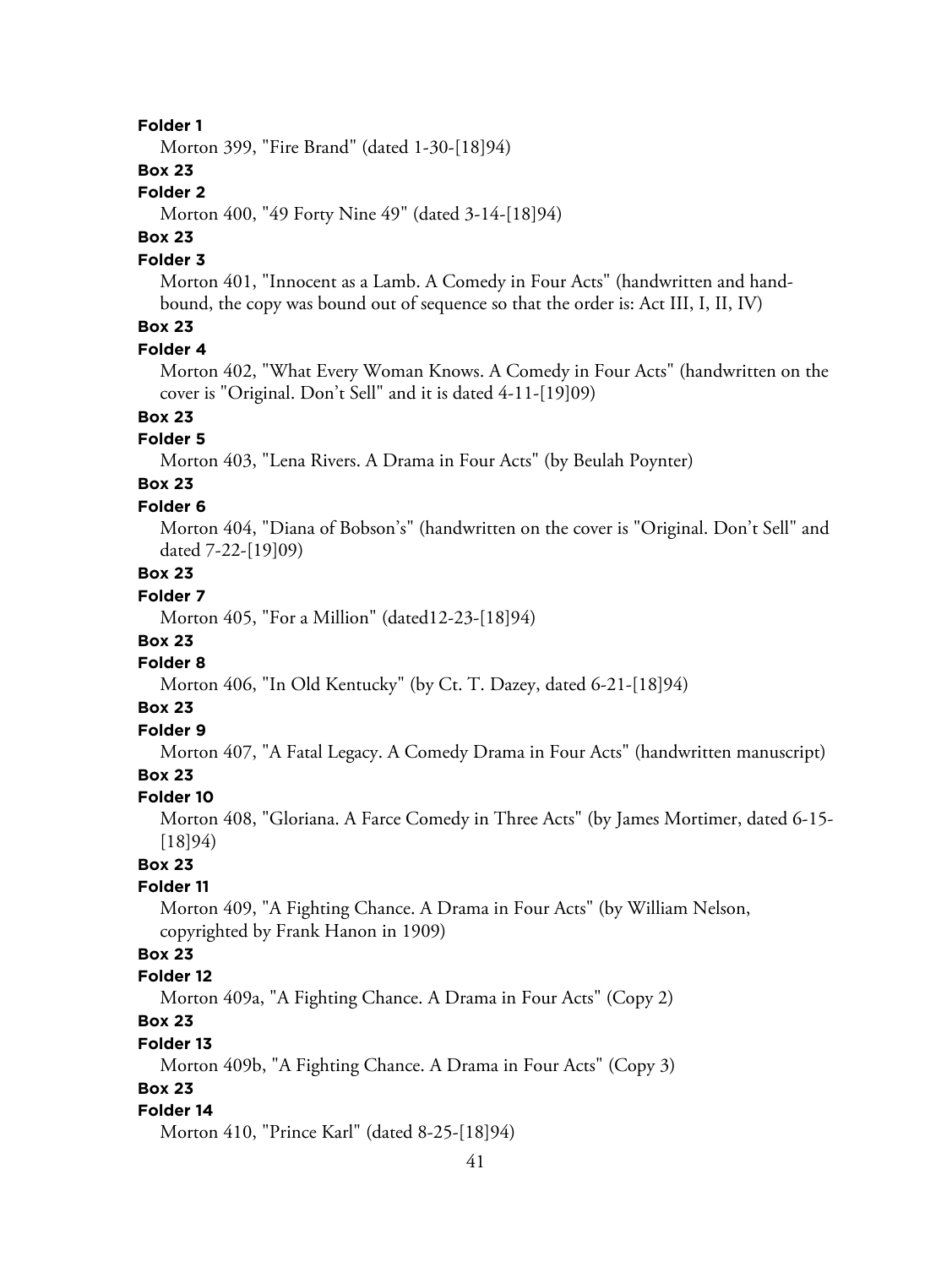**Box 23**

#### **Folder 15**

Morton 411, "The Lost Paradise" (dated 3-31-[18]94)

## **Box 23**

#### **Folder 16**

Morton 412, "The Country Constable. A Comedy Drama in Four Acts" (by Langdale Williams, copyrighted by James Edwards in 1909)

# **Box 23**

# **Folder 17**

Morton 412a, "The Country Constable. A Comedy Drama in Four Acts" (Copy 2)

### **Box 24**

### **Folder 1**

Morton 413, "Monbars," (dated 4-5-[18]95)

# **Box 24**

# **Folder 2**

Morton 414, "The Boy Tramp" (dated 4-20-[18]94)

# **Box 24**

### **Folder 3**

Morton 415, "The Middleman (dated 7-24-[18]94)

## **Box 24**

## **Folder 4**

Morton 416, "The Professor's Love Story. A Comedy in Three Acts" (handwritten)

# **Box 24**

### **Folder 5**

Morton 417, "A Lion's Heart."

# **Box 24**

### **Folder 6**

Morton 418, "An American Drummer. A Comedy Drama in Four Acts" (by Clarence Black, copyrighted by Alex Byers in 1910)

# **Box 24**

### **Folder 7**

Morton 419, "Our Angel. A Romantic Play in Four Acts" (dated 4-27-[18]94)

### **Box 24**

### **Folder 8**

Morton 420, "Seven-Twenty-Eight. Or Casting the Boomerang" (dated 4-25-[18]94)

# **Box 24**

### **Folder 9**

Morton 421, "A Little Busybody" (dated 5-30-[18]94)

# **Box 24**

### **Folder 10**

Morton 422, "Finnigan's Alley."

### **Box 24**

# **Folder 11**

Morton 423, "I. O. U." (dated 6-23-[18]94)

### **Box 24**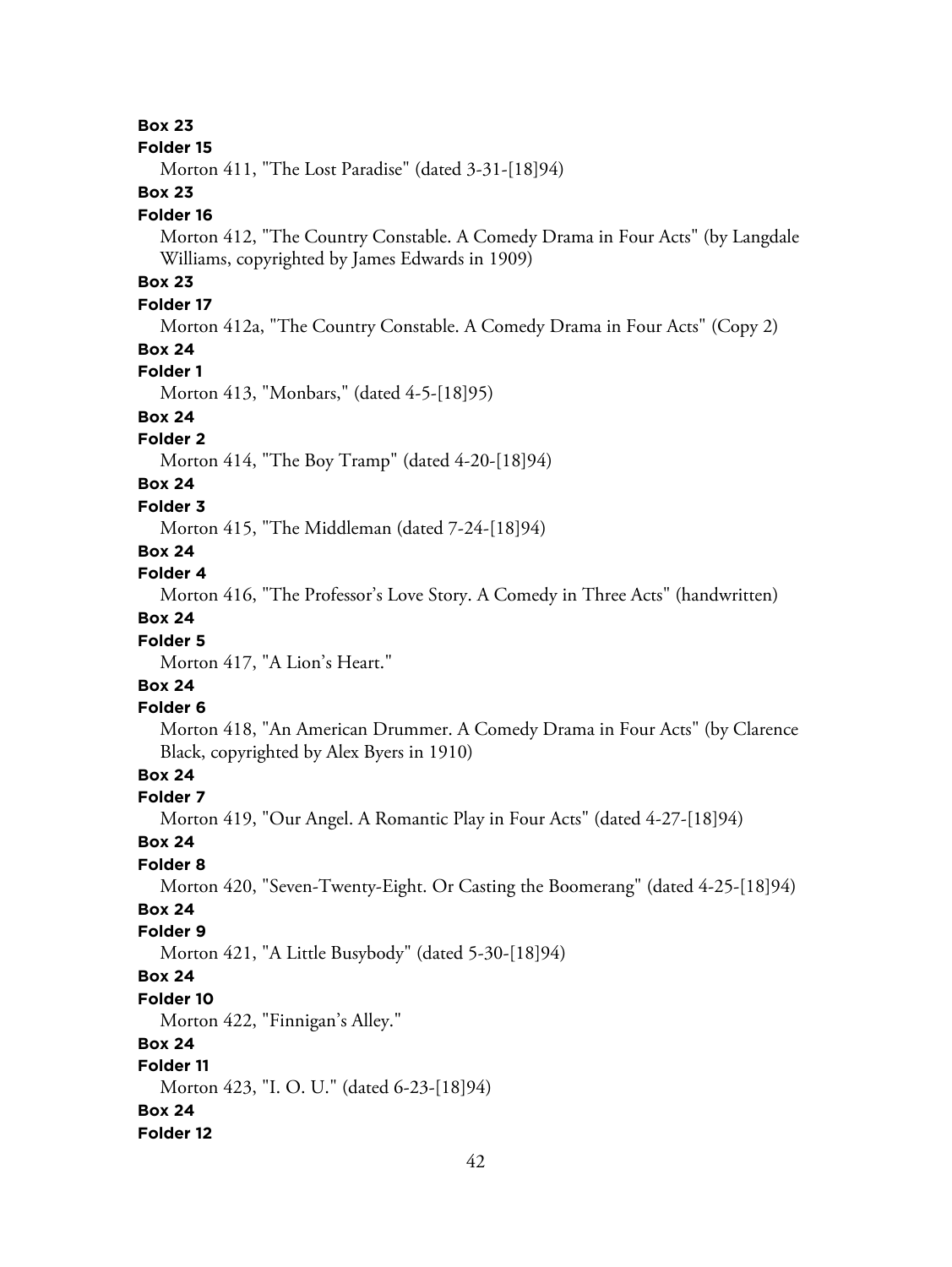Morton 424, "Master and Man" (dated 6-29-[18]94)

### **Box 24**

### **Folder 13**

Morton 425, "The Punkin [sic?] Husker."

### **Box 24**

# **Folder 14**

Morton 426, "Fabio Romani" (dated 7-3-[18]94)

# **Box 24**

# **Folder 15**

Morton 427, "Jane Eyre" (dated 7-20-[18]94, different version than Morton 316)

# **Box 24**

### **Folder 16**

Morton 428, "The Scout. A Sensational Romantic Dram in Five Acts and Ten Scenes" (dated 12-10-[18]94)

# **Box 24**

## **Folder 17**

Morton 429, "Light in the Window."

### **Box 24**

### **Folder 18**

Morton 430, "A Sin Against Society. Or a Social Butterfly in Four Acts" (by Chas. Morton, copyrighted by Alex Byers in 1916)

### **Box 24**

# **Folder 19**

Morton 431, "Little Miss Mystery. A Play of School Life with Music in Three Acts" (by Chas. Morton, copyrighted by Alex Byers in 1915)

# **Box 24**

### **Folder 20**

Morton 432 "The Fire Patrol" (dated 10-30-[18]94)

## **Box 25**

**Folder 1**

Morton 433, "Donnybrook."

### **Box 25**

### **Folder 2**

Morton 434, "Steve's Pal. A Western Comedy Drama in Four Acts" (by W.C. Herman and Chas Morton, copyrighted by Alex Byers in 1915)

# **Box 25**

### **Folder 3**

Morton 435, "An American lady."

# **Box 25**

#### **Folder 4**

Morton 436, "The Woman in the Case."

### **Box 25**

# **Folder 5**

Morton 437, "Kindling."

### **Box 25**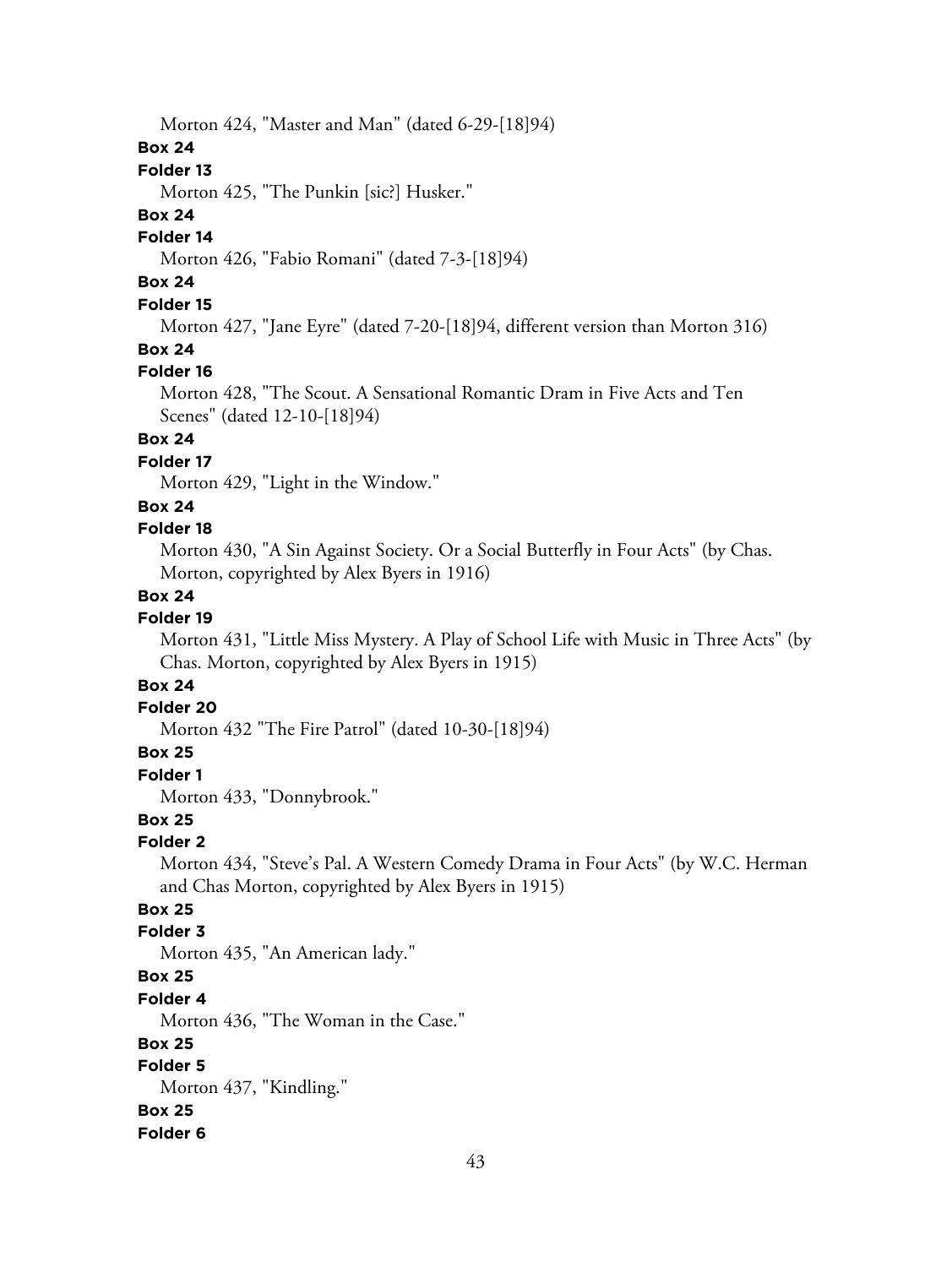Morton 438, "Sowing the Wind" (by Sidney Grundy)

### **Box 25**

# **Folder 7**

Morton 439, "Father and Son. A Comedy Drama in Four Acts" (handwritten on the cover is "Original. Don't Sell" and is dated 4-6-[19]16)

## **Box 25**

#### **Folder 8**

Morton 440, "The Idler. A Story in Four Acts" (by C. Haddon Chambers, dated 11-27- [18]94)

# **Box 25**

#### **Folder 9**

Morton 441, "Cheek" (dated 11-24-[18]94)

#### **Box 25**

#### **Folder 10**

Morton 442, "For Her Husband's Sake. Or A Brother's Vengance" (by Nelson Compston, copyrighted by Alex Byers in 1916)

# **Box 25**

#### **Folder 11**

Morton 443, "Jim Manning's Debt. A Romance of New York and the Southland in Four Acts."

## **Box 25**

### **Folder 12**

Morton 444, "Faust. A Sublime Scenic and Dramatic Production of Goethe's Immortal Drama in Five Acts" (by Clarence Black and copyrighted by Alex Byers in 1915)

### **Box 25**

#### **Folder 13**

Morton 445, "The Best Man. A Three Act Comedy" (by Ralph Lumley, dated 12-21- [18]94)

#### **Box 25**

#### **Folder 14**

Morton 446, "Inside the Lines."

## **Box 25**

### **Folder 15**

Morton 447, "Francesca Da Rimini. A tragedy in Six Acts" (by George H. Boker, arranged and produced by Lawrence Barrett, dated 12-28-[18]94)

# **Box 25**

### **Folder 16**

Morton 448, "Dangers of Innocence. Or The Lure of the City. A Melodramatic Indictment of the White Slave Traffic in Three Acts" (by Charles A. Warren, copyrighted by Alex Byers in 1916)

# **Box 25**

#### **Folder 17**

Morton 449, "The Girl I Left Behind Me."

### **Box 25**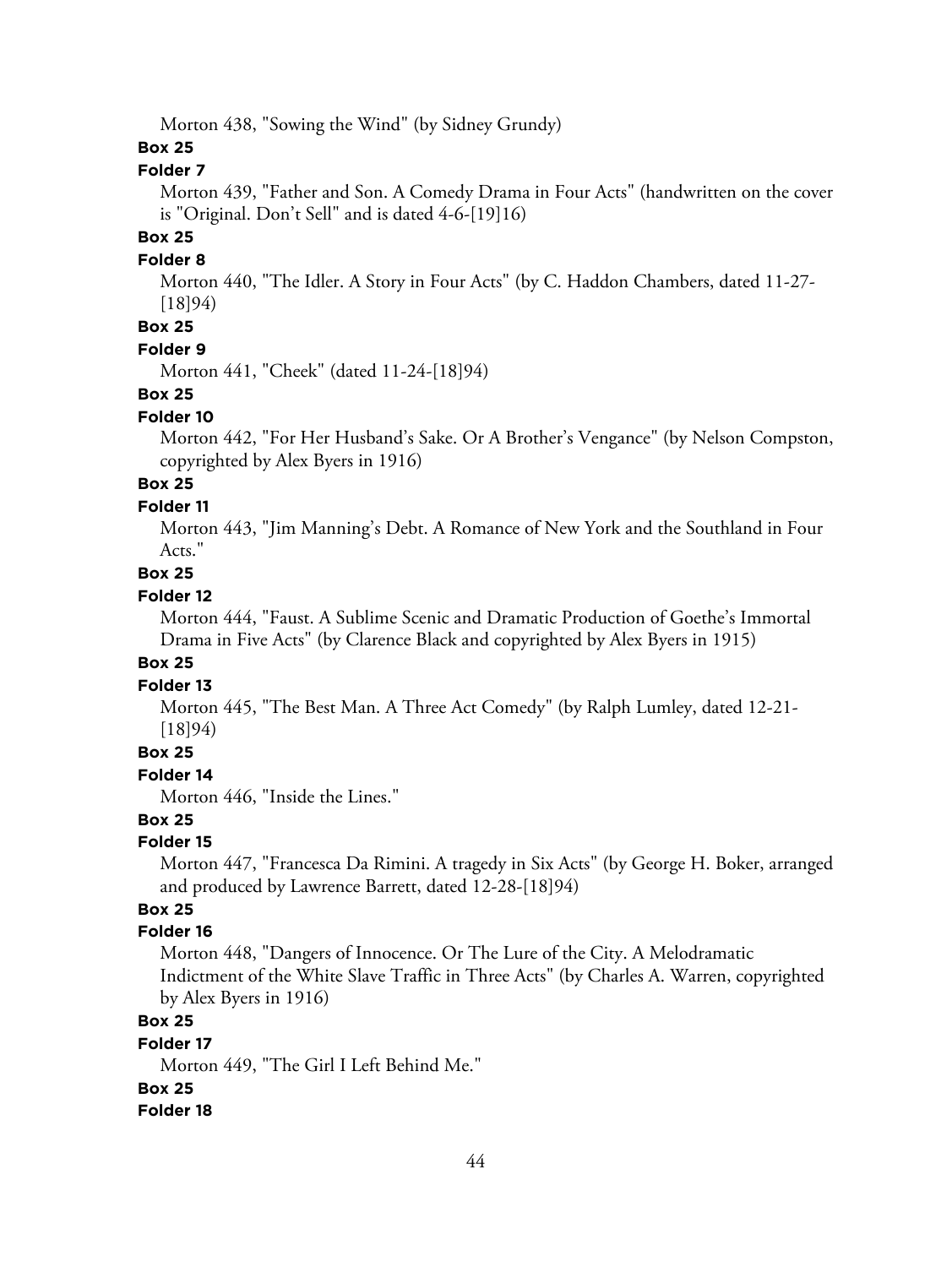Morton 450, "The Frameup. A Comedy in Four Acts" (typed on the cover is "Property of Mr. Fred Barron" and taped to the inside is a receipt of sorts for the purchase of the play from Fred Barrons to Alex Byers in the amount of two dollars)

### **Box 25**

#### **Folder 19**

Morton 451, "Signal Fires. Or A Frontier Hero. A Border Drama in Four Acts" (by William J. Weir, dated 2-1-[18]95)

# **Box 25**

### **Folder 20**

Morton 452, "Fellow Students. A Play of College Life with Music in Four Acts" (by Chas. Morton and copyrighted by Alex Byers in 1916)

# **Box 26**

#### **Folder 1**

Morton 453, "From Darkness to Light. A Modern Melodrama in Four Acts" (by John W. Wilson and copyrighted by Alex Byers in 1916)

### **Box 26**

### **Folder 2**

Morton 454, "Fourth Waltz."

### **Box 26**

### **Folder 3**

Morton 455, "The City of Suffering in Four Acts" (handwritten)

#### **Box 26**

### **Folder 4**

Morton 456, "The Nominee" (dated 5-18-[18]93)

### **Box 26**

#### **Folder 5**

Morton 457, "Desperate Chances. A Comedy Drama in Four Acts."

### **Box 26**

### **Folder 6**

Morton 458, "Pawn Ticket 210."

#### **Box 26**

#### **Folder 7**

Morton 459, "That Girl."

## **Box 26**

### **Folder 8**

Morton 460, "The Donagh. A Romantic Spectacular Irish Drama in Four Acts" (dated 5-14-[18]95)

### **Box 26**

#### **Folder 9**

Morton 461, "Captain Letterbalir."

# **Box 26**

#### **Folder 10**

Morton 462, "Shore Acres."

# **Box 26**

#### **Folder 11**

Morton 463, "Friends. Or Hearts Astray" (dated 12-25-[19]05)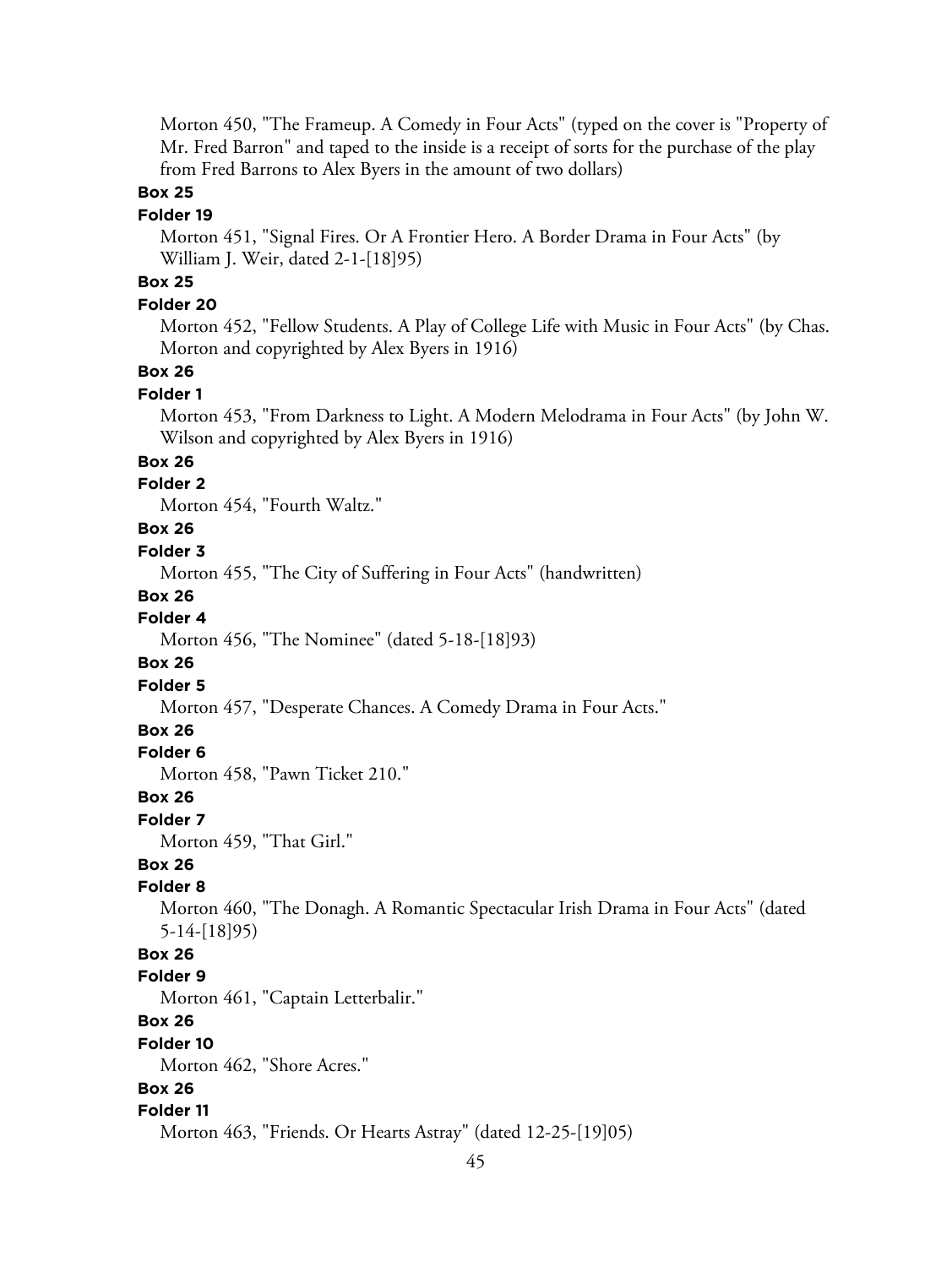### **Box 26**

#### **Folder 12**

Morton 464, "Saints and Sinners" (dated 6-3-[18]95)

### **Box 26**

#### **Folder 13**

Morton 465, "Dangers of a Great City. Tales of a Dark City" (by Oliver North and dated 6-24-[18]96)

# **Box 26**

# **Folder 14**

Morton 466, "The Jilt" (dated 5-25-[18]95)

### **Box 26**

### **Folder 15**

Morton 467, "Christmas Bells" (by John Stevens, dated 5-6-[18]95)

# **Box 26**

## **Folder 16**

Morton 468, "Peggy of the Pines. A Comedy Drama in Four Acts." (by W.C. Herman and handwritten on the front cover is "Original. Don't Sell" and is dated 10-8-[19]14)

### **Box 26**

### **Folder 17**

Morton 469, "The Banker's Wife. A Drama of Vital Interest in Three Acts" (by W.C. Herman and copyrighted by Alex Byers in 1916 and is a re-written version of Herman's own "Thieves in the Nights")

# **Box 26**

### **Folder 18**

Morton 470, "From Sire to Son. Or The Hour and the Man" (by Milton Mobles [or Kobles?] and dated 5-2-[18]95)

# **Box 27**

# **Folder 1**

Morton 471, "Hermine. Or Cross of Gold in Four Acts (by Annie Kernanan and copyrighted by James Edwards for the Chicago Manuscript Co. in 1909)

## **Box 27**

### **Folder 2**

Morton 472, "Ikey and Abie. A Farcical Melodramatic Comedy in Three Acts" (by Charles Morton and Copyrighted by Alex Byers in 1915)

### **Box 27**

### **Folder 3**

Morton 473, "Sun Bonnet Sue. A Modern Comedy Drama in Four Acts" (by Whitney Collins, copyrighted by Alex Byres in 1914)

# **Box 27**

### **Folder 4**

Morton 474, "Struck Oil."

# **Box 27**

# **Folder 5**

Morton 475, "The Man from Ireland. Tabloid Musical Comedy in One Act and Three Scenes" (by Chas. Morton and Copyrighted by Alex Byers in 1914)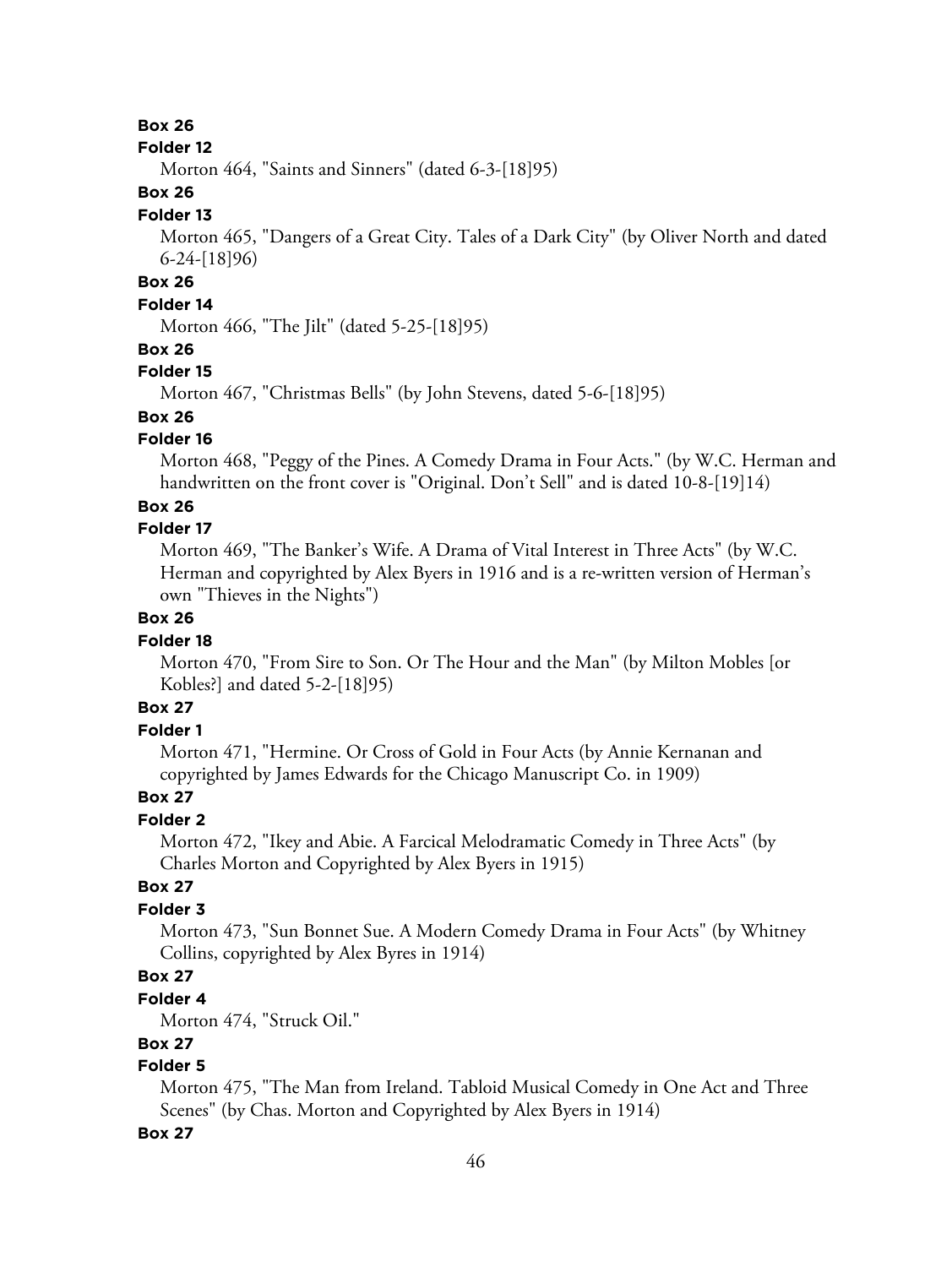Morton 476, "Alvin Joslin" (handwritten on the front cover is "Cut Version")

# **Box 27**

# **Folder 7**

Morton 477, "False Friends. A Powerful Society Drama in Four Acts" (by Charles A. Warren, copyrighted by Alex Byers in 1917)

# **Box 27**

### **Folder 8**

Morton 478, "A Farmer's Daughter. A Comedy Drama in Three Acts" (by Nelson Compston and copyrighted by Alex Byers in 1914)

### **Box 27**

## **Folder 9**

Morton 479, "The Fatal Card."

## **Box 27**

## **Folder 10**

Morton 480, "Divorce Question."

# **Box 27**

### **Folder 11**

Morton 481, "The Dutchman's Honeymoon. A Drama of Intense Heart Interest in Four Acts" (by Chas. Morton and W.C. Herman and copyrighted by Alex Byers in 1914)

# **Box 27**

# **Folder 12**

Morton 482, "Swan from Sweden" (dated 5-25-[18]95)

### **Box 27**

### **Folder 13**

Morton 483, "The Easiest Way."

### **Box 27**

### **Folder 14**

Morton 484, "The Double Cross. A Comedy Melodrama in One Act."

# **Box 27**

#### **Folder 15**

Morton 485, "The Innocence of Youth. Or the White Slavers of a Great City. A Comedy Drama in Four Acts" (by W. C. Herman, copyrighted by Alex Byers in 1915)

# **Box 27**

### **Folder 16**

Morton 486, "Nancy Starts a Boom. A Comedy Drama in Four Acts" (by Charles Morton, copyrighted by Alex Byers in 1915)

# **Box 27**

### **Folder 17**

Morton 487, "Willie's Husband. A Rabloid [sic?] Comedy in Three Acts" (by Chas. Morton, copyrighted by Alex Byers in 1915)

# **Box 27**

# **Folder 18**

Morton 488, "Two Pinks. Musical Farce in Two Acts."

#### **Box 27**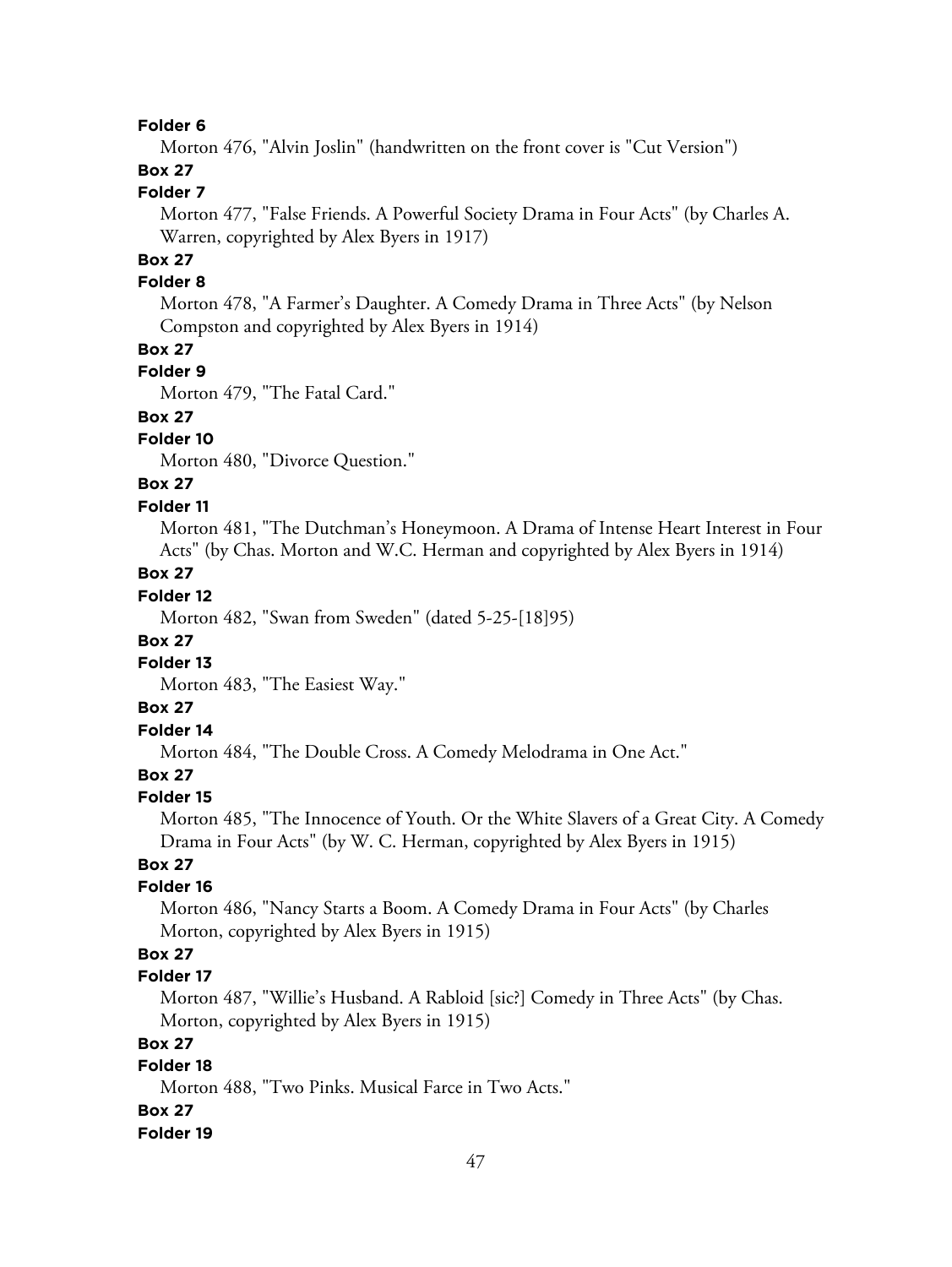Morton 489, "Hoyt's A Black Sheep."

## **Box 27**

### **Folder 20**

Morton 490, "Eileen Allanna. A Three Act Irish Drama" (by W. T. Dulany and Chas. T. Nicholls, dated 6-24-[18]95)

### **Box 28**

#### **Folder 1**

Morton 491, "The Royal Mounted."

### **Box 28**

### **Folder 2**

Morton 492, "The Prince of Sweden. A Dialect Comedy in Four Acts" (by Lawrence Russell)

### **Box 28**

### **Folder 3**

Morton 493, "A Prince of Liars. A One Act Musical Comedy" (arranged by Fred L. Griffith)

# **Box 28**

### **Folder 4**

Morton 494, "The Perplexities of Peter. A Comedy Drama in Three Acts" (by Charles Morton, copyrighted by Alex Byers in 1914)

## **Box 28**

# **Folder 5**

Morton 495, "Little Puck" (by Frank Daniels)

# **Box 28**

# **Folder 6**

Morton 496, "The Social Barrier. A Four Act Drama" (by W. C. Herman)

### **Box 28**

# **Folder 7**

Morton 497, "Dandy Dick."

# **Box 28**

#### **Folder 8**

Morton 498, "The Schemers. A Sensational Comedy Drama Tabloid in Three Acts" (by Nelson Compston and copyrighted by Alex Byers in 1914)

# **Box 28**

# **Folder 9**

Morton 499, "Current Cash."

### **Box 28**

#### **Folder 10**

Morton 500, "Trilby. A Play in Four Acts" (by Paul M. Potter and based on the novel by George du Maurier)

## **Box 28**

#### **Folder 11**

Morton 501, "Lured from Home."

## **Box 28**

#### **Folder 12**

Morton 502, "Erma the Elf" (dated 8-13-[18]9?)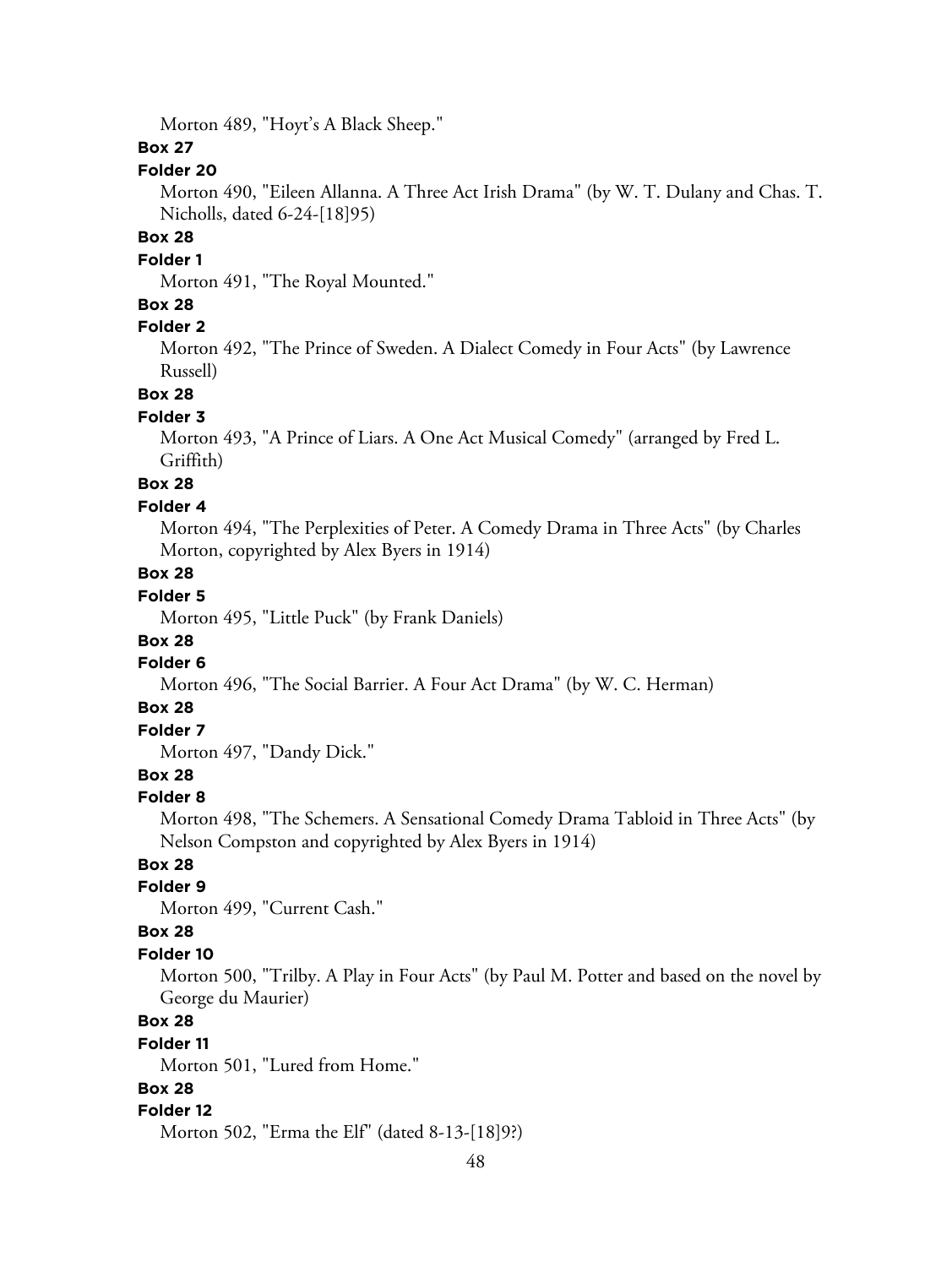### **Box 28**

#### **Folder 13**

Morton 503, "Under Fire. An Original Semi Military Drama in Four Acts" (by Nelson Compston and copyrighted by Alex Byers in 1914)

#### **Box 28**

### **Folder 14**

Morton 504, "The Devil's Mine. A Sensational Drama in Four Acts" (by Fred Darcy)

# **Box 28**

# **Folder 15**

Morton 505, "The Hand-Of-Fate."

#### **Box 28**

#### **Folder 16**

Morton 506, "Little Snow White. A Musical Extravaganza Adapted from the Grimm Brother's Fairy Tale of the Same Name" (written by Charles Morton and music by Frank Sheridan, copyrighted by Alex Byers in 1913)

#### **Box 28**

### **Folder 17**

Morton 507, "The Beauty Shop."

# **Box 28**

### **Folder 18**

Morton 508, "St. Elmo. Or the Saving Grace" (by Miron Leffingwell and copyrighted by Alex Byers in 1913)

## **Box 28**

#### **Folder 19**

Morton 509, "The White Sister. A Play in Four Acts" (by Marion Crawford)

## **Box 28**

#### **Folder 20**

Morton 510, "The Magistrate" (handwritten on the cover is "Original. Don't Sell")

#### **Box 29**

#### **Folder 1**

Morton 511, "The Derby Mascot. A Melodrama in Four Acts" (by Chas. A. Taylor)

## **Box 29**

#### **Folder 2**

Morton 512, "The White Squadron."

#### **Box 29**

#### **Folder 3**

Morton 513, "Land of the Midnight Sun."

### **Box 29**

#### **Folder 4**

Morton 514, "Her Bitterest Foe. A Sensational Tabloid Drama of Western Life in Three Acts," (by Nelson Compston copyrighted in 1914)

## **Box 29**

# **Folder 5**

Morton 515, "The Man from the Underworld. A Play in Four Acts" (by Herbert O'Connor)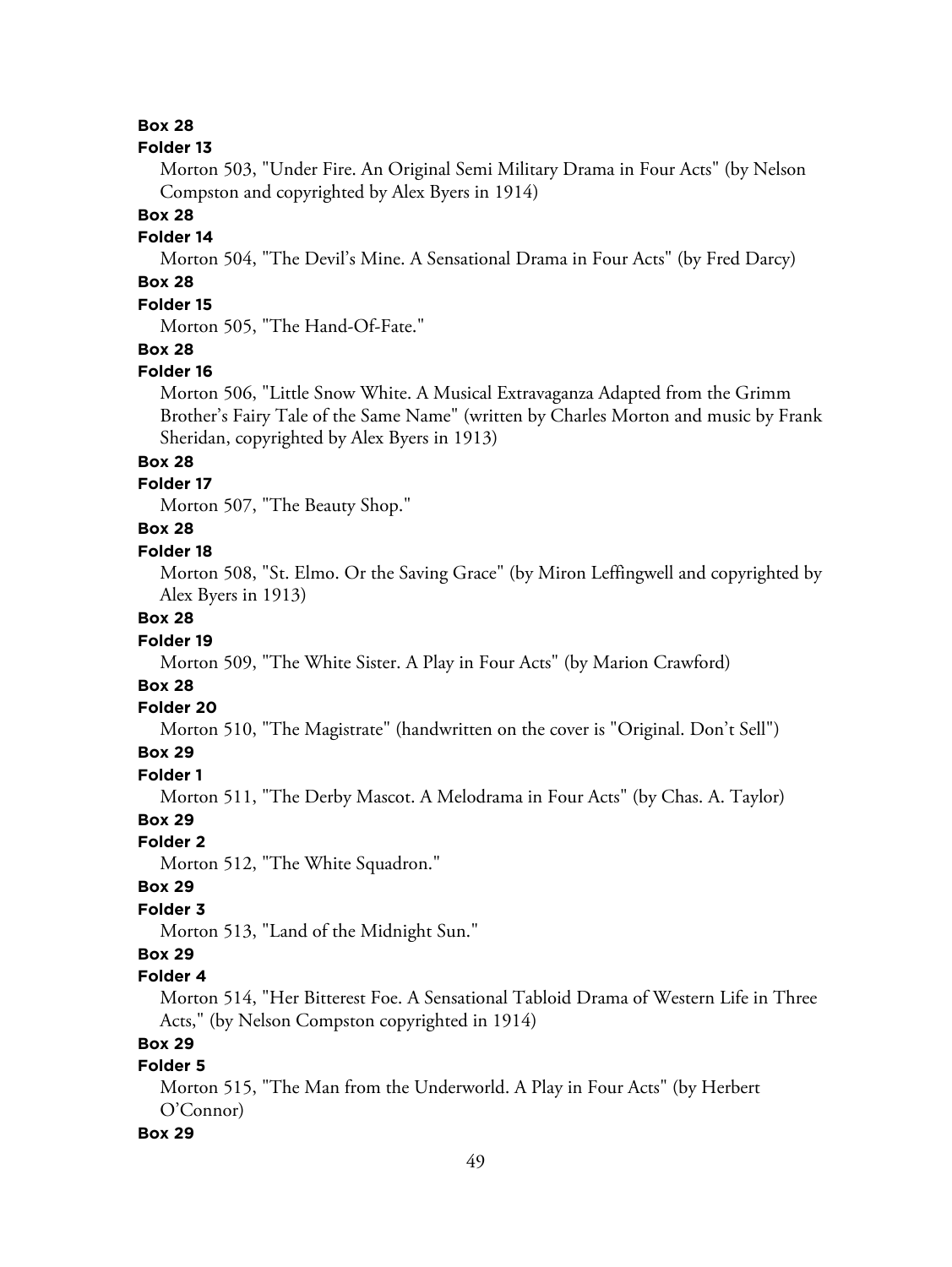Morton 516, "Too Much Johnson."

# **Box 29**

### **Folder 7**

Morton 517, "The Prisoner of Zenda. A Romantic Play in Prologue and Four Acts" (by Edward Rose)

# **Box 29**

## **Folder 8**

Morton 518, "The New Boy. An Original Farcical Comedy" (by Arthur Law)

# **Box 29**

### **Folder 9**

Morton 519, "Pudd'N Head Wilson" (as dramatized by Frank Mayo from Mark Twain's novel by the same name, dated 2-28-[18]96)

# **Box 29**

### **Folder 10**

Morton 520, "The Strange Adventures of Miss Brown."

# **Box 29**

### **Folder 11**

Morton 521, "In Bohemia. Or Hanky Panky. A Musical Melange in One and Two Scenes."

# **Box 29**

### **Folder 12**

Morton 522, "Christopher Jr. A Comedy in Four Acts" (by Madgalene Lucetto Ryley)

# **Box 29**

# **Folder 13**

Morton 523, "A Pair of Spectacles" (dated 7-18-[18]96)

### **Box 29**

# **Folder 14**

Morton 524, "The Squire of Dames. A Comedy in Four Acts."

# **Box 29**

#### **Folder 15**

Morton 525, "The Buckeye" (dated 6-24-[18]96)

### **Box 29**

#### **Folder 16**

Morton 526, "Lone Star of Texas. Or The Squaw's Revenge. A Comedy Drama in Four Acts" (by Beaumont Claxton)

## **Box 29**

#### **Folder 17**

Morton 527, "The American Girl. A Comedy Drama of Two Continents."

# **Box 29**

# **Folder 18**

Morton 528, "Coon Hollow" (dated 9-15-1896)

### **Box 30**

#### **Folder 1**

Morton 529, "A Midnight Bell. A Comedy in Four Acts" (by Chas. H. Hoyt?)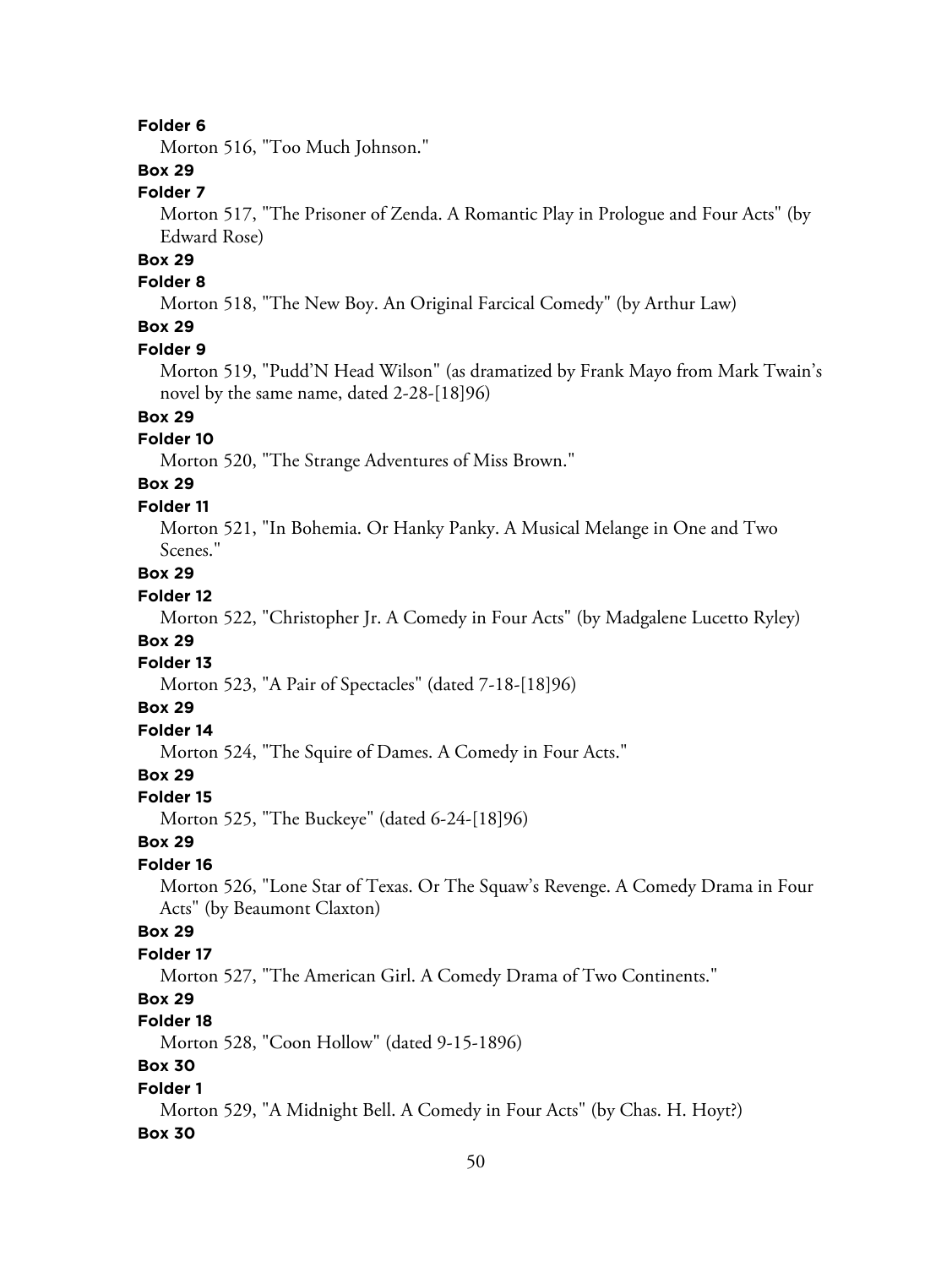Morton 530, "The Spider's Web. A Drama in Four Acts" (by Paul Petter and Harry Hamlin)

#### **Box 30**

#### **Folder 3**

Morton 531, "In His Power."

# **Box 30**

# **Folder 4**

Morton 532, "Chimmie Fadden" (dated 11-14-[18]98)

### **Box 30**

#### **Folder 5**

Morton 533, "The Kerry Gow" (by F. Marsden?)

#### **Box 30**

#### **Folder 6**

Morton 534, "A Bowery Girl. A Comedy Drama in Four Acts" (dated 10-29-1896)

#### **Box 30**

### **Folder 7**

Morton 535, "Miss Petticoats."

# **Box 30**

### **Folder 8**

Morton 536, "In the Gloaming. A Rural Comedy Drama in Four Acts" (by Nelson Compston, copyrighted by Alex Byers in 1914)

## **Box 30**

### **Folder 9**

Morton 537, "The Senator."

## **Box 30**

### **Folder 10**

Morton 538, "Clouds. An Original American Comedy in Four Acts" (by Fred Marsden also known as W. A. Sliver, written in 1873 and handwritten on this cover is "Original. Don't Sell" and is dated 1-26-[19]14)

#### **Box 30**

**Folder 11**

Morton 539, "A Parlor Match."

### **Box 30**

### **Folder 12**

Morton 540, "My Friend from India. A Farce in Three Acts."

### **Box 30**

### **Folder 13**

Morton 541, "The Rogue's Comedy."

### **Box 30**

### **Folder 14**

Morton 542, "An American Swede. An Original Drama of American Life" (by Chas. Morton and copyrighted by Alex Byers in 1913)

### **Box 30**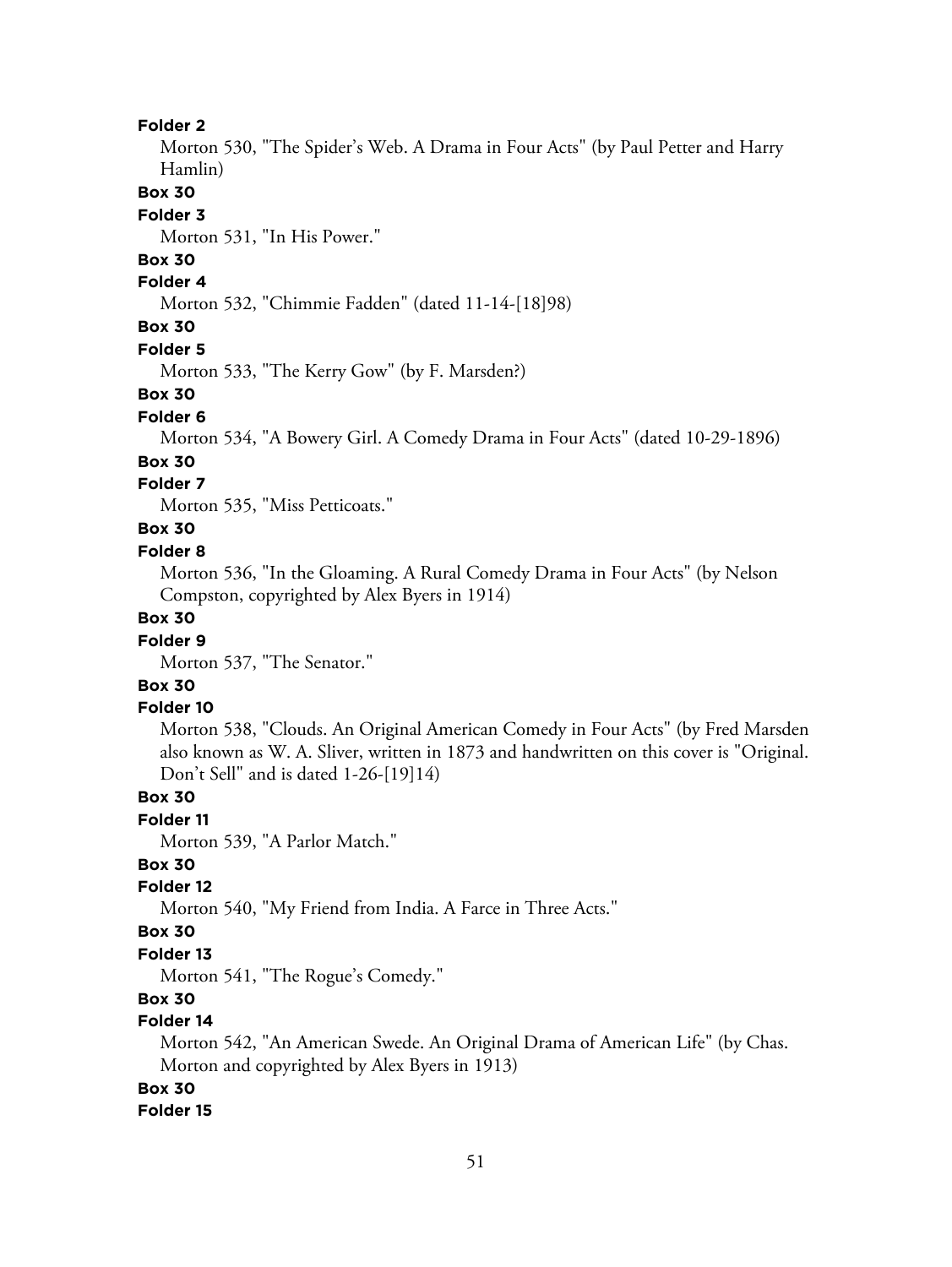Morton 543, "Life in Greater New York. A Play in Four Acts" (by N. K. Harris and copyrighted by Alex Byers in 1909) **Box 30 Folder 16** Morton 544, "A Soldier's Honor. Or Counter Currents." **Box 30 Folder 17** Morton 545, "Brother for Brother." **Box 31 Folder 1** Morton 546, "Under Two Flags" (by Edward Harris) **Box 31 Folder 2** Morton 547, "Ring of Iron. An Original Drama in Five Acts"(by Frank Harvey) **Box 31 Folder 3** Morton 548, "The Volunteer." **Box 31 Folder 4** Morton 549, "The Little Sinner." **Box 31 Folder 5** Morton 550, "Fools in Spots. A Comedy in Three Acts" (by E. H. Dann) **Box 31 Folder 6** Morton 551, "Decreed by Fate." **Box 31 Folder 7** Morton 552, "The Little Wife." **Box 31 Folder 8** Morton 553, "Youth. Comedy for Four Women, One Man." **Box 31 Folder 9** Morton 554, "Anselma" (dated 2-8-[19]00) **Box 31 Folder 10** Morton 555, "Men and Women" (handwritten on the cover is "Original. Don't Sell") **Box 31 Folder 11** Morton 556, "Rail Road Jack." **Box 31 Folder 12** Morton 557, "The Underworld. A Sensational Drama Dealing with City Life in Four Acts" (by W.C. Hermann and copyrighted in 1913 by Alex Byers)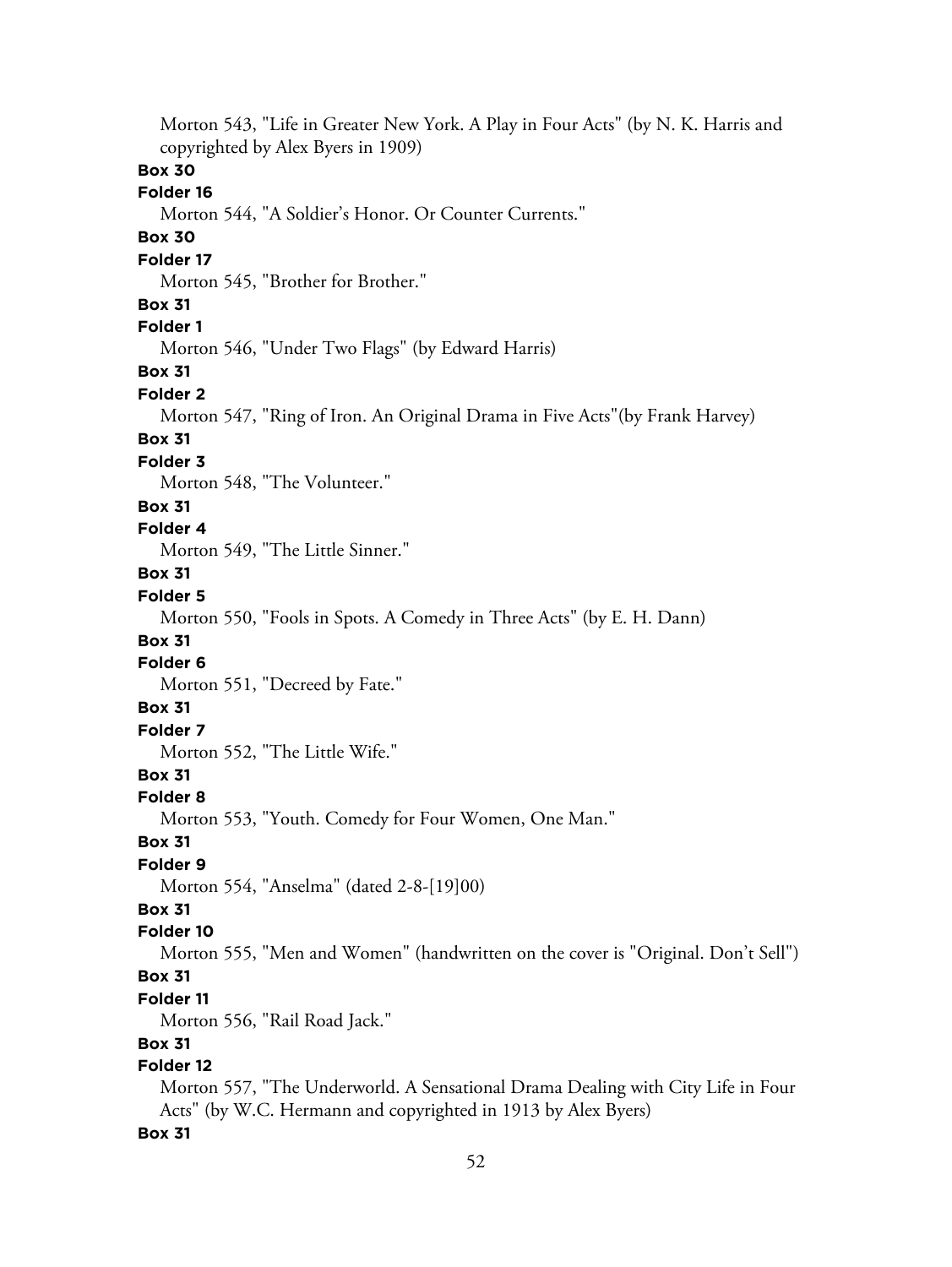Morton 558, "Poor John. Domestic Comedy Drama in Four Acts." (by Chas. A. Taylor) **Box 31**

# **Folder 14**

Morton 559, "The Barrier."

#### **Box 31**

#### **Folder 15**

Morton 560, "Zenda's King. Or the Merry Maidens and the Lords. An Operatic Burlesque" (by Joseph Herbert)

# **Box 31**

#### **Folder 16**

Morton 561, "Paying the Price. A Comedy Drama in Prologue and Three Acts" (by Billie Burke)

### **Box 31**

### **Folder 17**

Morton 562, "Nathan Hale."

# **Box 31**

#### **Folder 18**

Morton 563, "The Girl from Rectors. A Comedy in Four Acts" (by Paul M. Potter taken from the French work by Pierre Veber. Handwritten on the cover is "Original. Don't Sell" and is dated 3-14-[19]13)

### **Box 31**

### **Folder 19**

Morton 564, "Her Cowboy Visitor."

#### **Box 32**

#### **Folder 1**

Morton 565, "Top of the Morning."

### **Box 32**

### **Folder 2**

Morton 566, "The Magic Wish Bone. A Musical Romance in Two Acts" (by Harry Pleon)

#### **Box 32**

**Folder 3**

Morton 567, "Kit the Arkansas Traveler. A Romantic Sensational Play in Five Acts."

## **Box 32**

# **Folder 4**

Morton 568, "The Sunset Trail. An Original Character Drama in Four Acts" (by John Lawrence)

### **Box 32**

### **Folder 5**

Morton 569, "Unto the Third and Fourth Generation."

# **Box 32**

#### **Folder 6**

Morton 570, "The Big Bonanza" (by Augustine Daly, handwritten)

# **Box 32**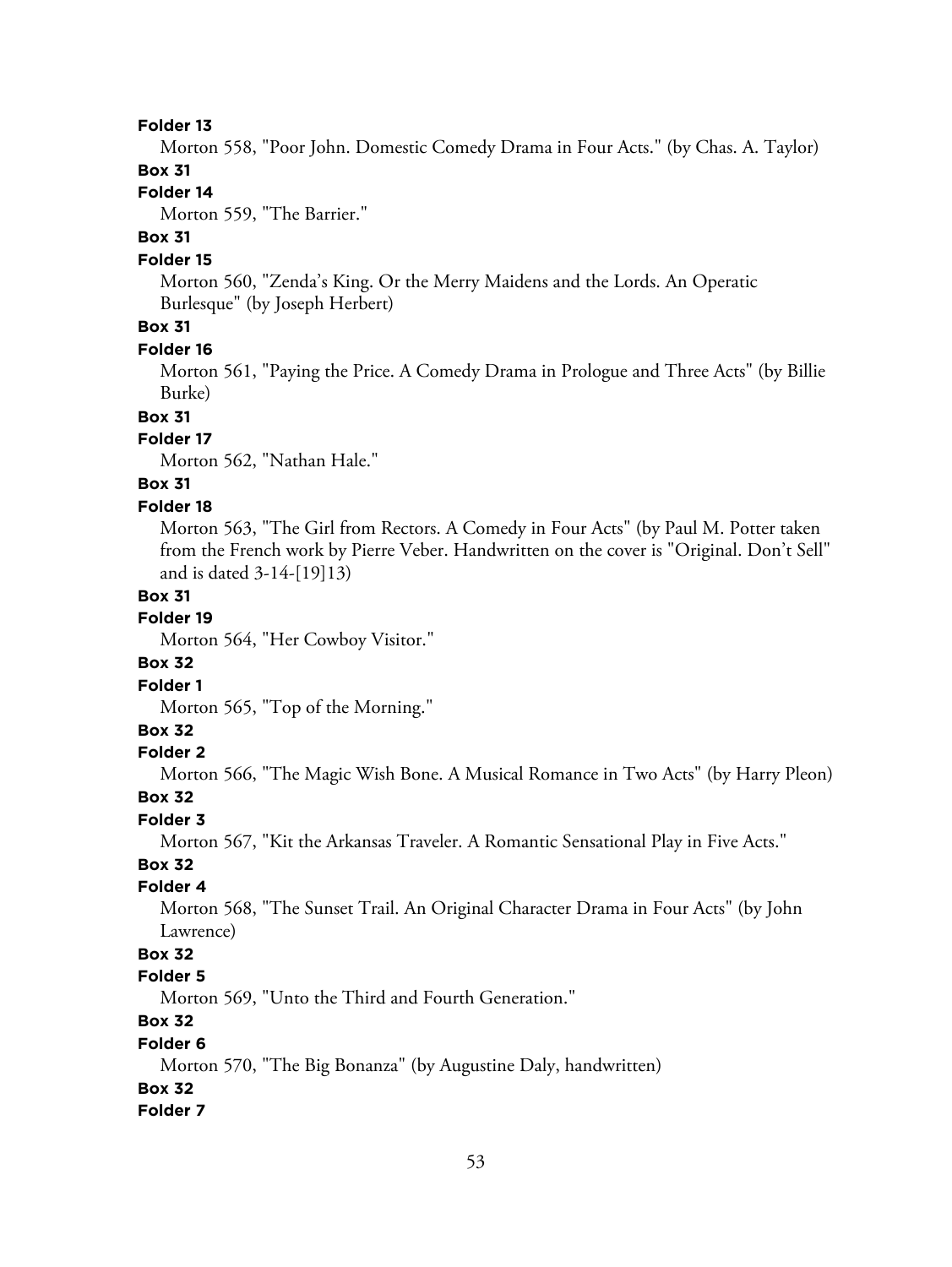Morton 571, "The Belle of the Post. An Army Romance in Four Acts" (by Miron Leffingwell, copyrighted by Alex Byers in 1917, handwritten on the cover is "Original. Don't Sell" and is dated 6-6-[19]13)

### **Box 32**

#### **Folder 8**

Morton 572, "McFadden's Row of Flats. A Farcical Review in Three Acts."

# **Box 32**

# **Folder 9**

Morton 573, "Two Vagabonds."

# **Box 32**

#### **Folder 10**

Morton 574, "Uncle Josh Perkins. A Rural Drama in Four Acts."

### **Box 32**

#### **Folder 11**

Morton 575, "A Daughter of Virginia. A Story of American and English Life in Four Acts" (by Jos Walsh and copyrighted by Jos Walsh in 1909)

# **Box 32**

### **Folder 12**

Morton 576, "A Texas Ranger. An Atmospheric Frontier Drama."

## **Box 32**

**Folder 13**

Morton 577, "Through the Breakers."

# **Box 32**

### **Folder 14**

Morton 578, "Her Road to Ruin."

## **Box 32**

### **Folder 15**

Morton 579, "Why Women Sin."

### **Box 32**

### **Folder 16**

Morton 580, "At Pikes Peak. A Four Act Western Comedy Drama" (by G. Harris Eldon)

### **Box 32**

#### **Folder 17**

Morton 581, "Brother and Sister."

### **Box 32**

### **Folder 18**

Morton 582, "Wedded But No Wife. A Romantic Comedy Drama" (by Adeline M. Leitzbach, dated 6-10-[19]08)

### **Box 32**

### **Folder 19**

Morton 583, "Hoodman Blind."

### **Box 33**

# **Folder 1**

Morton 584, "Shall We Forgive Her."

### **Box 33**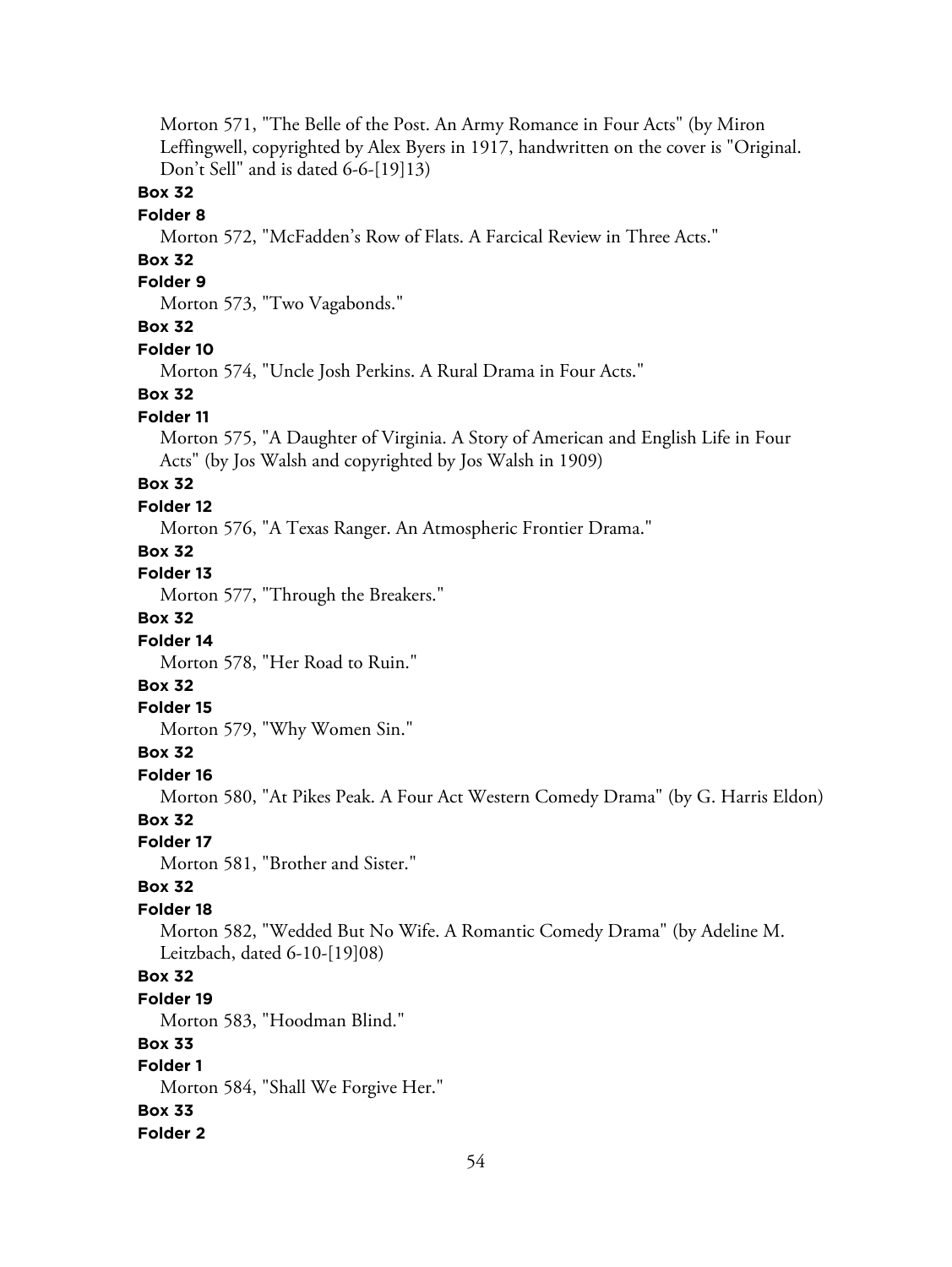Morton 585, "The Mighty Dollar. A Comedy Drama in Four Acts" (dated 2-27-[18]97)

### **Box 33**

### **Folder 3**

Morton 586, "What Happened to Jones" (by George Broadhurst)

# **Box 33**

# **Folder 4**

Morton 587, "Christmas Bells." [same as Morton 467?]

# **Box 33**

# **Folder 5**

Morton 588, "A French Marriage." (copy 1)

#### **Box 33**

#### **Folder 6**

Morton 588a, "A French Marriage." (copy 2)

## **Box 33**

# **Folder 7**

Morton 589, "A Working Girl's Wrongs."

# **Box 33**

### **Folder 8**

Morton 590, "The Lottery of Love. An Eccentric Comedy in Three Acts" (adapted from the French writer, Augustine Daly)

# **Box 33**

# **Folder 9**

Morton 591, "Anna Karenina [sic?]."

## **Box 33**

### **Folder 10**

Morton 592, "A Loving Wife. A Domestic Drama in Five Acts" (by Annie Kernanan, copyrighted by James Edwards in 1909)

### **Box 33**

### **Folder 11**

Morton 593, "The Imposter. A Drama in Four Acts. Act I" (by Kenneth Lee)

#### **Box 33**

#### **Folder 12**

Morton 593a, "The Imposter. A Drama in Four Acts. Act II" (by Kenneth Lee)

# **Box 33**

# **Folder 13**

Morton 593b, "The Imposter. A Drama in Four Acts. Act III" (by Kenneth Lee)

### **Box 33**

#### **Folder 14**

Morton 593 c, "The Imposter. A Drama in Four Acts. Act IV" (by Kenneth Lee)

# **Box 33**

# **Folder 15**

Morton 594, "In a Woman's Power."

# **Box 33**

#### **Folder 16**

Morton 595, "The American Lord" (by George W. Broadhurst and C. J. Dopey?) **Box 33**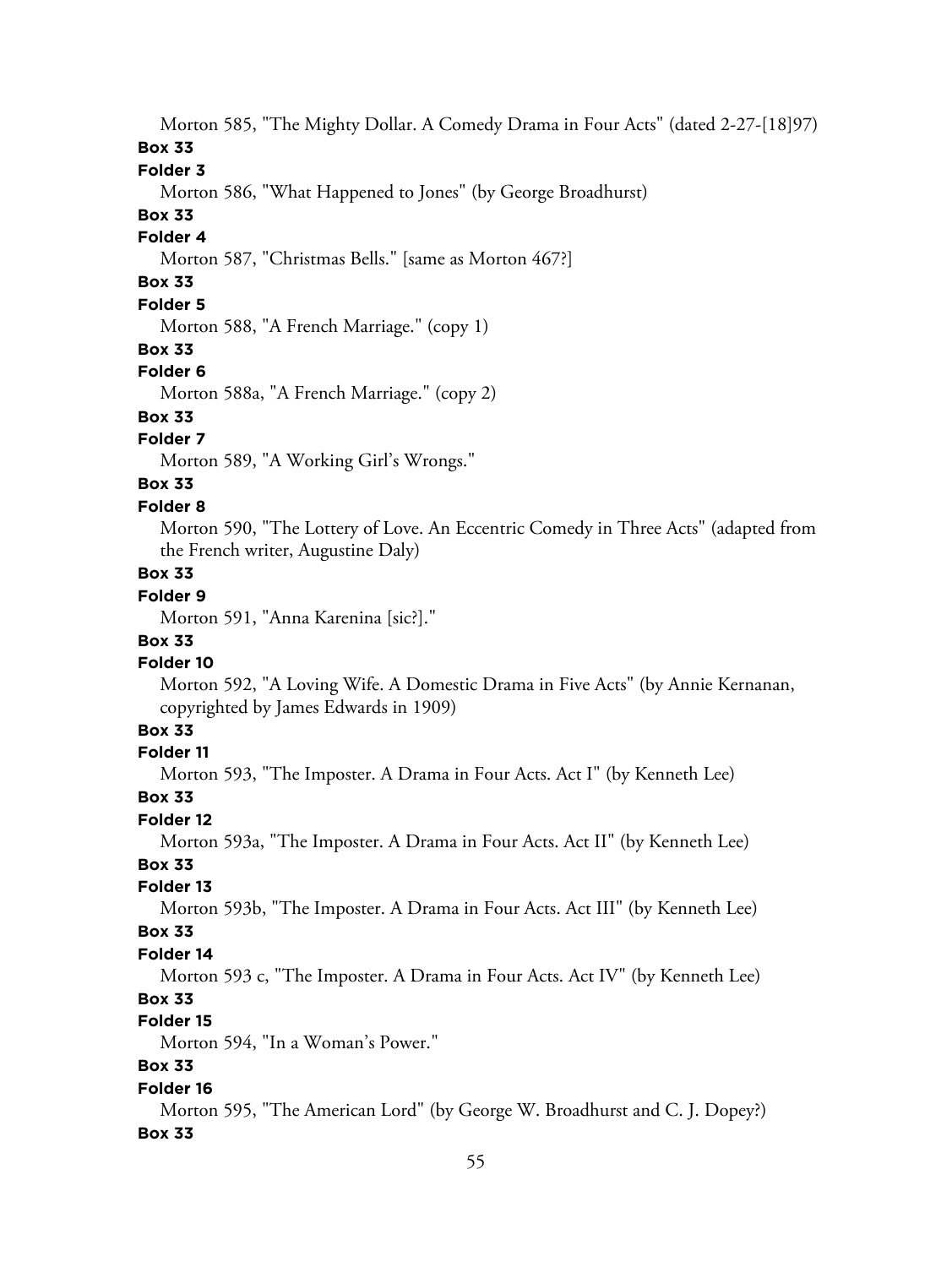Morton 596, "Little Mother's Devotion. A Drama of New York Life in Four Acts" (by Adeline M. Leitzbach)

### **Box 33**

#### **Folder 18**

Morton 597, "Lights of Gotham. A Comedy Drama in Four Acts" (handwritten on the cover is "Original. Don't Sell." And is dated 4-14-[19]06)

# **Box 33**

### **Folder 19**

Morton 598, "A Daughter of Virginia. A Story of American and English Life in Four Acts" (by Jos Walsh and copyrighted by Jos Walsh in 1909, copy of Morton 575)

### **Box 33**

#### **Folder 20**

Morton 599, "Broken Hearts."

## **Box 34**

#### **Folder 1**

Morton 600, "Republic Mine" (wrapped in brown paper, manuscript is handwritten)

### **Box 34**

## **Folder 2**

Morton 601, "Why Girls Leave Home."

### **Box 34**

## **Folder 3**

Morton 602, "A Stranger in New York" (by Charles Hoyt?)

### **Box 34**

# **Folder 4**

Morton 603, "The Ensign. The American Naval Play" (dated 7-20-[18]98)

#### **Box 34**

# **Folder 5**

Morton 604, "District Leaders."

# **Box 34**

#### **Folder 6**

Morton 605, "The Time, The Place, and The Girl."

### **Box 34**

# **Folder 7**

Morton 606, "For Her Sake."

# **Box 34**

### **Folder 8**

Morton 607, "When Knighthood Was in Flower" (by Paul Kester [?], handwritten on the cover is "Original. Don't Sell" and it is dated 5-29-[19]07)

# **Box 34**

## **Folder 9**

Morton 608, "A Night at the Opera" (dated 6-16-[18]98, and stamped "Theatrical Agency)

# **Box 34**

#### **Folder 10**

Morton 609, "Incog. A Farcical Comedy in Three Acts" (by Mrs. Pacheo)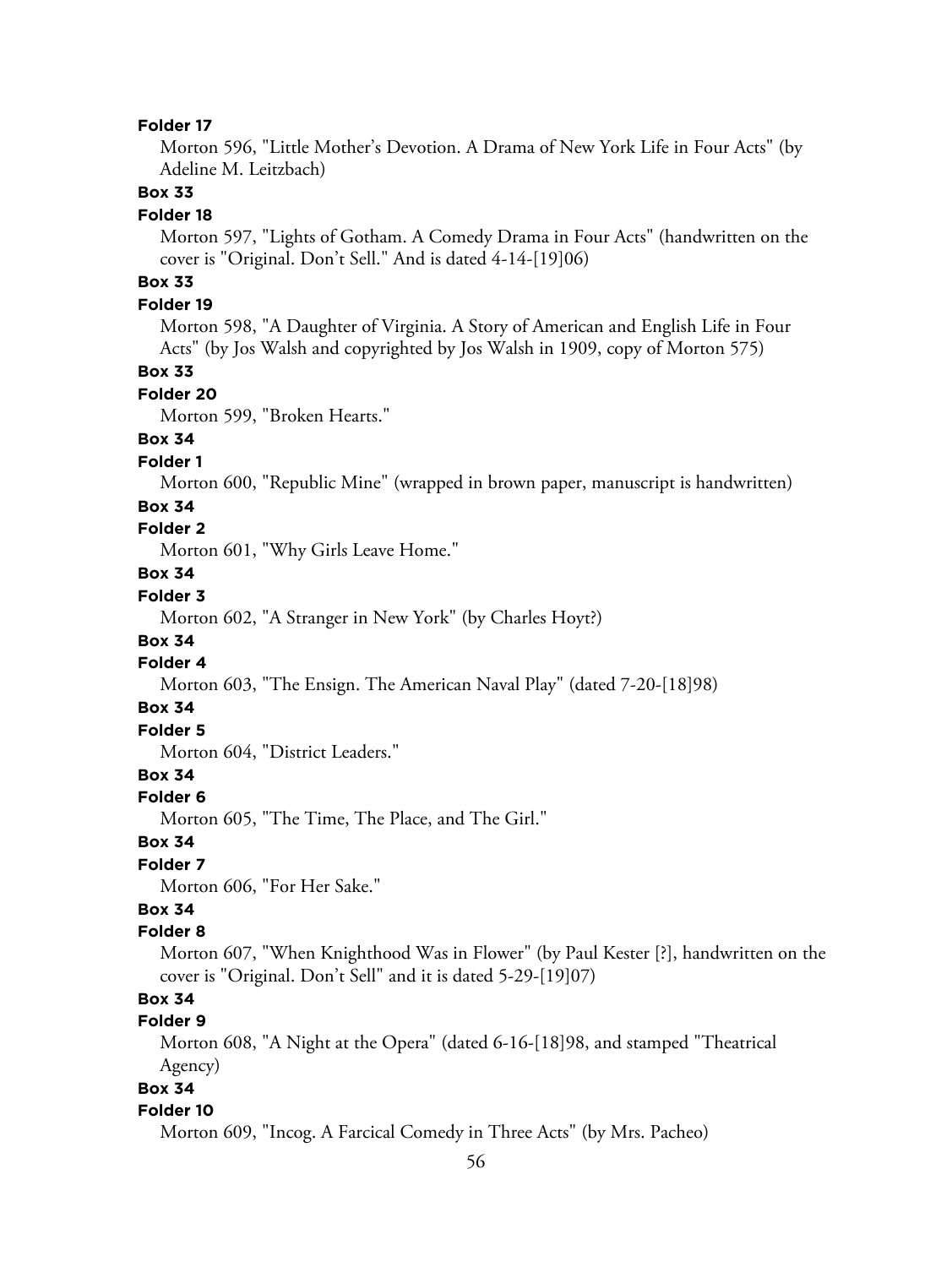**Box 34**

#### **Folder 11**

Morton 610, "In the Land of the Cajuns."

# **Box 34**

### **Folder 12**

Morton 611, "A Howling Dervish. A Musical Farce in Three Howls."

# **Box 34**

### **Folder 13**

Morton 612, "Love and Money. A Comedy Drama in Five Acts" (dated 7-10-[18]98)

# **Box 34**

### **Folder 14**

Morton 613, "At Cozy Corner" (dated 4-2-7 [?] and handwritten on the cover is "Original. Don't Sell")

# **Box 34**

### **Folder 15**

Morton 614, "Father and Son" (dated 7-22-[18]98)

# **Box 34**

### **Folder 16**

Morton 614a, "Father and Son."

# **Box 34**

## **Folder 17**

Morton 615, "A Gentleman Burglar."

# **Box 34**

## **Folder 18**

Morton 616, "Among the Pines. A Romantic Play in Five Acts."

# **Box 34**

### **Folder 19**

Morton 617, "The Police Inspector."

## **Box 34**

### **Folder 20**

Morton 618, "Polly Primrose" (by Paul Wilstack?)

### **Box 35**

### **Folder 1**

Morton 619, "In the Rogue Gallery" (handwritten on the cover is "Original. Don't Sell" and is dated 4-24-[19]07)

### **Box 35**

### **Folder 2**

Morton 620, "The Flag of Truth" (by William Haworth, Esq.)

# **Box 35**

### **Folder 3**

Morton 621, "True to Life" (dated 12-16-[18]99)

### **Box 35**

# **Folder 4**

Morton 622, "The Missouri Girl."

# **Box 35**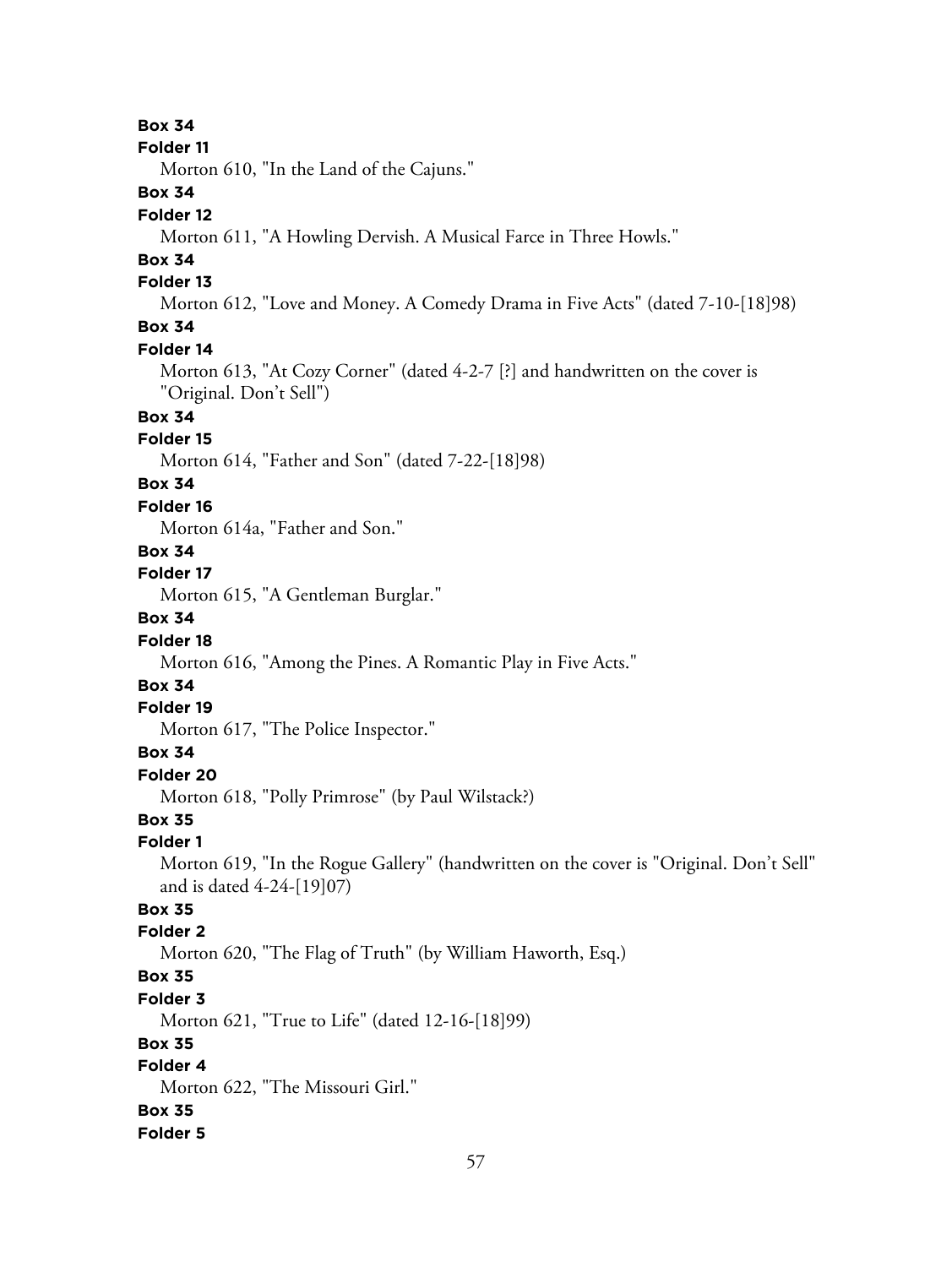Morton 623, "Jim the Westerner" (by Edward E. Rose?)

## **Box 35**

### **Folder 6**

Morton 624, "Christopher Jr. A Comedy in Four Acts" (by Magdeline Lucette Ryley, same as Morton 522)

# **Box 35**

### **Folder 7**

Morton 625, "The Flying Squadroon. A Nautical Drama in Five Acts" (by Alexander Leonard. There is a different name on the cover, "Remember the Main," which is in the Table of Contents along with a cast listing, but the following text seems to correspond to the first.)

### **Box 35**

### **Folder 8**

Morton 626, "The Danger Signal. Or The Red Light." (dated 9-10-18]95)

### **Box 35**

### **Folder 9**

Morton 627, "Old Money Bags. A Comedy Drama in Four Acts."

### **Box 35**

### **Folder 10**

Morton 628, "A Gold Mine."

### **Box 35**

# **Folder 11**

Morton 629, "Way Down East."

#### **Box 35**

### **Folder 12**

Morton 630, "Cyrano de Bergerac."

### **Box 35**

### **Folder 13**

Morton 631, "My Wife's Family."

### **Box 35**

#### **Folder 14**

Morton 632, "The Two Orphans."

### **Box 35**

### **Folder 15**

Morton 633, "A Fair Rebel."

# **Box 35**

### **Folder 16**

Morton 634, "The Round-Up" (by Edmund Day [?] and handwritten on the cover is "Original. Don't Sell" and dated 5-29-[19]07)

# **Box 35**

### **Folder 17**

Morton 635, "The Butterflies" (by Henry Guy Carton)

# **Box 35**

#### **Folder 18**

Morton 636, "The Little Minister" (handwritten on the cover is "original. Don't Sell" and dated 12-8-[19]06)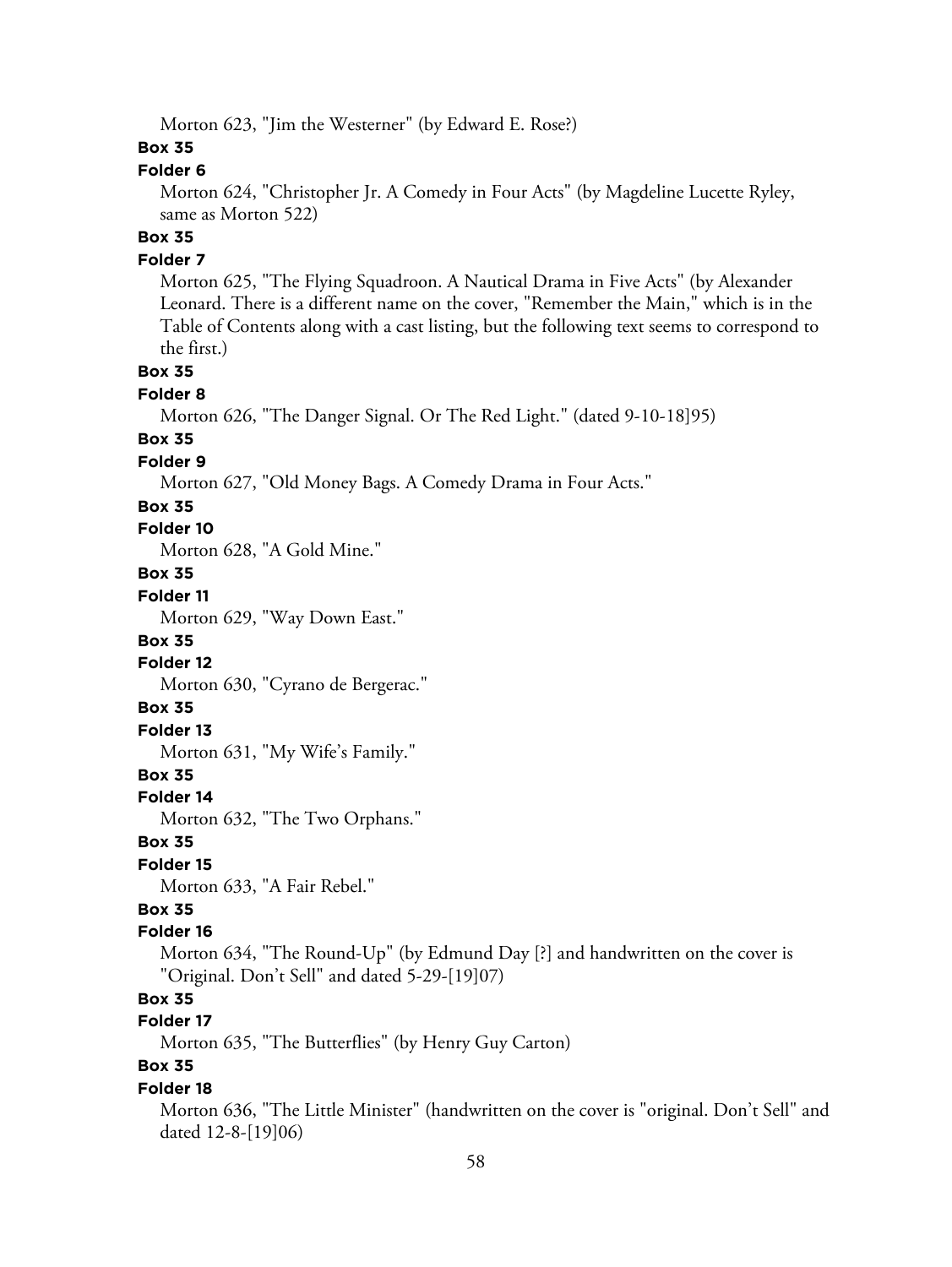### **Box 35**

#### **Folder 19**

Morton 637, "Shaun McGown."

## **Box 35**

### **Folder 20**

Morton 638, "Hidden Crime" (handwritten on the cover is "Original. Don't Sell" and dated 7-7-[19]10. Also, while this one is similarly hand-bound as all the others, it is wellprinted, as opposed to mimeographed like most of the others.)

### **Box 36**

### **Folder 1**

Morton 639, "A Bachelor's Romance" (handwritten on the cover is "Original Cut Version. Do Not Sell")

### **Box 36**

### **Folder 2**

Morton 640, "Devil's Web. A Sensational Drama."

#### **Box 36**

### **Folder 3**

Morton 641, "Fabio Romani."

# **Box 36**

### **Folder 4**

Morton 642, "The Maister of Woodbarrow" (by Jerome K. Jerome)

#### **Box 36**

### **Folder 5**

Morton 643, "My Partner. A Play in Four Acts" (by Bartley Campbell, Esq.)

### **Box 36**

### **Folder 6**

Morton 644, "For Mother's Sake. A Pastoral Idyll" (by Carrie Ashley Clark)

### **Box 36**

### **Folder 7**

Morton 645, "The Galdiator."

## **Box 36**

#### **Folder 8**

Morton 646, "The Ugly Duckling" (by Paul M. Potter)

### **Box 36**

### **Folder 9**

Morton 646a, "The Ugly Duckling" (by Paul M. Potter)

# **Box 36**

#### **Folder 10**

Morton 647, "Arizona" (by Augustus Thomas)

## **Box 36**

# **Folder 11**

Morton 648, "Alabama."

# **Box 36**

# **Folder 12**

Morton 649, "A Quaker Tragedy. Or One Sabbath Evening."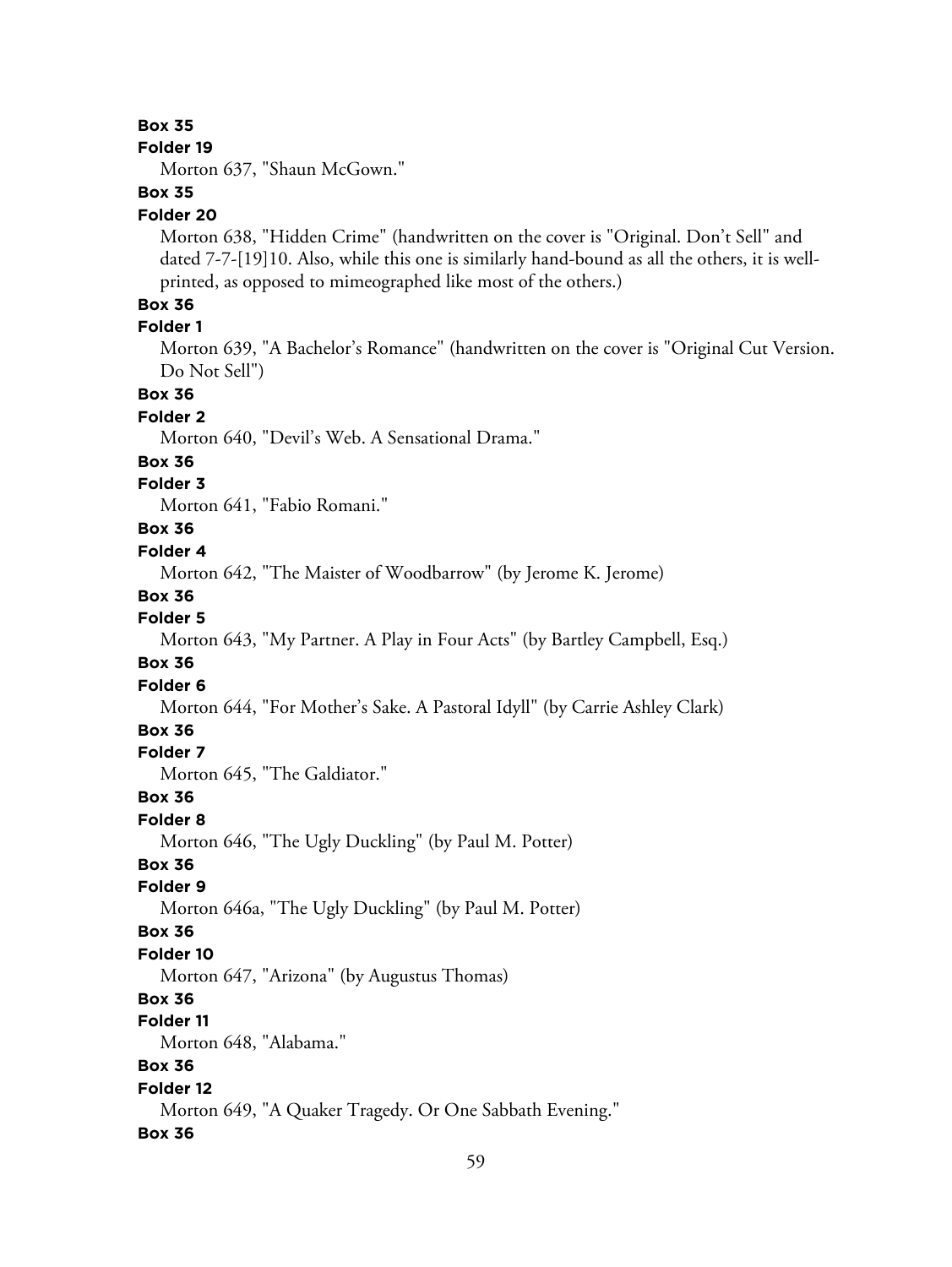Morton 650, "A Night at the Circus."

### **Box 36**

### **Folder 14**

Morton 651, "The Corner Grocery. Daniel Sully's Popular Comedy."

### **Box 36**

#### **Folder 15**

Morton 652, "Land of Cotton."

### **Box 36**

### **Folder 16**

Morton 653, "The Power of the Press. An Original American Drama in Five Acts" (by Augustus Pitou and George H. Jessup)

### **Box 36**

#### **Folder 17**

Morton 654, "Lady Windermere's Fan."

#### **Box 37**

### **Folder 1**

Morton 655, "A Woman of No Importance" (handwritten on the cover is "Original. Don't Sell")

## **Box 37**

### **Folder 2**

Morton 656, "Human Hearts" (dated 12-13-[18]97 [?])

# **Box 37**

### **Folder 3**

Morton 657, "To Die at Dawn" (handwritten on the cover is "Original. Don't Sell" and is dated 1-17-[19]09)

# **Box 37**

# **Folder 4**

Morton 658, "The Squire" (handwritten manuscript)

# **Box 37**

#### **Folder 5**

Morton 659, "Thelma. The Only Successful Dramatization with a Full Line of Special Pictorial Printing" (by Charles W. Chase)

# **Box 37**

### **Folder 6**

Morton 660, "The Village Postmaster" (handwritten on the cover is "Original. Don't Sell" and is dated 5-22-[19]07)

### **Box 37**

#### **Folder 7**

Morton 661, "Berkshire Hills."

# **Box 37**

### **Folder 8**

Morton 662, "Lady Lancaster. Or A Fallen Meteor. A Society Comedy in Three Acts. Act I" (by W. C. Parker)

#### **Box 37**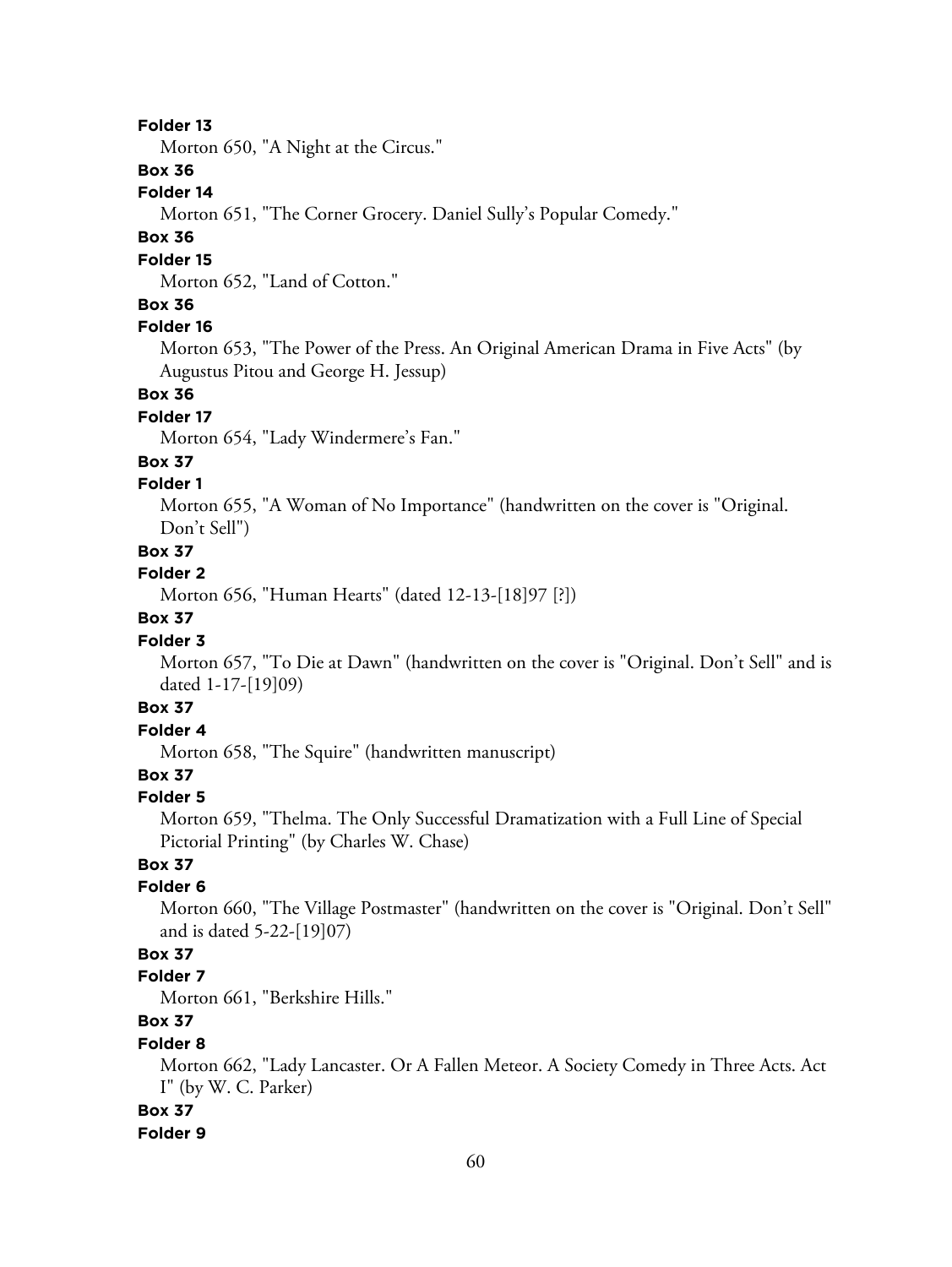Morton 662a, "Lady Lancaster. Or A Fallen Meteor. A Society Comedy in Three Acts. Act II" (by W. C. Parker)

### **Box 37**

# **Folder 10**

Morton 662b, "Lady Lancaster. Or A Fallen Meteor. A Society Comedy in Three Acts. Act III" (by W. C. Parker)

# **Box 37**

### **Folder 11**

Morton 663, "The Clansman" (by Thomas Dixon [it is unclear if the play is just based on Dixon's book, or if he wrote the play himself as well?])

## **Box 37**

#### **Folder 12**

Morton 664, "La Tosca. A Drama in Five Acts" (adapted by T. G. Grove and H. Hamilton from the work of Victorien Sardou)

### **Box 37**

### **Folder 13**

Morton 665, "The Private Secretary."

### **Box 37**

### **Folder 14**

Morton 666, "Quo Vadis."

## **Box 37**

# **Folder 15**

Morton 667, "The Telephone Girl."

### **Box 37**

### **Folder 16**

Morton 668, "The Blue and the Grey. Or the Field of Honor. Or Ruth's Devotion

### **Box 37**

# **Folder 17**

Morton 669, "Credit Lorriane."

# **Box 37**

#### **Folder 18**

Morton 670, "A Royal Slave. A Romance of Mexico in Five Acts."

#### **Box 37**

### **Folder 19**

Morton 671, "Sappho. Adopted from the Novel of Alphonse Daudet."

# **Box 38**

# **Folder 1**

Morton 672, "Wise Member" (handwritten on the cover is "Original. Don't Sell" and is dated 12-26-[19]06)

# **Box 38**

# **Folder 2**

Morton 673, "Secret Service. A Romance of the Southern Confederacy."

### **Box 38**

### **Folder 3**

Morton 674, "Uncle Tom's Cabin."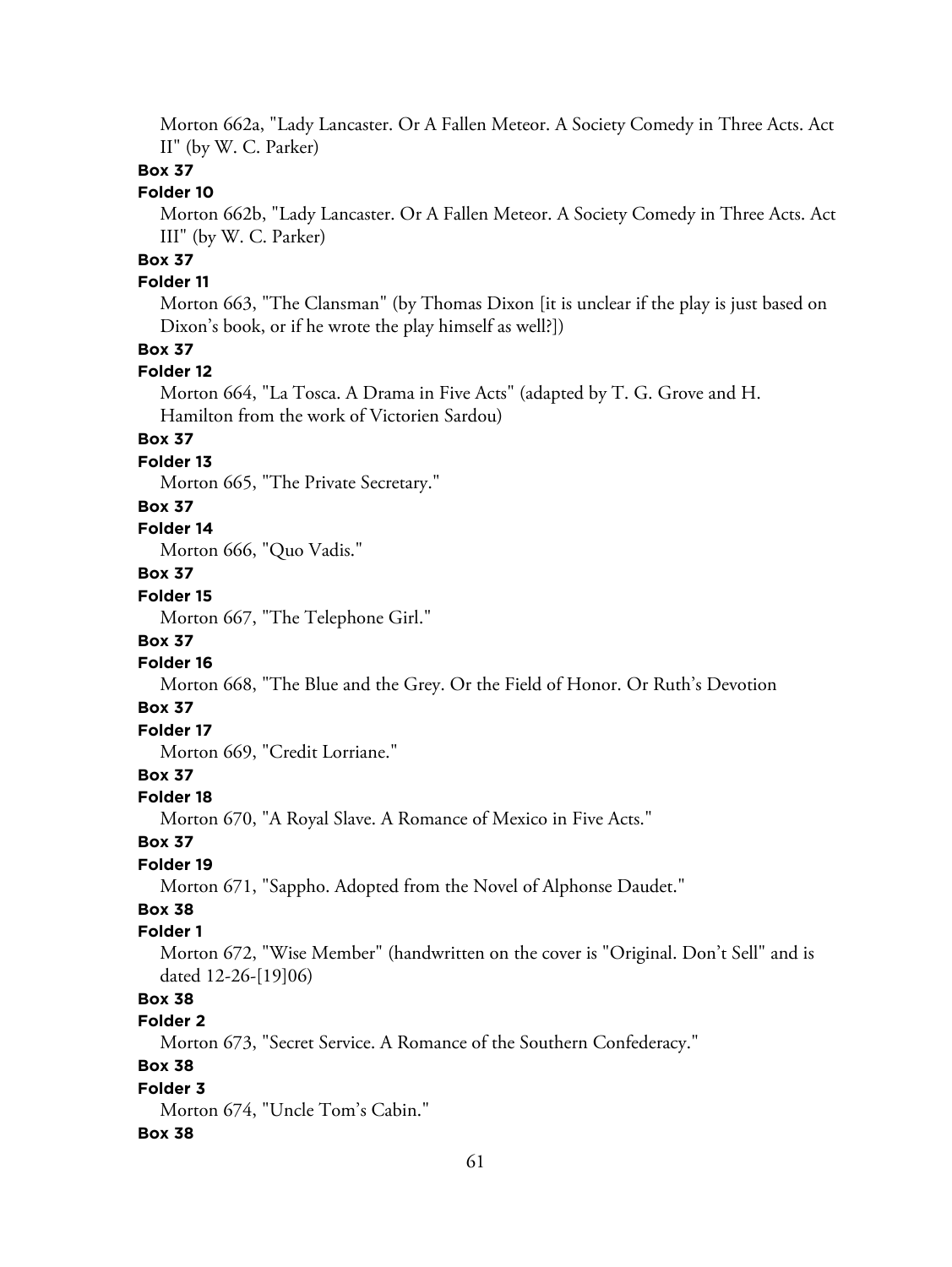**Folder 4** Morton 675, "Captain Swift." **Box 38 Folder 5** Morton 676, "Peck's Bad Boy." **Box 38 Folder 6** Morton 677, "Samuel of Posen." (same or similar to Morton 69) **Box 38 Folder 7** Morton 678, "Big Hearted Jim." **Box 38 Folder 8** Morton 679, "The Commodore." **Box 38 Folder 9** Morton 680, "The Sultan's Daughter." **Box 38 Folder 10** Morton 681, "Lost River" (by Joseph Arthur [?]) **Box 38 Folder 11** Morton 682, "Hello Bill. A Comedy in Three Acts." **Box 38 Folder 12** Morton 683, "Salome" (handwritten on the cover "Original. Don't Sell" and is dated 4-4- [19]07) **Box 38 Folder 13** Morton 684, "King of the Cattle Ring. A Western Melodrama in Five Acts." **Box 38 Folder 14** Morton 685, "Humbug. An Original Farcical Comedy in Three Acts." **Box 38 Folder 15** Morton 686, "Lend Me Your Wife." **Box 38 Folder 16** Morton 687, "A Woman's Faith." **Box 38 Folder 17** Morton 688, "The Scarlet Letter." **Box 38 Folder 18** Morton 689, "Three Musketeers." **Box 39**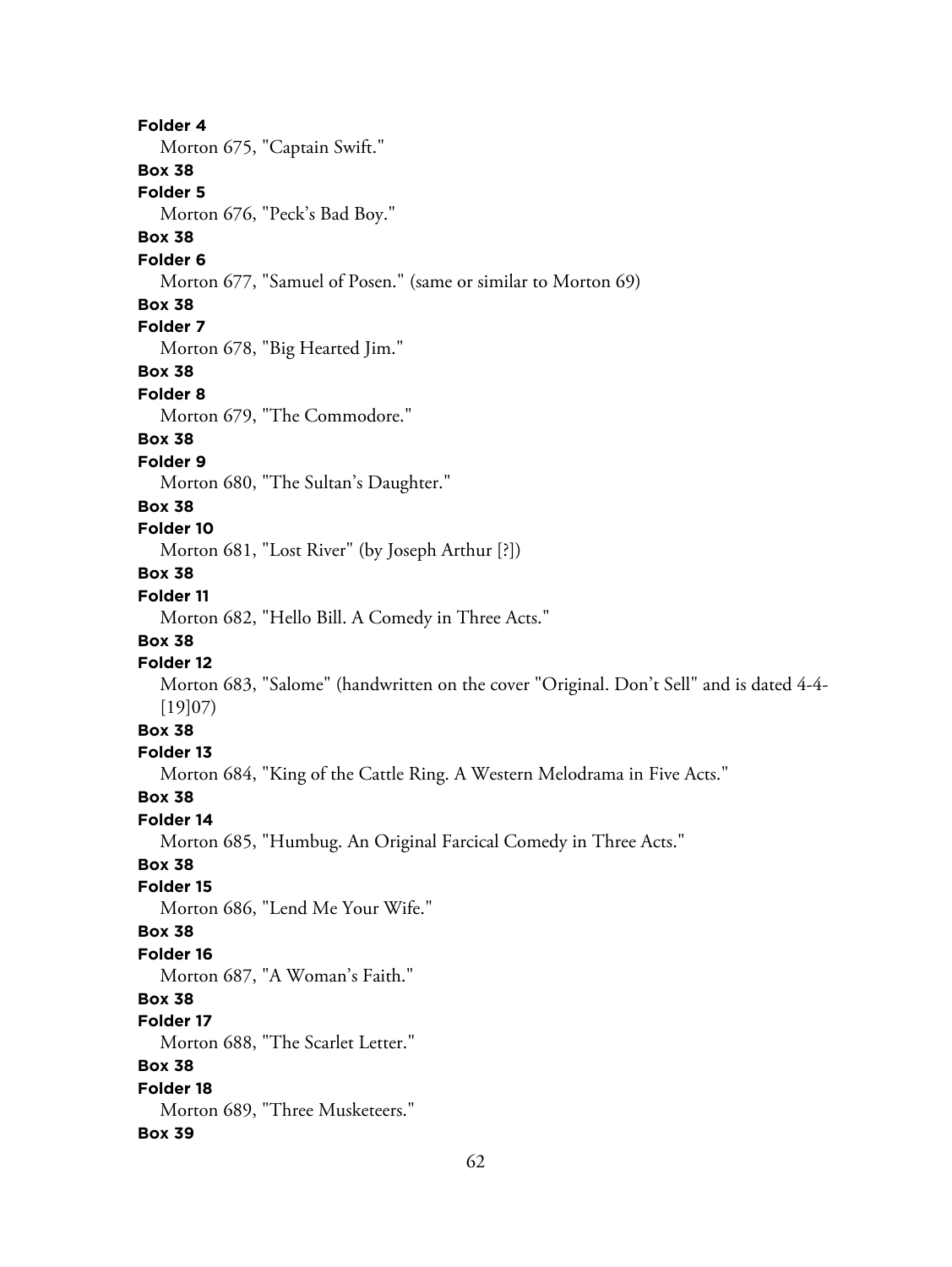Morton 690, "The Ensign. A Naval Drama in Five Acts" (similar to Morton 603)

# **Box 39**

# **Folder 2**

Morton 691, "Shadows of a Great City. A Sensational Play in Five Acts" (by L. R. Shewell, copyrighted 1884, same as Morton 222)

# **Box 39**

### **Folder 3**

Morton 692, "Rachael Goldstein or Just Landed. A Comedy Drama in Four Acts" (by Theodore Kremer)

#### **Box 39**

### **Folder 4**

Morton 693, "Red Cross Nurse."

# **Box 39**

### **Folder 5**

Morton 694, "Madam Sans Gene. Madame Devil. May Care. A Comedy in Three Sets and a Prologue" (by Victorien Sardou and Adrien Moreau)

### **Box 39**

### **Folder 6**

Morton 695, "Doris. An Emotional Domestic Drama in Five Acts" (by Robert Drouet)

# **Box 39**

# **Folder 7**

Morton 696, "The Man of the Hour."

## **Box 39**

# **Folder 8**

Morton 697, "Love on Crutches. A Comedy in Three Acts" (from the German of Stobizer)

### **Box 39**

### **Folder 9**

Morton 698, "Salomy Jane."

### **Box 39**

**Folder 10**

Morton 699, "Break for Liberty."

# **Box 39**

### **Folder 11**

Morton 700, "A Women's Power in Four Acts."

### **Box 39**

### **Folder 12**

Morton 701, "Miss Hobbs."

# **Box 39**

### **Folder 13**

Morton 702, "The Undertow."

#### **Box 39**

#### **Folder 14**

Morton 703, "The Dairy Farm."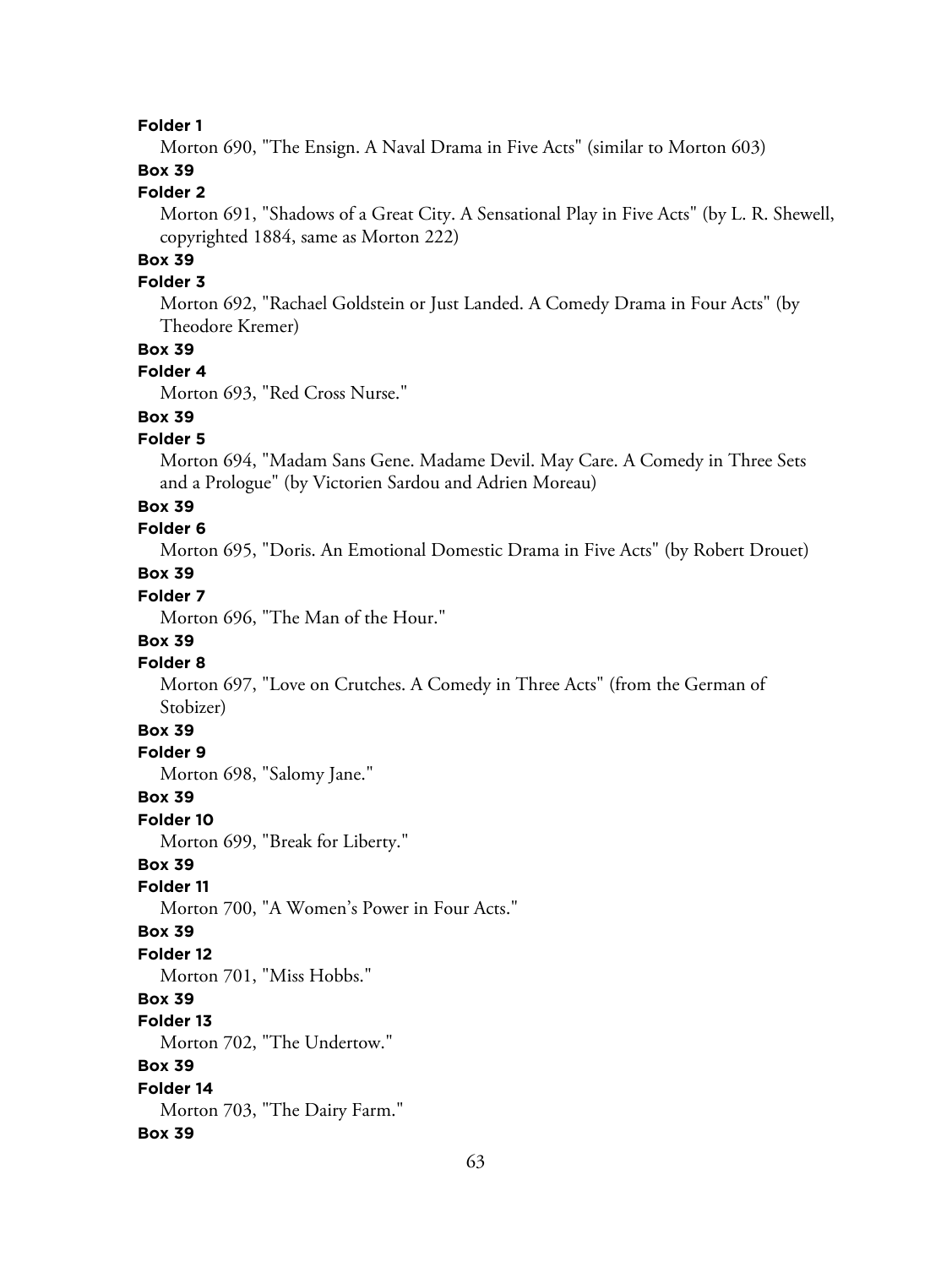Morton 704, "Dollars and Sense" (handwritten on the cover is "Original. Don't Sell")

### **Box 40**

# **Folder 1**

Morton 705, "Peaceful Valley."

# **Box 40**

#### **Folder 2**

Morton 706, "Grand Army Man. Or The Soldier's Son."

#### **Box 40**

## **Folder 3**

Morton 707, "An American Citizen."

#### **Box 40**

#### **Folder 4**

Morton 708, "Old Jed Prouty."

### **Box 40**

#### **Folder 5**

Morton 709, "Roanoke."

### **Box 40**

#### **Folder 6**

Morton 710, "The World. The Greatest of all the Sensational Dramas" (dated 12-23- [19]05)

### **Box 40**

### **Folder 7**

Morton 711, "In Peril" (handwritten on the cover is "Original. Don't Sell" and dated 12-5-[19]07)

# **Box 40**

### **Folder 8**

Morton 712, "Sweet Nell of Old Drury" (by Paul Nester)

### **Box 40**

**Folder 9** Morton 713, "Caleb West."

#### **Box 40**

#### **Folder 10**

Morton 714, "The Man from Home. A Satirical Comedy in Four Acts."

#### **Box 40**

#### **Folder 11**

Morton 715, "Dixie Land. A Four Act Comedy Drama."

# **Box 40**

### **Folder 12**

Morton 716, "L'aiglon. A Drama in Five Acts." (by Edmond Rostand, translated into English fro French by Louis N. Parker. The manuscript is a loosleaf collection of glued excepts from the play along with handwritten notes)

### **Box 40**

#### **Folder 13** Morton 717, "The Thief."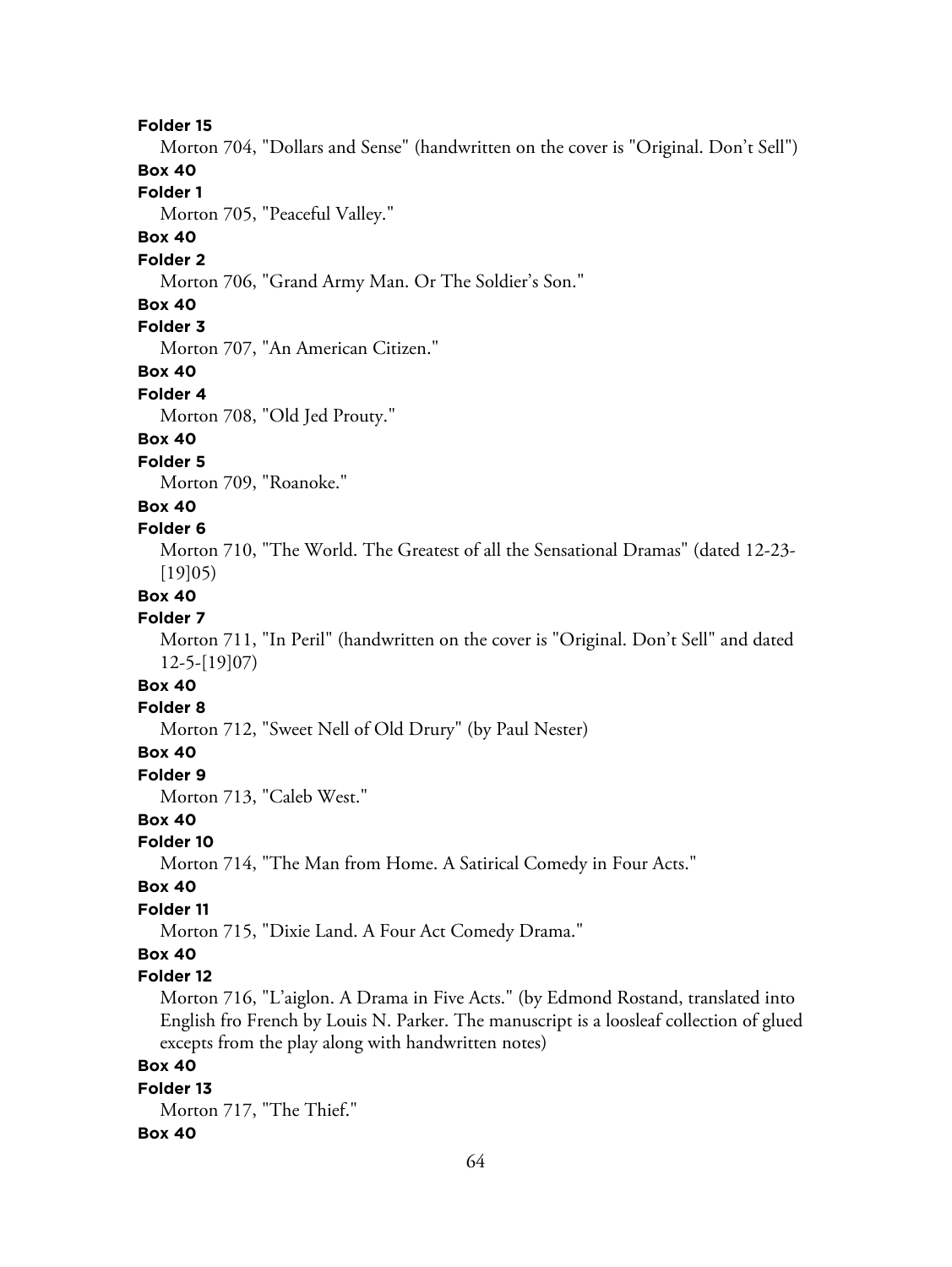Morton 718, "The Witching Hour. A Four Act Play" (by Augustus Thomas, handwritten on the cover is "Original. Don't Sell" and is dated 1-9-[19]09)

### **Box 40**

#### **Folder 15**

Morton 719, "The Night Before Christmas. A Four Act Melodrama" (by Hal Reid)

# **Box 40**

# **Folder 16**

Morton 720, "David Harum. A Story of American Life. A Comedy in Three Acts" (by Ripley Hitchcock?)

# **Box 40**

#### **Folder 17**

Morton 721, "Janice Meredith. A Dramatic Version of Paul Leicester Ford's Roman the Revolutionary Story" (copy 1)

## **Box 40**

### **Folder 18**

Morton 721a, "Janice Meredith. A Dramatic Version of Paul Leicester Ford's Roman the Revolutionary Story" (copy 2)

# **Box 41**

### **Folder 1**

Morton 722, "A Young Wife."

#### **Box 41**

### **Folder 2**

Morton 723, "The Fairies Well" (dated 1-30-[190]1)

#### **Box 41**

### **Folder 3**

Morton 724, "The Warrens of Virginia" (handwritten on the cover is "Original. Put Away" and dated 12-29-[19]08)

## **Box 41**

# **Folder 4**

Morton 725, "O'Neil of Derry."

### **Box 41**

# **Folder 5**

Morton 726, "Polly of the Circus. A Play in Three Acts and Two Tableaux."

#### **Box 41**

#### **Folder 6**

Morton 727, "How Baxter Butted In."

# **Box 41**

## **Folder 7**

Morton 728, "Richard Carvel. A Dramatization of Winston Churchill's Novel of the Same Name in Four Acts."

## **Box 41**

### **Folder 8**

Morton 729, "Zaza" (by David Belasco from the French play of the same name by Pierre Berton and Jules Simone)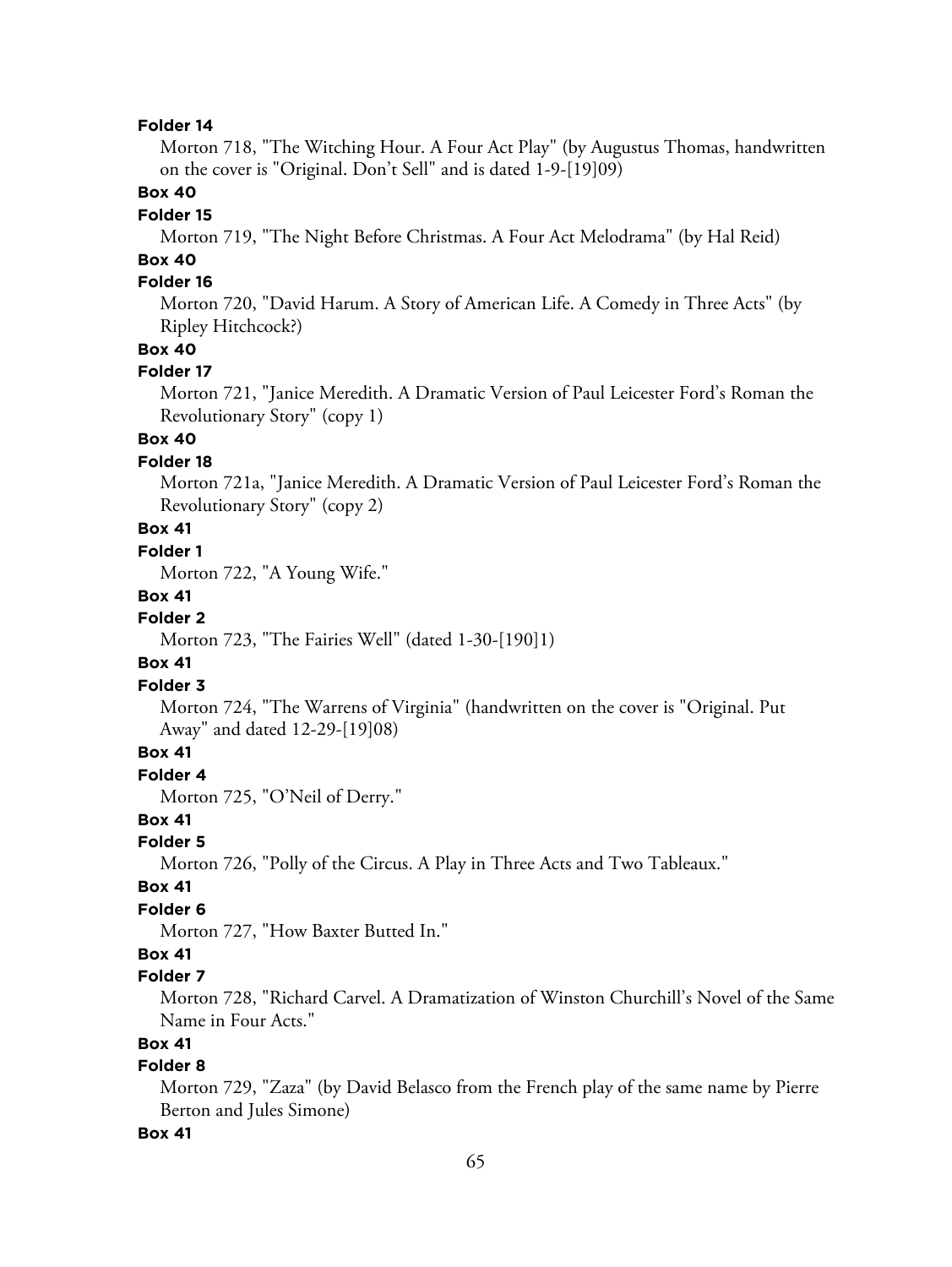Morton 730, "Mistress Nell. A Merry Play" (by George C. Hapelton, Jr.?)

### **Box 41**

# **Folder 10**

Morton 731, "Lena Rivers."

# **Box 41**

#### **Folder 11**

Morton 732, "Why Smith Left Home. An Original Farce in Three Acts" (by George Broadhurst, the manuscript is bound incorrectly and begins from the back)

# **Box 41**

#### **Folder 12**

Morton 733, "Lady Lill" (handwritten on the cover is "Original. Don't Sell" and is dated 4-5-[190]1)

### **Box 41**

### **Folder 13**

Morton 734, "Winchester."

# **Box 41**

#### **Folder 14**

Morton 735, "Paid in Full" (handwritten on the cover is "Original. Don't Sell" and is dated 4-4-[19]09)

## **Box 41**

## **Folder 15**

Morton 736, "Home Folks. Or Out in Illinois. A Comedy Drama of Rural Life in Four Acts."

### **Box 41**

#### **Folder 16**

Morton 737, "Among the Breakers."

### **Box 41**

#### **Folder 17**

Morton 738, "Her Lord and Master. A Comedy Drama of New York Life in Four Acts."

#### **Box 42**

#### **Folder 1**

Morton 739, "Prince Otto" (by Otis Skinner from the story by R. L. Stevenson)

### **Box 42**

### **Folder 2**

Morton 740, "The Profligate."

### **Box 42**

#### **Folder 3**

Morton 741, "The Man on the Box. A Dramatization of Three Acts."

### **Box 42**

# **Folder 4**

Morton 742, "Northern Lights."

### **Box 42**

#### **Folder 5**

Morton 743, "The Senator's Daughter" (handwritten on the cover is "original. Don't Sell" and dated 4-26-[18]91)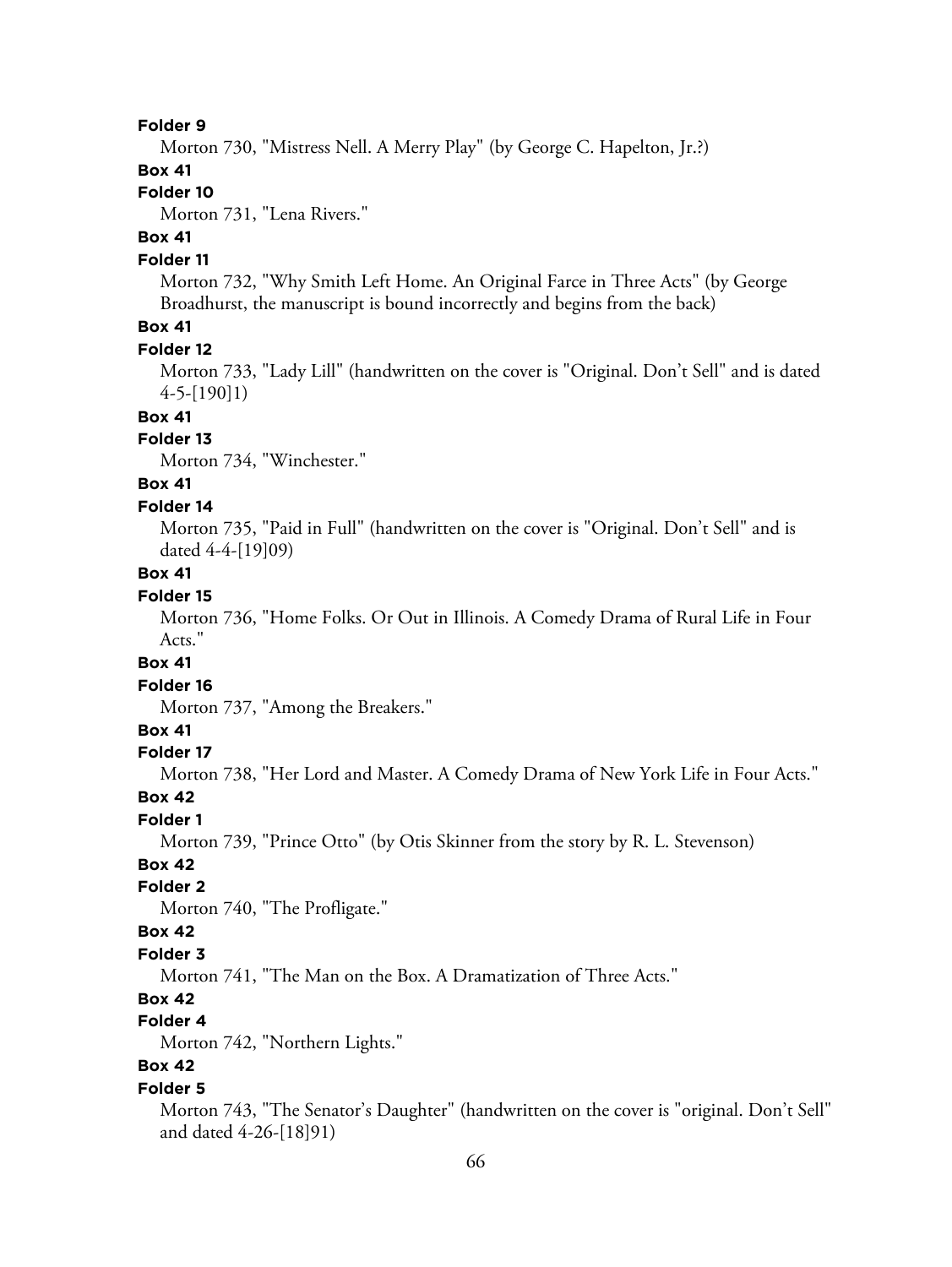# **Box 42**

#### **Folder 6**

Morton 744, "A Connecticut Yankee" (handwritten on the cover is "Original. Don't Sell") **Box 42**

#### **Folder 7**

Morton 745, "Fortune's Fools" (handwritten on the cover is "Original. Don't Sell")

# **Box 42**

### **Folder 8**

Morton 746, "A Daughter of Erin" (A Comedy Drama in Five Acts. Copy 1)

# **Box 42**

### **Folder 9**

Morton 746a, "A Daughter of Erin" (A Comedy Drama in Five Acts. Copy 2)

### **Box 42**

### **Folder 10**

Morton 747, "A Nutmeg Match" (handwritten on the cover is "Original. Don't Sell" and dated 12-14-[19]11)

# **Box 42**

### **Folder 11**

Morton 748, "Tom Pinch. A Comedy Drama in Three Acts" (adapted from Charles Dickens' famous story "Martin Chuzzlewit")

## **Box 42**

# **Folder 12**

Morton 749, "The Christian" (by Hal Caine)

#### **Box 42**

# **Folder 13**

Morton 750, "The Parish Priest" (by Daniel L. Hart?)

# **Box 42**

# **Folder 14**

Morton 751, "In the Bishop's Carriage" (by Channing Pollock?)

## **Box 42**

#### **Folder 15**

Morton 752, "For Liberty of Life. Or Brought to Justice. An Original Drama in Four Acts" (Henry Petitt and Paul Meritt)

### **Box 42**

### **Folder 16**

Morton 753, "Lovers Lane. A New Play in Four Acts."

### **Box 42**

#### **Folder 17**

Morton 754, "Are You a Mason?"

# **Box 42**

# **Folder 18**

Morton 755, "From Rags to Riches."

### **Box 42**

**Folder 19** Morton 756, "Madame Butterfly."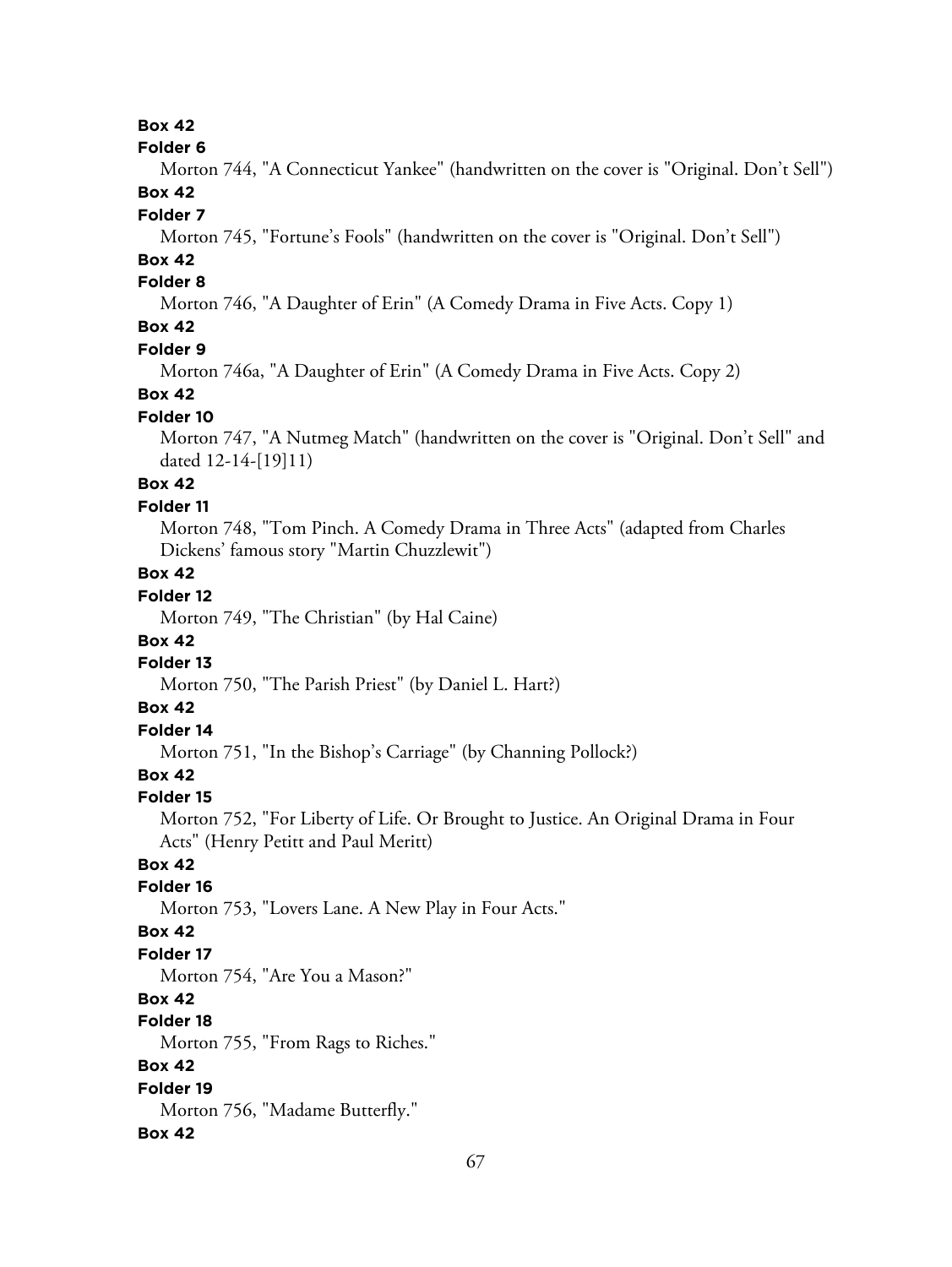Morton 757, "The New Dominion" (by Clement Clay? Handwritten on the cover is "Original. Don't Sell" dated 7-24-[190]1)

## **Box 43**

#### **Folder 1**

Morton 758, "A Southern Gentleman" (by Clay Clement? Handwritten on the cover is "Original. Don't Sell" dated 8-8-[190]1)

# **Box 43**

### **Folder 2**

Morton 759, "The Secret Orchard."

#### **Box 43**

#### **Folder 3**

Morton 760, "A Knotty Affair."

# **Box 43**

## **Folder 4**

Morton 761, "The Shadow Behind the Throne."

## **Box 43**

#### **Folder 5**

Morton 762, "Girls. A Comedy in Three Acts."

#### **Box 43**

### **Folder 6**

Morton 763, "The Provider."

## **Box 43**

#### **Folder 7**

Morton 764, "Her Husband. An Original Domestic Drama in Five Acts" (by Anne Lewis Johnson, handwritten on the cover is "Original. Don't Sell" dated 9-4-[190]1)

# **Box 43**

### **Folder 8**

Morton 765, "At Mambury. A Drama in Five Acts" (by Alice Wilson Browns)

## **Box 43**

#### **Folder 9**

Morton 766, "My Dixie Girl."

#### **Box 43**

#### **Folder 10**

Morton 767, "Escaped form the Harem."

### **Box 43**

#### **Folder 11**

Morton 768, "A Daughter of Satan."

### **Box 43**

#### **Folder 12**

Morton 769, "Pulse of Greater New York."

#### **Box 43**

# **Folder 13**

Morton 770, "An Orphan's Prayer."

### **Box 43**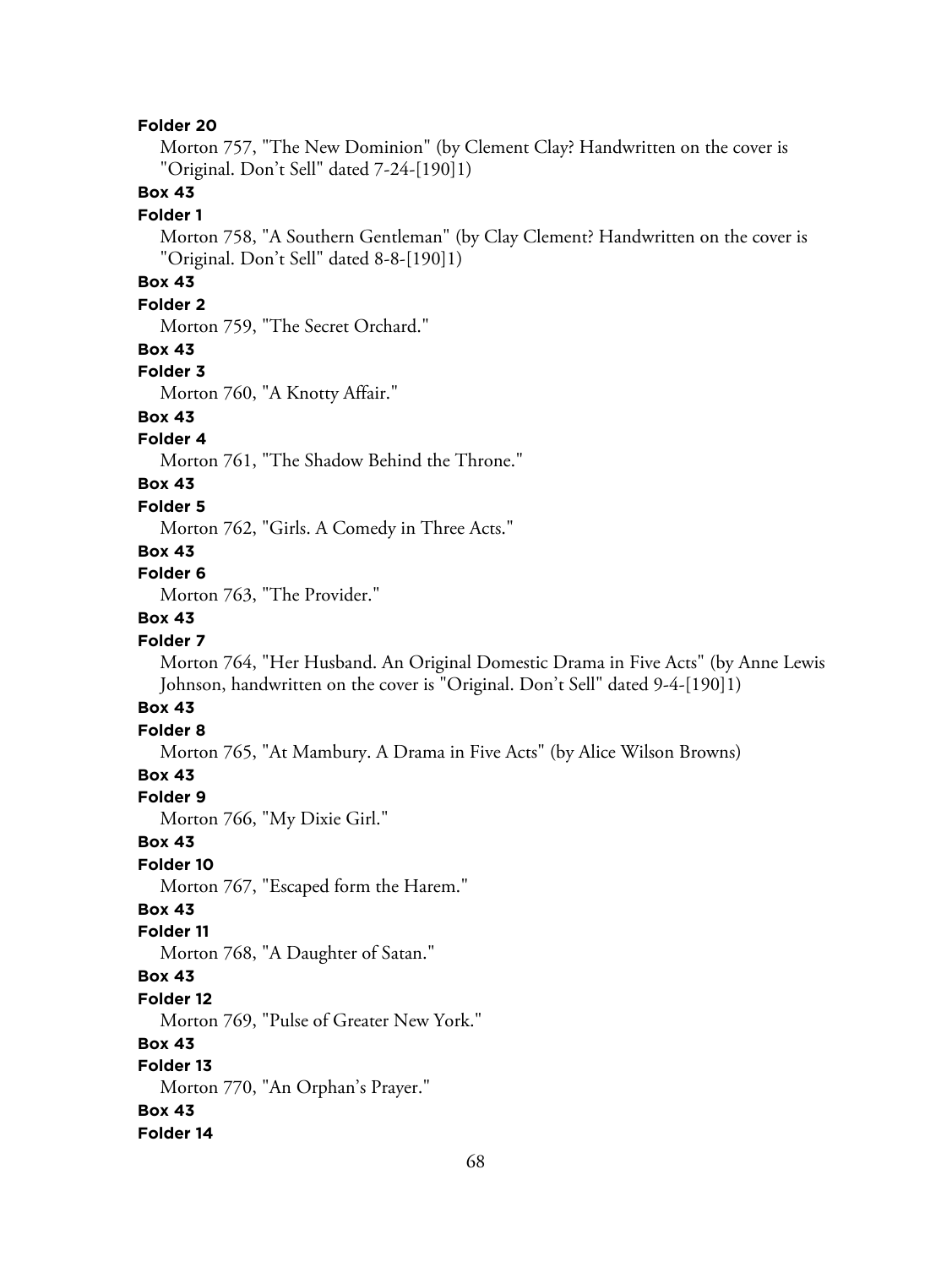Morton 771, "The Old Clothes Man" (handwritten on the cover is "Original. Don't Sell" dated 12-17-[19]08)

### **Box 43**

### **Folder 15**

Morton 772, "King Dodo."

# **Box 43**

### **Folder 16**

Morton 773, "Samson."

#### **Box 43**

## **Folder 17**

Morton 774, "'Ostler Joe."

#### **Box 43**

#### **Folder 18**

Morton 775, "The Belle of New York."

### **Box 43**

#### **Folder 19**

Morton 776, "Slaves of the Orient."

### **Box 43**

#### **Folder 20**

Morton 777, "Slaves of Russia. An Adaptation" by Louis Egan

# **Box 44**

## **Folder 1**

Morton 778, "Sapho" (handwritten on the cover is "Original. Don't Sell" dated 6-4- [19]09)

### **Box 44**

#### **Folder 2**

Morton 779, "On the Rio Grande" (handwritten on the cover is "Original. Don't Sell" dated 5-24-[19]09)

### **Box 44**

# **Folder 3**

Morton 780, "The Devil."

# **Box 44**

#### **Folder 4**

Morton 781, "Whose Baby Are You? A Farce in Three Acts" (by Mark Swan)

#### **Box 44**

### **Folder 5**

Morton 782, "A Ward of France."

### **Box 44**

#### **Folder 6**

Morton 783, "Tempest and Sunshine."

### **Box 44**

#### **Folder 7**

Morton 784, "A Romance of Coonhollow."

### **Box 44**

#### **Folder 8**

Morton 785, "Sealed Lips."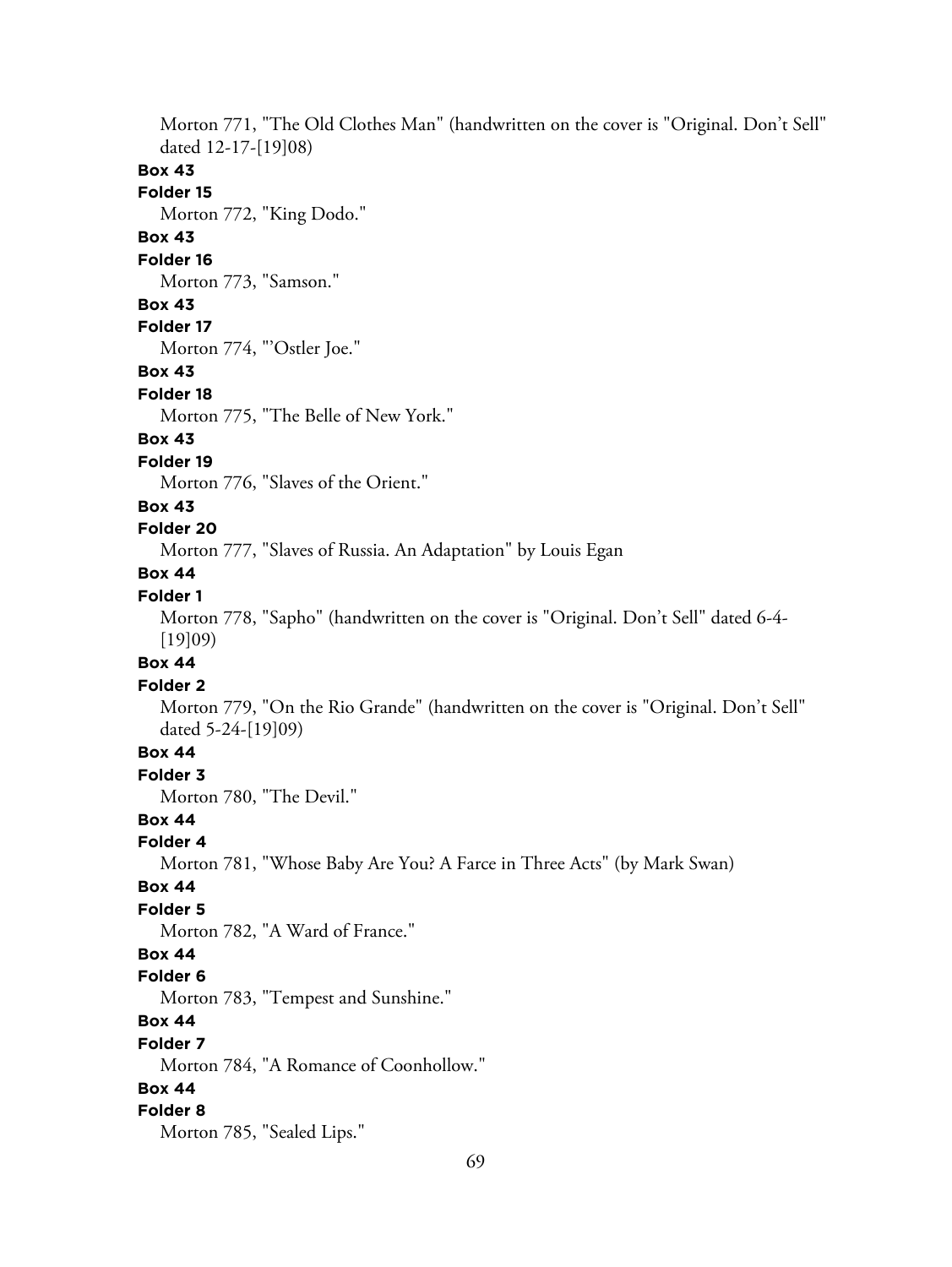### **Box 44**

#### **Folder 9**

Morton 786, "Work and Wages. A Society Comedy in Four Acts" (by Clarence Black, copyrighted in 1909 by Alex Byers)

#### **Box 44**

#### **Folder 10**

Morton 787, "The Spoilers."

## **Box 44**

# **Folder 11**

Morton 788, "Along the Mohawk."

### **Box 44**

### **Folder 12**

Morton 789, "The Land of the Living."

# **Box 44**

## **Folder 13**

Morton 790, "College Chums."

# **Box 44**

#### **Folder 14**

Morton 791, "The Starbucks."

#### **Box 44**

#### **Folder 15**

Morton 792, "Jesse James. A Four Act Sensational Drama" (by Clarence Black, copyrighted in 1909 by Alex Byers, same as Morton 271?)

## **Box 44**

### **Folder 16**

Morton 793, "Slaves of Fortune. A Sensational Comedy Drama in Four Acts" (by Florence Stanley, copyrighted November 30, 1898)

# **Box 44**

# **Folder 17**

Morton 794, "On the Frontier."

### **Box 44**

**Folder 18**

Morton 795, "That Boy of Barkers."

# **Box 44**

### **Folder 19**

Morton 796, "The Millionaire. Daniel Sulley's New Play in Three Acts" (by Lender Richardson)

## **Box 45**

### **Folder 1**

Morton 797, "The Gates of Heaven. Gustave Frohman Presents the Shaker Play. Act I" (handwritten copy, by Rev. William Danforth)

### **Box 45**

# **Folder 2**

Morton 797a, "The Gates of Heaven. Gustave Frohman Presents the Shaker Play. Act II" (handwritten copy, by Rev. William Danforth)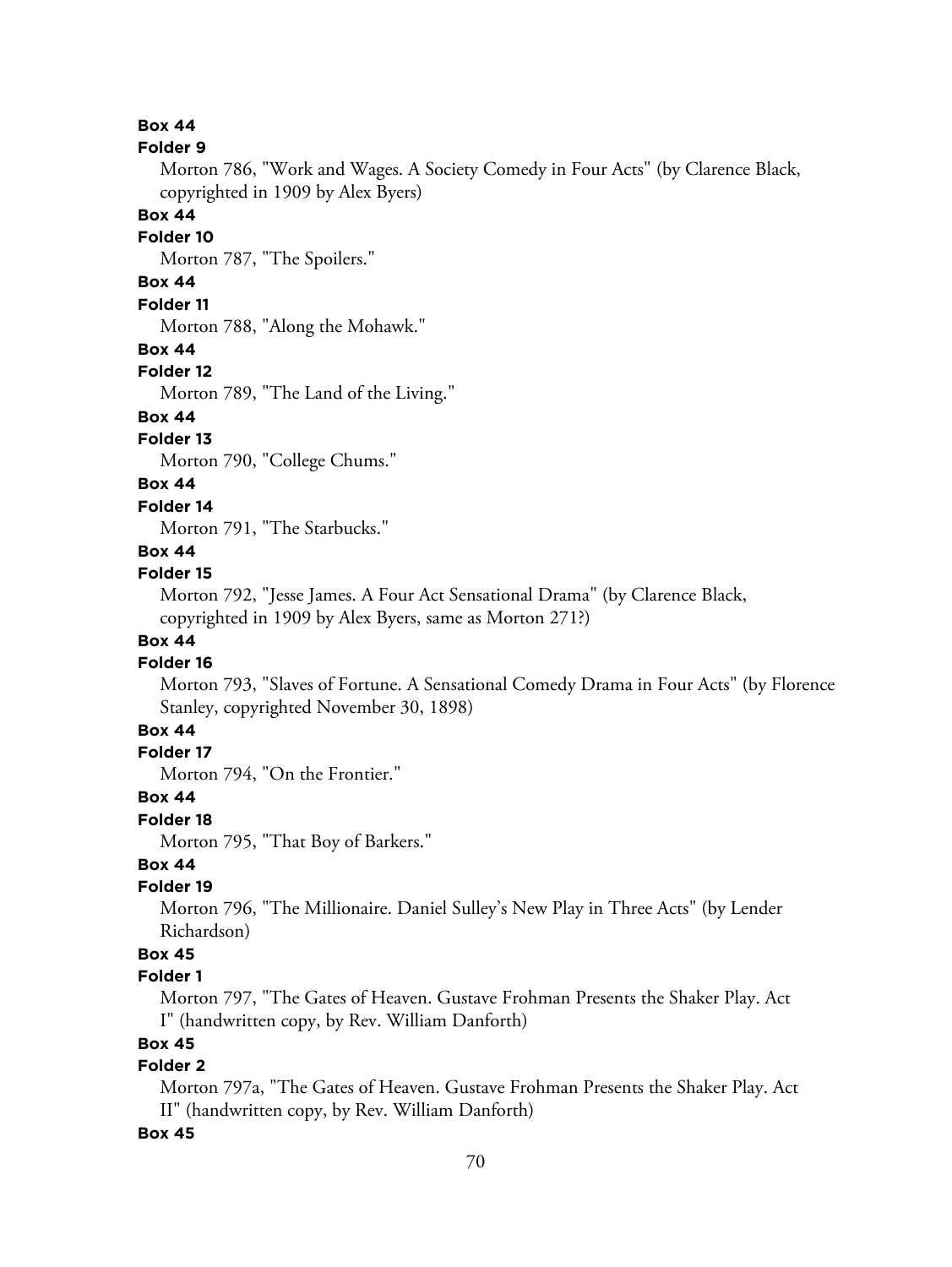Morton 797b, "The Gates of Heaven. Gustave Frohman Presents the Shaker Play. Act III" (handwritten copy, by Rev. William Danforth)

## **Box 45**

#### **Folder 4**

Morton 797c, "The Gates of Heaven. Gustave Frohman Presents the Shaker Play. Act IV" (handwritten copy, by Rev. William Danforth)

# **Box 45**

### **Folder 5**

Morton 798, "Rube and Mandy. A Rural Comedy in Four Acts." (by Miron Leffingwell, copyrighted in 1909 by Alex Byers)

### **Box 45**

### **Folder 6**

Morton 799, "The Barns of New York. A Drama in Prologue in Three Acts" (by A.C. Gunther)

### **Box 45**

### **Folder 7**

Morton 800, "Miss Hursey from Jersey. A Farcical Comedy in Three Acts."

# **Box 45**

### **Folder 8**

Morton 801, "The King and Queen of Gamblers."

### **Box 45**

### **Folder 9**

Morton 802, "Magnolia. In Five Acts" (handwritten on the cover is "Original. Don't Sell" dated 6-16-[19]09)

# **Box 45**

### **Folder 10**

Morton 803, "The Irish Exiles or the Shadow of a Crime. A Play in Four Acts."

### **Box 45**

#### **Folder 11**

Morton 804, "Tom Moore" (possibly by Theodore Burt Sayre?)

### **Box 45**

#### **Folder 12**

Morton 805, "Bells of Hazlemore" (handwritten on the cover is "Original. Don't Sell" dated 4-21-[190]2)

### **Box 45**

### **Folder 13**

Morton 806, "Daniel Boone on the Trail."

# **Box 45**

### **Folder 14**

Morton 807, "A Legacy of Fate."

### **Box 45**

# **Folder 15**

Morton 808, "Phoebe's Romance or In Quality Street."

#### **Box 45**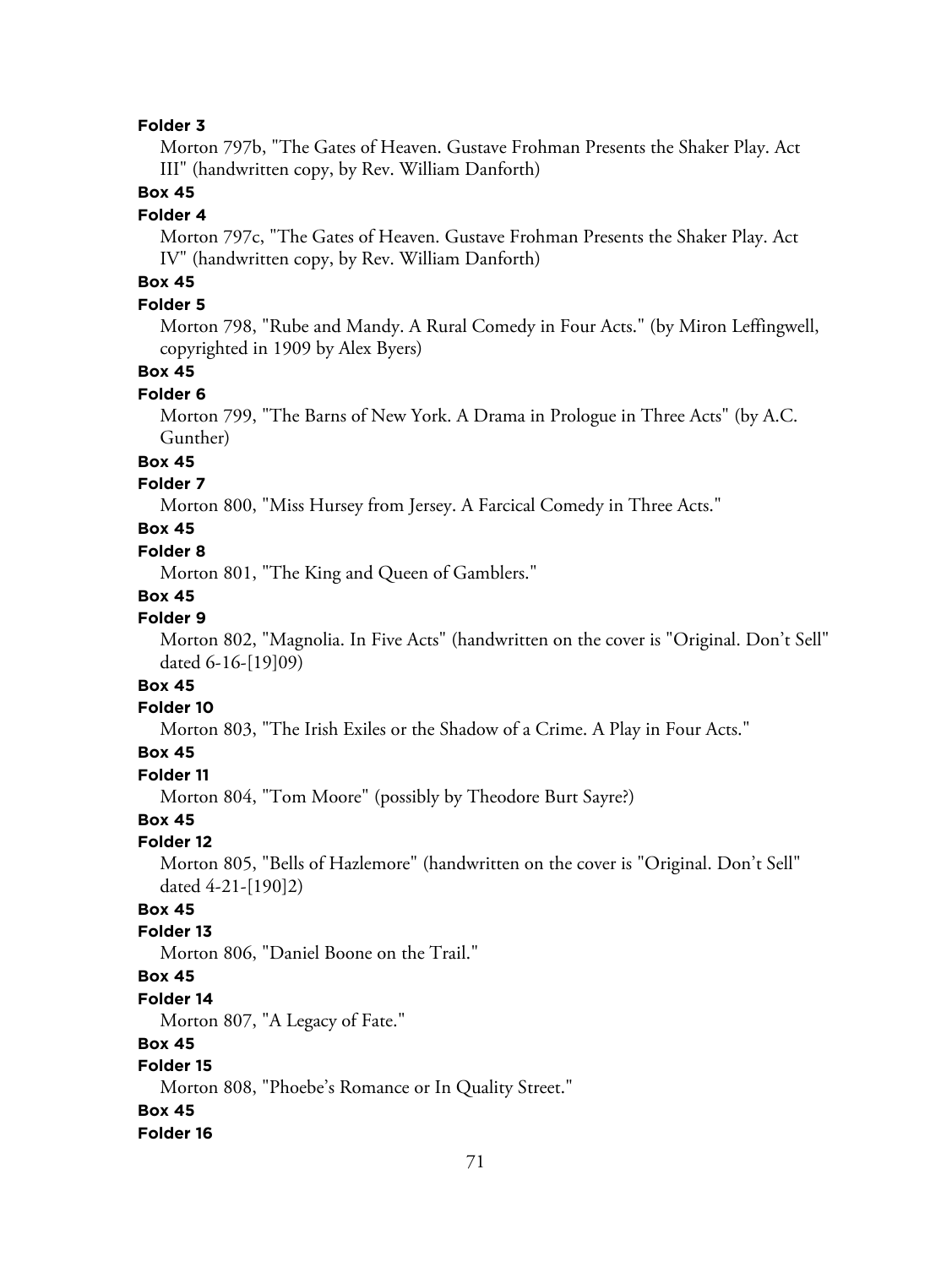Morton 809, "The Game of Life."

### **Box 45**

### **Folder 17**

Morton 810, "The New South" (possibly by Clay M. Greene?)

# **Box 45**

### **Folder 18**

Morton 811, "Yon Yonson. The Greatest of All Swedish Plays" (dated 1-25-[19]05)

# **Box 45**

### **Folder 19**

Morton 812, "A Minister's Child" (handwritten on the cover is "Original. Don't Sell" dated 5-12-[19]09)

### **Box 46**

### **Folder 1**

Morton 813, "The Lyons Mail. Act I" (handwritten copy)

### **Box 46**

### **Folder 2**

Morton 813a, "The Lyons Mail. Act II" (handwritten copy)

### **Box 46**

### **Folder 3**

Morton 813b, "The Lyons Mail. Act III" (handwritten copy)

# **Box 46**

# **Folder 4**

Morton 814, "The Black Hand."

### **Box 46**

## **Folder 5**

Morton 815, "Henry of Navarre" (by William Devereux)

### **Box 46**

# **Folder 6**

Morton 816, "A Tale of Two Cities."

# **Box 46**

#### **Folder 7**

Morton 817, "The Man on the Box. A Comedy in Three Acts. Founded on Harold McGrath's novel of the Same Name" (handwritten on the cover is "Original. Don't Sell" dated 3-9-[19]09)

### **Box 46**

### **Folder 8**

Morton 818, "The Road to Yesterday" (by Evelyn Sutherland and Beulah Dix?, handwritten on the cover is "Original. Don't Sell" dated 4-05-[19]09)

# **Box 46**

### **Folder 9**

Morton 819, "Knobs O'Tennessee" (handwritten on the cover is "Original. Don't Sell" dated 2-2-[19]11)

### **Box 46**

#### **Folder 10**

Morton 820, "A Homespun Heart."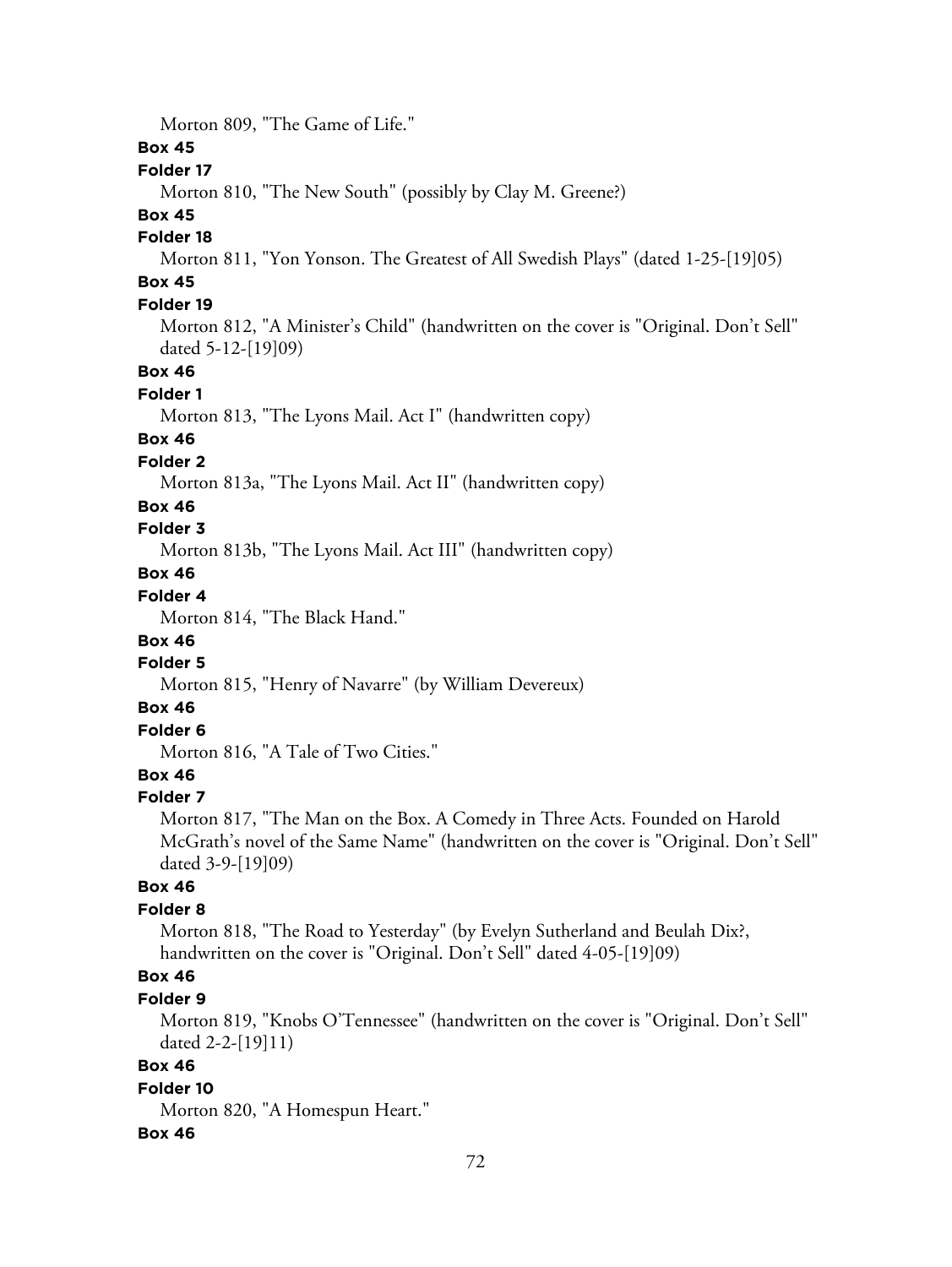Morton 821, "Utah."

# **Box 46**

# **Folder 12**

Morton 822, "Little Miss Thompson. A Sensational Drama in Four Acts" (written by Jos. S. Slater for Lee J. Kellah, handwritten on the cover is "Original. Don't Sell" dated 5-7- [19]03, copyrighted July 17, 1896)

# **Box 46**

## **Folder 13**

Morton 823, "Jester and King."

## **Box 46**

#### **Folder 14**

Morton 824, "The Lady of Ostend. A Comedy in Three Acts. From the German of Oscar Blumenthal and Gustave Kadelburg" (by F.C. Burnand and Augustin Daly, copyrighted in 1897 by Augustin Daly)

## **Box 46**

#### **Folder 15**

Morton 825, "King of the Opium Ring."

# **Box 46**

#### **Folder 16**

Morton 826, "The Little Marchioness. Act I" (handwritten copy)

#### **Box 46**

# **Folder 17**

Morton 826a "The Little Marchioness. Act II" (handwritten copy)

## **Box 46**

#### **Folder 18**

Morton 826b, "The Little Marchioness. Act III" (handwritten copy)

#### **Box 46**

#### **Folder 19**

Morton 827, "Humanity."

#### **Box 46**

#### **Folder 20**

Morton 828, "The Prodigal Daughter. An Up to Date Sporting Drama" (by Henry Pettitt and Sir. Augustus Harris)

## **Box 47**

#### **Folder 1**

Morton 829, "The Love Route. A Comedy Drama in Four Acts" (handwritten on the cover is "Original. Don't Sell" dated 3-12-[19]09)

# **Box 47**

#### **Folder 2**

Morton 830, "Dora Thorne."

## **Box 47**

# **Folder 3**

Morton 831, "His Excellency the Governor."

#### **Box 47**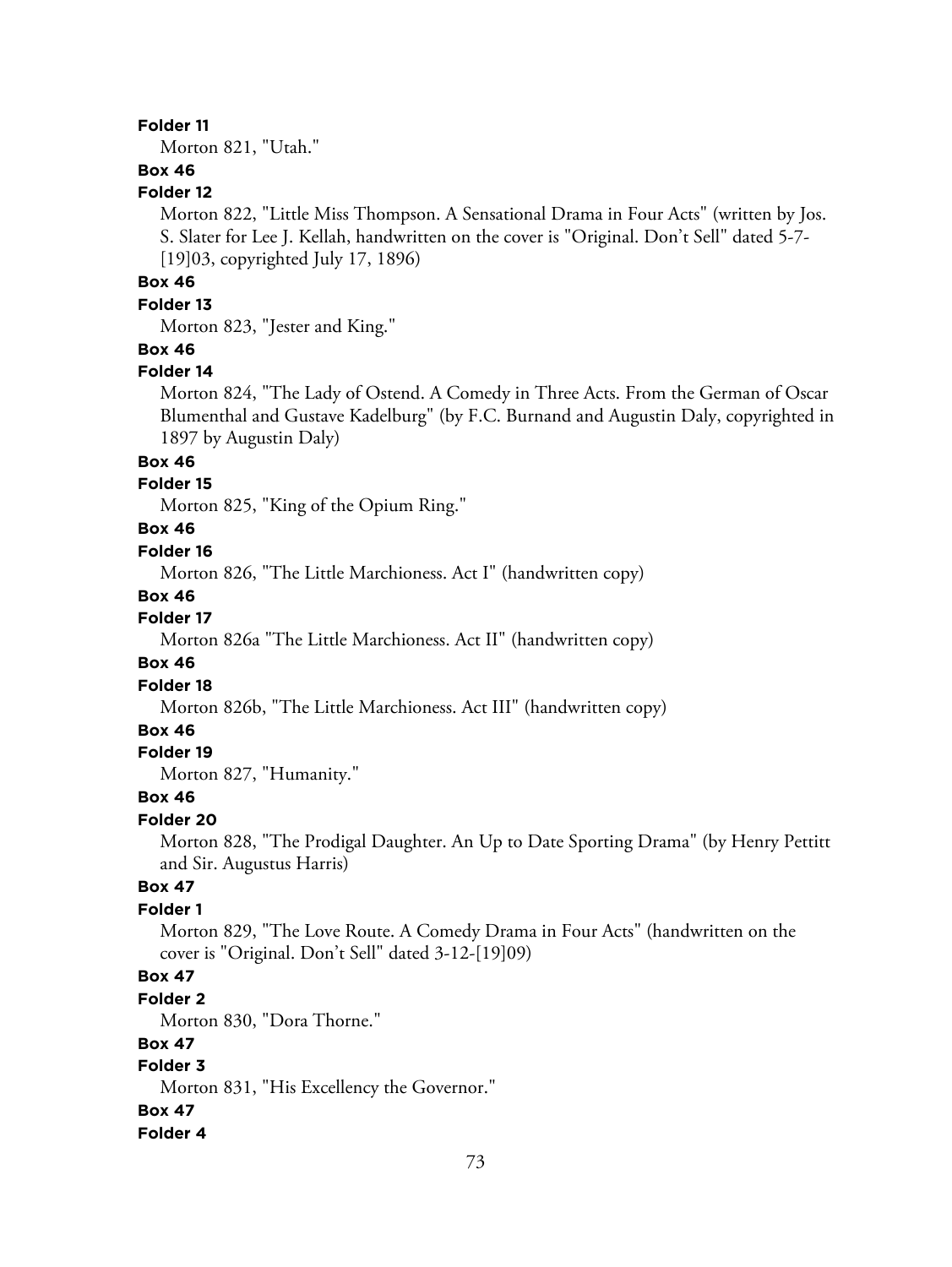Morton 832, "Under the Harvest Moon. A Rural Comedy Drama in Four Acts."

**Box 47**

**Folder 5**

Morton 833, "The Second Mrs. Tanqueray" (by Arthur W. Pinero, dated 12-21-[19]06) **Box 47**

# **Folder 6**

Morton 834, "The Betrayal" (handwritten on the cover is "Original. Don't Sell" dated 3-12-[19]09)

## **Box 47**

### **Folder 7**

Morton 835, "The Vinegar Buyer" (by Herbert Hall Winslow [?])

# **Box 47**

## **Folder 8**

Morton 836, "The Sleeping City. A Sensational Drama in Four Acts" (by Stewart Anderson, copyrighted by Alex Byers in 1909, handwritten on the cover is "Original. Don't Sell. Blue Copy.")

# **Box 47**

#### **Folder 9**

Morton 837, "The Three of Us" (handwritten on the cover is "Original. Don't Sell" dated 4-9-[19]09)

# **Box 47**

## **Folder 10**

Morton 838, "A Royal Family" (handwritten on the cover is "Original. Don't Sell" dated 9-22-[19]09)

## **Box 47**

## **Folder 11**

Morton 839, "The Midnight Wedding."

## **Box 47**

#### **Folder 12**

Morton 840, "Wormwood" (handwritten on the cover is "Original. Don't Sell" dated 3-26-[19]09)

#### **Box 47**

## **Folder 13**

Morton 841, "Cinderella or the Little Glass Slipper."

## **Box 47**

## **Folder 14**

Morton 842, "Dr. Bill."

## **Box 47**

## **Folder 15**

Morton 843, "Beyond the Law. A Society Play of Washington Life in Four Acts" (by Clarence Black, copyrighted by Alex Byers in 1909)

## **Box 47**

## **Folder 16**

Morton 844, "Anita, the Singing Girl" (handwritten on the cover is "Original. Don't Sell" dated 4-5-[19]09)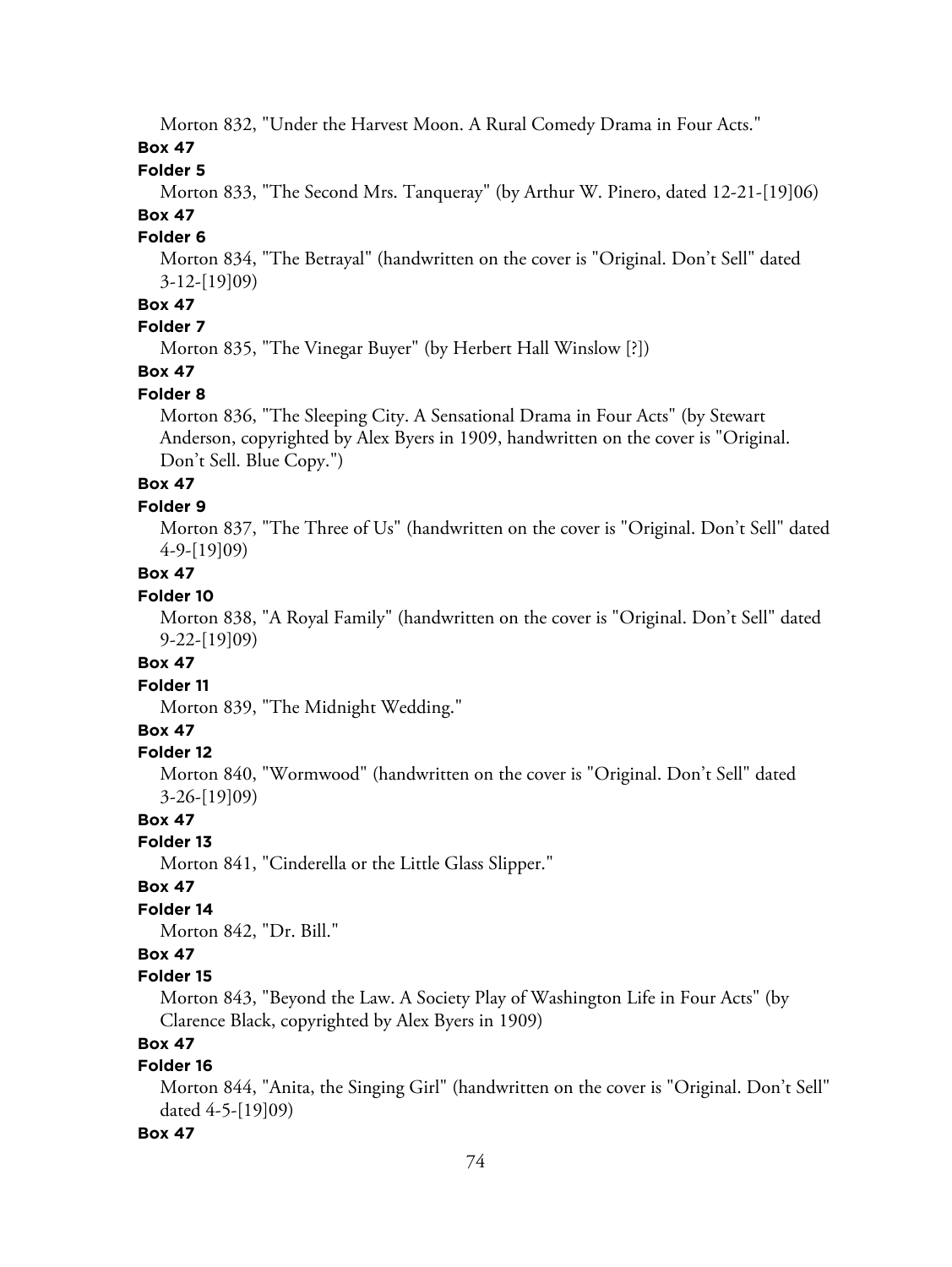Morton 845, "For Her Brother's Sake. A Comedy Drama in Four Acts" (by William Nelson, copyrighted by Frank Hannon in 1909, copy 1)

## **Box 47**

#### **Folder 18**

Morton 845a, "For Her Brother's Sake. A Comedy Drama in Four Acts" (by William Nelson, copyrighted by Frank Hannon in 1909, copy 2, handwritten on the cover is "Original. Don't Sell" dated 4-22-[19]09)

## **Box 47**

## **Folder 19**

Morton 845b, "For Her Brother's Sake. A Comedy Drama in Four Acts" (by William Nelson, copyrighted by Frank Hannon in 1909, copy 3)

## **Box 48**

#### **Folder 1**

Morton 846, "All-of-a-Sudden Peggy" (handwritten on the cover is "Original. Don't Sell" dated 5-27-[19]09)

# **Box 48**

#### **Folder 2**

Morton 847, "The Wrong Mr. Wright."

## **Box 48**

**Folder 3**

Morton 848, "Waifs of New York."

# **Box 48**

#### **Folder 4**

Morton 849, "Sunny Home in Five Acts" (handwritten on the cover is "Original. Don't Sell" dated 6-16-[19]09)

## **Box 48**

## **Folder 5**

Morton 850, "An Innocent Sinner. A Play in Four Acts" (by Lawrence Marston)

# **Box 48**

#### **Folder 6**

Morton 851, "The Other Gabriel. A Three Act Farcical Comedy" (by Clinton Stuart)

#### **Box 48**

## **Folder 7**

Morton 852, "Will She Divorce Him?"

# **Box 48**

#### **Folder 8**

Morton 853, "Private John Allen. A Play of Politics, Love, and Orange Blossoms in Four Acts" (handwritten on the cover is "Original. Don't Sell" dated 1-29-[19]03)

## **Box 48**

## **Folder 9**

Morton 854, "A Message from Mars. A Play in Three Acts."

#### **Box 48**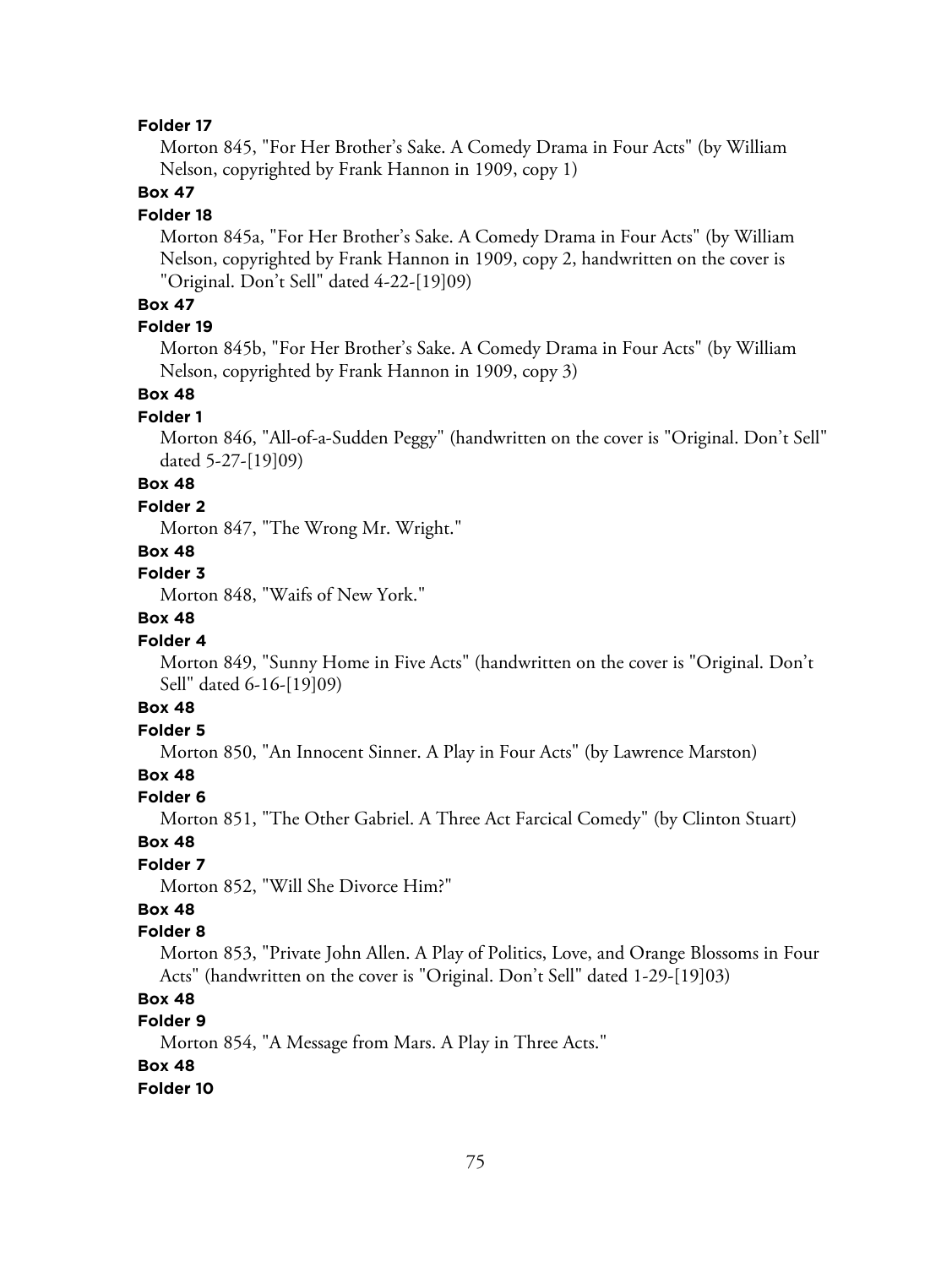Morton 855, "Magda. A Play in Four Acts" (by Hermann Sudermann, translated from the German by Charles Armory Winslow, handwritten on the cover is "Original. Don't Sell" dated 2-4-[19]03)

## **Box 48**

#### **Folder 11**

Morton 856, "Sis Hopkins [?]" (dated Feb. 5, 1903)

## **Box 48**

## **Folder 12**

Morton 857, "A Hoosier Heroine on the Blue Juniati. A Play in Four Acts."

# **Box 48**

#### **Folder 13**

Morton 858, "Liberty Hall. An Original Drama in Four Acts."

#### **Box 48**

#### **Folder 14**

Morton 859, "The Misscurians."

#### **Box 48**

#### **Folder 15**

Morton 860, "My Friend the Prince" (handwritten copy)

# **Box 48**

## **Folder 16**

Morton 861, "The Noble Lord. A Farcical Comedy in Three Acts" (handwritten copy)

#### **Box 48**

#### **Folder 17**

Morton 862, "Queen of Diamonds. A Four Act Society Drama."

#### **Box 49**

#### **Folder 1**

Morton 863, "The Tyranny of Tears. A Comedy in Four Acts" (by Charles Haddon Chambers)

## **Box 49**

## **Folder 2**

Morton 864, "Deception in Four Acts" (handwritten on the cover is "Original. Don't Sell" dated 6-16-[19]09)

# **Box 49**

## **Folder 3**

Morton 865, "The Stronger Sex" (handwritten on the cover is "Original. Don't Sell" dated 7-24-[19]09)

## **Box 49**

#### **Folder 4**

Morton 866, "Sky Farm" (by Edward E. Kidder [?])

# **Box 49**

# **Folder 5**

Morton 867, "Lord and Lady Algy. A Light Comedy in Three Acts" (handwritten on the cover is "Original. Don't Sell" dated 4-7-[19]03)

## **Box 49**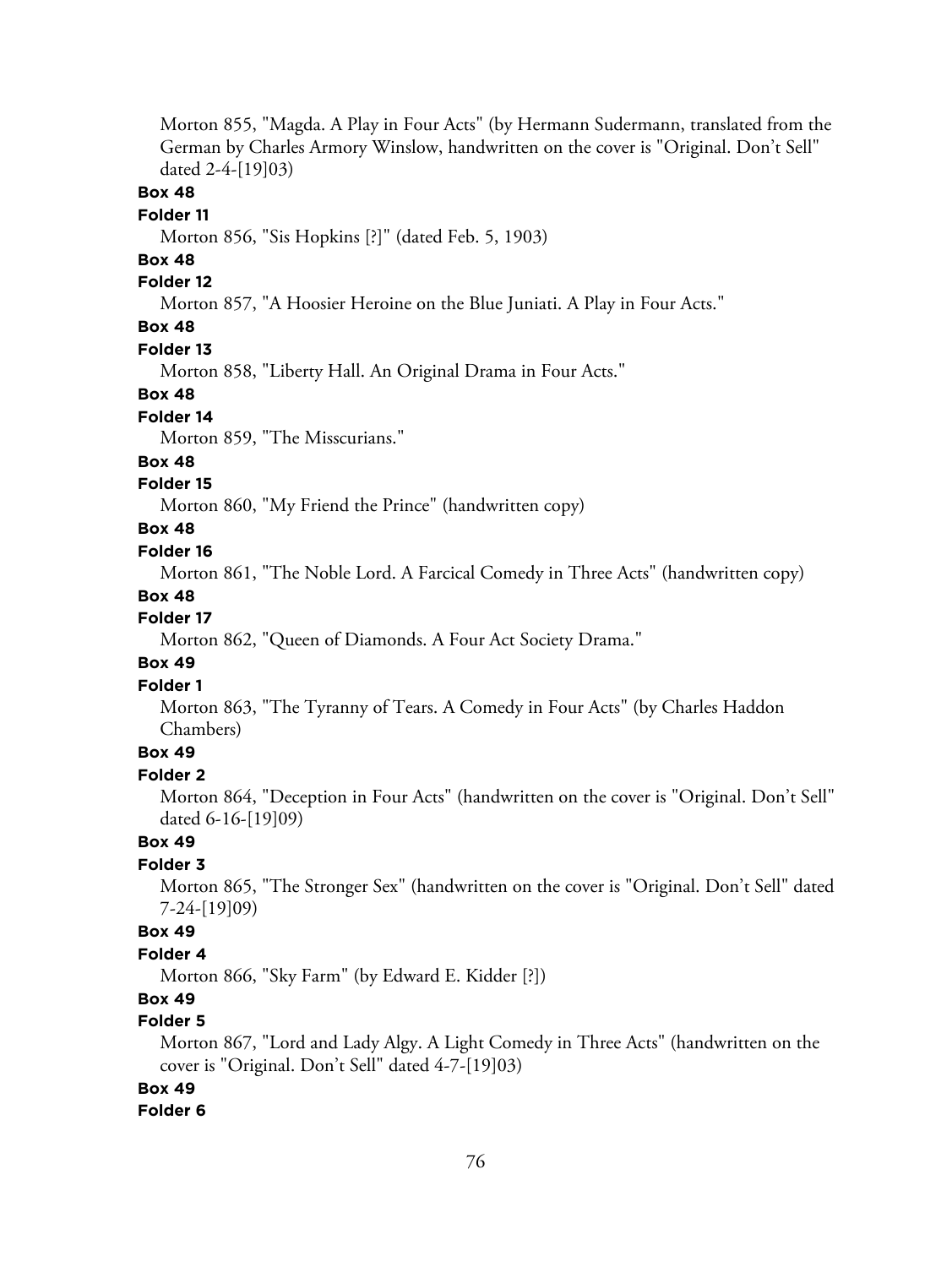Morton 868, "Frenzied Finance. A Sensational Comedy Drama in Four Acts" (by Frank Hannon, copyrighted by Alex Byers in 1913, copy 1)

# **Box 49**

#### **Folder 7**

Morton 868a, "Frenzied Finance. A Sensational Comedy Drama in Four Acts" (by Frank Hannon, copyrighted by Alex Byers in 1913, copy 2)

# **Box 49**

# **Folder 8**

Morton 869, "For Her Children's Sake" (by Theodore Kremer)

# **Box 49**

#### **Folder 9**

Morton 870, "A Daughter of Erin. A Comedy Drama in Five Acts" (by Rev. P. Kaenders, adapted from the original Marquette Dramatic Club of Venice, Illinois)

# **Box 49**

## **Folder 10**

Morton 871, "An Englishman's Home. A Play in Three Acts" (handwritten on the cover is "Original. Don't Sell" dated 5-25-[19]09)

#### **Box 49**

#### **Folder 11**

Morton 872, "The New Magdalin?"

# **Box 49**

# **Folder 12**

Morton 873, "The Girl From Up There."

## **Box 49**

## **Folder 13**

Morton 874, "Under the Red Robe" (by Edward E. Rose [?])

# **Box 49**

## **Folder 14**

Morton 875, "Sheridan Keene. Detective. James Kennedy's Sensational Comedy Drama in Four Acts."

### **Box 49**

### **Folder 15**

Morton 876, "The Old Lime Kiln. A Play in Four Acts."

### **Box 49**

#### **Folder 16**

Morton 877, "Life for Life."

#### **Box 49**

#### **Folder 17**

Morton 878, "The Shoplifter. A Melo Drama in 4 Acts" (by Sam Wheeler)

## **Box 49**

### **Folder 18**

Morton 879, "The Crisis."

# **Box 49**

## **Folder 19**

Morton 880, "The King of the Rogues."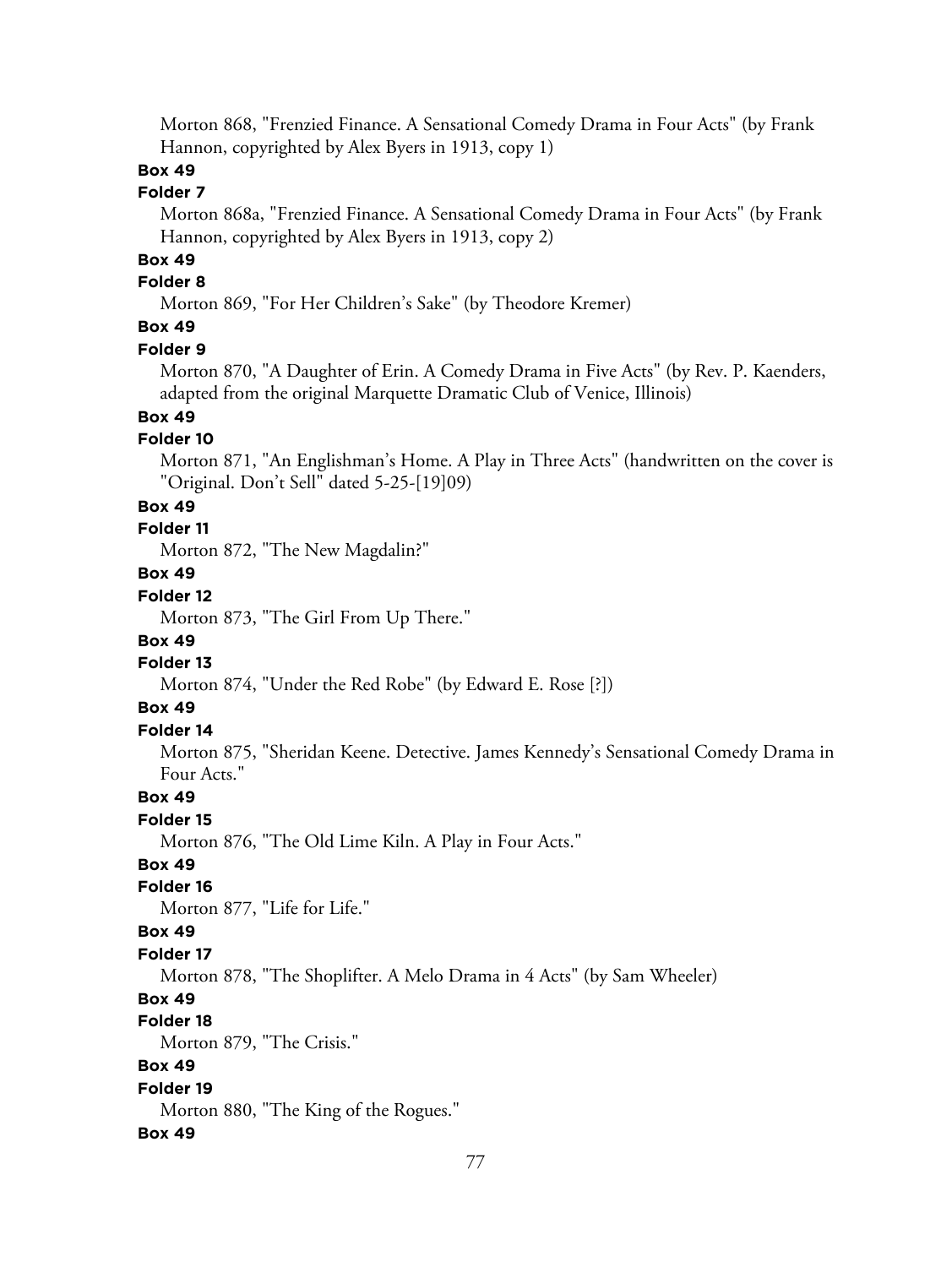Morton 881, "The Blue Grass Heroine" (by Bernard J. McOwen)

# **Box 50**

# **Folder 1**

Morton 882, "The Three Musketeers. A Romantic Melodrama in Four Acts" (by Arthur Dubey, copyrighted by Alex Byers in 1910)

## **Box 50**

## **Folder 2**

Morton 883, "The Queen of Queer Street."

# **Box 50**

#### **Folder 3**

Morton 884, "The Adventures of Lady Ursula" (handwritten on the cover is "Original. Don't Sell")

# **Box 50**

# **Folder 4**

Morton 885, "Resurrection."

# **Box 50**

#### **Folder 5**

Morton 886, "Mummy and the Hummingbird."

# **Box 50**

### **Folder 6**

Morton 887, "The Blackmailers" (handwritten)

# **Box 50**

#### **Folder 7**

Morton 888, "Marked for Life."

# **Box 50**

#### **Folder 8**

Morton 889, "Flying Scud or Derby Days."

## **Box 50**

**Folder 9**

Morton 890, "At Piney Ridge" (by David Higgins [?])

### **Box 50**

#### **Folder 10**

Morton 891, "Queen of the Rockies" (handwritten on the cover is "Original. Don't Sell" dated 5-29-[19]09)

# **Box 50**

## **Folder 11**

Morton 892, "The Princess of the Pawnees. A Historical Melodrama in Four Acts, Founded on Incidents in the Life of Kit Carson" (handwritten on the cover is "Original. Don't Sell" dated 5-28-[19]09)

## **Box 50**

#### **Folder 12**

Morton 893, "Denise."

## **Box 50**

#### **Folder 13**

Morton 894, "A Soldier of the Empire. A Dramatic Drama in Five Acts."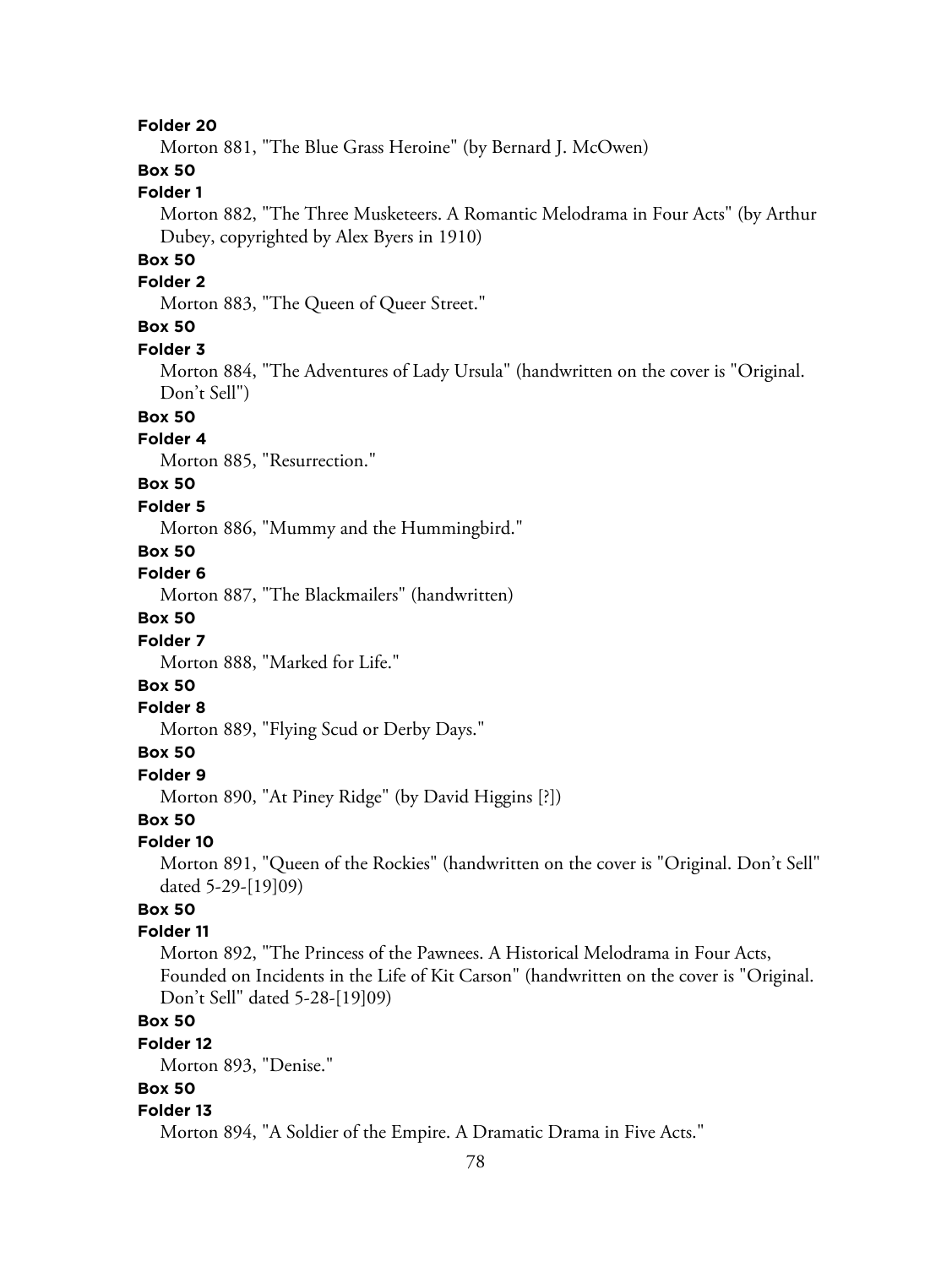#### **Folder 14**

Morton 895, "Lost in Siberia."

## **Box 50**

#### **Folder 15**

Morton 896, "The Indian."

# **Box 50**

## **Folder 16**

Morton 897, "Bachelor's Honeymoon."

# **Box 50**

#### **Folder 17**

Morton 898, "The Manoeuvers of Jane" (by Henry Arthur Jones)

### **Box 50**

#### **Folder 18**

Morton 899, "My Lady Nell. A Drama of Western Life in Four Acts."

## **Box 50**

## **Folder 19**

Morton 900, "In Old Virginia in Four Acts" (handwritten on the cover is "Original. Don't Sell" dated 6-16-[19]09)

# **Box 50**

**Folder 20**

Morton 901, "The Sins of the Father. A Sensational Drama of New York Life."

## **Box 51**

## **Folder 1**

Morton 902, "Heart and Sword. A Romantic Comedy Drama in Three Acts."

# **Box 51**

#### **Folder 2**

Morton 903, "Thelma. A Dramatization in Four Acts by the Novel of the Same Name" (by Stewart Anderson, copyrighted by Alex Byers in 1911)

# **Box 51**

### **Folder 3**

Morton 904, "The Bosom Friend of Bowser. A Three Act Farcical Comedy."

#### **Box 51**

## **Folder 4**

Morton 905, "Midnight in Chinatown."

# **Box 51**

## **Folder 5**

Morton 906, "A Cluster of Diamonds. A Comedy Drama in Four Acts" (by John Crittenden Webb)

# **Box 51**

## **Folder 6**

Morton 907, "Hounded by the Law."

# **Box 51**

#### **Folder 7**

Morton 908, "Wrecked in Sight of Port. A Comedy, Sensational, Domestic Drama in Four Acts."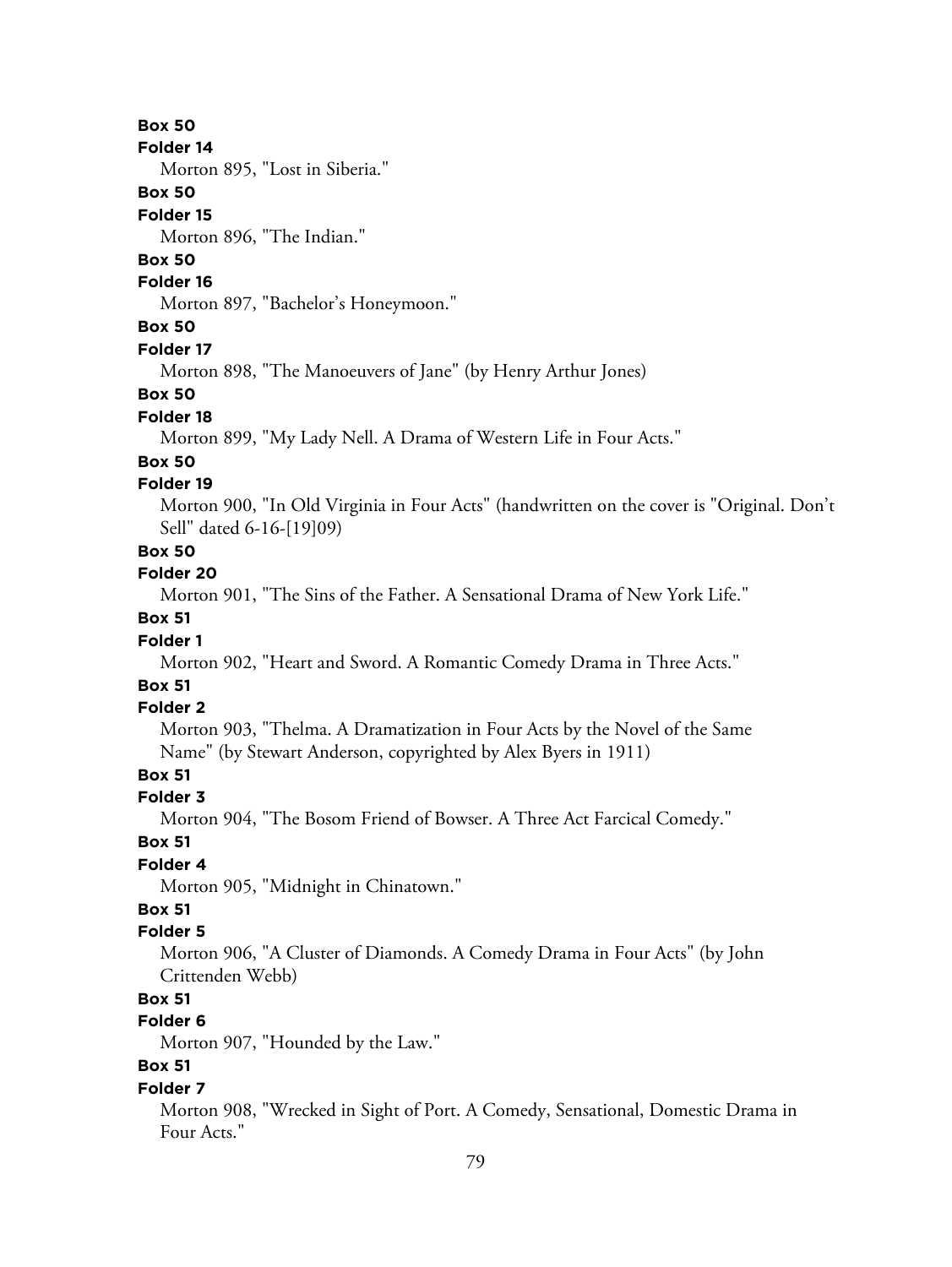#### **Folder 8**

Morton 909, "A Woman of Society."

# **Box 51**

### **Folder 9**

Morton 910, "Caught in a Corner. A Serio Comic Commercial Play in Four Acts, With Laughter and Tears, And Love and Money in it" (by W. J. Shaw)

# **Box 51**

## **Folder 10**

Morton 911, "Between Love and Duty" (by Owen Davis)

## **Box 51**

#### **Folder 11**

Morton 912, "The Silver Fortune" (handwritten on the cover is "Original. Don't Sell" dated 6-24-[19]03)

# **Box 51**

## **Folder 12**

Morton 913, "When the Bell Tolls."

## **Box 51**

### **Folder 13**

Morton 914, "A Boy Wanted. A Farce Comedy in Three Acts" (handwritten on the cover is "Original. Don't Sell" dated 6-26-[19]03)

#### **Box 51**

### **Folder 14**

Morton 915, "Sandy Bottom."

#### **Box 51**

### **Folder 15**

Morton 916, "Mouth of the Cannon. A Play in Four Acts."

## **Box 51**

## **Folder 16**

Morton 917, "Temptation of Money."

#### **Box 51**

#### **Folder 17**

Morton 918, "Sunset Mine."

### **Box 51**

## **Folder 18**

Morton 919, "Treacherous Sands."

## **Box 51**

### **Folder 19**

Morton 920, "A Victorian Cross. A Drama in Five Acts."

### **Box 51**

# **Folder 20**

Morton 921, "A Royal Pass. A German Dialect Comedy Drama with Scenic and Mechanical Effects in Four Acts."

# **Box 52**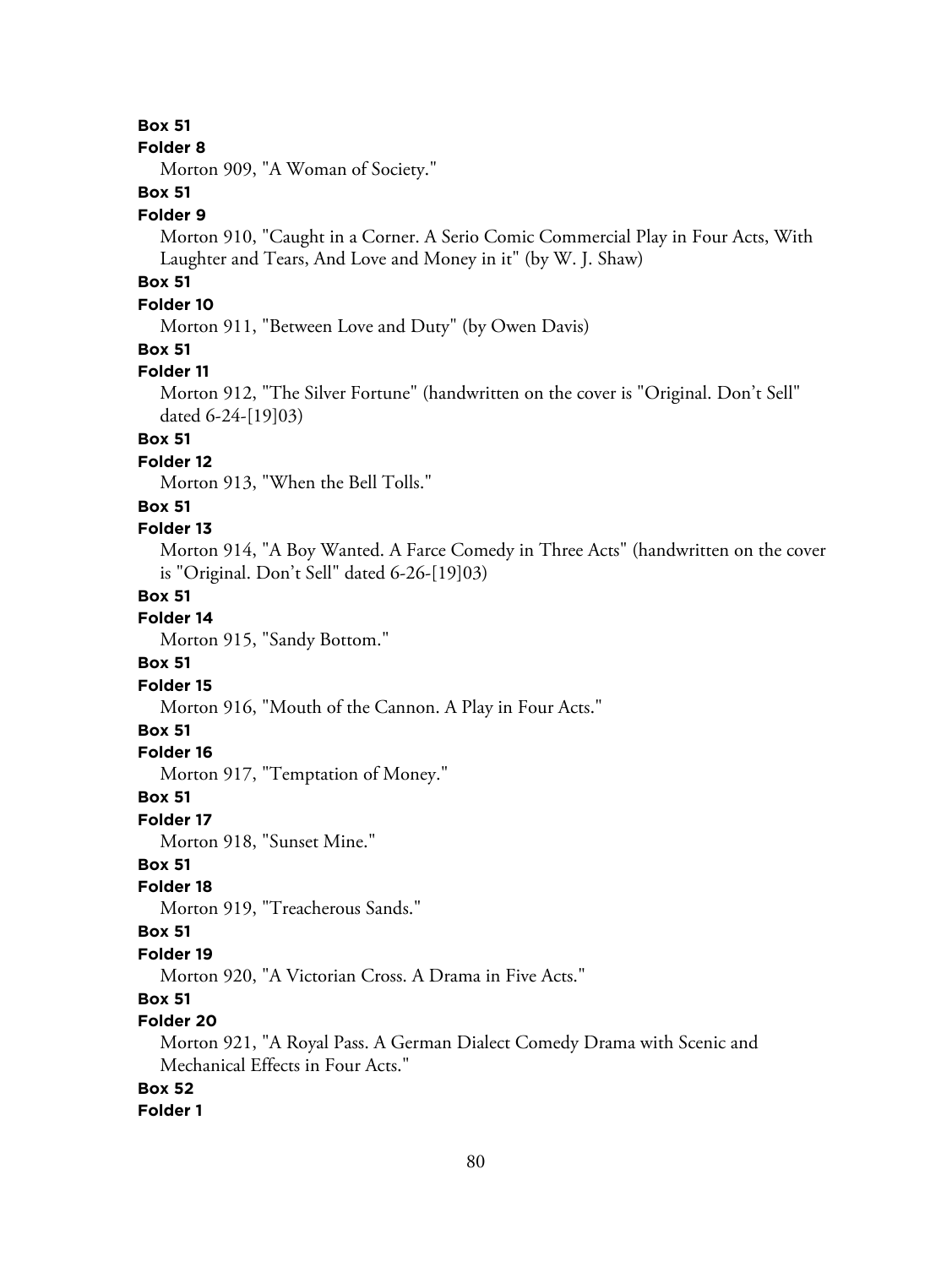Morton 922, "Wheels Within Wheels. A Comedy in Three Acts" (handwritten on the cover is "Original. Don't Sell" dated 9-10-[19]10)

# **Box 52**

# **Folder 2**

Morton 923, "One of the Best. A Drama in Four Acts."

# **Box 52**

#### **Folder 3**

Morton 924, "The City of New York" (handwritten on the cover is "Original. Don't Sell" dated 7-2-[19]03)

# **Box 52**

#### **Folder 4**

Morton 925, "Hampton Roads. A Drama" (by Charles Eugene Banks, adapted from the novel, In Hampton Roads, by Charles Eugene Banks and George Cram Cook)

# **Box 52**

## **Folder 5**

Morton 926, "Guilty Without Crime. A Drama in Three Acts."

# **Box 52**

## **Folder 6**

Morton 927, "Virginia. A Comedy Drama in Four Acts."

## **Box 52**

**Folder 7**

Morton 928, "The Younger Brothers."

# **Box 52**

#### **Folder 8**

Morton 929, "At the Mercy of the Czar."

## **Box 52**

#### **Folder 9**

Morton 930, "The Little Princess."

#### **Box 52**

**Folder 10**

Morton 931, "The Gambler's Daughter" (dated 2-20-[19]04)

#### **Box 52**

#### **Folder 11**

Morton 932, "Du Barry."

#### **Box 52**

#### **Folder 12**

Morton 933, "Trelawney of the 'Wells'."

#### **Box 52**

#### **Folder 13**

Morton 934, "By the World Forgotten. A Comedy Drama in Five Acts."

# **Box 52**

#### **Folder 14**

Morton 935, "Fatty Felix."

# **Box 52**

#### **Folder 15**

Morton 936, "Wormwood" (same as Morton 840?)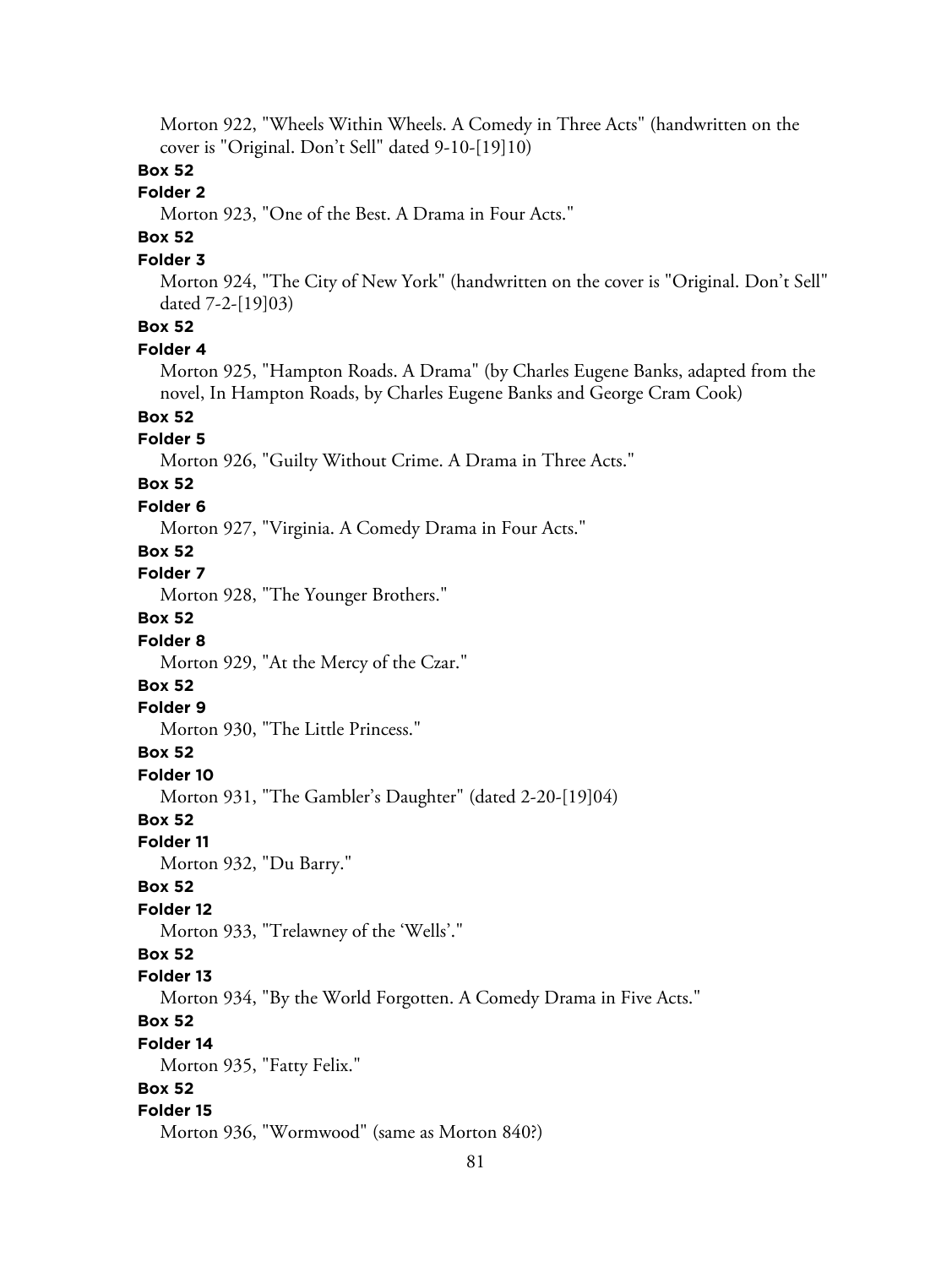#### **Folder 16**

Morton 937, "California."

# **Box 52**

### **Folder 17**

Morton 938, "The Minister's Son in Four Acts."

# **Box 52**

## **Folder 18**

Morton 939, "What Happened to Jones. An Original Farce in Three Acts" (by George H. Broadhurst)

# **Box 53**

#### **Folder 1**

Morton 940, "The Little Boss. A Play in Four Acts with Scenes and Business" (copyrighted in 1899 by Frank L. Bixby)

# **Box 53**

# **Folder 2**

Morton 941, "The Red Café in Five Acts."

#### **Box 53**

## **Folder 3**

Morton 942, "Maloney's Luck."

# **Box 53**

# **Folder 4**

Morton 943, "The Signal of Liberty. A Melodrama in Four Acts."

# **Box 53**

# **Folder 5**

Morton 944, "At the World's Mercy in Four Acts" (handwritten on the cover is "Original. Don't Sell" dated 6-16-[19]09)

# **Box 53**

## **Folder 6**

Morton 945, "A Social Highwayman."

#### **Box 53**

### **Folder 7**

Morton 946, "Facing the Music. An Original Farce in Three Acts."

# **Box 53**

## **Folder 8**

Morton 947, "Love and Law. An Original Comedy Drama in Four Acts" (by Milton Nobles)

## **Box 53**

#### **Folder 9**

Morton 948, "Unknown. A River Mystery. A Romantic Idyl in Five Acts" (by John A. Stevens)

## **Box 53**

## **Folder 10**

Morton 949, "One of the Finest. A Comedy Drama."

#### **Box 53**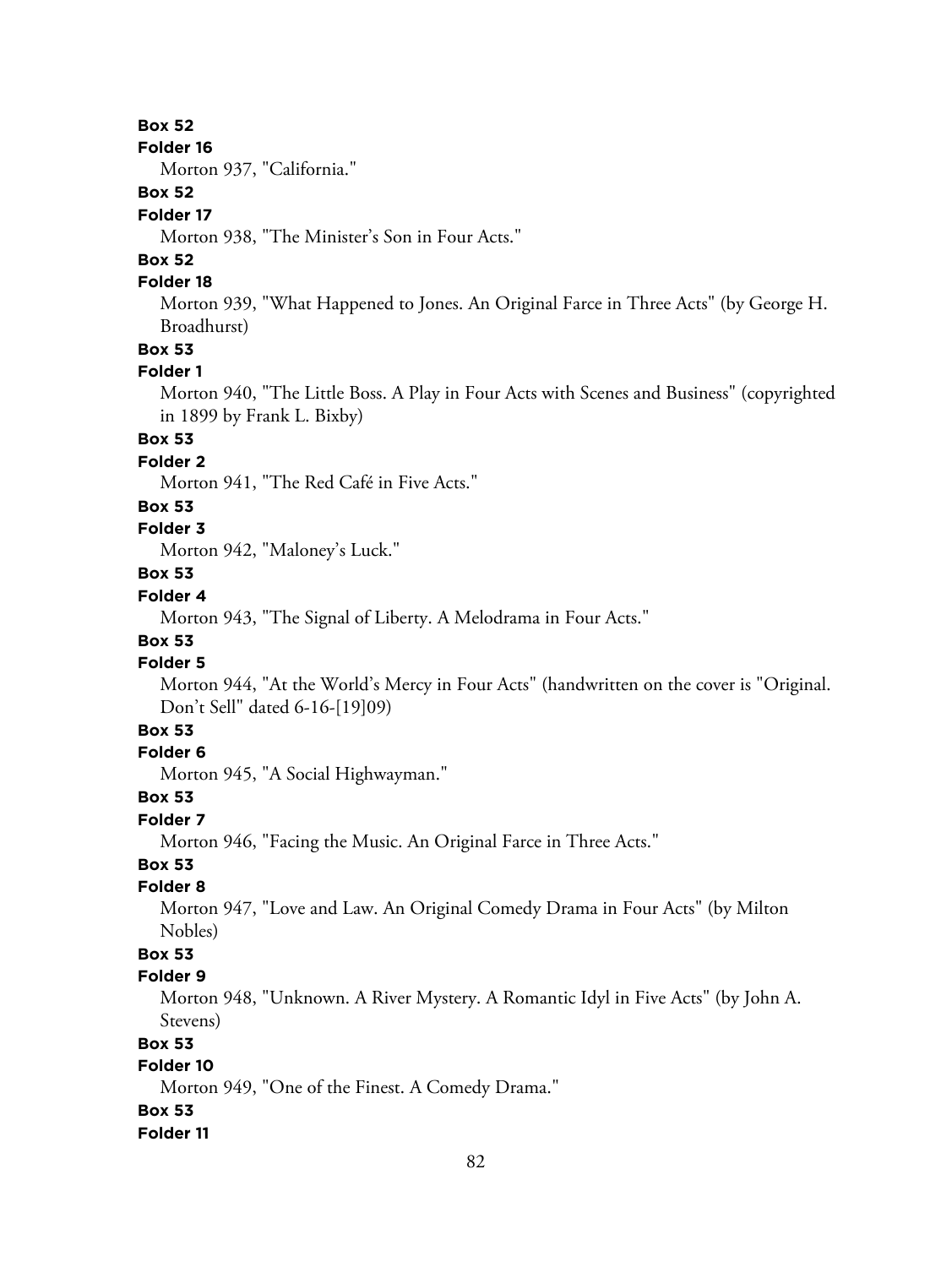Morton 950, "A Mile a Minute in Five Acts" (handwritten on the cover is "Original. Don't Sell" dated 10-23-[19]03)

#### **Box 53**

## **Folder 12**

Morton 951, "A Runaway Match."

# **Box 53**

#### **Folder 13**

Morton 952, "A Western Boy. An Original Play in Prologue and Four Acts" (by George France)

# **Box 53**

#### **Folder 14**

Morton 953, "A Barrel of Money."

#### **Box 53**

#### **Folder 15**

Morton 954, "On Circus Day. A Comedy Drama in Four Acts."

#### **Box 53**

### **Folder 16**

Morton 955, "A Brave Woman in Five Acts."

## **Box 53**

#### **Folder 17**

Morton 956, "Convict 49" (by Samuel Morris, handwritten copy, unbound and loose-leaf)

#### **Box 53**

### **Folder 18**

Morton 957, "The County Chairman. A Comedy Drama in Four Acts."

## **Box 54**

### **Folder 1**

Morton 958, "Merely Mary Ann. A Comedy in Four Acts" (adapted by Israel Zangwill from his story of the same name)

## **Box 54**

**Folder 2**

Morton 959, "Cumberland '61."

# **Box 54**

#### **Folder 3**

Morton 960, "Dangers of Paris."

#### **Box 54**

## **Folder 4**

Morton 961, "The Man O' Wars Man."

## **Box 54**

### **Folder 5**

Morton 962, "Trapped by Treachery. A Comedy Drama in Four Sets" (by Mark E. Swan, handwritten on the cover is "Original. Don't Sell" dated 11-20-[19]03)

## **Box 54**

## **Folder 6**

Morton 963, "Old Glory. The Patriotic Drama Depicting the Famous Chilean Incident" (handwritten on the cover is "Original. Don't Sell" dated 11-21-[19]03)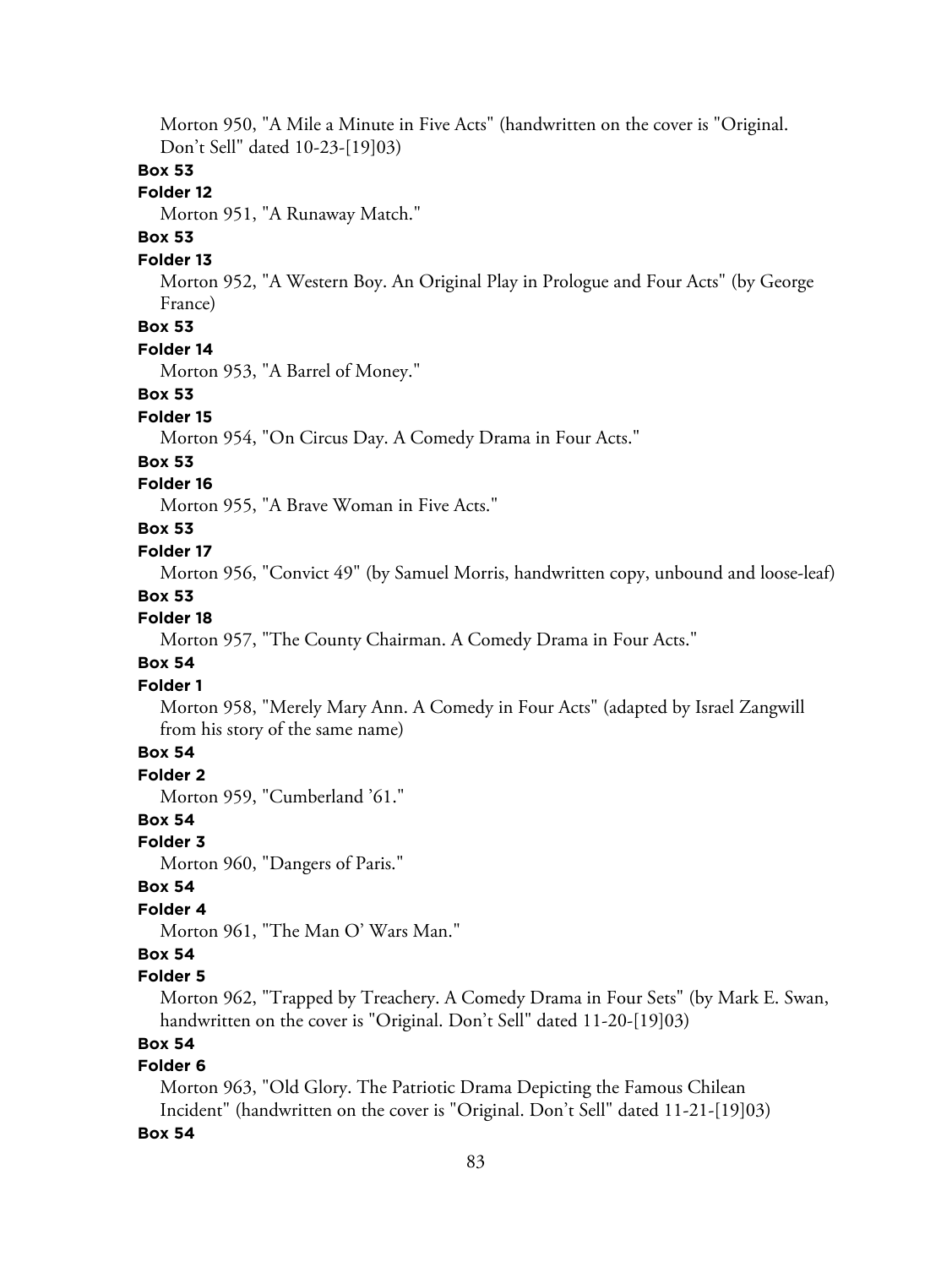Morton 964, "Charity Ball in Four Acts" (handwritten on the cover is "Original. Don't Sell" dated 6-16-[19]09)

## **Box 54**

#### **Folder 8**

Morton 965, "The English Rose."

# **Box 54**

## **Folder 9**

Morton 966, "The Prince of Zanzibar. A Farce Comedy in Three Acts" (handwritten on the cover is "Original. Don't Sell" dated 6-16-[19]09)

#### **Box 54**

#### **Folder 10**

Morton 967, "An American Gentleman."

# **Box 54**

## **Folder 11**

Morton 968, "Eagle's Nest."

## **Box 54**

#### **Folder 12**

Morton 969, "Cherub in Three Acts."

## **Box 54**

#### **Folder 13**

Morton 970, "The Engineer. The Realistic American Comedy Drama" (by Eugene Bertram and Bassett Williard)

### **Box 54**

#### **Folder 14**

Morton 971, "The Second in Command in Four Acts" (by Robert Marshall, handwritten on the cover is "Original. Don't Sell" dated 12-29-[19]03)

## **Box 54**

## **Folder 15**

Morton 972, "Her Lord and Master."

### **Box 54**

## **Folder 16**

Morton 973, "The Game of Life. A New and Entirely Original Melodrama in a Prologue and 4 Acts."

# **Box 54**

## **Folder 17**

Morton 974, "The Man from Blankley's."

### **Box 55**

#### **Folder 1**

Morton 975, "Imp in Three Acts."

## **Box 55**

#### **Folder 2**

Morton 976, "Tess of the D'Urbervilles. A Dramatization in Four Acts" (by Lorimer Stoddard adapted from the navel by Thomas Hardy, handwritten on the cover is "Original. Don't Sell" dated 2-6-[19]04)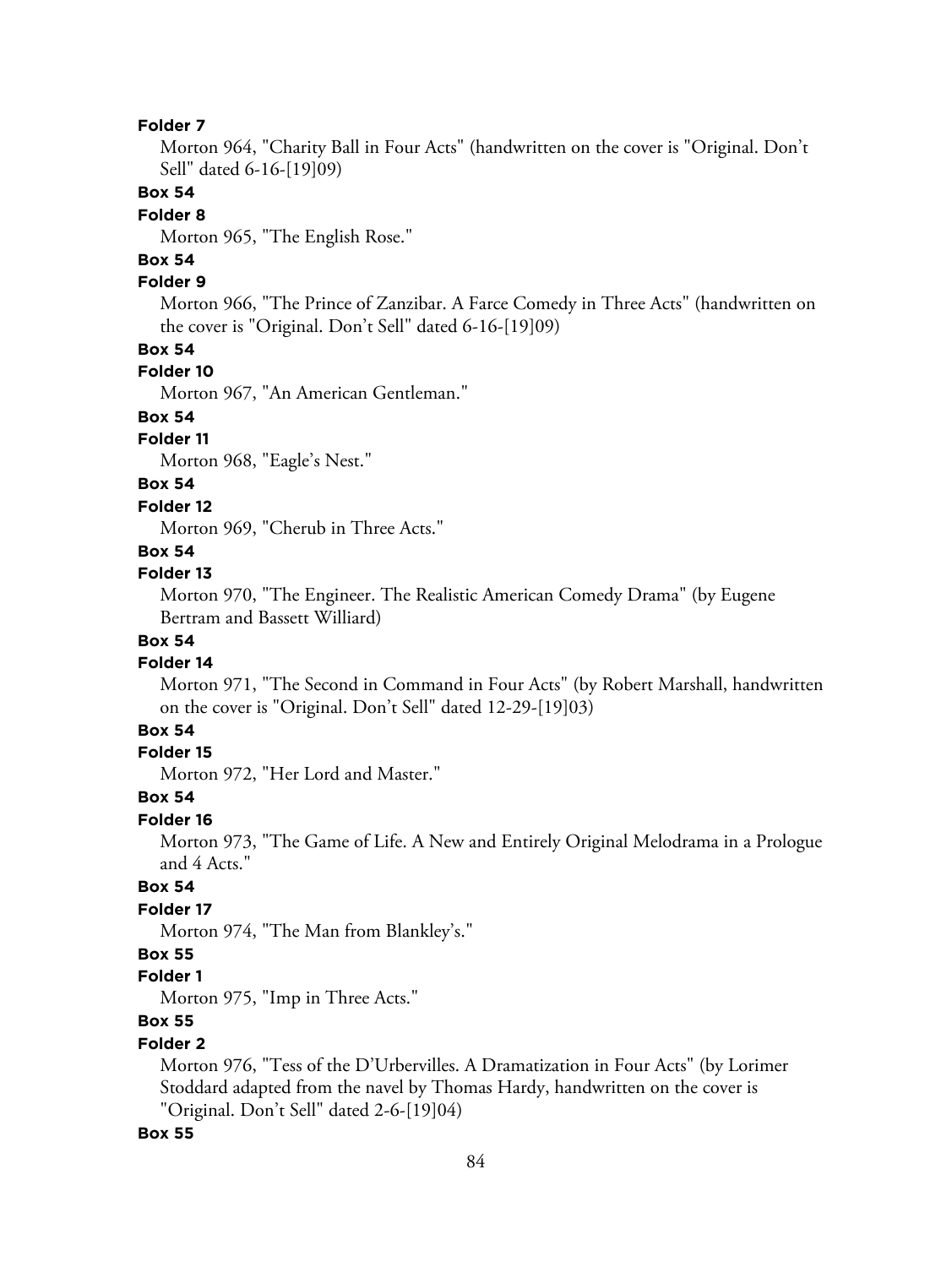Morton 977, "A Legal Wreck" (handwritten on the cover is "Original. Don't Sell" dated 6-16-[19]09)

### **Box 55**

#### **Folder 4**

Morton 978, "A Strike of Luck in Four Acts" (by Robert Drouet)

# **Box 55**

# **Folder 5**

Morton 979, "Major O'Callaghan of the Irish Brigade."

# **Box 55**

#### **Folder 6**

Morton 980, "The Mysterious Model in Three Acts" (handwritten on the cover is "Original. Don't Sell" dated 6-16-[19]09)

## **Box 55**

### **Folder 7**

Morton 981, "Heart of Gold or Beware of Men. A Comedy Drama in Four Acts."

# **Box 55**

### **Folder 8**

Morton 982, "Daughter of the Diamond King" (copy 1)

## **Box 55**

## **Folder 9**

Morton 982a, "Daughter of the Diamond King" (copy 2)

# **Box 55**

#### **Folder 10**

Morton 983, "Captain Barrington. An American Drama in Four Acts" (by Victor Mapes)

### **Box 55**

#### **Folder 11**

Morton 984, "Master and Slave in Four Acts" (handwritten on the cover is "Original. Don't Sell" dated 6-16-[19]09)

### **Box 55**

#### **Folder 12**

Morton 985, "The Last Stroke. A Melodrama in Four Acts" (by I. N. Norris)

#### **Box 55**

#### **Folder 13**

Morton 986, "Life Guard in Four Acts."

## **Box 55**

#### **Folder 14**

Morton 987, "There and Back" (dated 3-31-[19]05)

# **Box 55**

#### **Folder 15**

Morton 988, "The Belle of Richmond. A Play in Four Acts Among the Aristocracy of the South" (by Sydney R. Toler)

## **Box 56**

#### **Folder 1**

Morton 989, "In the Hands of the Enemy."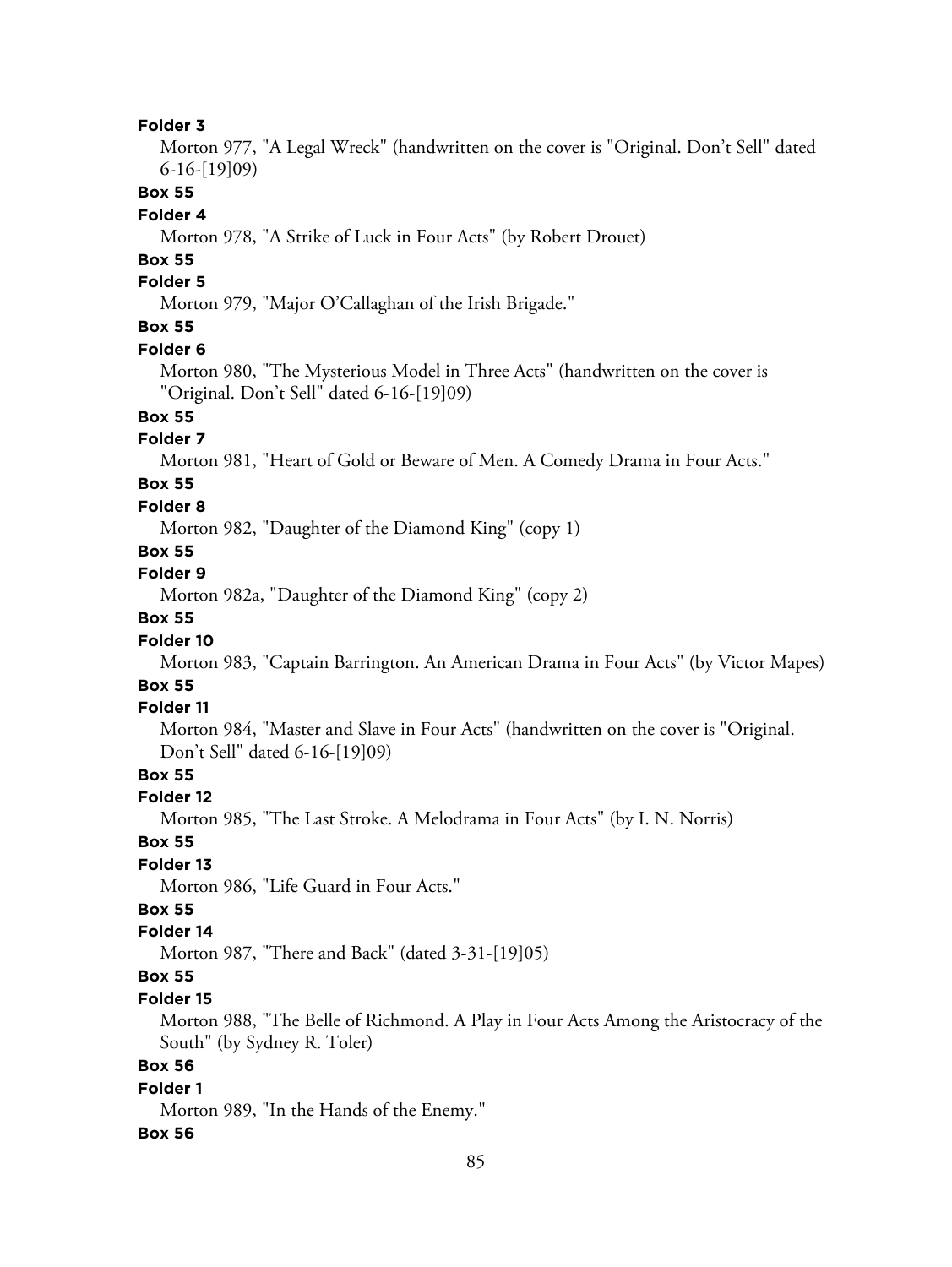Morton 990, "The Sign of the Four" (by Langdale Williams, and Adventure of Sherlock Holmes Dramatized from the novel by Sir Conan Doyle, copyrighted by James Edwards in 1909, copy 1)

# **Box 56**

## **Folder 3**

Morton 990a, "The Sign of the Four" (by Langdale Williams, and Adventure of Sherlock Holmes Dramatized from the novel by Sir Conan Doyle, copyrighted by James Edwards in 1909, copy 2)

# **Box 56**

#### **Folder 4**

Morton 991, "Darkest Russia."

#### **Box 56**

#### **Folder 5**

Morton 992, "A Desperate Game" (by James G. Wilcott)

#### **Box 56**

## **Folder 6**

Morton 993, "Parsifal. Richard Wagner's Solemn Music Drama in Three Acts and Six Scenes Arranged for the Dramatic Stage" (by Fitzgerald Murphy, handwritten on the cover is "Original. Don't Sell" dated 5-28-[19]04)

# **Box 56**

# **Folder 7**

Morton 994, "The Old Plantation."

### **Box 56**

#### **Folder 8**

Morton 995, "The Virginian" (dramatized by Owen Wister and Kirke La Shelle)

## **Box 56**

# **Folder 9**

Morton 996, "For Fair Virginia."

## **Box 56**

#### **Folder 10**

Morton 997, "Little Red Hood. An Original Drama Founded Upon the Well Known Fairy Tale of the Same Name" (by Stewart Anderson, copyrighted by James Edwards in 1909)

#### **Box 56**

## **Folder 11**

Morton 998, "Shaft No. 2" (handwritten on the cover is "Original. Don't Sell" dated 6-16-[19]09)

## **Box 56**

### **Folder 12**

Morton 999, "Uncle Josh Perkins" (handwritten on the cover is "Original. Don't Sell" dated 7-11-[19]09)

# **Box 56**

#### **Folder 13**

Morton 1000, "At Cripple Creek. The Western Melo-Drama in Four Acts" (by Hal. Reid.)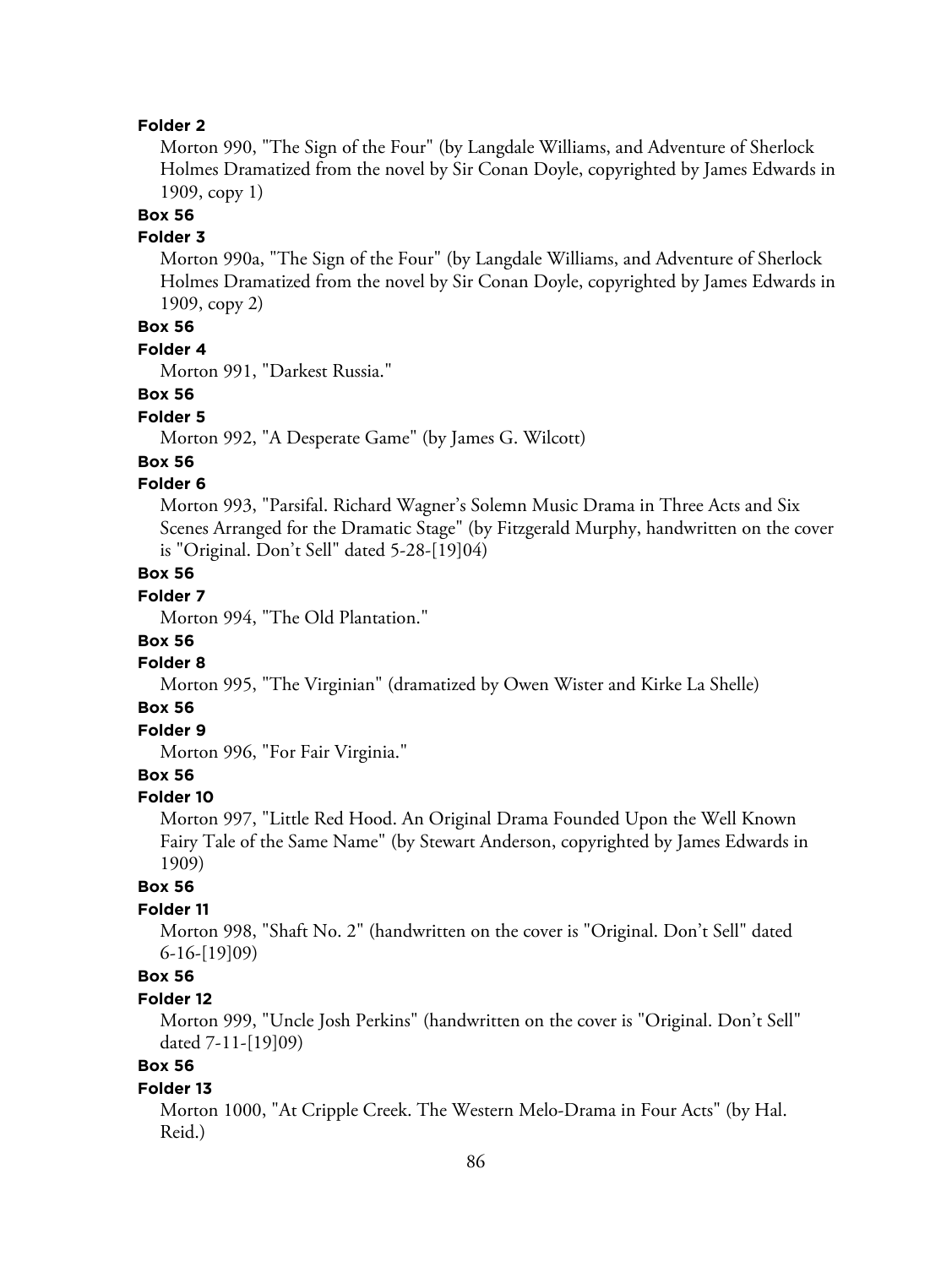#### **Folder 14**

Morton 1001, "The Marriage of Kitty" (adapted from the French novel of Fred Gresac S.F. De Croisset)

#### **Box 56**

#### **Folder 15**

Morton 1002, "Woman in Black."

# **Box 56**

# **Folder 16**

Morton 1003, "At Duty's Call."

### **Box 56**

#### **Folder 17**

Morton 1004, "Mrs. Wiggs of the Cabbage Patch."

## **Box 56**

## **Folder 18**

Morton 1005, "For Revenue Only. A Third Party Movement. An Original Comedy in Four Acts" (by Milton Nobles, handwritten on the cover is "Original. Don't Sell" dated 6-16-[19]09)

# **Box 57**

## **Folder 1**

Morton 1006, "The Gay Parisians."

#### **Box 57**

## **Folder 2**

Morton 1007, "Our New Minister" (by Denman Thompson and George W. Ryer)

## **Box 57**

#### **Folder 3**

Morton 1008, "The Gold Wolf."

## **Box 57**

## **Folder 4**

Morton 1009, "York State Folks."

#### **Box 57**

#### **Folder 5**

Morton 1010, "Power of Money in Five Acts" (handwritten on the cover is "Original. Don't Sell" dated 6-16-[19]09)

## **Box 57**

## **Folder 6**

Morton 1011, "The Usurper. A Comedy in Four Acts" (by I. N. Morris, copy 1)

## **Box 57**

#### **Folder 7**

Morton 1011a, "The Usurper. A Comedy in Four Acts" (by I. N. Morris, copy 1)

# **Box 57**

#### **Folder 8**

Morton 1012, "His Absent Boy in Three Acts" (handwritten on the cover is "Original. Don't Sell" dated 6-16-[19]09)

#### **Box 57**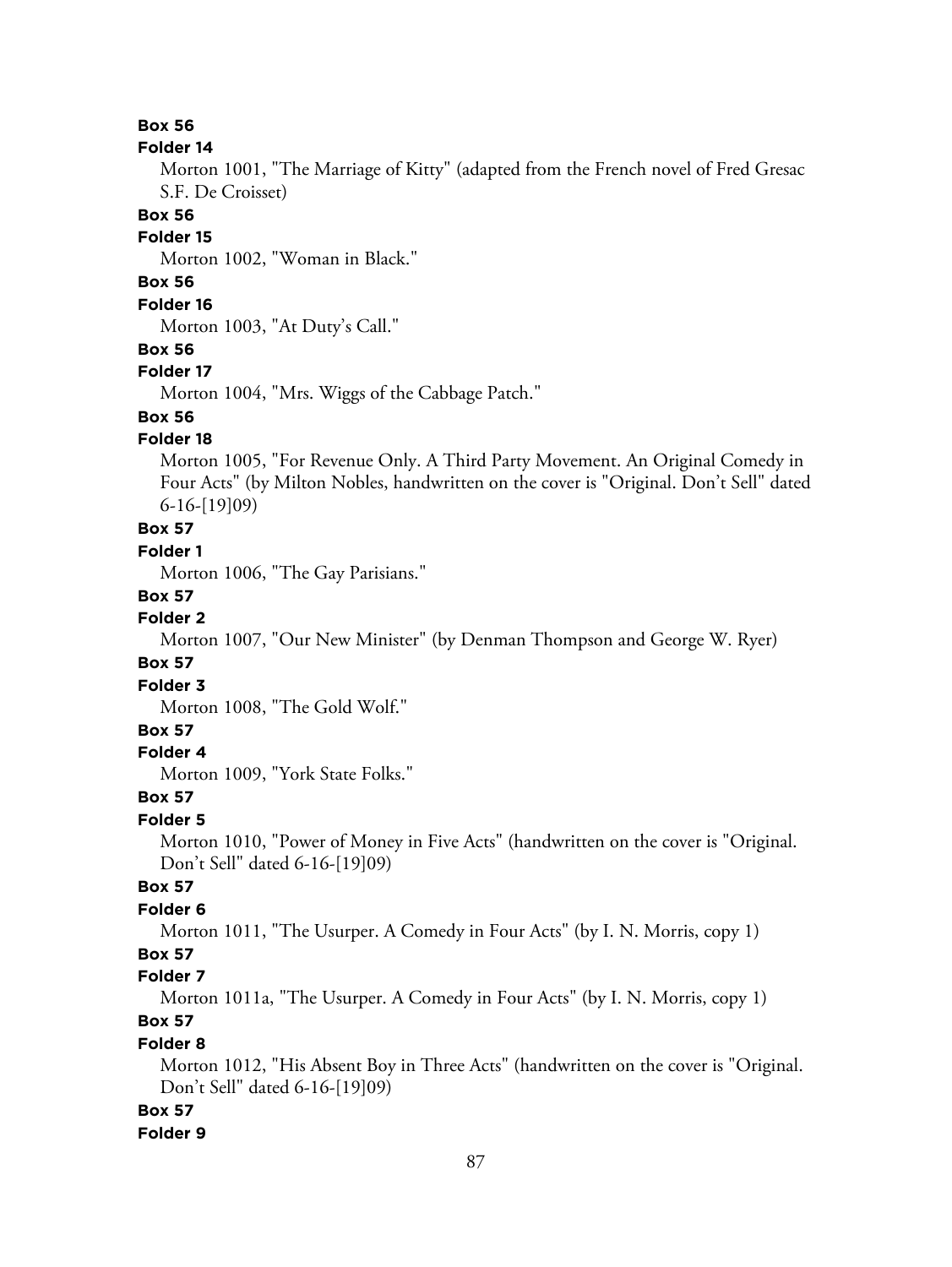Morton 1013, "The Princess of Patches" (copy 1)

## **Box 57**

## **Folder 10**

Morton 1013a, "The Princess of Patches" (copy 2)

# **Box 57**

# **Folder 11**

Morton 1014, "The White Czar in Four Acts" (handwritten on the cover is "Original. Don't Sell" dated 6-16-[19]09)

## **Box 57**

# **Folder 12**

Morton 1015, "Man's Enemy."

#### **Box 57**

#### **Folder 13**

Morton 1016, "Raffles."

# **Box 57**

## **Folder 14**

Morton 1017, "The Governor of Kentucky" (by Franklin Fyles)

#### **Box 57**

## **Folder 15**

Morton 1018, "A Dangerous Game in Prologue and Three Acts" (handwritten on the cover is "Original. Don't Sell" dated 6-16-[19]09)

### **Box 57**

## **Folder 16**

Morton 1019, "The Bottom of the Sea in Five Acts."

### **Box 57**

#### **Folder 17**

Morton 1020, "Lost in the Desert."

#### **Box 58**

#### **Folder 1**

Morton 1021, "Under Sealed Orders. Act I" (by James W. Harkins, Jr.)

#### **Box 58**

#### **Folder 2**

Morton 1021a, "Under Sealed Orders. Act II" (by James W. Harkins, Jr.)

#### **Box 58**

#### **Folder 3**

Morton 1021b, "Under Sealed Orders. Act III" (by James W. Harkins, Jr.)

#### **Box 58**

#### **Folder 4**

Morton 1021c, "Under Sealed Orders. Act IV" (by James W. Harkins, Jr.)

## **Box 58**

# **Folder 5**

Morton 1022, "Aunt Jack in Three Acts."

## **Box 58**

## **Folder 6**

Morton 1023, "The Dictator. Richard Harding Davis' Farce."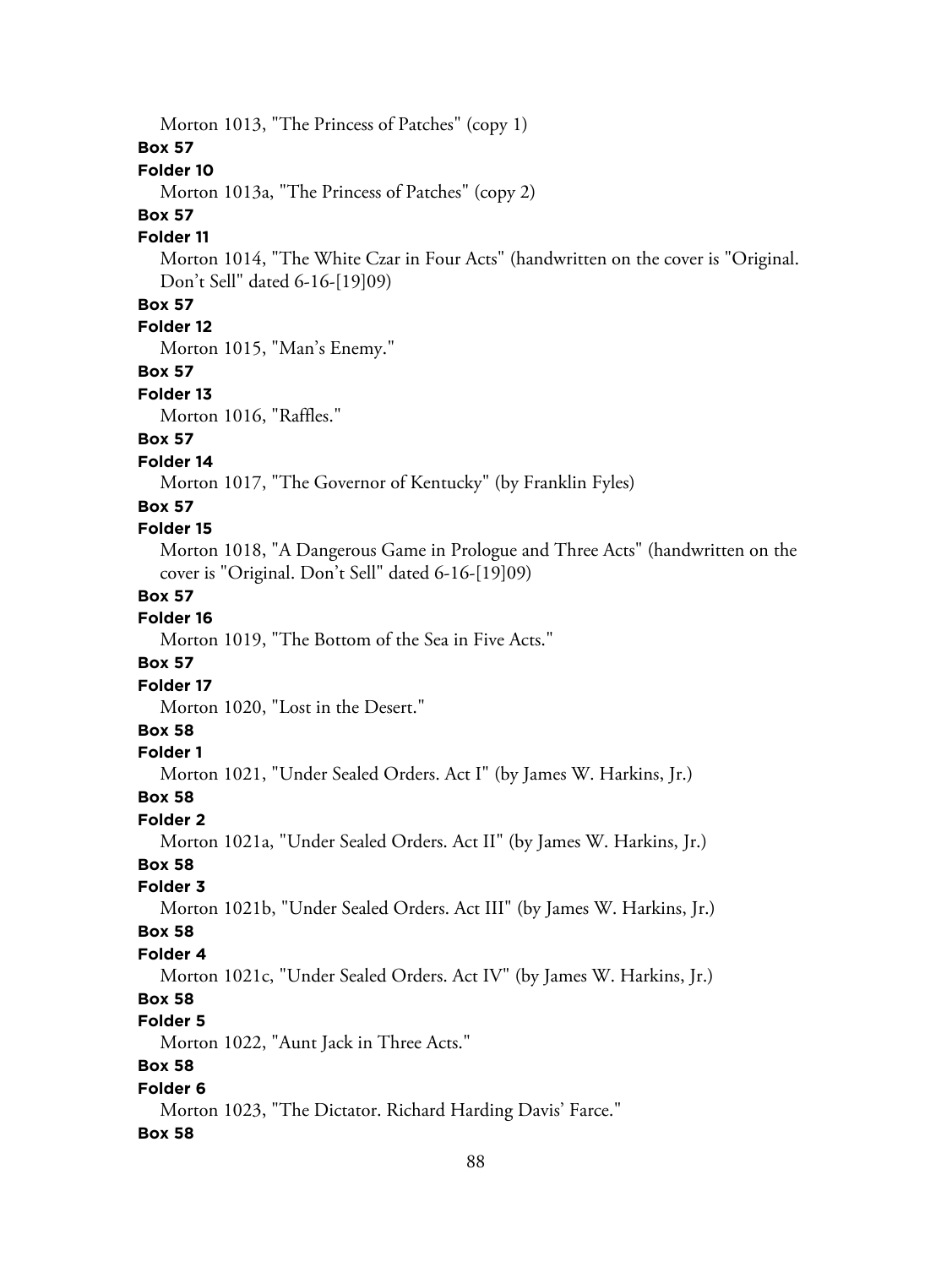Morton 1024, "Out at Sea in Four Acts" (handwritten on the cover is "Original. Don't Sell" dated 6-16-[19]09)

## **Box 58**

#### **Folder 8**

Morton 1025, "After Twenty Years" (handwritten on the cover is "Original. Don't Sell" dated 2-6-[19]05)

# **Box 58**

#### **Folder 9**

Morton 1026, "The Cowboy and the Lady" (by Clyde Fitch)

#### **Box 58**

#### **Folder 10**

Morton 1027, "Rogues and Vagabonds."

## **Box 58**

## **Folder 11**

Morton 1028, "Fallen by the Wayside."

# **Box 58**

#### **Folder 12**

Morton 1029, "Blackmailed for Thousands" (handwritten on the cover is "Original. Don't Sell" dated 6-16-[19]09)

## **Box 58**

# **Folder 13**

Morton 1030, "Shamus O'Brien."

#### **Box 58**

#### **Folder 14**

Morton 1031, "Sin and It's Sorrows. A Domestic Drama in Four Acts" (by Henry Reed, copyrighted by James Edwards in 1909)

## **Box 58**

#### **Folder 15**

Morton 1032, "A Woman's Power in Four Acts."

#### **Box 58**

#### **Folder 16**

Morton 1033, "Rodger La Honte in Four Acts" (handwritten on the cover is "Original. Don't Sell" dated 6-16-[19]09)

## **Box 58**

## **Folder 17**

Morton 1034, "Dora Thorne" (same as Morton 830?)

### **Box 58**

## **Folder 18**

Morton 1035, "Wedded and Parted. A Melo\*Drama in Four Acts."

# **Box 59**

#### **Folder 1**

Morton 1036, "The Newsboy Detective."

## **Box 59**

#### **Folder 2**

Morton 1037, "Kit the Arkansas Traveler in Prologue and Five Acts."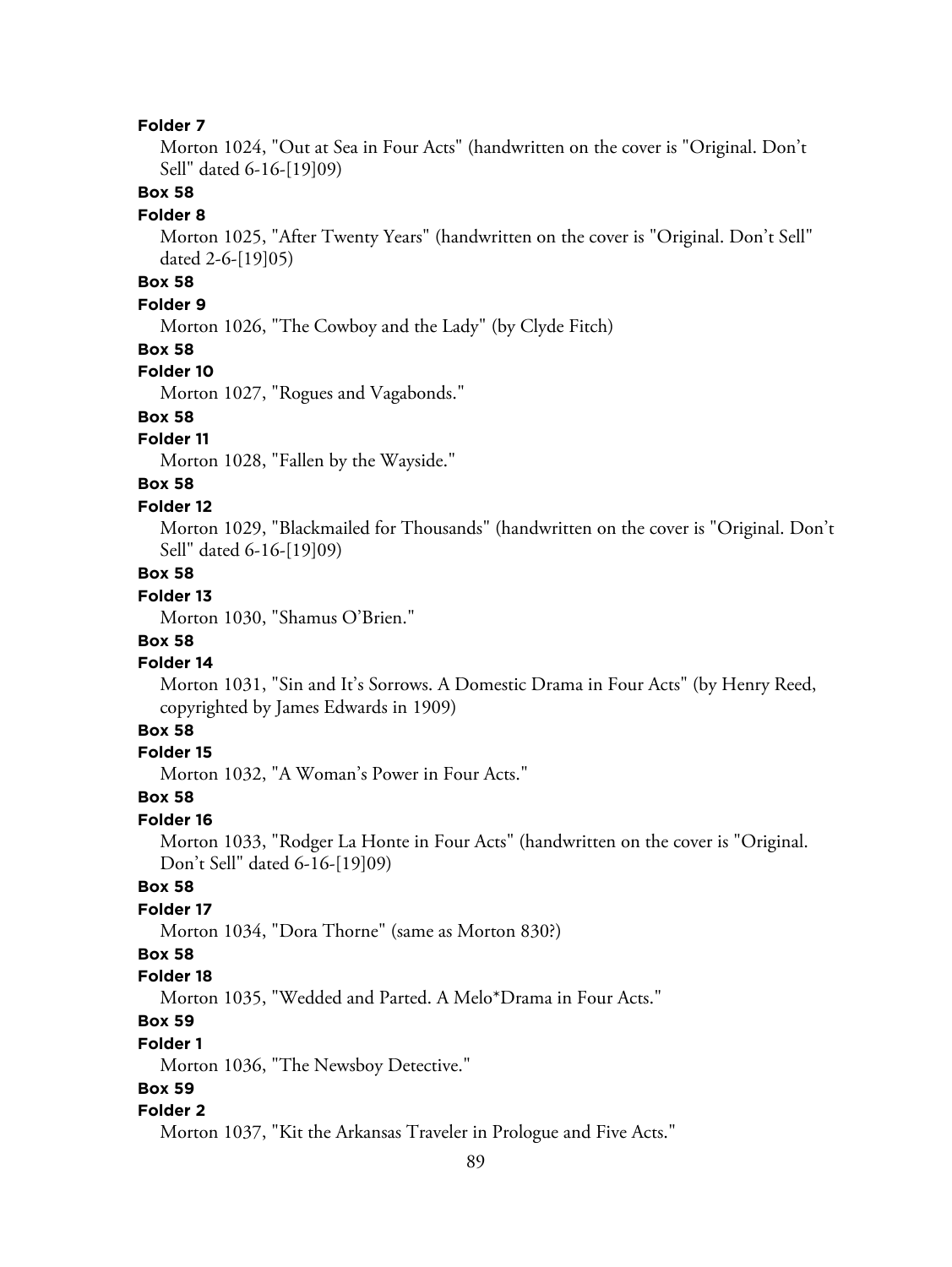#### **Folder 3**

Morton 1038, "The Alaska Monarch" (by Albert Colze and copyrighted by Albert Colze) **Box 59**

#### **Folder 4**

Morton 1039, "A Sailor's Lass. A Comedy Drama in Five Acts."

## **Box 59**

## **Folder 5**

Morton 1040, "Under Southern Skies" (by Lottie Blair Parker [?])

# **Box 59**

#### **Folder 6**

Morton 1041, "The Gypsy Outcast" (handwritten on the cover is "Original. Don't Sell" dated 4-10-[19]05)

# **Box 59**

## **Folder 7**

Morton 1042, "At the Old Cross Roads" (handwritten on the cover is "Original. Don't Sell" dated 5-6-[19]05, copy 1)

#### **Box 59**

#### **Folder 8**

Morton 1042a, "At the Old Cross Roads" (copy 2)

# **Box 59**

# **Folder 9**

Morton 1043, "Champagne and Oysters."

## **Box 59**

#### **Folder 10**

Morton 1044, "False Certificate" (handwritten on the cover is "Original. Don't Sell" dated 4-31-[19]05)

# **Box 59**

## **Folder 11**

Morton 1045, "In the Palace of the King."

#### **Box 59**

#### **Folder 12**

Morton 1046, "Checkers."

## **Box 59**

## **Folder 13**

Morton 1047, "On the Rio Grande in Four Acts" (purchased fro Lorin Howard on 6-16-1909)

## **Box 59**

### **Folder 14**

Morton 1048, "Brought to Justice in Four Acts" (handwritten on the cover is "Original. Don't Sell" dated 6-16-[19]09)

## **Box 59**

# **Folder 15**

Morton 1049, "Moonshiner's Daughter."

#### **Box 59**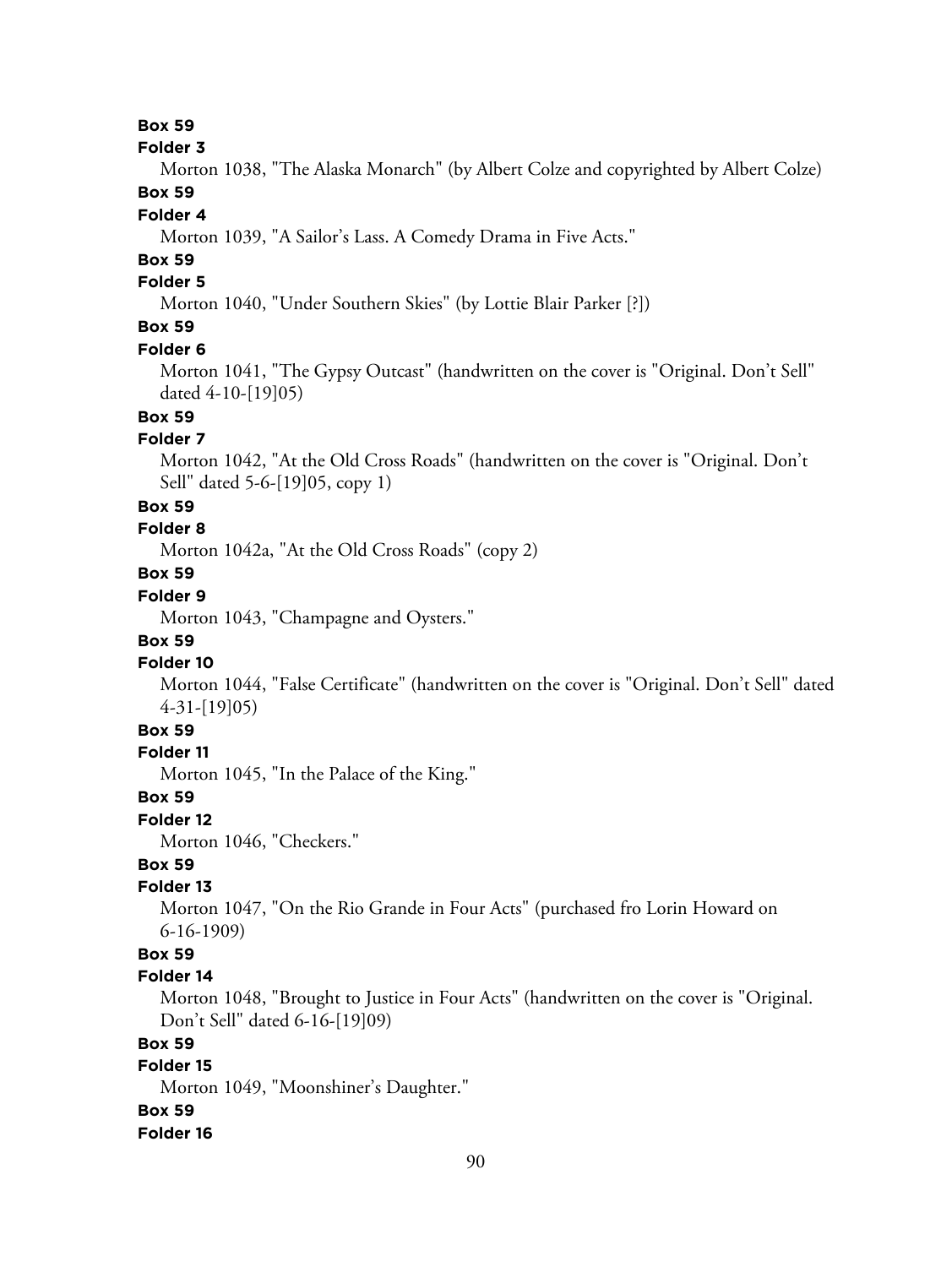Morton 1050, "Human Slave." **Box 59 Folder 17** Morton 1051, "Leah Kleschna" (by C. M. S. McLellan [?]) **Box 59 Folder 18** Morton 1052, "In the Shadow of the Gallows." **Box 60 Folder 1** Morton 1053, "Dealers in White Women." **Box 60 Folder 2** Morton 1054, "Captain Drew on Leave." **Box 60 Folder 3** Morton 1055, "Her Marriage Vow" (handwritten on the cover is "Original. Don't Sell") **Box 60 Folder 4** Morton 1056, "A Lively Girl in Three Acts" (by T. H. Sayre) **Box 60 Folder 5** Morton 1057, "The Man From Nevada. A Comedy Drama in Four Acts" (by Charles Ulrich) **Box 60 Folder 6** Morton 1058, "Under the City Lamps." **Box 60 Folder 7** Morton 1059, "The Fugitive in Four Acts" (handwritten on the cover is "Original. Don't Sell" dated 6-16-[19]09) **Box 60 Folder 8** Morton 1060, "Under the Lion's Paw." **Box 60 Folder 9** Morton 1061, "The Midnight Express or She Could Not Marry Three." **Box 60 Folder 10** Morton 1062, "Way Out West" (by James L. Glass) **Box 60 Folder 11** Morton 1063, "A Russian Spy of the Depths of a Woman's Heart. A Drama in Four Acts" (by Hiram W. Hayes) **Box 60**

#### **Folder 12**

Morton 1064, "A Devil in Skirts. A Society Melodrama" (by Walter Montague)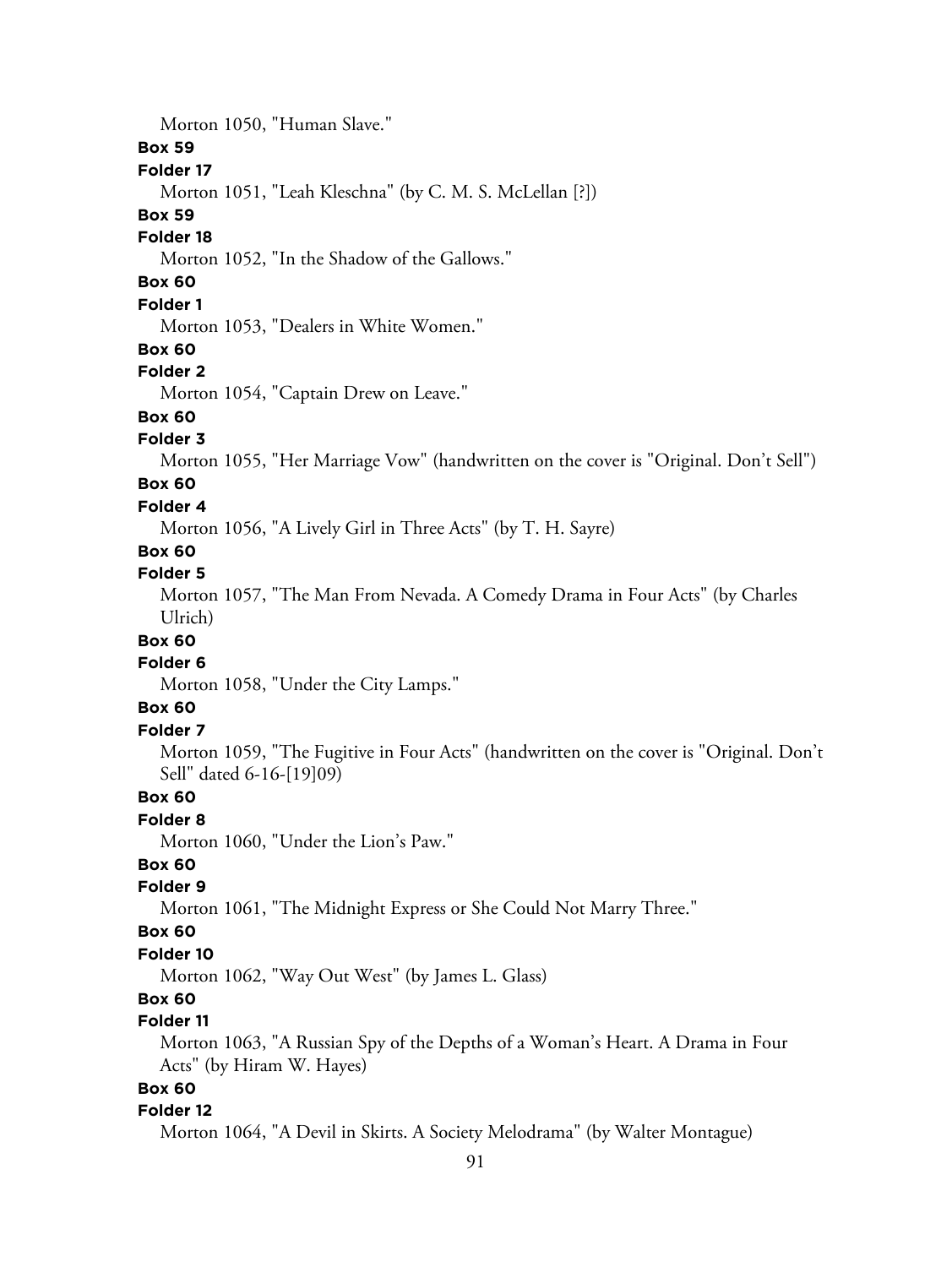#### **Folder 13**

Morton 1065, "Miss Harum Scarum in Four Acts" (handwritten on the cover is "Original. Don't Sell" dated 6-16-[19]09)

#### **Box 60**

#### **Folder 14**

Morton 1066, "The Triumph of Hope. A Drama in Five Acts" (by H. Grattan Donnelly)

# **Box 60**

# **Folder 15**

Morton 1067, "Du Barry" (same as Morton 932?)

#### **Box 60**

#### **Folder 16**

Morton 1068, "Mrs. Temple's Telegram. A Farce in Three Acts."

## **Box 60**

### **Folder 17**

Morton 1069, "A College Widow."

## **Box 60**

#### **Folder 18**

Morton 1070, "Little Alabama or The Girl Slave."

# **Box 60**

# **Folder 19**

Morton 1071, "The Counterfeiters."

# **Box 60**

#### **Folder 20**

Morton 1072, "His Last Dollar" (dated 11-28-[19]05)

### **Box 61**

#### **Folder 1**

Morton 1073, "Peck's Bad Boy and His Pa."

## **Box 61**

## **Folder 2**

Morton 1074, "Beauty and the Beast Up To Date in Three Acts" (handwritten on the cover is "Original. Don't Sell" dated 6-16-[19]09)

### **Box 61**

## **Folder 3**

Morton 1075, "The Elixir of Life in Four Acts" (handwritten on the cover is "Original. Don't Sell" dated 6-16-[19]09)

## **Box 61**

#### **Folder 4**

Morton 1076, "The Hand of Man."

## **Box 61**

## **Folder 5**

Morton 1077, "Just Before Dawn. A Sensational Melodrama in 4 Acts" (by Hugh Gibson) **Box 61**

#### **Folder 6**

Morton 1078, "Three Wives to One Husband in Three Acts" (handwritten on the cover is "Original. Don't Sell" dated 6-16-[19]09)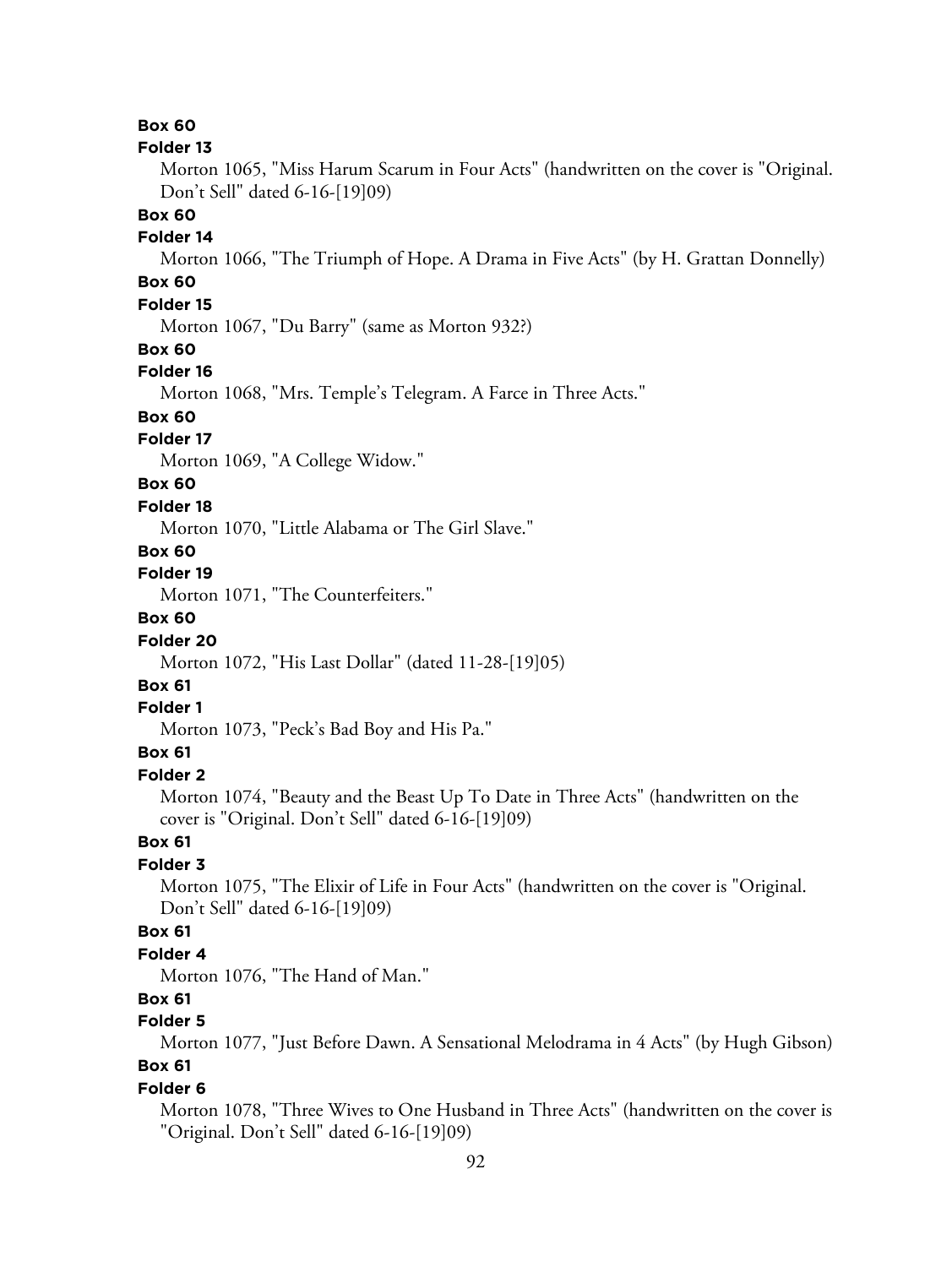#### **Folder 7**

Morton 1079, "The Irish Corporeal in Four Acts" (handwritten on the cover is "Original. Don't Sell" dated 6-16-[19]09)

#### **Box 61**

#### **Folder 8**

Morton 1080, "The Squaw Man. Act I" (by Edwin Milton Royle, dated 11-22-[19]05)

# **Box 61**

# **Folder 9**

Morton 1080a, "The Squaw Man. Act II" (by Edwin Milton Royle, dated 11-22-[19]05)

## **Box 61**

### **Folder 10**

Morton 1080b, "The Squaw Man. Act III" (by Edwin Milton Royle, dated 11-22-[19]05)

## **Box 61**

#### **Folder 11**

Morton 1080c, "The Squaw Man. Act IV" (by Edwin Milton Royle, dated 11-22-[19]05)

# **Box 61**

### **Folder 12**

Morton 1081, "The Diplomats in Five Acts" (handwritten on the cover is "Original. Don't Sell" dated 6-16-[19]09)

## **Box 61**

# **Folder 13**

Morton 1082, "The Sane Idiot."

#### **Box 61**

#### **Folder 14**

Morton 1083, "The Female Detective. A Sensational Comedy Drama in 3 Acts and 7 Scenes" (by Chas. A. Taylor)

# **Box 61**

## **Folder 15**

Morton 1084, "A Jolly American Tramp."

### **Box 61**

#### **Folder 16**

Morton 1085, "Miss Dixie in Four Acts" (handwritten on the cover is "Original. Don't Sell" dated 6-16-[19]09)

## **Box 61**

## **Folder 17**

Morton 1086, "The Louisianian in Five Acts" (handwritten on the cover is "Original. Don't Sell" dated 6-16-[19]09)

## **Box 61**

#### **Folder 18**

Morton 1087, "A Girl's Way in Three Acts" (handwritten on the cover is "Original. Don't Sell" dated 6-16-[19]09)

## **Box 61**

#### **Folder 19**

Morton 1088, "Captain's Mate"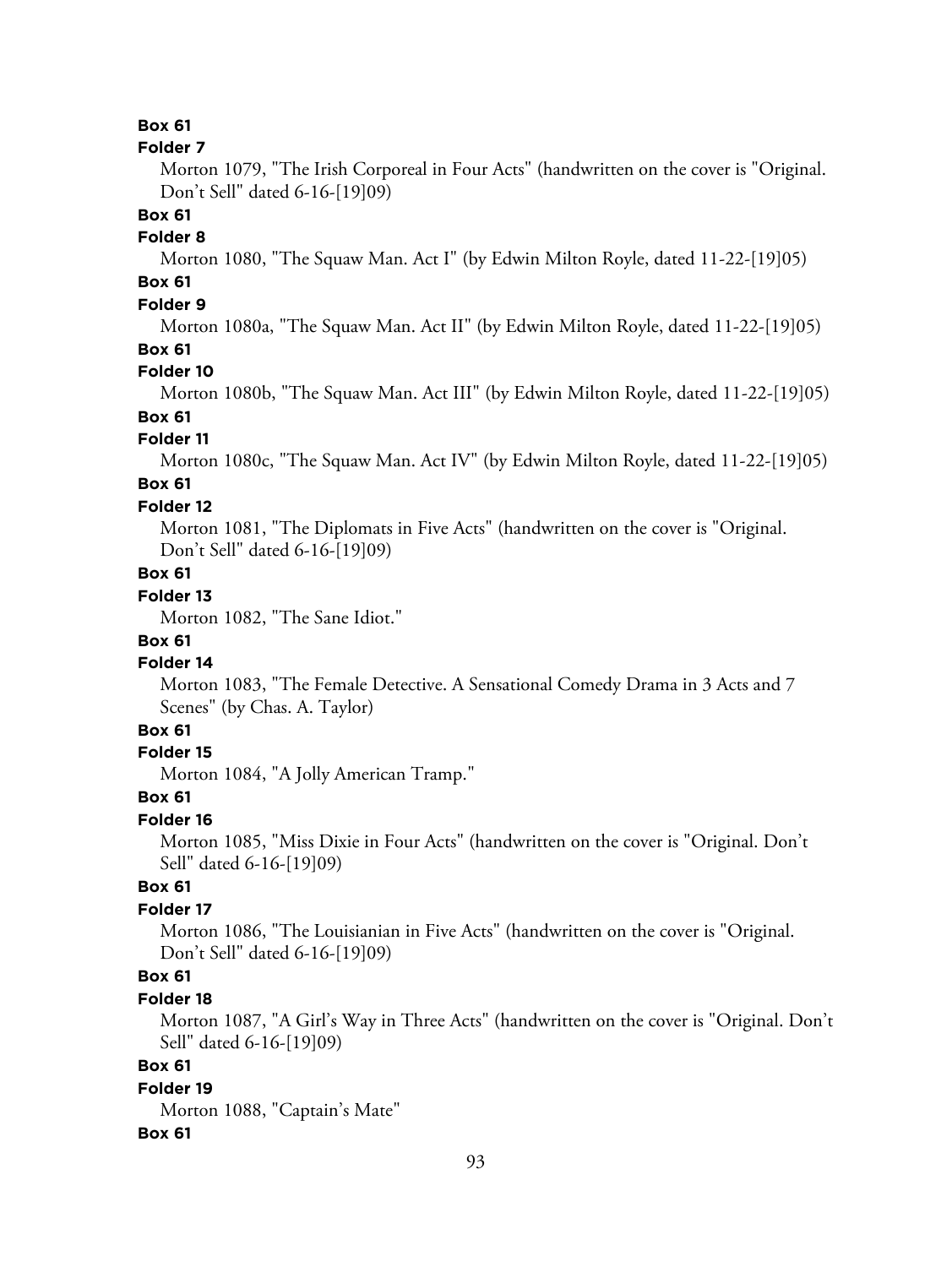Morton 1089, "Rival Candidates in Three Acts" (handwritten on the cover is "Original. Don't Sell" dated 6-16-[19]09)

## **Box 62**

#### **Folder 1**

Morton 1090, "The Bowery After Dark."

# **Box 62**

## **Folder 2**

Morton 1091, "The Texas Ranger in Prologue and Three Acts" (handwritten on the cover is "Original. Don't Sell" dated 8-10-[19]09 and also dated in the bottom right corner 1-8- [19]06)

## **Box 62**

#### **Folder 3**

Morton 1092, "Robert Emmett" (dated 2-20-[19]06)

#### **Box 62**

#### **Folder 4**

Morton 1093, "Beyond Siberia."

### **Box 62**

## **Folder 5**

Morton 1094, "Deserted at the Altar."

# **Box 62**

# **Folder 6**

Morton 1095, "The Price of Honor" (dated 1-27-[19]06)

# **Box 62**

# **Folder 7**

Morton 1096, "Hands Across the Sea. A Drama in Five Acts" (by Henry Pettit, Esq.)

## **Box 62**

## **Folder 8**

Morton 1097, "Killarney in Four Acts" (handwritten on the cover is "Original. Don't Sell" dated 2-2-[19]11)

## **Box 62**

#### **Folder 9**

Morton 1098, "Over the Sea in Five Acts" (by Harry Jackson, based on Chas. Reade's novel)

## **Box 62**

#### **Folder 10**

Morton 1099, "The Bohemians in Four Acts."

### **Box 62**

### **Folder 11**

Morton 1100, "Just Out of College. A Comedy in Three Acts. Copy 1."

# **Box 62**

#### **Folder 12**

Morton 1100a, "Just Out of College. A Comedy in Three Acts. Copy 2."

## **Box 62**

#### **Folder 13**

Morton 1101, "Devil's Island."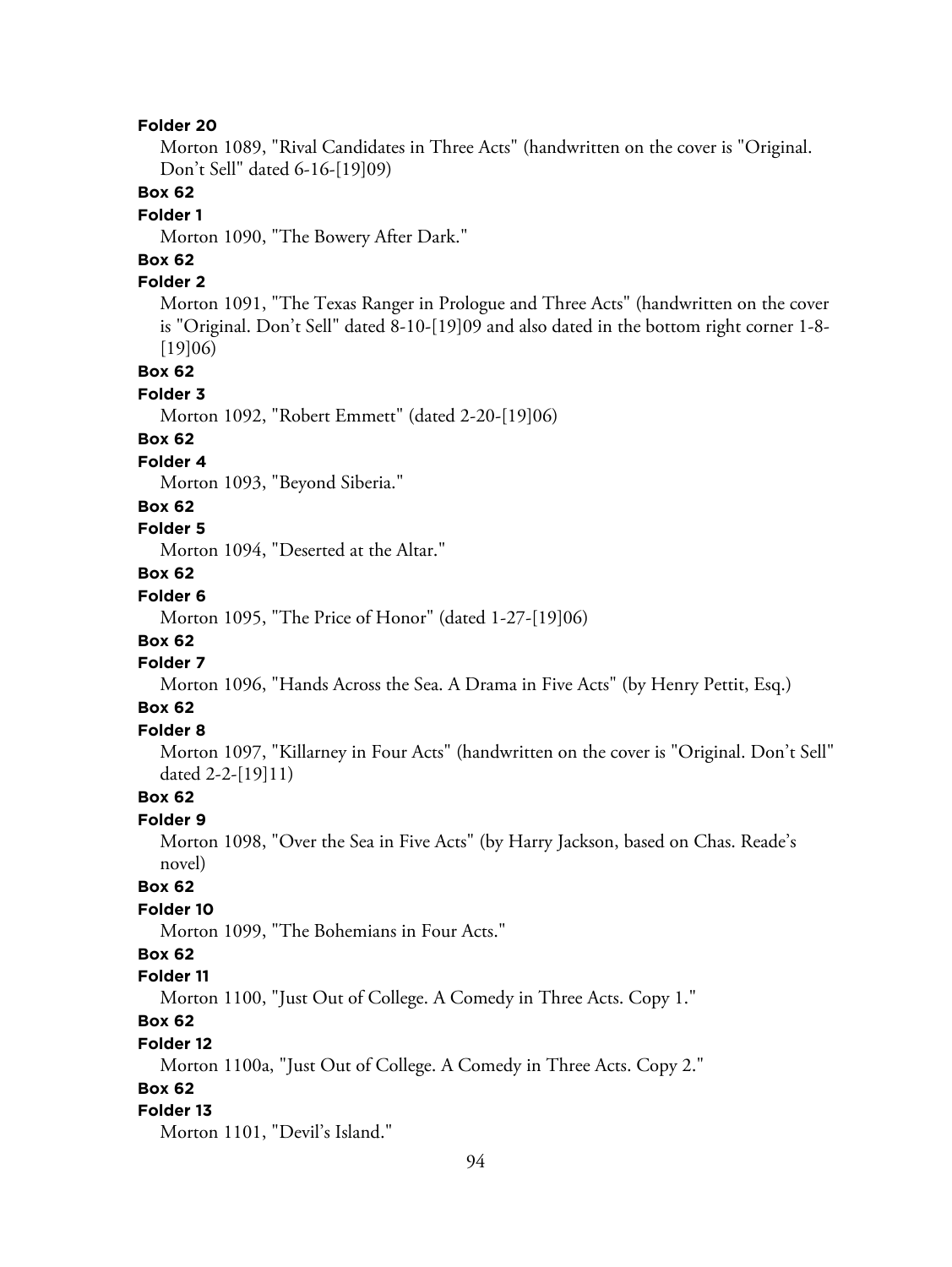#### **Folder 14**

Morton 1102, "Why Lindy Ran Away. A Comedy Drama in Four Acts" (by W. C. Herman, copyrighted 1912 by Alexander Byers)

#### **Box 62**

#### **Folder 15**

Morton 1103, "The Cherry Pickers" (by Joseph Arthur [?] in 1896 [?], handwritten on the cover is "Original. Don't Sell" dated 2-10-[19]06)

# **Box 62**

# **Folder 16**

Morton 1104, "The Lion and the Mouse. A Play in Four Acts."

**Box 62**

### **Folder 17**

Morton 1105, "Within the Law."

# **Box 63**

## **Folder 1**

Morton 1106, "The Way to Kenmare" (copy 1)

#### **Box 63**

#### **Folder 2**

Morton 1106a, "The Way to Kenmare" (copy 2)

# **Box 63**

# **Folder 3**

Morton 1107, "Ready Money."

### **Box 63**

# **Folder 4**

Morton 1108, "A Friend of the Family. A Comedy in Three Acts" (by R. M. Skinner)

## **Box 63**

# **Folder 5**

Morton 1109, "Officer 666."

# **Box 63**

#### **Folder 6**

Morton 1110, "A Mountain Daisy. An Idyll of the Rockies. A Melodrama in Five Acts" (by John. P. Rutledge [?], handwritten copy)

# **Box 63**

# **Folder 7**

Morton 1111, "Across the Line."

## **Box 63**

#### **Folder 8**

Morton 1112, "Slaves of the Orient" (by Theodore Kremer, handwritten on the cover is "Original. Don't Sell" dated 3-15-[19]06)

# **Box 63**

## **Folder 9**

Morton 1113, "Maloney's Wedding" (copy 1)

# **Box 63**

#### **Folder 10**

Morton 1113a, "Maloney's Wedding" (copy 2)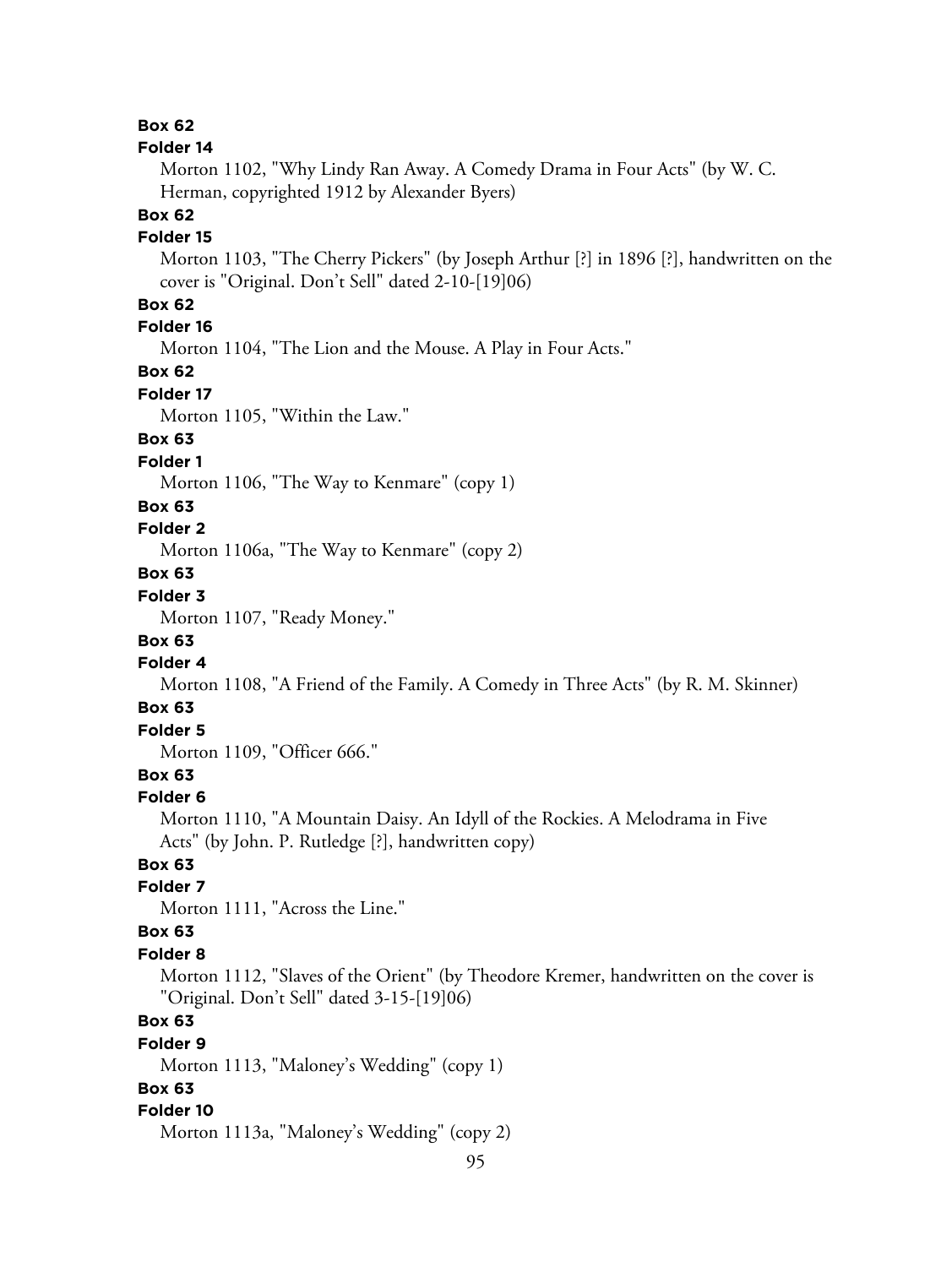#### **Folder 11**

Morton 1114, "The Secret Enemy."

## **Box 63**

#### **Folder 12**

Morton 1115, "Squire Kate."

# **Box 63**

## **Folder 13**

Morton 1116, "The Banker, The Thief and the Girl" (by Timothy Hart, copyrighted by Alex Byers in 1912)

### **Box 63**

#### **Folder 14**

Morton 1117, "The Heart of Maryland" (by David Belasco [?])

### **Box 63**

#### **Folder 15**

Morton 1118, "The Little Gray Lady."

# **Box 63**

#### **Folder 16**

Morton 1119, "The Man from Sweden."

## **Box 63**

## **Folder 17**

Morton 1120, "The Woman Question (?) A Three Act Musical Comedy."

# **Box 63**

#### **Folder 18**

Morton 1121, "The Girl from Kansas" (handwritten on the cover is "Original. Don't Sell" dated 9-8-[19]09)

# **Box 63**

## **Folder 19**

Morton 1122, "Klu Klux Klan of The Avengers. A Realistic Picture of the Reconstruction Days in Four Acts" (by Clarence Black)

## **Box 64**

### **Folder 1**

Morton 1123, "Rosemary" (handwritten on the cover is "Original. Don't Sell" dated 12-10-[19]09)

## **Box 64**

# **Folder 2**

Morton 1124, "Driven from Home. A Play in Four Acts" (by Annie Kernanan, copyrighted 1909, handwritten on the cover is "Original. Don't Sell" dated 3-27-[19]06)

# **Box 64**

## **Folder 3**

Morton 1125, "As Midnight Chimes" (handwritten on the cover is "Original. Don't Sell" dated 8-15-[19]10)

# **Box 64**

#### **Folder 4**

Morton 1126, "The Heart of a Hero in Four Acts" (by Lingford Garson taken from "The Great London Success Americanized and Elaborated by Hal Reid")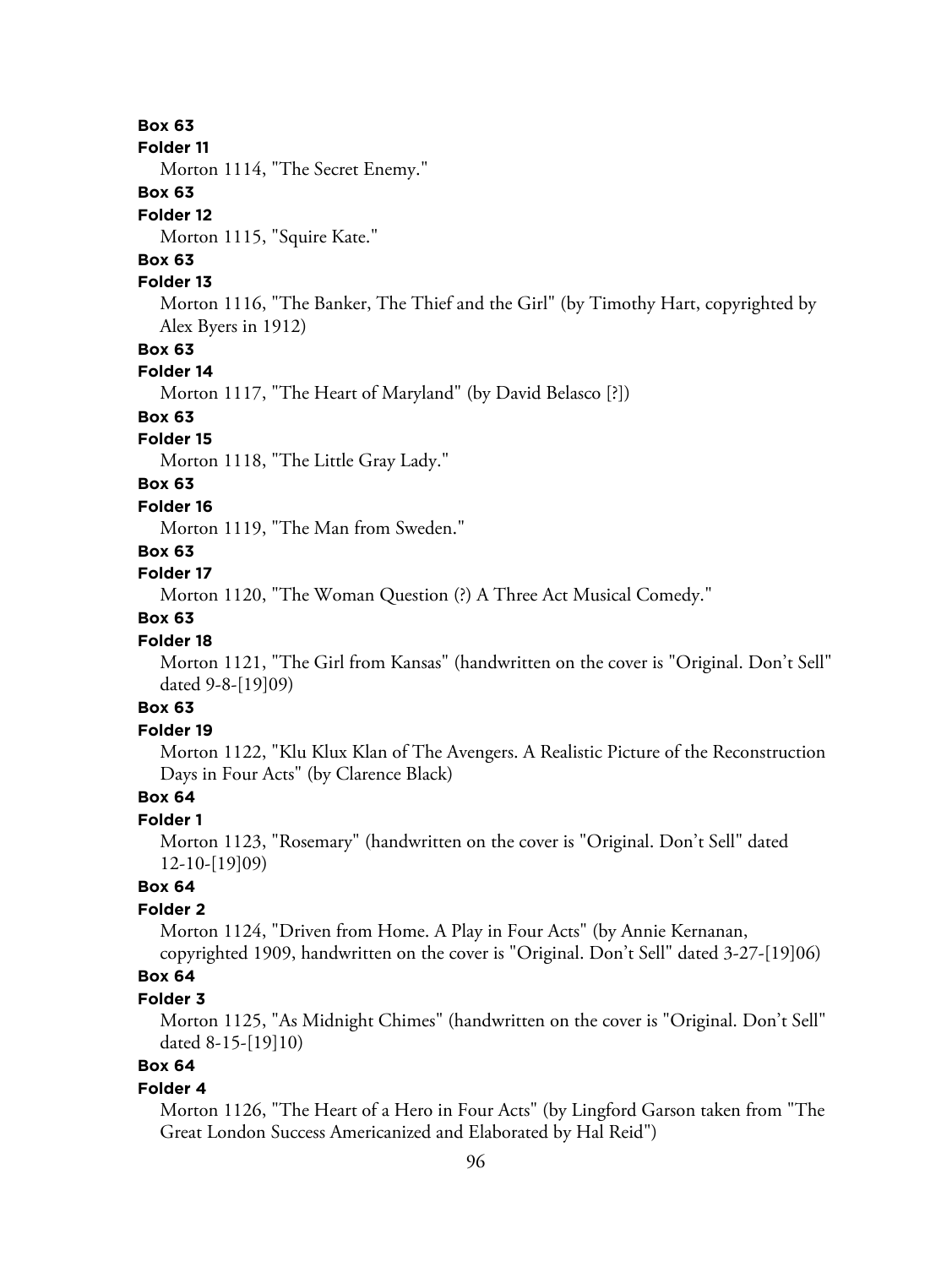#### **Folder 5**

Morton 1127, "The Gypsy's Warning" (purchased by Alex Byers for \$1, receipt enclosed) **Box 64**

#### **Folder 6**

Morton 1128, "The Girls Decide. A Comedy Drama in Three Acts" (by Charles Morton, copyrighted by Alex Byers in 1914)

# **Box 64**

## **Folder 7**

Morton 1129, "The Sidewalks of New York. A Sensational Melodrama in 4 Acts" (by Scott Marrble)

# **Box 64**

#### **Folder 8**

Morton 1130, "The Pay Train" (by Florence Bindley)

## **Box 64**

## **Folder 9**

Morton 1131, "The Power of the Cross. A Four Act Play" (by Fitzgerald Murphy)

#### **Box 64**

## **Folder 10**

Morton 1132, "Slaves of Gold. A Melo-drama in Five Acts and Six Tableaus" (by Elmer Grandin, Esq.)

#### **Box 64**

## **Folder 11**

Morton 1133, "Like a Thief in the Night."

### **Box 64**

#### **Folder 12**

Morton 1134, "The Climax. A Play in Three Acts" (by Edward Locke, handwritten copy)

## **Box 64**

#### **Folder 13**

Morton 1135, "Fighting Bob [?] or These People Tell the Story."

#### **Box 64**

**Folder 14**

Morton 1136, "Before the Gringos Came" (by H.D. Cottrel)

## **Box 64**

## **Folder 15**

Morton 1137, "Out of Fold."

## **Box 65**

#### **Folder 1**

Morton 1138, "A Wronged Wife."

# **Box 65**

# **Folder 2**

Morton 1139, "Clothes" (handwritten on the cover is "Original. Don't Sell" dated 9-8- [19]09)

## **Box 65**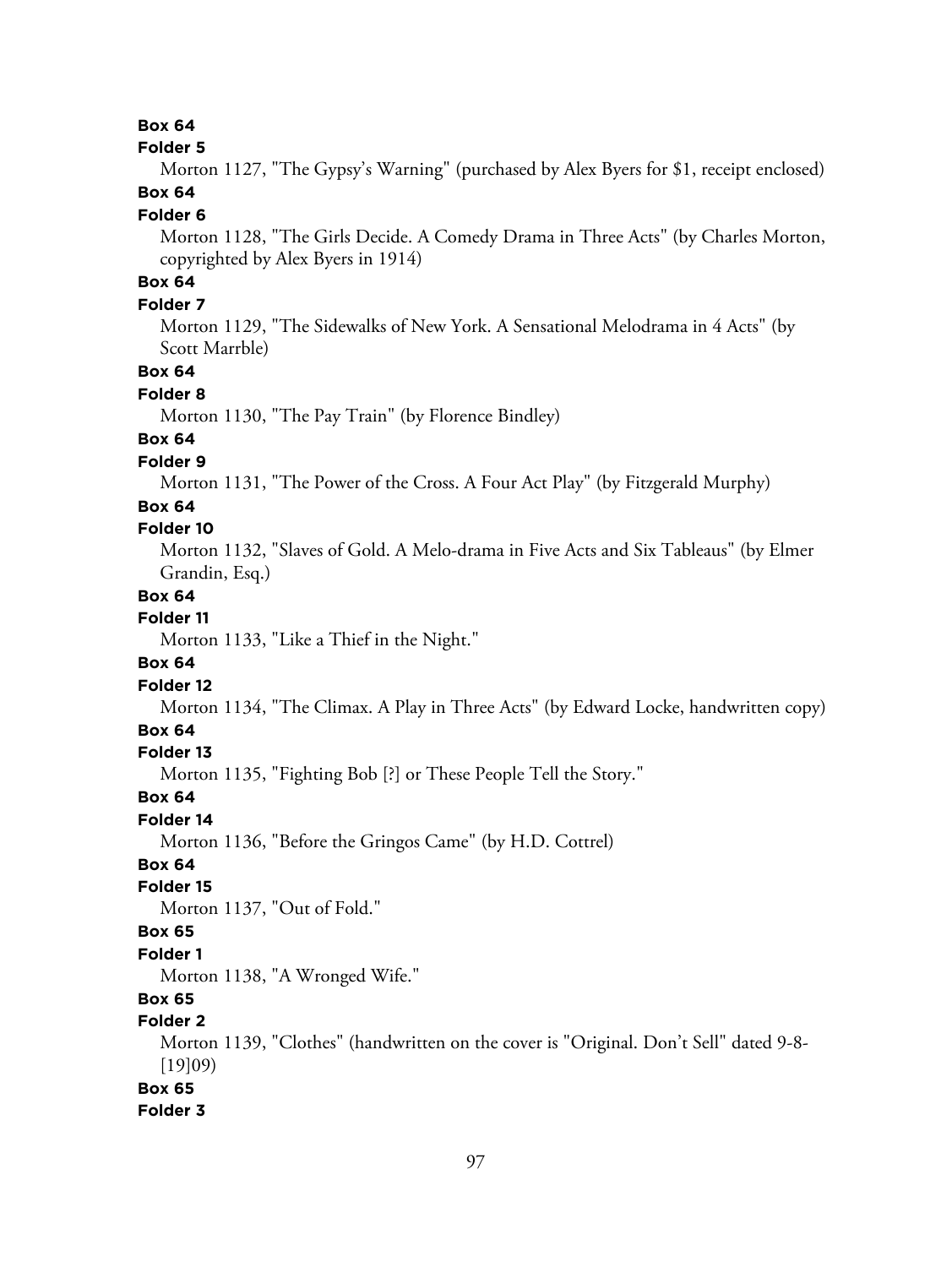Morton 1140, "The King's Highway. A Romantic Comedy in Four Acts" (by William Gill)

# **Box 65**

## **Folder 4**

Morton 1141, "More Than a Queen. A Drama in Five Acts" (handwritten on the cover is "Original. Don't Sell" dated 1-27-[19]09)

## **Box 65**

## **Folder 5**

Morton 1142, "Alice Sit by the Fire."

# **Box 65**

#### **Folder 6**

Morton 1143, "The Deacon's Daughter" (handwritten on the cover is "Original. Don't Sell")

#### **Box 65**

#### **Folder 7**

Morton 1144, "A Marriage Certificate. A Comedy Drama in Four Acts."

# **Box 65**

## **Folder 8**

Morton 1145, "The Ameer. A Comic Opera in Four Acts" (handwritten on the cover is "Original. Don't Sell" dated 10-26-[19]10)

# **Box 65**

# **Folder 9**

Morton 1146, "Escaped from the Law. A Play in Five Acts" (by Charles Walcot Russell)

### **Box 65**

### **Folder 10**

Morton 1147, "The Gold Fields of Nevada" (by Robert Crooks, Jr.)

## **Box 65**

# **Folder 11**

Morton 1148, "The Genius" (by William C. [?] and Cecil B DeMille [?])

# **Box 65**

#### **Folder 12**

Morton 1149, "Out on a Limb. An Original Comedy" (by Nelson Compston, copyrighted by Alex Byers in 1909, copy 1)

# **Box 65**

#### **Folder 13**

Morton 1149a, "Out on a Limb. An Original Comedy" (by Nelson Compston, copyrighted by Alex Byers in 1909, copy 2)

# **Box 65**

# **Folder 14**

Morton 1150, "On the Banks of the Rhine. A Melo drama in IV Acts. A Tale of the Franco-Prussian War. 1870-'71. Act I" (by Frederick H. Wilson, "written for America's Youngest Star – Little Irene Myers)

# **Box 65**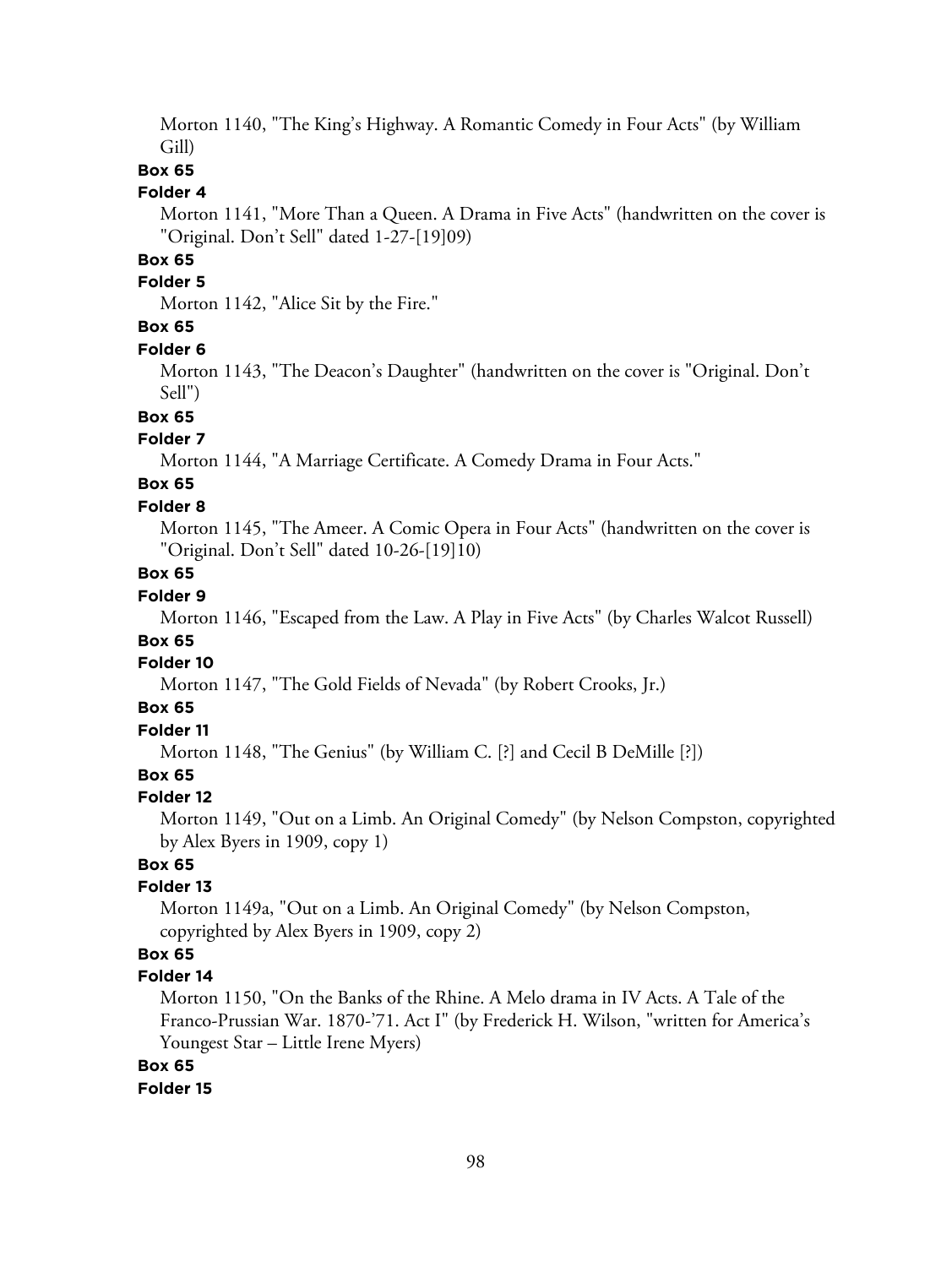Morton 1150a, "On the Banks of the Rhine. A Melo drama in IV Acts. A Tale of the Franco-Prussian War. 1870-'71. Act II" (by Frederick H. Wilson, "written for America's Youngest Star – Little Irene Myers)

## **Box 65**

#### **Folder 16**

Morton 1150b, "On the Banks of the Rhine. A Melo drama in IV Acts. A Tale of the Franco-Prussian War. 1870-'71. Act III" (by Frederick H. Wilson, "written for America's Youngest Star – Little Irene Myers)

## **Box 65**

## **Folder 17**

Morton 1150c, "On the Banks of the Rhine. A Melo drama in IV Acts. A Tale of the Franco-Prussian War. 1870-'71. Act IV" (by Frederick H. Wilson, "written for America's Youngest Star – Little Irene Myers)

# **Box 65**

#### **Folder 18**

Morton 1151, "The Scarlet Pimpernel. A Romantic Drama in Four Acts."

# **Box 65**

## **Folder 19**

Morton 1152, "Shadow of Greater New York."

### **Box 65**

#### **Folder 20**

Morton 1153, "Girl of the Plains. A Rugged Play of Western Life in Four Acts."

## **Box 66**

### **Folder 1**

Morton 1154, "Boss of 'Z' Ranch. A Comedy Drama in Three Acts" (by Nelson Compston, copyrighted by Alex Byers in 1909)

# **Box 66**

# **Folder 2**

Morton 1155, "Unforeseen" (handwritten on the cover is "Original. Don't Sell" dated 1-21-[19]10)

## **Box 66**

#### **Folder 3**

Morton 1156, "The Son of Monte Cristo" (copyrighted by James Edwards in 1909)

## **Box 66**

## **Folder 4**

Morton 1157, "Daughter of the People."

## **Box 66**

#### **Folder 5**

Morton 1158, "Halves. A Comedy Drama in Prologue and Three Acts" (handwritten on the cover is "Original. Don't Sell" dated 8-19-[19]10)

# **Box 66**

#### **Folder 6**

Morton 1159, "The Happy Life. A Comedy in Four Acts."

## **Box 66**

#### **Folder 7**

Morton 1160, "By Right of Sword."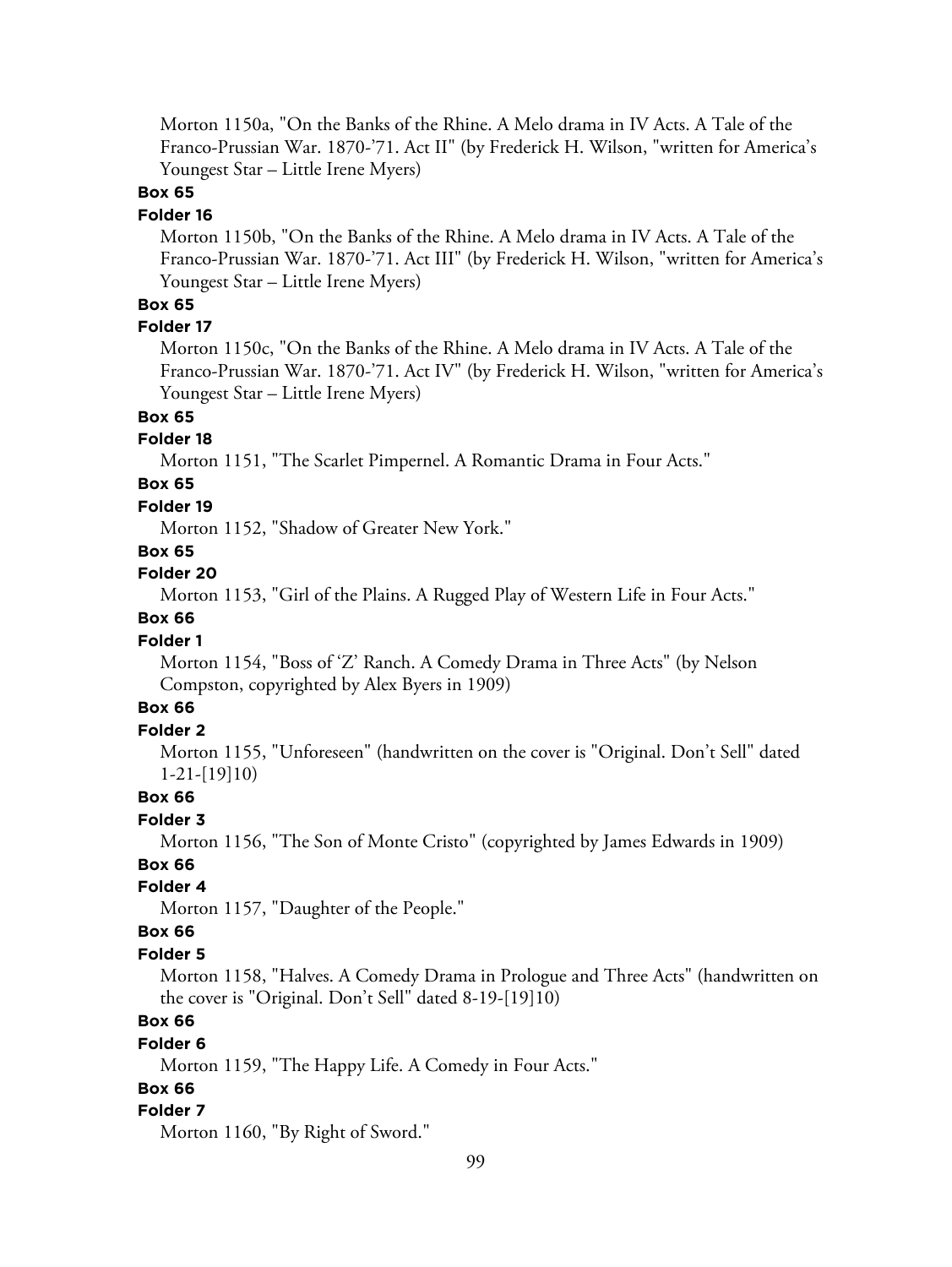#### **Folder 8**

Morton 1161, "Human Hearts."

# **Box 66**

#### **Folder 9**

Morton 1162, "Sins of the Night. An Original Drama in Five Acts" (handwritten on the cover is "Original. Don't Sell" dated 6-16-[19]09)

# **Box 66**

## **Folder 10**

Morton 1163, "Battery B. A Comedy Drama in Four Acts" (by, Chas. Walcott. Russell, handwritten on the cover is "Original. Don't Sell" dated 6-16-[19]09)

## **Box 66**

#### **Folder 11**

Morton 1164, "The City of Death. The Story of the San Francisco Disaster."

# **Box 66**

## **Folder 12**

Morton 1165, "The Cotton King" (handwritten on the cover is "Original. Don't Sell" dated 2-4-[19]10)

# **Box 66**

## **Folder 13**

Morton 1166, "Graustark" (handwritten on the cover is "Original. Don't Sell" dated 9-7- [19]06)

## **Box 66**

#### **Folder 14**

Morton 1167, "Love Finds a Way in Four Acts" (handwritten on the cover is "Original. Don't Sell" dated 6-16-[19]09)

## **Box 66**

#### **Folder 15**

Morton 1168, "St. Elmo or The Saving Grace. A Drama in Four Acts" (by Myron Leffingwell, copyrighted by Alex Byers in 1909)

#### **Box 66**

### **Folder 16**

Morton 1169, "The Professor's Predicament. A Farcical Comedy Drama in Four Acts" (by Burton Stanley, copyrighted by Alex Byers in 1909)

## **Box 66**

# **Folder 17**

Morton 1170, "Madcap Vicky."

### **Box 66**

### **Folder 18**

Morton 1171, "The Coast Guard. A Melo Drama in Four Acts" (by Lewis Mitchell)

## **Box 66**

#### **Folder 19**

Morton 1172, "The Rosary."

## **Box 66**

#### **Folder 20**

Morton 1173, "Her Father's Son."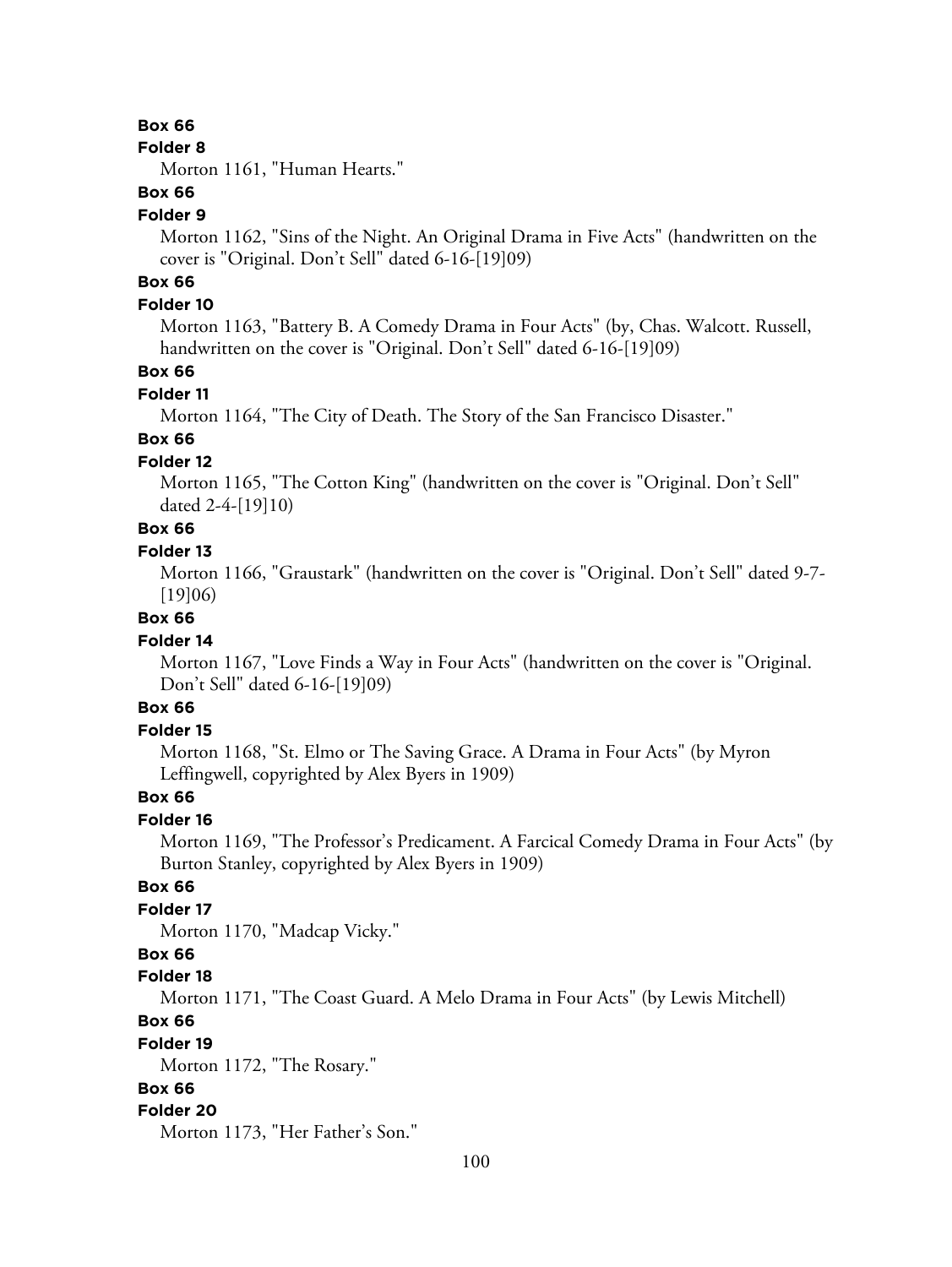**Folder 1**

Morton 1174, "Monbara."

# **Box 67**

## **Folder 2**

Morton 1175, "The Heir to the Hoorah" (by Paul Armstrong [?], copy 1)

# **Box 67**

# **Folder 3**

Morton 1175a, "The Heir to the Hoorah" (by Paul Armstrong [?], copy 2)

# **Box 67**

### **Folder 4**

Morton 1176, "Forty-five Minutes from Broadway" (handwritten on the cover is "Original. Don't Sell" dated 12-31-[19]06)

# **Box 67**

# **Folder 5**

Morton 1177, "Brown of Harvard. A Play in Four Acts."

# **Box 67**

**Folder 6**

Morton 1178, "Beverly."

## **Box 67**

## **Folder 7**

Morton 1179, "The Bread Winner. A Domestic Drama in Four Acts" (by Timothy Hart, copyrighted by Alex Byers in 1912)

## **Box 67**

### **Folder 8**

Morton 1180, "The Power of Love or The Power Behind the Throne."

# **Box 67**

## **Folder 9**

Morton 1181, "The Chief of Police. Dealing With Municipal Life in a Large City" (by Miron Leffingwell, copyrighted by Alex Byers in 1909)

## **Box 67**

## **Folder 10**

Morton 1182, "A Fool of Fortune. A Comedy in Four Acts" (by William Richards, copyrighted by Alex Byers in 1914, copy 1)

## **Box 67**

## **Folder 11**

Morton 1182a, "A Fool of Fortune. A Comedy in Four Acts" (by William Richards, copyrighted by Alex Byers in 1914, copy 2)

# **Box 67**

### **Folder 12**

Morton 1183, "The Man Outside."

## **Box 67**

## **Folder 13** Morton 1184, "A Little Gypsy." **Box 67 Folder 14**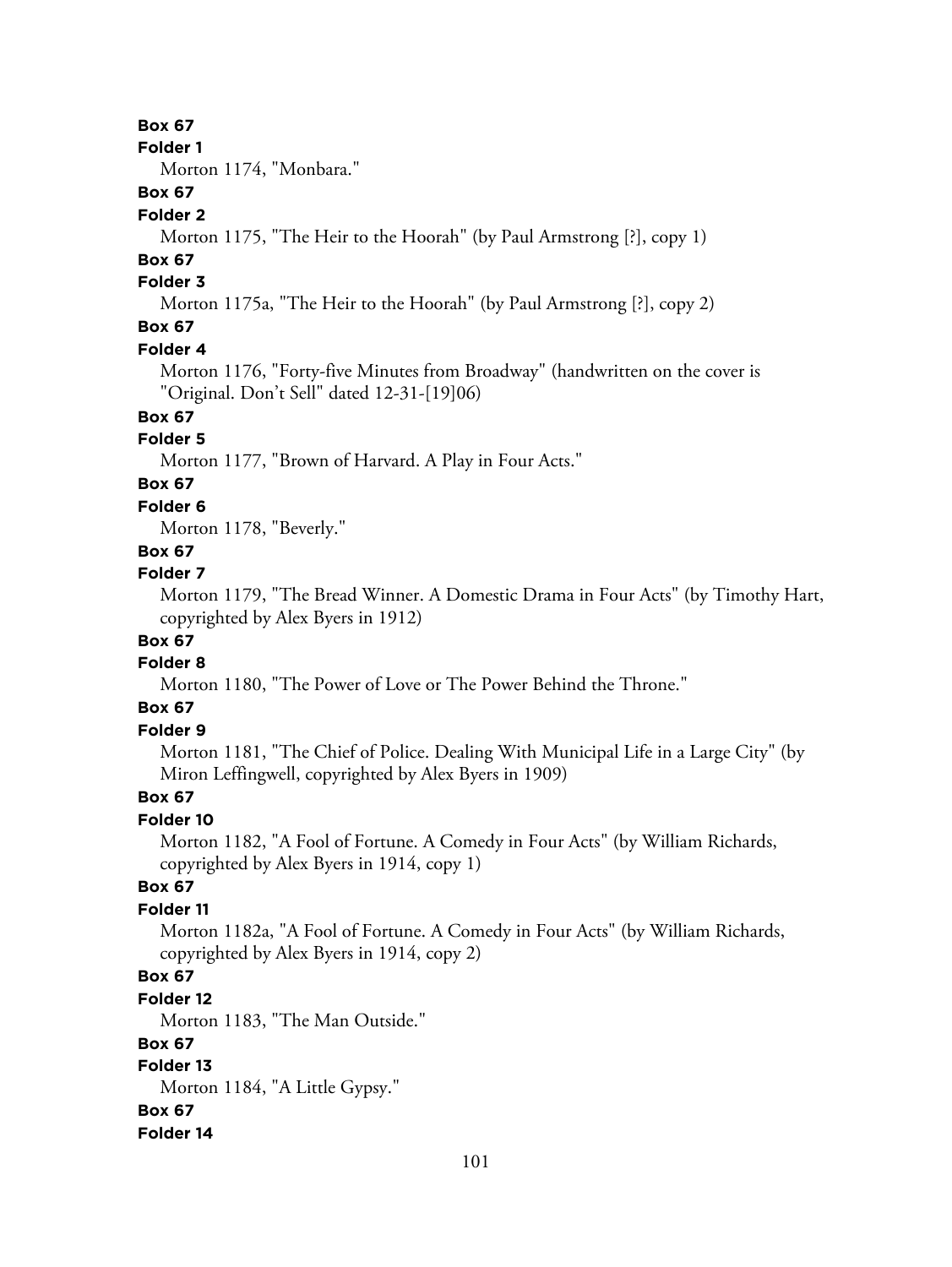Morton 1185, "The Man of Her Choice. A Play in Four Acts" (by Langdale Williams, copyrighted by Alex Byers in 1910)

## **Box 67**

## **Folder 15**

Morton 1186, "The Defaulter in Five Acts" (by Lincoln J. Carter)

# **Box 67**

#### **Folder 16**

Morton 1187, "Nordeck. A Romantic Drama in Five Acts" (by Frank Mayo and John G. Wilson, founded on E. Werner's novel, "Vineta," copyrighted by Frank Mayo and J. G. Wilson)

#### **Box 67**

#### **Folder 17**

Morton 1188, "Seaside Belles. A Tabloid Musical Comedy in One Act" (by Chas. Morton, copyrighted by Alex Byers in 1915)

# **Box 67**

## **Folder 18**

Morton 1189, "The Ragged Heroine. A Tabloid Drama of City Life in Three Acts" (by Nelson Compston, copyrighted by Alex Byers in 1914)

# **Box 67**

#### **Folder 19**

Morton 1190, "Dolly Varden in Three Acts" (handwritten on the cover is "Original. Don't Sell" dated 6-16-[19]09)

## **Box 67**

#### **Folder 20**

Morton 1191, "Alias Jimmy Valentine. A Somewhat Different Play in Three Acts" (by Paul Armstrong)

# **Box 68**

#### **Folder 1**

Morton 1192, "Arsene Lupin. A Play in Four Acts" (by M.M. Francis De Croisset and Maurice Leblanc, handwritten on the cover is "Original. Don't Sell" dated 7-12-[19]10)

#### **Box 68**

### **Folder 2**

Morton 1193, "Dora Thorne" (handwritten on the cover is "Original. Don't Sell" dated 9-19-[19]06, same as Morton 830 and 1034 [?])

# **Box 68**

## **Folder 3**

Morton 1194, "Dorothy Vernon of Haddon Hall."

#### **Box 68**

#### **Folder 4**

Morton 1195, "The Kreutzer Sonata."

# **Box 68**

#### **Folder 5**

Morton 1196, "Ishmael. An Original Comedy in Four Acts, Four Scenes" (by Marie Doran)

#### **Box 68**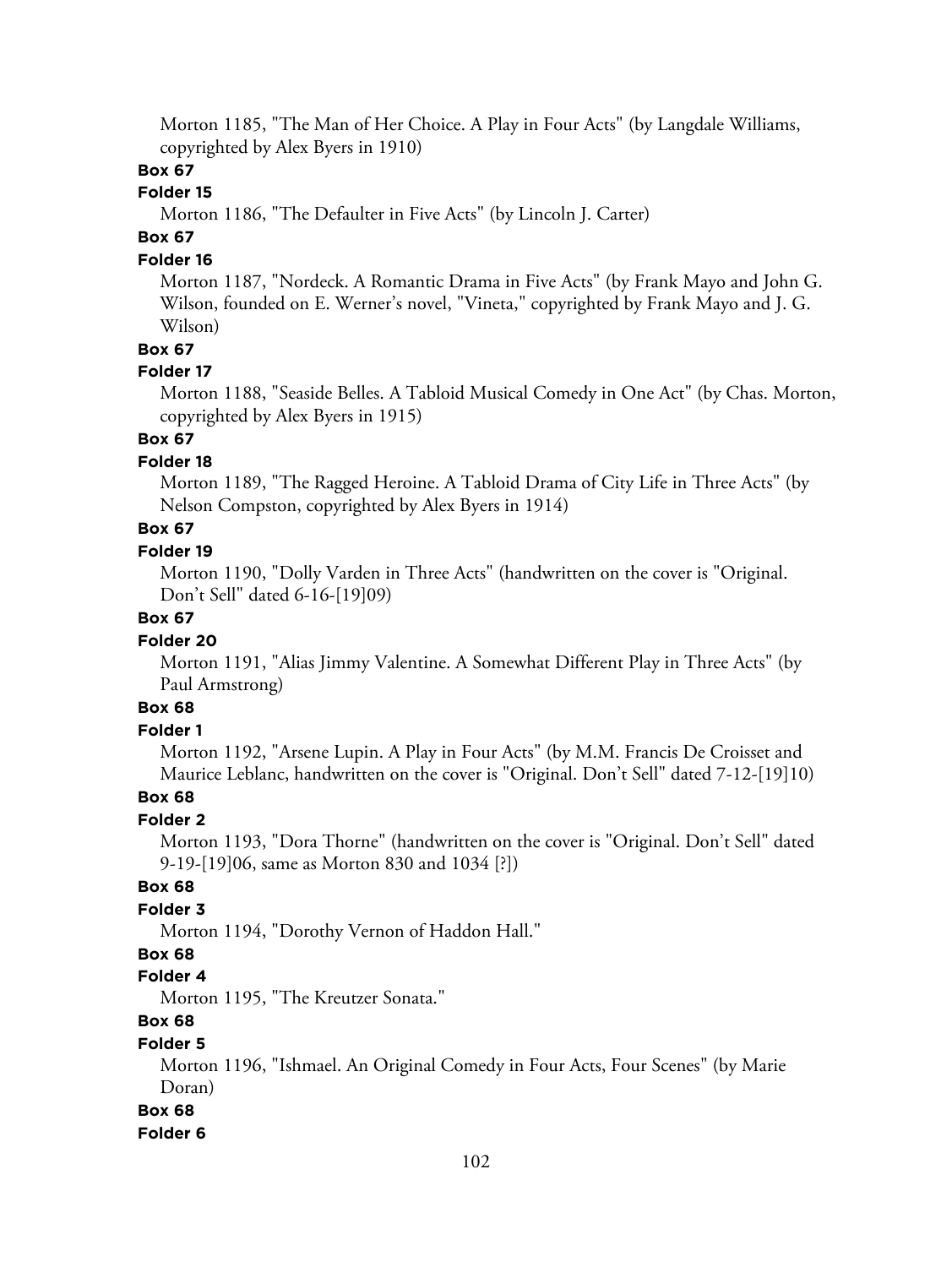Morton 1197, "Trust Busters. A Musical Comedy in Three Acts."

## **Box 68**

## **Folder 7**

Morton 1198, "At Sunrise. A Five Act Western Military Comedy Drama."

# **Box 68**

# **Folder 8**

Morton 1199, "Professor Mooner's Troubles. A Musical Farce in Two Acts" (by Carlos Mortoni, copyrighted by Alex Byers in 1910)

# **Box 68**

# **Folder 9**

Morton 1200, "Mother. A Play in Four Acts."

#### **Box 68**

#### **Folder 10**

Morton 1201, "The Servant in the House" (by Charles Rann Kennedy [?])

## **Box 68**

# **Folder 11**

Morton 1202, "The Game" (handwritten on the cover is "Original. Don't Sell" dated 5-14-[19]15)

# **Box 68**

## **Folder 12**

Morton 1203, "Beyond Pardon" (copyrighted by Alex Byers in 1910)

#### **Box 68**

## **Folder 13**

Morton 1204, "The Daughter of Judea. A Revised Form of Leah, the Forsaken" (by Margaret Neville)

# **Box 68**

## **Folder 14**

Morton 1205, "Carmen. A Drama in Four Acts" (by Langdale Williams, copyrighted by Alex Byers in 1914)

# **Box 68**

#### **Folder 15**

Morton 1206, "The Elopement. A Farce in One Act."

## **Box 68**

#### **Folder 16**

Morton 1207, "The Melting Pot" (handwritten on the cover is "Original. Don't Sell" dated 5-12-[19]10)

## **Box 68**

#### **Folder 17**

Morton 1208, "The Bells. A Dramatic Playlet in One Act" (by Nelson Compston, copyrighted by Alex Byers in 1913)

# **Box 68**

#### **Folder 18**

Morton 1209, "The Straight Road. A Drama in Four Acts."

## **Box 68**

#### **Folder 19**

Morton 1210, "A Marked Woman."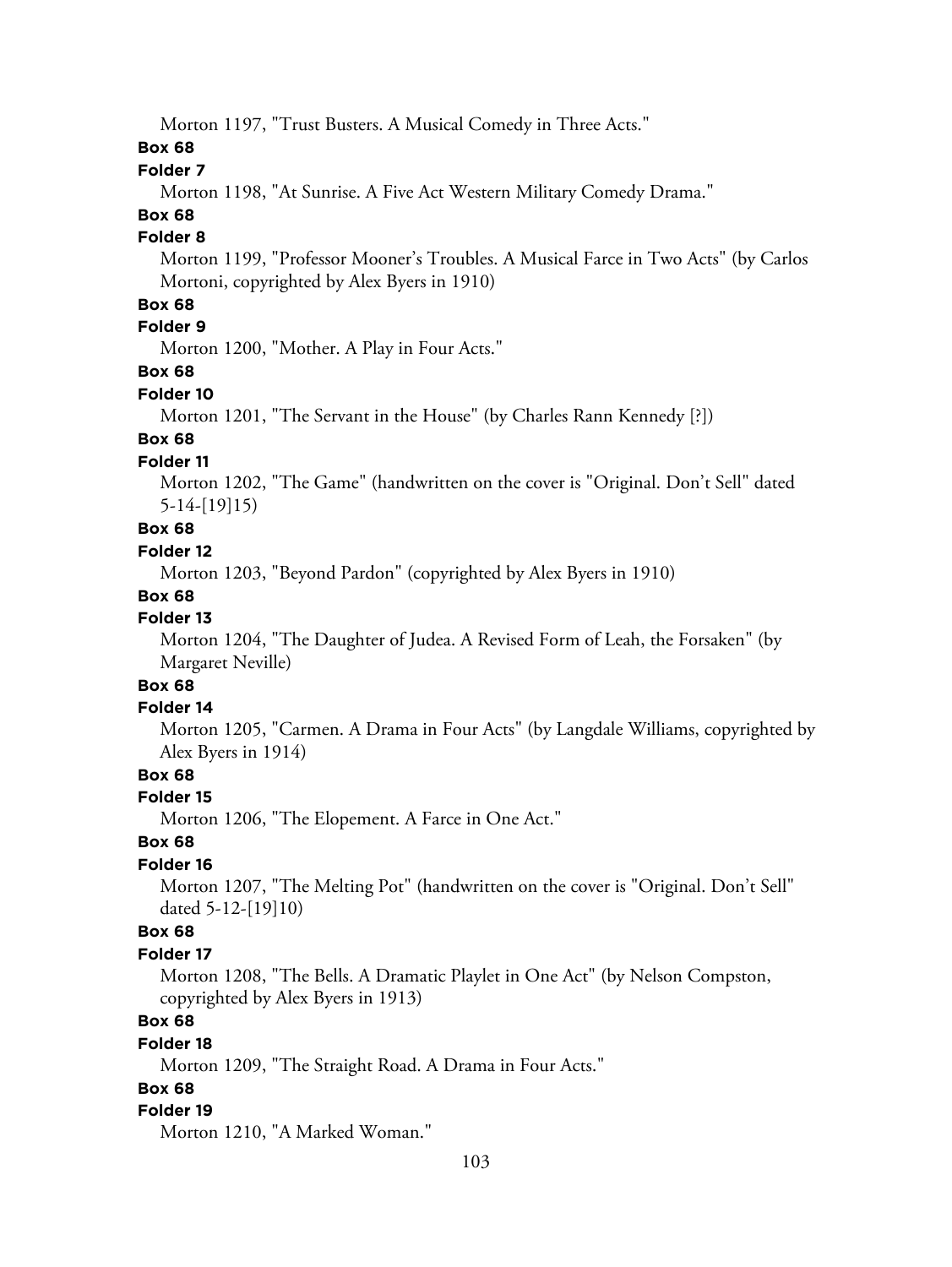#### **Folder 20**

Morton 1211, "Our Dorothy. An Original Playlet in Four Acts" (by Clarence Black, copyrighted by Alex Byers in 1913)

# **Box 69**

# **Folder 1**

Morton 1212, "Hawthorne of the U.S.A."

# **Box 69**

## **Folder 2**

Morton 1213, "Thy Neighbor's Wife. An Original Drama in Four Acts" (by Clarence Bennett, copyrighted by Clarence Bennett in 1910)

### **Box 69**

#### **Folder 3**

Morton 1214, "Dora Thorne. A Dramatization in Four Act of Bertha M. Clay's Celebrated Story of the Same Name" (by W.C. Herman, copyrighted by Alex Byers in 1913, same as Morton 830, 1034, 1193 [?])

## **Box 69**

#### **Folder 4**

Morton 1215, "A Corner on Coffee."

## **Box 69**

### **Folder 5**

Morton 1216, "Broadway Jones."

# **Box 69**

## **Folder 6**

Morton 1217, "Escape."

# **Box 69**

## **Folder 7**

Morton 1218, "Why 'Bo' Swore Off. A Domestic Playlet in One Act" (by Miron Leffingwell, copyrighted by Alex Byers in 1912)

## **Box 69**

#### **Folder 8**

Morton 1219, "The Pace that Kills" (property of Dick Sutton)

#### **Box 69**

## **Folder 9**

Morton 1220, "The Warning Bell. An Original Play in Four Acts" (by Clarence Bennet)

# **Box 69**

# **Folder 10**

Morton 1221, "Ruby Romance."

# **Box 69**

#### **Folder 11**

Morton 1222, "The Spirit of Paul Doon."

## **Box 69**

# **Folder 12**

Morton 1223, "The Trap. A Drama of Strong Heart Interest in Four Acts" (by Timothy Hart, copyrighted by Frank Hannon in 1912, handwritten on the cover is "Original. Don't Sell" dated 3-19-[19]12)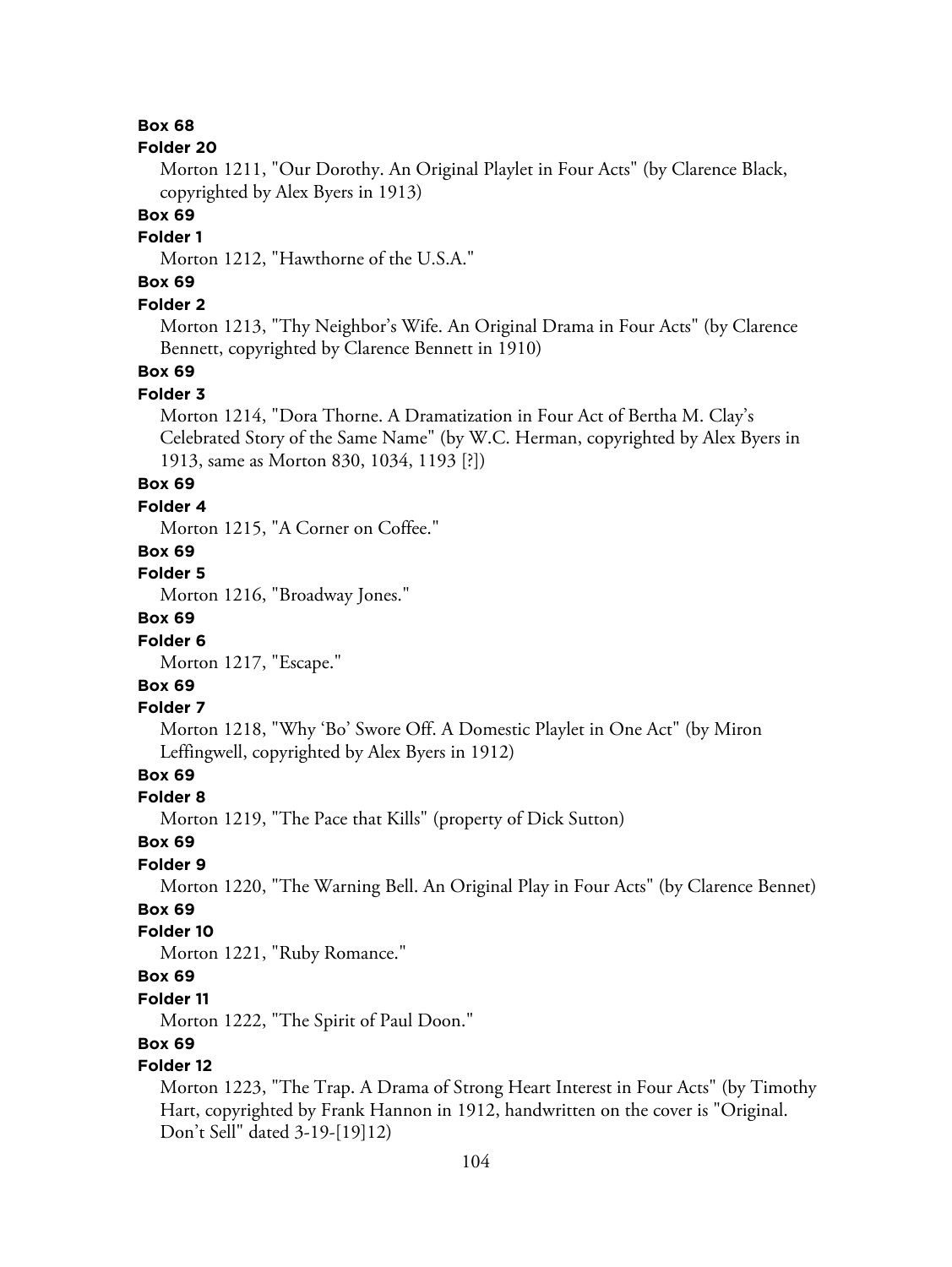#### **Folder 13**

Morton 1224, "The Peace-Maker. A Play of the Present in Four Acts" (by Marion Langdale, copyrighted by Alex Byers in 1912)

## **Box 69**

## **Folder 14**

Morton 1225, "A Fatal Shadow in Four Acts" (by Al W. Emerson handwritten on the cover is "Original. Don't Sell" dated 3-9-[19]12)

# **Box 69**

# **Folder 15**

Morton 1226, "The Blue and the Grey. A Military Drama in Five Acts" (same as Morton 668 [?])

#### **Box 69**

#### **Folder 16**

Morton 1227, "Monte Cristo."

## **Box 69**

## **Folder 17**

Morton 1228, "The Powers That Be. Concerning American Politics in Four Acts."

# **Box 69**

#### **Folder 18**

Morton 1229, "The Cry Baby. A Four Act Comedy Drama."

#### **Box 69**

## **Folder 19**

Morton 1230, "Pride of the Youkon" (handwritten on the cover is "Original. Don't Sell" dated 5-24-[19]10)

# **Box 69**

#### **Folder 20**

Morton 1231, "Byer's Library of Tabloid Plays. The Thief's Daughter. A Comedy Drama in One Act" (by Nelson Compston, copyrighted by Alex Byers in 1914)

# **Box 70**

#### **Folder 1**

Morton 1232, "Charlotte Temple."

### **Box 70**

# **Folder 2**

Morton 1233, "Captain Charming."

# **Box 70**

## **Folder 3**

Morton 1234, "Nell, Of Bohemia. A Comedy in Three Acts."

# **Box 70**

### **Folder 4**

Morton 1235, "The Crimson Stain. A Five Act Melodrama" (by Jerry H. Herzell, adapted from "The Disinherited" by George H. Kimballs, copyrighted in 1903)

#### **Box 70**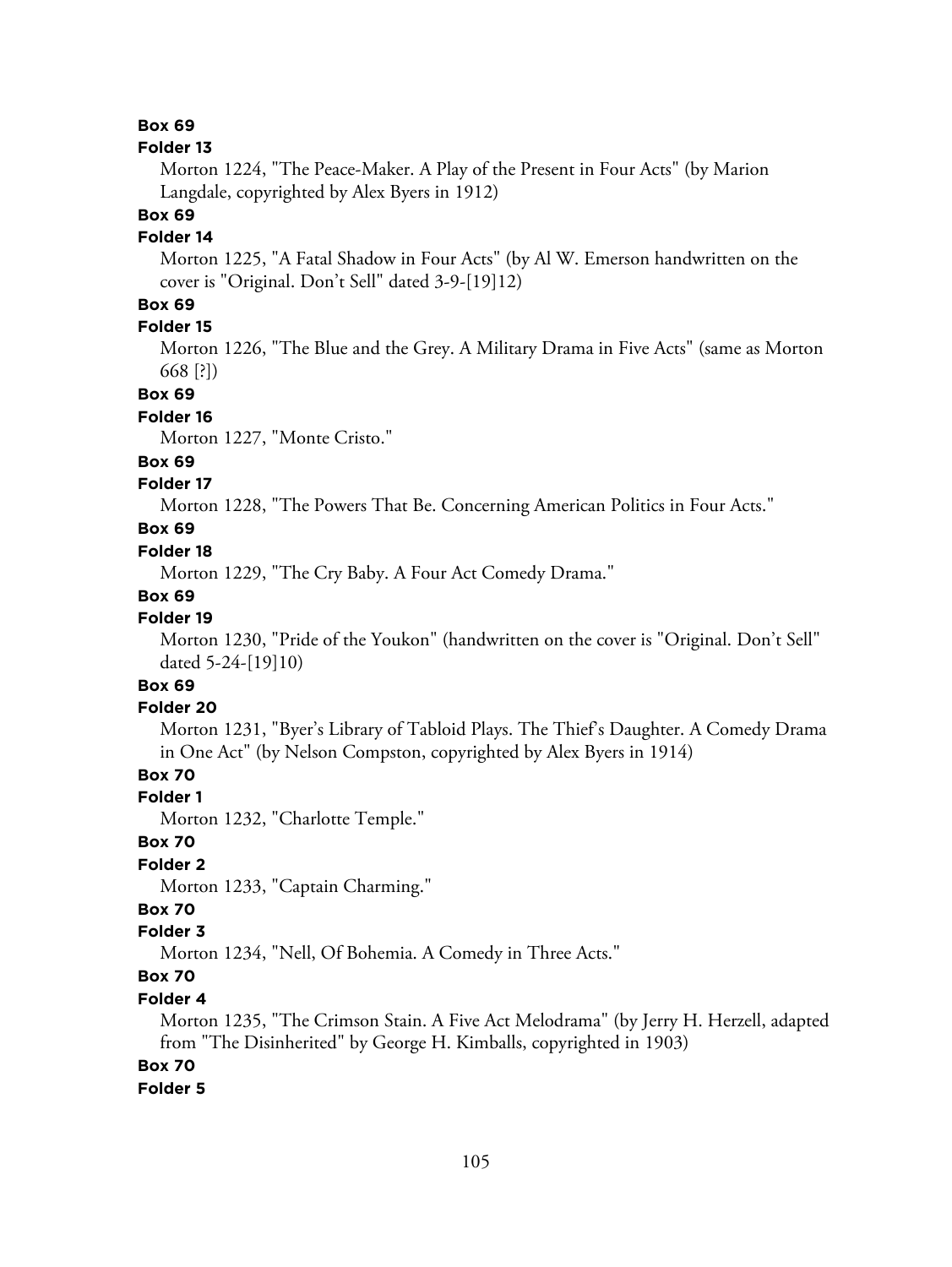Morton 1236, "Du Barry. A Historical Romantic Drama in Four Acts." (by Miron Leffingwell, copyrighted by Alex Byers in 1910, handwritten on the cover is "Original. Don't Sell" dated 6-3-[19]10, same as Morton 932 and 1067 [?])

## **Box 70**

#### **Folder 6**

Morton 1237, "The Fatal Wedding."

# **Box 70**

# **Folder 7**

Morton 1238, "The Nigger. A Play in Three Acts" (by Edward Sheldon)

# **Box 70**

#### **Folder 8**

Morton 1239, "Man and Wife. A Domestic Military Drama in Four Acts" (by Walter Howard, same as Morton 51 [?])

# **Box 70**

## **Folder 9**

Morton 1240, "The Commanding Officer. A New American Melodrama in Four Acts" (handwritten on the cover is "Original. Don't Sell" dated 7-21-[19]10)

#### **Box 70**

#### **Folder 10**

Morton 1241, "An Old Sweetheart of Mine. A Love Story Dealing With Life on the Plains" (handwritten on the cover is "Original. Don't Sell" dated 4-6-[19]10)

#### **Box 70**

### **Folder 11**

Morton 1242, "By Right of Might. A Play of To-day in Four Acts" (by Miron Leffingwell, copyrighted by Alex Byers in 1910)

# **Box 70**

## **Folder 12**

Morton 1243, "The Octoroon or Life in Louisiana."

## **Box 70**

## **Folder 13**

Morton 1244, "Charley's Aunt."

## **Box 70**

#### **Folder 14**

Morton 1245, "The Red Circle. A Story of the Black Hand. A Drama in Three Acts" (Miron Leffingwell, copyrighted by Alex Byers in 1909)

# **Box 70**

## **Folder 15**

Morton 1246, "The Third Degree. A Play in Four Acts" (handwritten on the cover is "Original. Don't Sell" dated 1-10-[19]10)

# **Box 70**

## **Folder 16**

Morton 1247, "Cinderella Up to Date. A Musical Farce in Three Acts."

# **Box 71**

#### **Folder 1**

Morton 1248, "Under Two Flags in Five Acts" (handwritten on the cover is "Original. Don't Sell")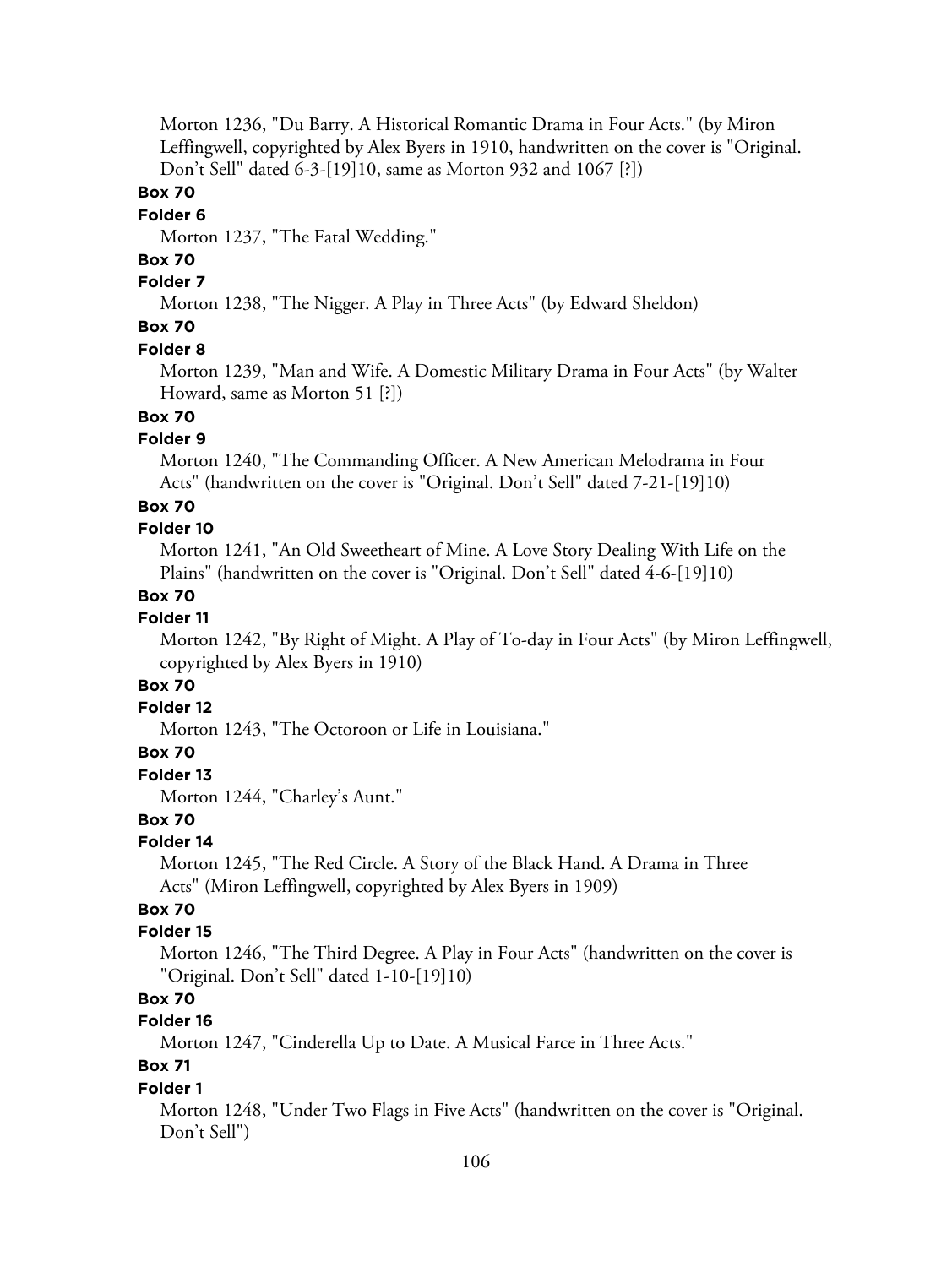#### **Folder 2**

Morton 1249, "Van Allen's Wife."

# **Box 71**

#### **Folder 3**

Morton 1250, "Our Alma Mater. A Play in Four Acts" (by Miron Leffingwell, copyrighted by Alex Byers in 1909)

# **Box 71**

# **Folder 4**

Morton 1251, "Springtime."

### **Box 71**

## **Folder 5**

Morton 1252, "Seven Days."

## **Box 71**

## **Folder 6**

Morton 1253, "The Heart of Mexico."

## **Box 71**

**Folder 7**

Morton 1254, "On Parole."

## **Box 71**

## **Folder 8**

Morton 1255, "Instinct."

# **Box 71**

## **Folder 9**

Morton 1256, "Sign of the Four" (handwritten on the cover is "Original. Don't Sell" dated 10-23-[19]09)

## **Box 71**

# **Folder 10**

Morton 1257, "The Proud Prince" (by Justin McCarthy [?])

# **Box 71**

## **Folder 11**

Morton 1258, "A Lady from Alaska. A Romance of the North. A Play in Four Acts" (by Miron Leffingwell, copyrighted by Alex Byers in 1909)

# **Box 71**

## **Folder 12**

Morton 1259, "Baby Mine" (by Margeret Mayo)

## **Box 71**

## **Folder 13**

Morton 1260, "The Sins of Society."

## **Box 71**

# **Folder 14**

Morton 1261, "A Yankee Prince" (handwritten copy)

# **Box 71**

# **Folder 15**

Morton 1262, "The Marriage of William Ashe."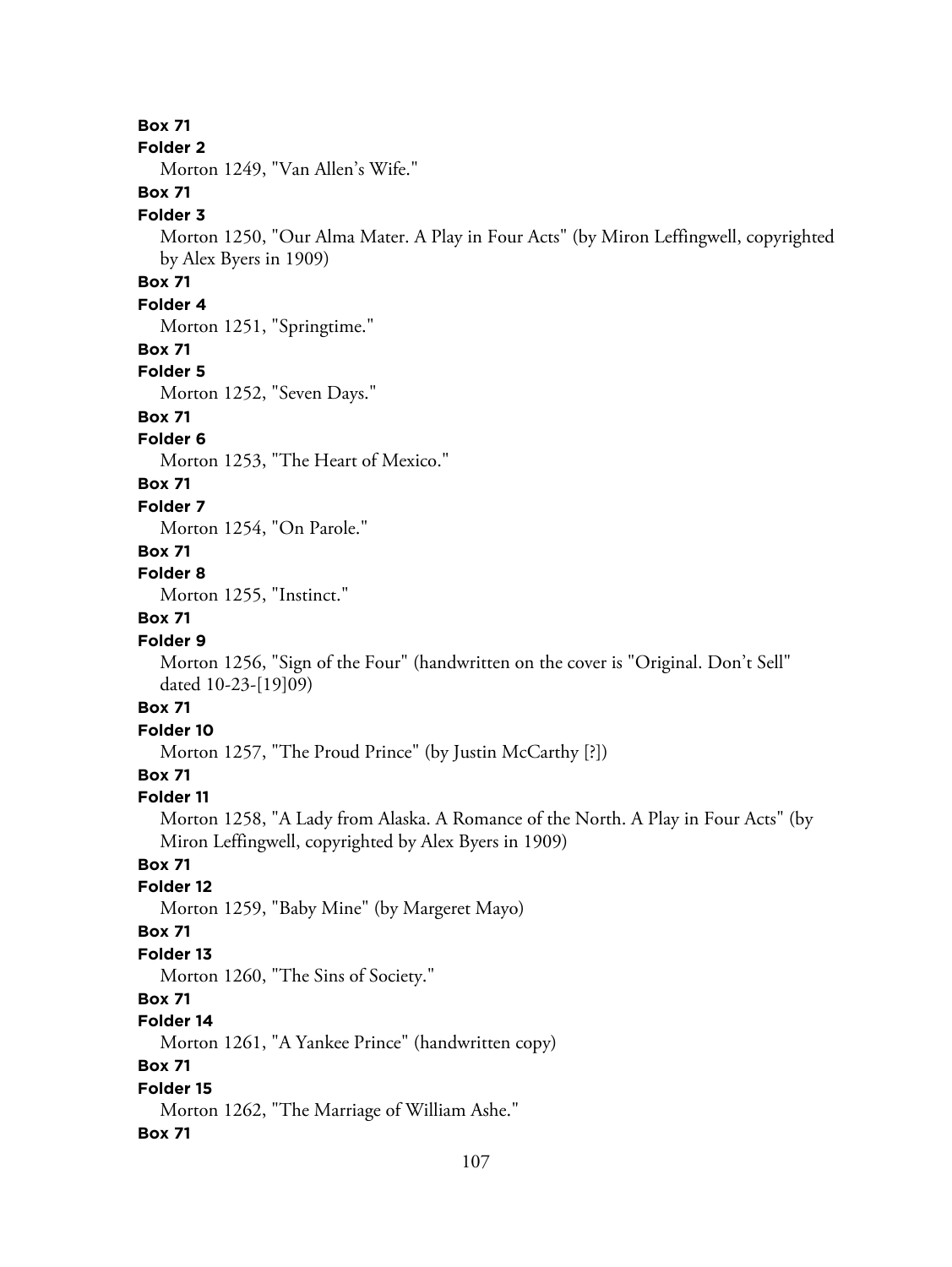Morton 1263, "The Brass Bottle. A Fantastic Comedy in Four Acts."

## **Box 71**

# **Folder 17**

Morton 1264, "Molly Bawn."

## **Box 71**

### **Folder 18**

Morton 1265, "The Great John Ganton. A Drama in Four Acts."

## **Box 71**

# **Folder 19**

Morton 1266, "Under Arizona Skies. A Melodramatic Comedy in Four Acts" (by Nelson Compston, copyrighted by Alexander Byers in 1916)

## **Box 72**

### **Folder 1**

Morton 1267, "A Midnight Marriage. A Comedy in Four Acts."

### **Box 72**

## **Folder 2**

Morton 1268, "The Lottery Man."

# **Box 72**

### **Folder 3**

Morton 1269, "Under the Bear's Paw. A Russian Romance in Three Acts" (by Nelson Compston, copyrighted by Alex Byers in 1910)

# **Box 72**

### **Folder 4**

Morton 1270, "A Blind Marriage. A Play in Four Acts" (handwritten copy)

# **Box 72**

#### **Folder 5**

Morton 1271, "Mistress Nell. A Merry Play in Four Acts" (by George C. Hazelton)

## **Box 72**

#### **Folder 6**

Morton 1272, "Afterglow. A Play in Three Acts" (by A. C. Fraser Wood, handwritten copy)

#### **Box 72**

#### **Folder 7**

Morton 1273, "The Rise of Dick Halward or The Way to Win a Woman."

# **Box 72**

# **Folder 8**

Morton 1274, "The Sweetest Sin."

# **Box 72**

### **Folder 9**

Morton 1275, "The Girl and the Gambler" (by Hal Reid)

#### **Box 72**

# **Folder 10**

Morton 1276, "Blades O' Blue Grass. A Romance of the New Kentucky in Three Acts" (by Miron Leffingwell, copyrighted by Alex Byers in 1910)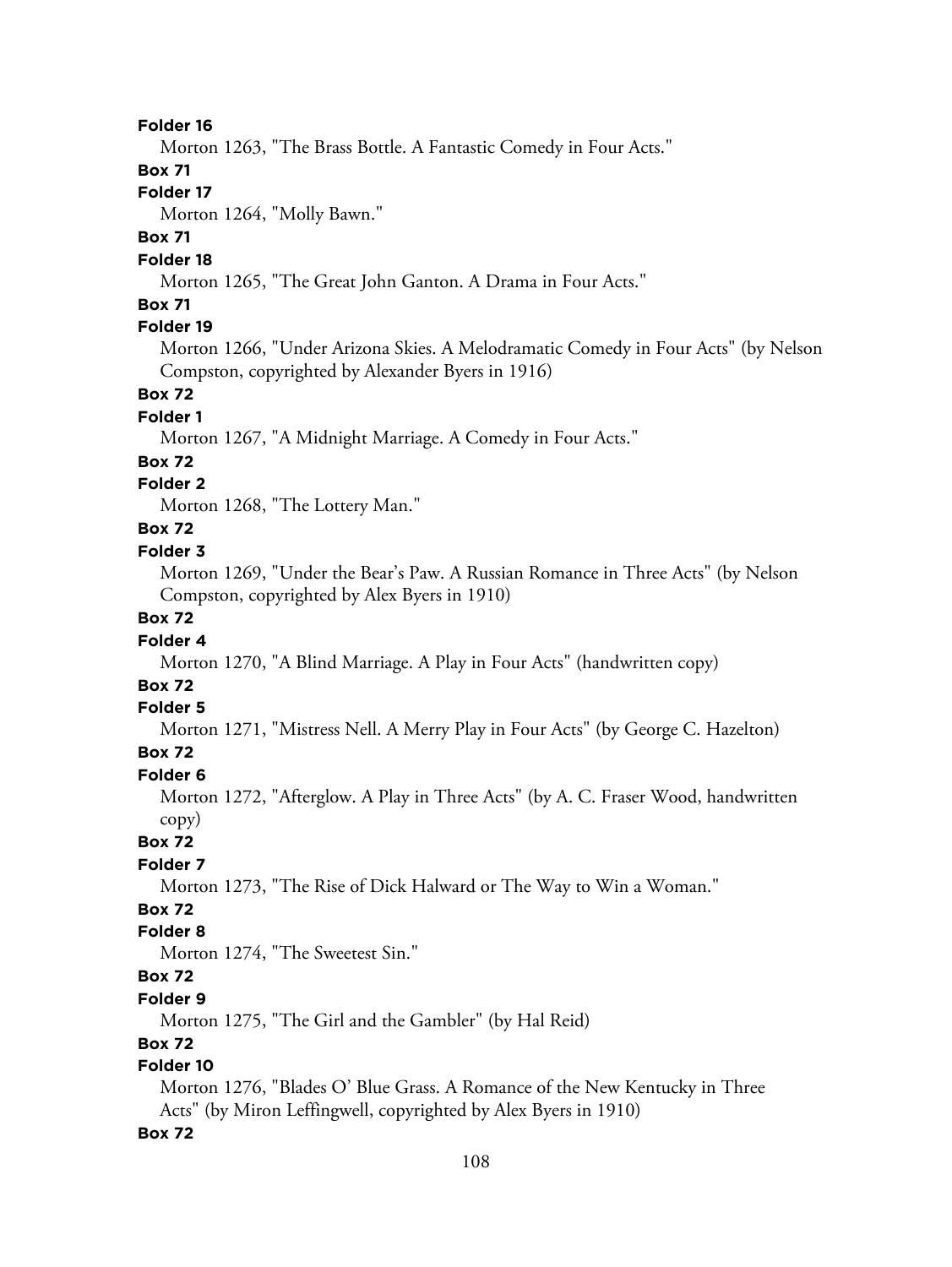Morton 1277, "A Sense of Humor. A Comedy in Three Acts."

# **Box 72**

### **Folder 12**

Morton 1278, "Too Proud to Beg" (handwritten on the cover is "Original. Don't Sell" dated 9-19-[19]10)

# **Box 72**

### **Folder 13**

Morton 1279, "Forgiveness. A Comedy in Four Acts."

# **Box 72**

#### **Folder 14**

Morton 1280, "The Avenger."

#### **Box 72**

#### **Folder 15**

Morton 1281, "Poor Mr. Potten."

### **Box 72**

### **Folder 16**

Morton 1282, "The Prince and the Beggar Maid" (handwritten on the cover is "Original. Don't Sell" dated 8-4-[19]10)

#### **Box 72**

#### **Folder 17**

Morton 1283, "Peter's Mother. A Comedy in Three Acts."

#### **Box 72**

#### **Folder 18**

Morton 1284, "Wife in Name Only. A Drama in Four Acts" (by Nelson Compston, copyrighted by Alex Byers in 1909)

# **Box 73**

#### **Folder 1**

Morton 1285, "The Dean's Daughter in Four Acts" (by Philips and Grundy, handwritten copy)

#### **Box 73**

### **Folder 2**

Morton 1286, "A Crown of Thorns" (by Hal Reid and Jay Hunt)

# **Box 73**

### **Folder 3**

Morton 1287, "The Order of the Yellow Rose. A Farcical Comedy Drama in Three Acts" (by Langdale Willaims, copyrighted by Alex Byers in 1914)

# **Box 73**

#### **Folder 4**

Morton 1288, "Dangerous Women."

# **Box 73**

#### **Folder 5**

Morton 1289, "The White Tigress of Japan. A Drama in Four Acts" (by Chas. A. Taylor)

# **Box 73**

#### **Folder 6**

Morton 1290, "The Empire State Express" (by Walter Mantague)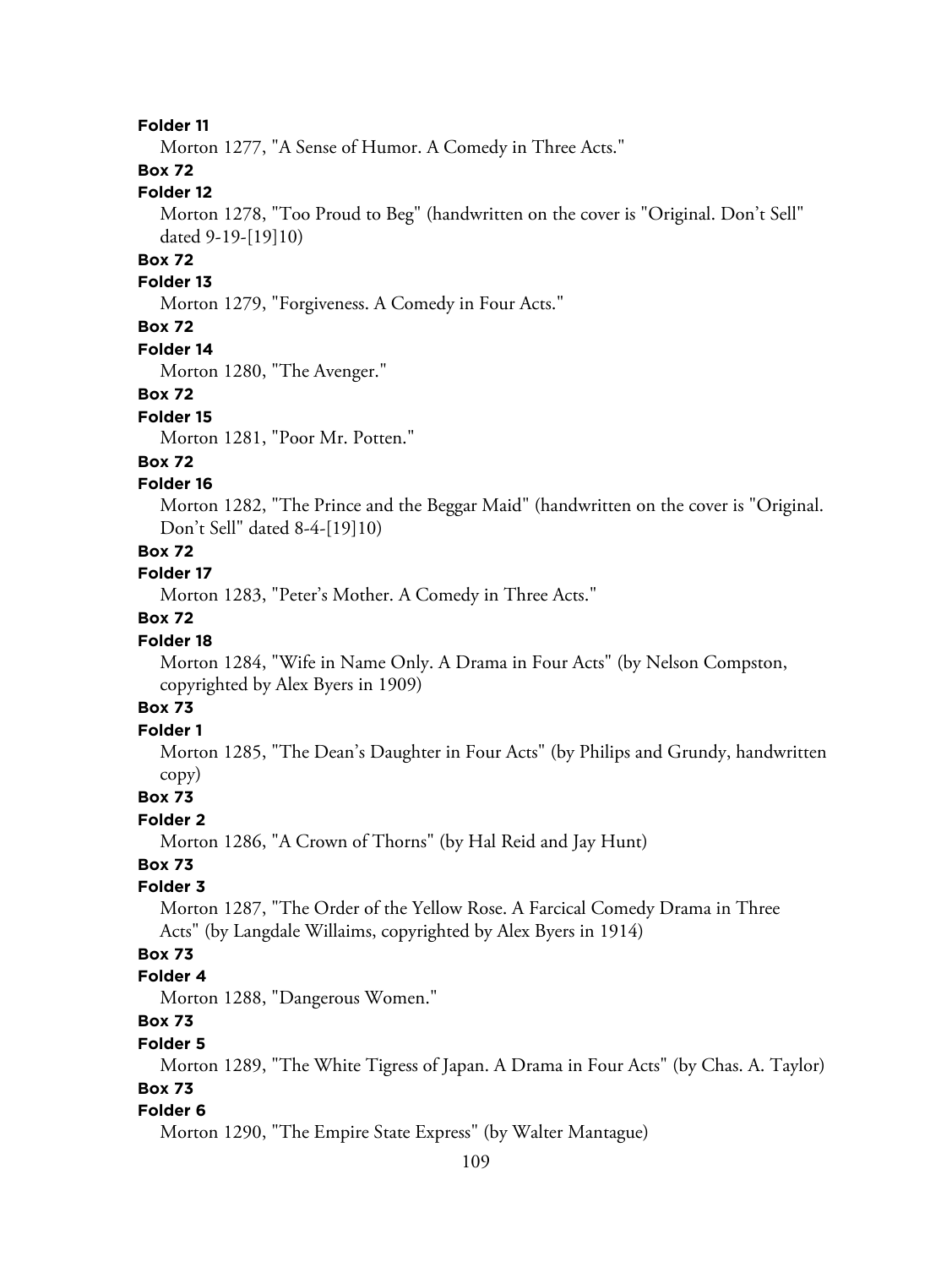#### **Folder 7**

Morton 1291, "Tracked By Wireless Across the Atlantic. The Great Dr. Grippen Case" (copyrighted by Ira Carleton Tichener in 1910)

# **Box 73**

# **Folder 8**

Morton 1292, "Pulse of Chinatown. A Sensational Melodrama of Life in New York in Four Acts" (by Howard P. Taylor)

# **Box 73**

# **Folder 9**

Morton 1293, "The Fool of the Force. A Comedy Sketch in Two Scenes."

# **Box 73**

### **Folder 10**

Morton 1294, "His Heart's Desire. A Play of Self in Four Acts" (by Miron Leffingwell)

# **Box 73**

# **Folder 11**

Morton 1295, "The Two Orphans."

### **Box 73**

# **Folder 12**

Morton 1296, "Saturday to Monday. A Comedy in Three Acts."

# **Box 73**

# **Folder 13**

Morton 1297, "The Fatal Scar."

# **Box 73**

# **Folder 14**

Morton 1298, "The Life That Kills."

# **Box 73**

# **Folder 15**

Morton 1299, "The Deep Purple. A Play of a Big City's Night Life and It's Consequences."

### **Box 73**

#### **Folder 16**

Morton 1300, "On Mobile Bay."

# **Box 73**

# **Folder 17**

Morton 1301, "The Yankee Doodle Boy" (handwritten on the cover is "Original. Don't Sell" dated 2-13-[19]12)

# **Box 73**

### **Folder 18**

Morton 1302, "A Philipine [sic] Romance. A Romantic Military Drama in Four Acts" (by Carl Norton, copyrighted by Alex Byers in 1913)

# **Box 73**

# **Folder 19**

Morton 1303, "One Girl in a Thousand."

#### **Box 73**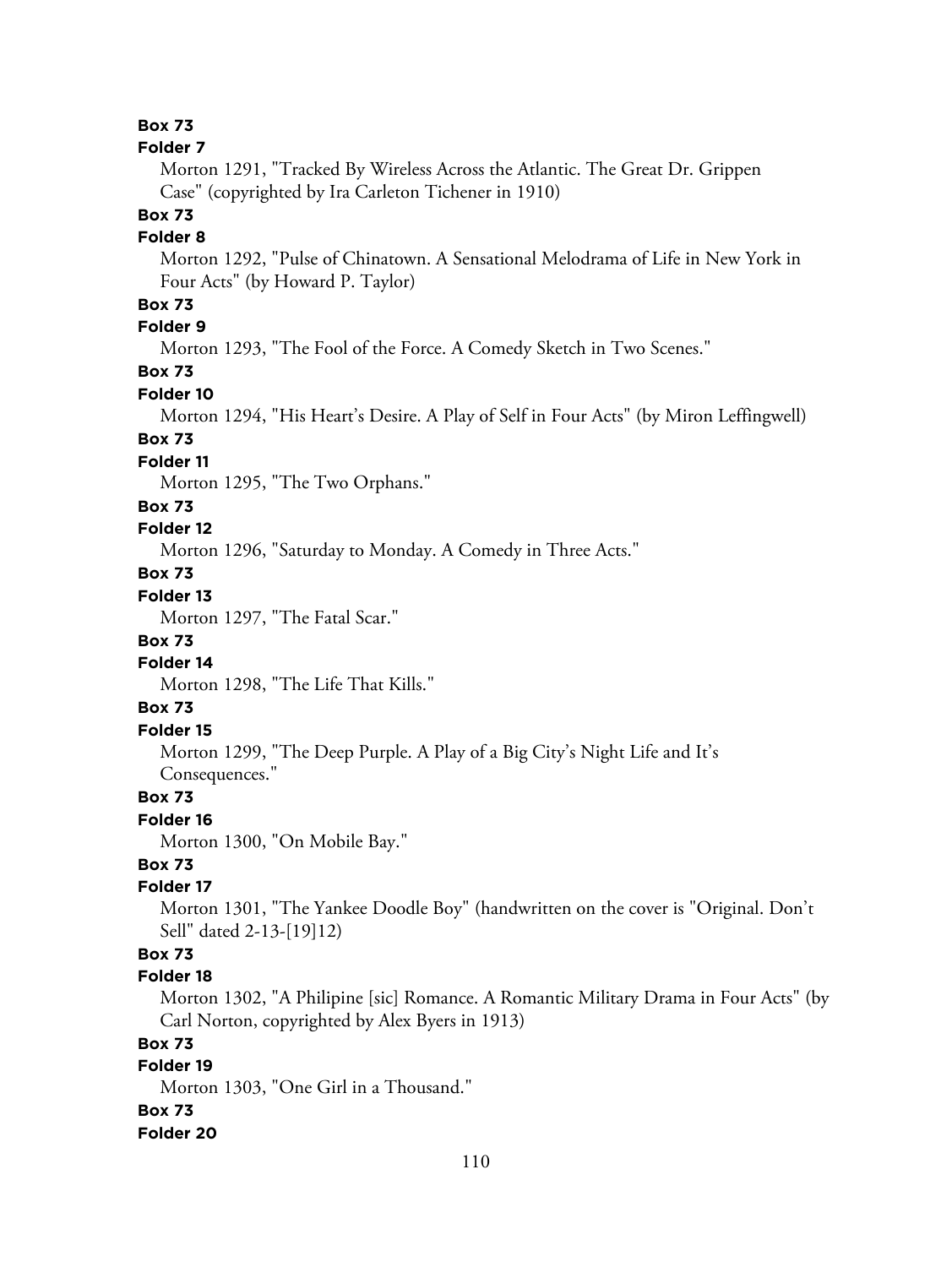Morton 1304, "Queen of the White Slaves."

**Box 74**

# **Folder 1**

Morton 1305, "The Ragged Hero. A Comedy Melodrama in Four Acts."

# **Box 74**

### **Folder 2**

Morton 1306, "Under a Shield of Gold or By Love Redeemed" (by Charles A. Taylor [?])

# **Box 74**

# **Folder 3**

Morton 1307, "A Struggle for Gold."

# **Box 74**

### **Folder 4**

Morton 1308, "Won by Waiting. A Comedy Drama in Four Acts" (by Nelson Compston and W.C. Herman, copyrighted by Alex Byers in 1912)

# **Box 74**

# **Folder 5**

Morton 1309, "The Golden Rule."

# **Box 74**

# **Folder 6**

Morton 1310, "Nick Carter."

# **Box 74**

# **Folder 7**

Morton 1311, "The Last Shot" (handwritten on the cover is "Original. Don't Sell" dated 11-1-[19]11)

### **Box 74**

#### **Folder 8**

Morton 1312, "The Lighthouse by the Sea."

# **Box 74**

### **Folder 9**

Morton 1313, "With Edged Tool. An English Melodrama."

#### **Box 74**

#### **Folder 10**

Morton 1314, "The Home Secretary. A Modern Play in Four Acts" (handwritten on the cover is "Original. Don't Sell" dated 11-1-[19]11)

# **Box 74**

# **Folder 11**

Morton 1315, "The Undercurrent. An English Drama."

# **Box 74**

# **Folder 12**

Morton 1316, "Gates of Folly. A Drama in Four Acts" (handwritten on the cover is "Original. Don't Sell" dated 11-1-[19]11)

# **Box 74**

# **Folder 13**

Morton 1317, "Bevis. A Light Comedy in Three Acts" (handwritten on the cover is "Original. Don't Sell" dated 11-1-[19]11)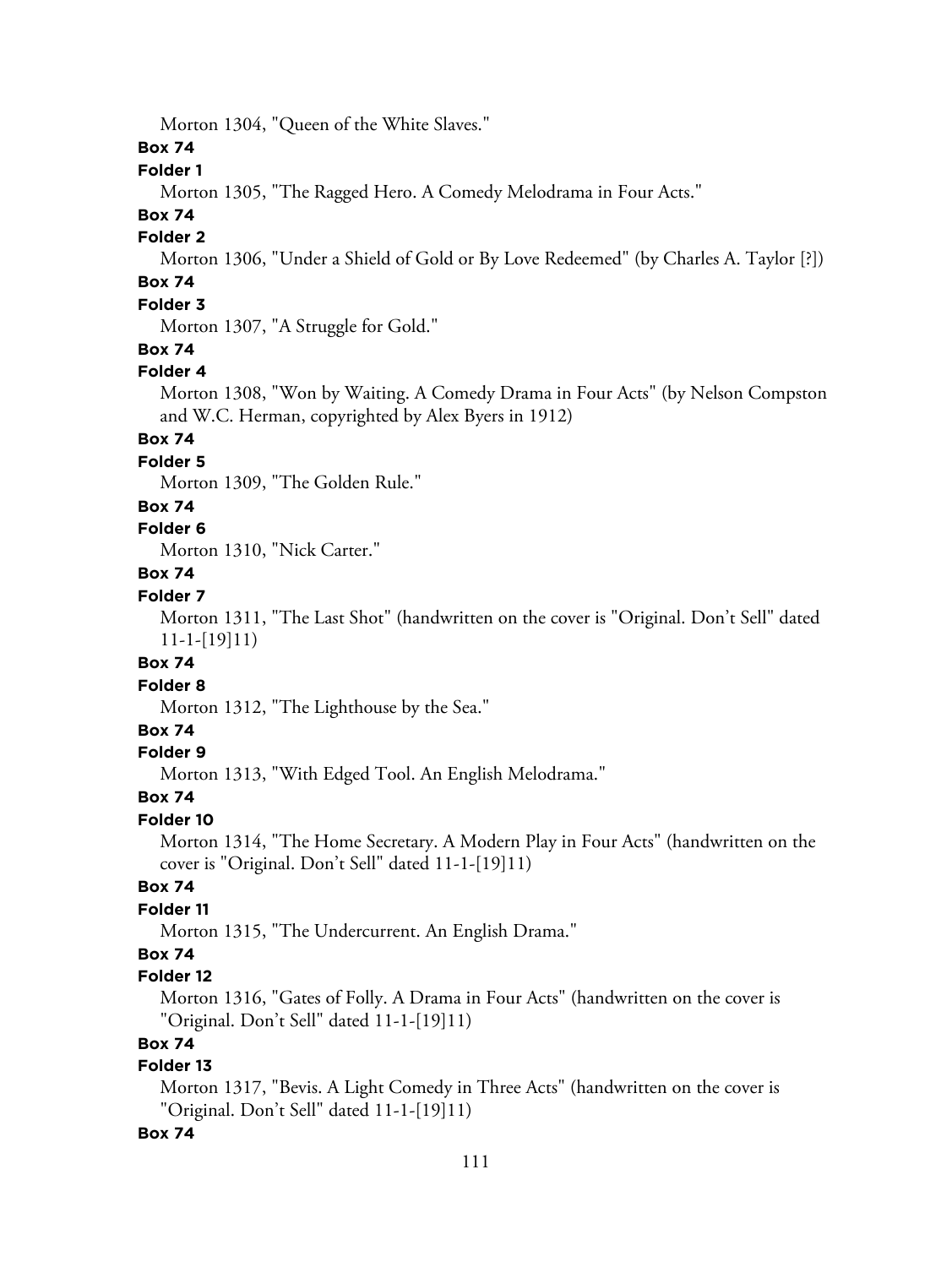Morton 1318, "At Magdalena Bay. Military Drama in Four Acts" (by Miron Leffingwell, copyrighted by Alex Byers in 1912)

# **Box 74**

# **Folder 15**

Morton 1319, "The Curse of Drink."

# **Box 74**

# **Folder 16**

Morton 1320, "The New Scholar. A Music-drama in Three Acts" (by Charles A. Warren, copyrighted by Alex Byers in 1912)

### **Box 74**

#### **Folder 17**

Morton 1321, "The Call of the Wild. A Comedy Drama in Four Acts" (by W.C. Herman, copyrighted by Alex Byers in 1912)

# **Box 74**

### **Folder 18**

Morton 1322, "A Convict's Sweetheart. A Comedy Drama in Four Acts" (by W.C. Herman and Nelson Compston, a rewritten version of a play by the same name by Langdale Williams [in collection, Morton 346], copyrighted by Alex Byers in 1912, handwritten on the cover is "Original. Don't Sell" dated 7-13-[19]12)

# **Box 74**

# **Folder 19**

Morton 1323, "The Disappearance of Dora. A Comedy of Now in Four Acts" (by Marion Langdale, copyrighted by Alex Byers in 1912)

#### **Box 74**

# **Folder 20**

Morton 1324, "Church Across the Way."

### **Box 75**

### **Folder 1**

Morton 1325, "The Derby Winner."

### **Box 75**

#### **Folder 2**

Morton 1326, "In Old No'th Ca'lina or The Face in the Star in he Land of the Sky" (handwritten on the cover is "Original. Don't Sell" dated 1-19-[19]12)

### **Box 75**

### **Folder 3**

Morton 1327, "Joshua Simpkins" (handwritten on the cover is "Original. Don't Sell" dated 8-10-[19]12)

# **Box 75**

**Folder 4**

Morton 1328, "The Netherside."

#### **Box 75**

# **Folder 5**

Morton 1329, "Passers By."

### **Box 75**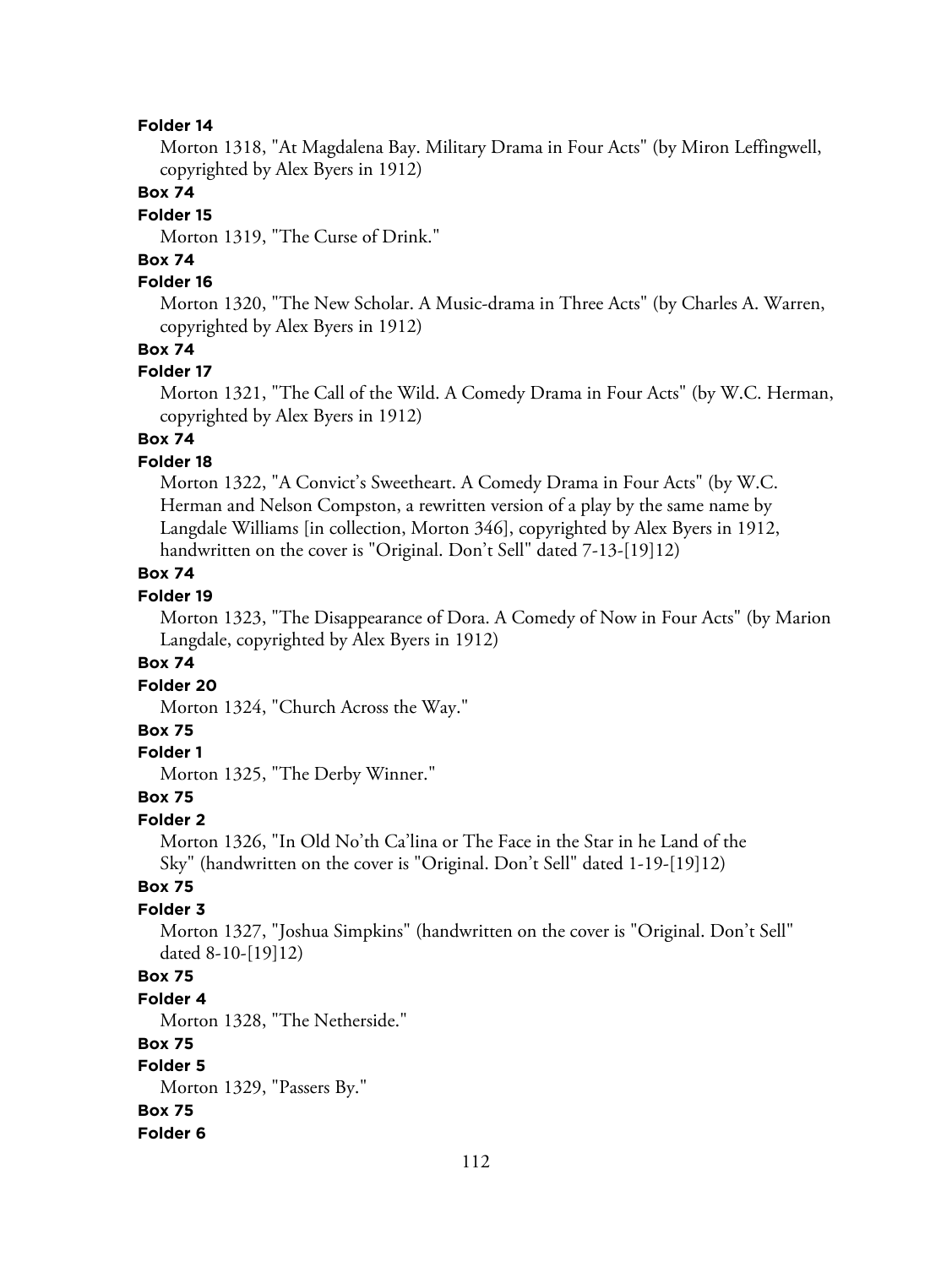Morton 1330, "Mr. Butte of Montana" (by W. Gault Browne)

# **Box 75**

# **Folder 7**

Morton 1331, "Fedora" (by Victorine Sardou)

# **Box 75**

# **Folder 8**

Morton 1332, "The Men of Jimtown."

# **Box 75**

### **Folder 9**

Morton 1333, "An Irish Rose. A Modern Comedy Drama in Four Acts" (by Charles Morton, copyrighted by Alex Byers in 1917)

#### **Box 75**

#### **Folder 10**

Morton 1334, "The Carpet Bagger."

# **Box 75**

### **Folder 11**

Morton 1335, "The Only Way."

# **Box 75**

### **Folder 12**

Morton 1336, "The Only Girl in the World. A Comedy in Three Acts" (by J. C. Le Barron, from the German of Ludwig Fulda)

### **Box 75**

# **Folder 13**

Morton 1337, "The Man From Texas in 4 Acts" (by Jas K. Keane)

# **Box 75**

# **Folder 14**

Morton 1338, "The Fortune Hunter."

# **Box 75**

#### **Folder 15**

Morton 1339, "Brother Officers" (handwritten on the cover is "Original. Don't Sell" dated 7-24-[19]09)

### **Box 75**

#### **Folder 16**

Morton 1340, "The Cattle King."

#### **Box 75**

#### **Folder 17**

Morton 1341, "Deadwood Dick. The Scout of Fort Meade."

# **Box 75**

# **Folder 18**

Morton 1342, Unknown title or author. Missing front page.

# **Box 75**

#### **Folder 19**

Morton 1343, "Her Sister."

# **Box 75**

#### **Folder 20**

Morton 1344, "The Tidal Wave."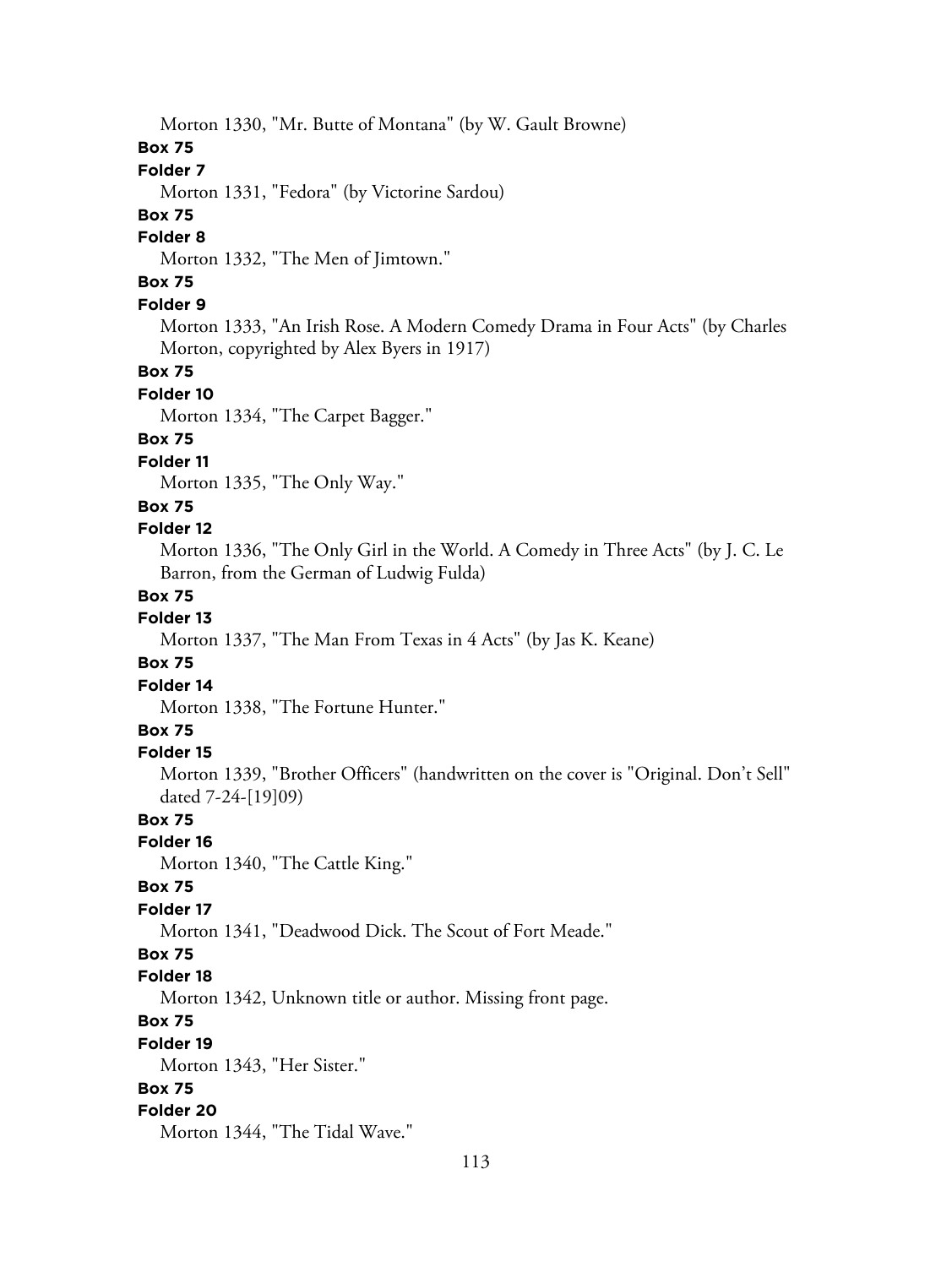#### **Folder 1**

Morton 1345, "Cast Aside. A Drama of Modern City Life" (by Lem. B. Parker) **Box 76**

#### **Folder 2**

Morton 1346, "The Poor Mr. Rich. An Original Comedy" (W. Gault Browne)

# **Box 76**

# **Folder 3**

Morton 1347, "Our Boarding House."

# **Box 76**

### **Folder 4**

Morton 1348, "In Louisiana. A Melo-Drama in 4 Acts" (by Robert Longmire)

#### **Box 76**

#### **Folder 5**

Morton 1349, "Small Town Folks. A Comedy Drama in Four Acts" (by Charles A. Warren, copyrighted by Charles A. Morton in 1922)

# **Box 76**

### **Folder 6**

Morton 1351, "The Gamblers. A Play in Three Acts." [No Morton 1350]

# **Box 76**

### **Folder 7**

Morton 1352, "College Chums. A Drama in Four Acts" (by Miron Leffingwell, copyrighted by Alex Byers in 1911)

# **Box 76**

# **Folder 8**

Morton 1353, "A Problem Story in Four Acts" (by Frank Lindon)

### **Box 76**

# **Folder 9**

Morton 1354, "The Blue Mouse."

# **Box 76**

#### **Folder 10**

Morton 1355, "Rosalind at Red Gate. Comedy Drama in Four Act."

#### **Box 76**

# **Folder 11**

Morton 1356, "The Country Boy" (by Edgar Selwyn)

# **Box 76**

### **Folder 12**

Morton 1357, "Rebecca of Sunnybrook Farm" (by Kate Douglas Wiggin and Charlotte Thompson, adapted from Mrs. Wiggin's "Rebecca" books)

# **Box 76**

# **Folder 13**

Morton 1358, "Billy."

# **Box 76**

# **Folder 14**

Morton 1359, "The Spendthrift."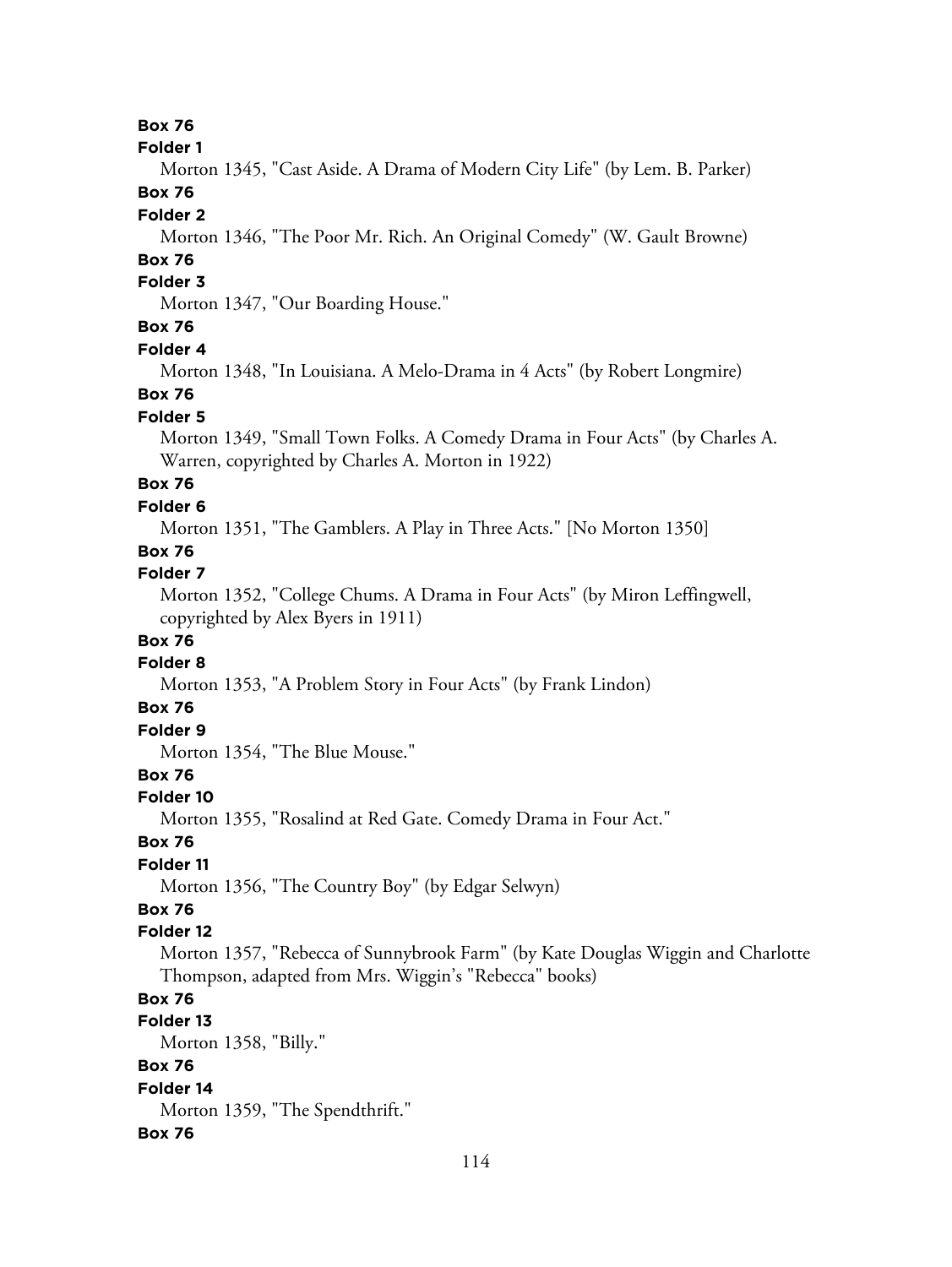Morton 1360, "Dolores. A Drama in Four Acts" (by Miron Leffingwell, copyrighted by Alex Byers in 1911)

# **Box 76**

#### **Folder 16**

Morton 1361, "A Little Brother of the Rich. A Satirical Comedy" (by Joseph Medill Patterson and Harriet Ford)

# **Box 76**

# **Folder 17**

Morton 1362, "The Lieutenant and the Cowboy. A Western Drama in Four Acts."

# **Box 76**

#### **Folder 18**

Morton 1363, "Eccentric Lord Comberdene. A Novelette in Three Chapters" (by R.C.Carton)

# **Box 76**

# **Folder 19**

Morton 1364, "The Girl From Alaska. A Melodrama in Four Acts" (by Chas. A. Taylor, handwritten on the cover is "Original. Don't Sell" dated 2-7-[19]11)

# **Box 76**

### **Folder 20**

Morton 1365, "Revelation of Woman of Mystery. A Drama in Four Acts" (by Langdale Williams, copyrighted by Alex Byers in 1911)

# **Box 77**

### **Folder 1**

Morton 1366, "The Speckled Band."

# **Box 77**

#### **Folder 2**

Morton 1367, "The Eye of the Government. Act I" (handwritten copy)

#### **Box 77**

#### **Folder 3**

Morton 1367a, "The Eye of the Government. Act II" (handwritten copy)

# **Box 77**

# **Folder 4**

Morton 1367b, "The Eye of the Government. Act III" (handwritten copy)

### **Box 77**

### **Folder 5**

Morton 1367c, "The Eye of the Government. Act IV" (handwritten copy)

# **Box 77**

### **Folder 6**

Morton 1368, "When Lightening Strikes" (handwritten copy)

# **Box 77**

#### **Folder 7**

Morton 1369, "A Cowpuncher."

# **Box 77**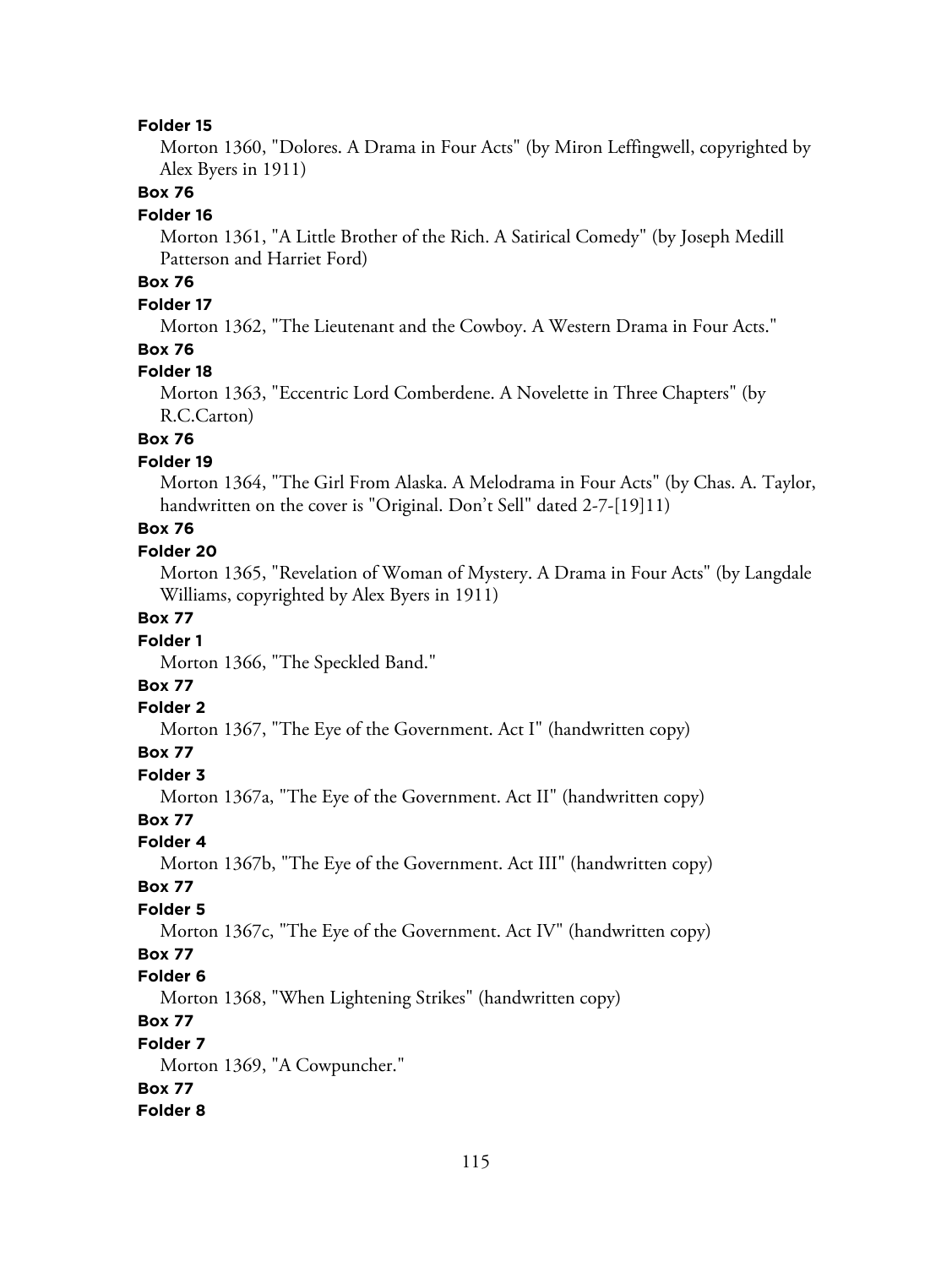Morton 1370, "The Angel of the Trail" (by Howard Hall, handwritten on the cover is "Original. Don't Sell" dated 3-1-[19]11)

# **Box 77**

### **Folder 9**

Morton 1371, "The Daughter of the Ghetto. A Play of To-day in Four Acts" (by Miron Leffingwell, copyrighted by Jack Bessey in 1909)

# **Box 77**

### **Folder 10**

Morton 1372, "College Boys. A Farcical Comedy Drama in Three Acts" (by W. C. Herman, copyrighted by Alex Byers in 1912)

# **Box 77**

### **Folder 11**

Morton 1373, "The Old Folks at Home. A Rural Comedy Drama in Four Acts" (by Annie Kannan, copyrighted by Alex Byers in 1911)

# **Box 77**

### **Folder 12**

Morton 1374, "The Girl Question. A Comedy" (by Hough and Adams, with music by Joseph E. Howard, copyrighted by Hough and Adams in 1907)

# **Box 77**

#### **Folder 13**

Morton 1375, "The Factory Girl" (handwritten on the cover is "Original. Don't Sell" dated 4-8-[19]11)

# **Box 77**

#### **Folder 14**

Morton 1376, "Man of Action."

# **Box 77**

#### **Folder 15**

Morton 1377, "Her Second Husband" (by W. C. Herman, copyrighted by Alex Byers in 1911)

# **Box 77**

# **Folder 16**

Morton 1378, "Going Some" (by Rex Beach, handwritten on the cover is "Original. Don't Sell" dated 4-16-[19]11)

# **Box 77**

#### **Folder 17**

Morton 1379, "Such a Little Queen. A Comedy in Four Acts" (by Channing Pollock)

#### **Box 77**

#### **Folder 18**

Morton 1380, "The Man Who Dared. "

# **Box 77**

# **Folder 19**

Morton 1381, "Peter Pan."

# **Box 77**

# **Folder 20**

Morton 1382, "A Bother's Crime. A Sensational Comedy Drama in Four Acts" (by Langdale Williams, copyrighted by Alex Byers in 1911)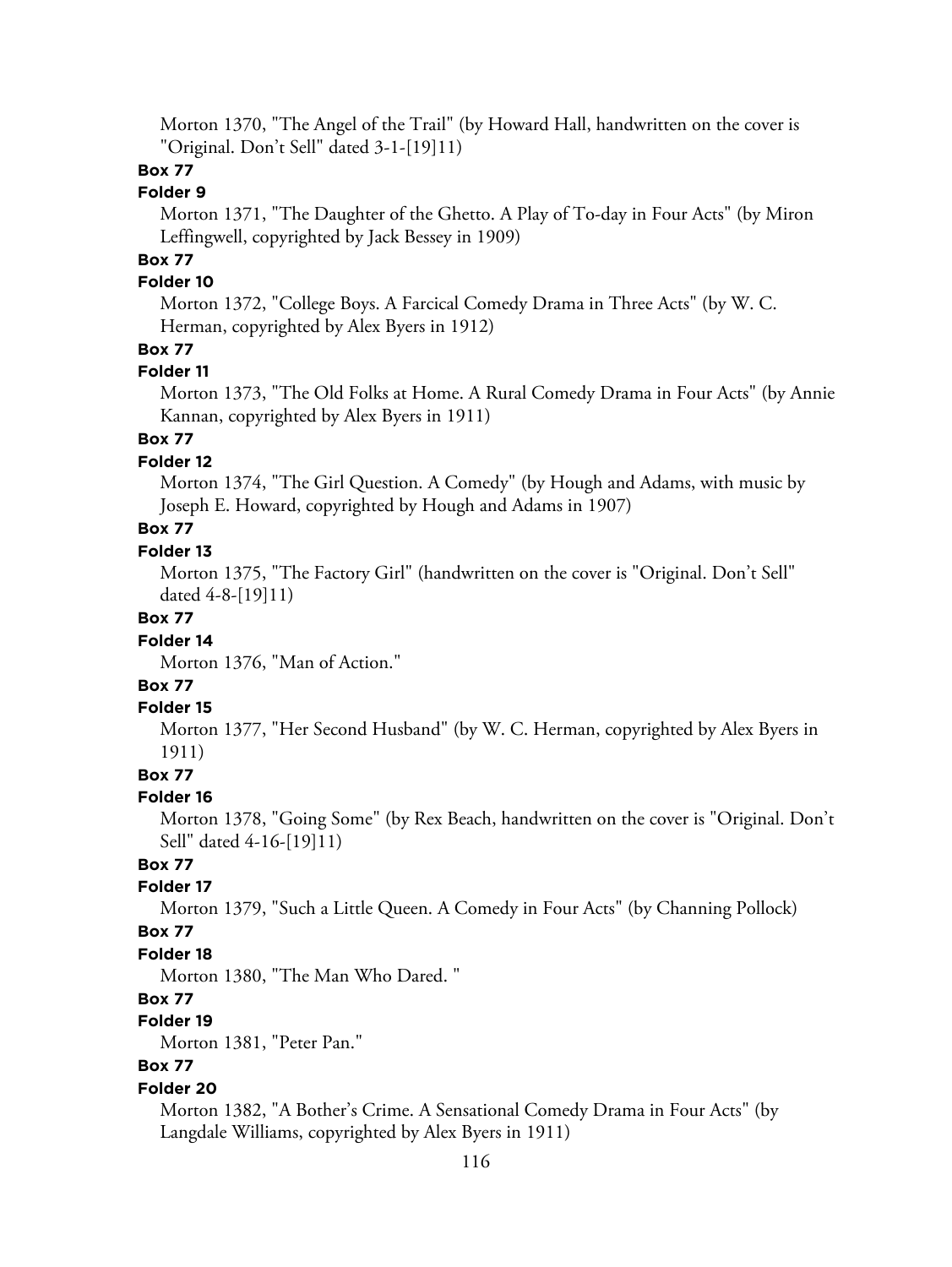**Folder 1**

Morton 1383, "The Whirlpool" (by W. C. Kaiser, copyrighted by Alex Byers in 1911)

# **Box 78**

# **Folder 2**

Morton 1384, "Maid and Man or Millionaire and Servant Girl."

# **Box 78**

# **Folder 3**

Morton 1385, "Plain Molly (by Myron Leffingwell)

# **Box 78**

### **Folder 4**

Morton 1386, "The Tenderfoot" (by John Kaiser)

# **Box 78**

# **Folder 5**

Morton 1387, "Clouds and Sunshine. A Comedy Drama in Four Acts" (by W. C. Herman, copyrighted by Alex Byers in 1911)

# **Box 78**

### **Folder 6**

Morton 1388, "The City" (handwritten on the cover is "Original. Don't Sell" dated 6-16- [19]11)

# **Box 78**

# **Folder 7**

Morton 1389, "An Indian's Revenge."

# **Box 78**

# **Folder 8**

Morton 1390, "Girl of Eagle Ranch."

# **Box 78**

# **Folder 9**

Morton 1391, "Weaving the Web. A Four Act Comedy Drama" (by Langdale Williams, copyrighted by Alex Byers in 1911)

# **Box 78**

# **Folder 10**

Morton 1392, "A False Friend. A Comedy in Four Acts" (by Nelson Compston, copyrighted by Alex Byers in 1911)

# **Box 78**

# **Folder 11**

Morton 1393, "A Struggle for Life. A Drama in Four Acts" (by W. C. Herman, copyrighted by Alex Byers in 1911)

# **Box 78**

# **Folder 12**

Morton 1394, "Thorns and Orange Blossoms" (by Nelsom Compston, dramatized from the novel of the same name by Bertha Clay, copyrighted by Alex Byers in 1911)

# **Box 78**

# **Folder 13**

Morton 1395, "Easy Money or The Squarest Felloe" (by John Kaiser)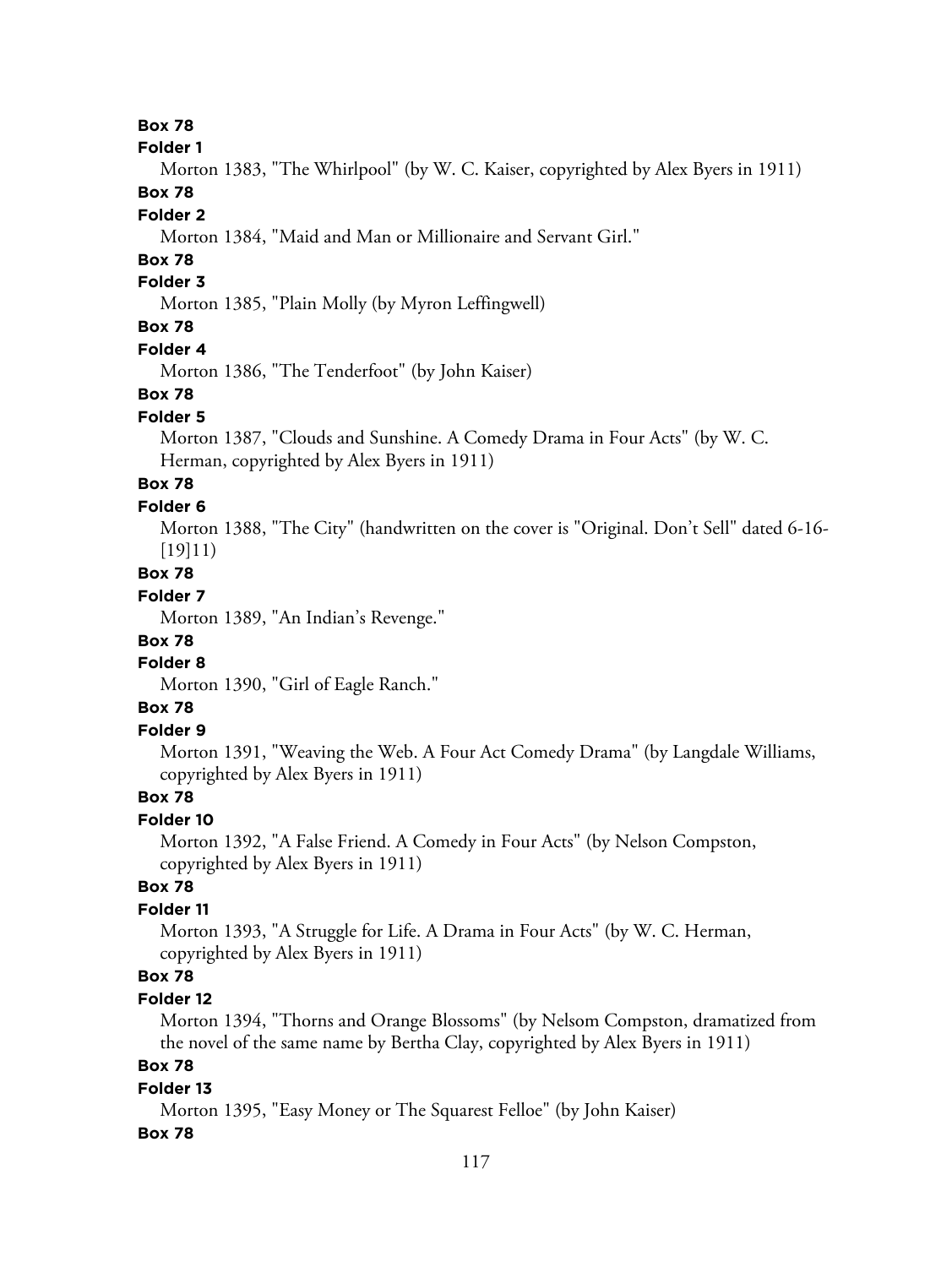Morton 1396, "A Fatal Shadow in 4 Acts" (by Al W. Everson)

# **Box 78**

# **Folder 15**

Morton 1397, "The Fate of the Transgressor. A Melodramatic Comedy in Four Acts" (by Charles Morton, copyrighted by Alexander Byers in 1910)

# **Box 78**

# **Folder 16**

Morton 1398, "House of Glass" (handwritten on the cover is "Original. Don't Sell" dated 2-10-[19]19)

#### **Box 78**

#### **Folder 17**

Morton 1399, "Honest Hearts. A Melodramatic Comedy in Four Acts "by Charles Morton, copyrighted by Charles Morton in 1922)

# **Box 78**

# **Folder 18**

Morton 1400, "The Day of Reckoning. A Comedy Drama in Fur Acts" (by John W. Wilson, copyrighted by Alex Byers in 1919)

# **Box 78**

### **Folder 19**

Morton 1401, "The Mysterious Miss Murdock. A Comedy Drama in Three Acts" (by Charles Morton, copyrighted by Alex Byers in 1918)

### **Box 78**

#### **Folder 20**

Morton 1402, "A Doubtful Legacy. A Comedy Drama in Four Acts" (by John W. Wilson, copyrighted by Alexander Byers in 1919, handwritten on the cover is "Original. Don't Sell" dated 11-27-[19]18)

### **Box 79**

#### **Folder 1**

Morton 1403, "The Boy Who Couldn't Go. An Up To Date Melodrama in Four Acts" (by Charles A. Warren, copyrighted Alexander Byers in 1918)

# **Box 79**

#### **Folder 2**

Morton 1404, "A Daughter of France or At the Mercy of the Foe. A Comedy Drama in Four Acts" (by Charles A. Warren, copyrighted by Charles Morton in 1922)

# **Box 79**

### **Folder 3**

Morton 1405, "Bar Sinister or The Shadow Lines."

# **Box 79**

### **Folder 4**

Morton 1406, "A Frontier Romance. A Western Melodrama in Four Acts" (by John W. Wilson, copyrighted by Charles Morton in 1922, handwritten on the cover is "Original. Don't Sell" dated 7-29-[19]18)

#### **Box 79**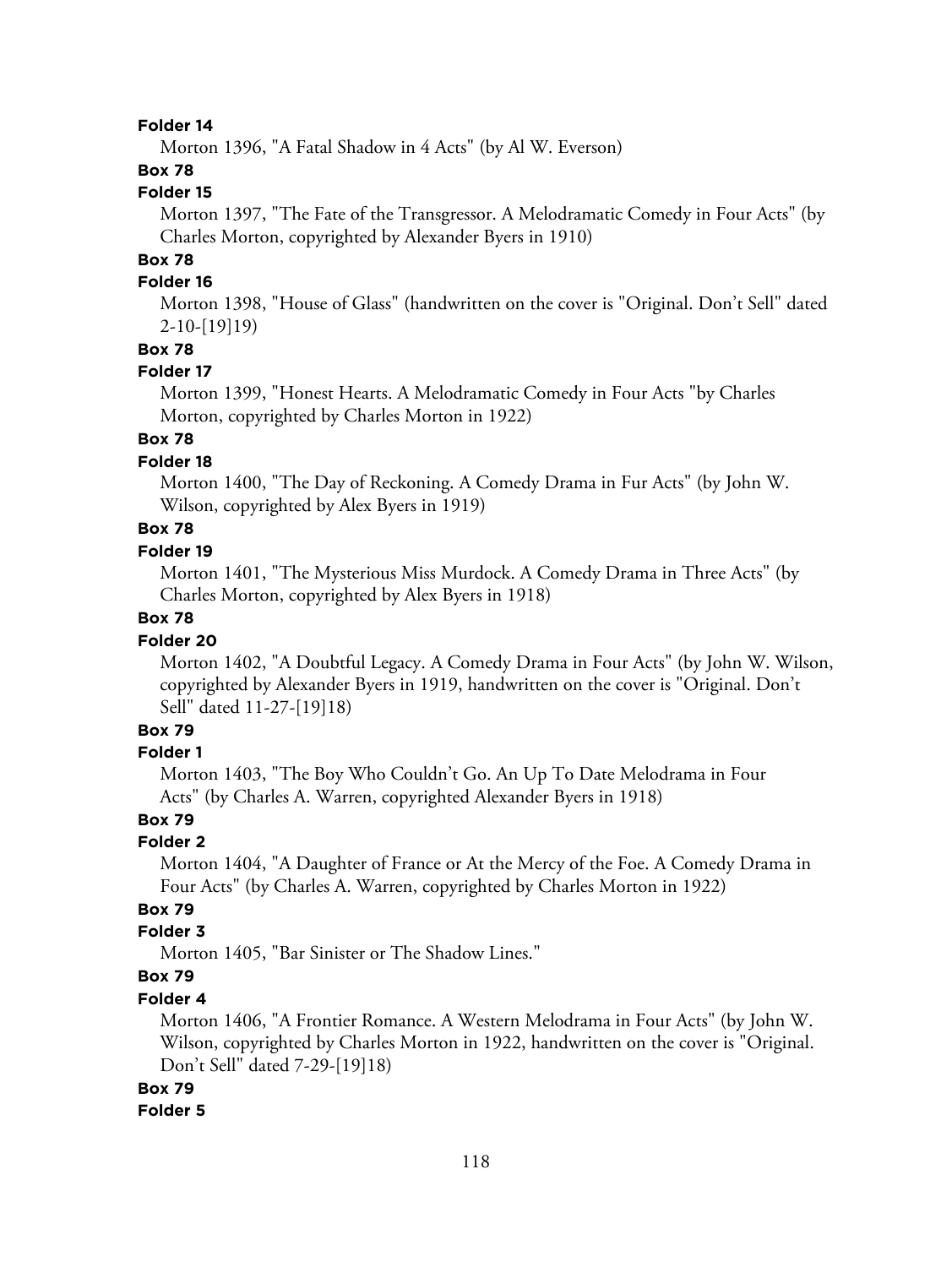Morton 1407, "Held in Trust. A Drama in Prologue and 3 Acts" (by Charles A. Warren, copyrighted by Alexander Byers in 1819 [sic])

# **Box 79**

# **Folder 6**

Morton 1408, "Masks and Faces or Under a Cloud. High Class Melodrama in Four Acts" (by Charles A. Warren, copyrighted by Alexander Byers in 1918)

# **Box 79**

### **Folder 7**

Morton 1409, "Heart of Tennessee. A Comedy Drama in Four Acts" (by Charles A. Warren, copyrighted by Charles A. Morton in 1922)

# **Box 79**

# **Folder 8**

Morton 1410, "A Marriage in the Dark. An Up To Date Melodrama in Four Acts" (by Charles A. Warren, copyrighted by Alexander Byers in 1916)

# **Box 79**

### **Folder 9**

Morton 1411, "Her Purchase Price. A Domestic Melodrama in Four Acts" (by Charles Morton, copyrighted by Alexander Byers in 1917)

# **Box 79**

### **Folder 10**

Morton 1412, "The Tenth Commandment."

# **Box 79**

# **Folder 11**

Morton 1413, "Adrift in New York. A Comedy Melodrama in Four Acts" (by John W. Wilson, copyrighted by Alexander Byers in 1917, handwritten on the cover is "Original. Don't Sell" dated 5-28-[19]17)

# **Box 79**

# **Folder 12**

Morton 1414, "Cutest Girl in Town."

# **Box 79**

# **Folder 13**

Morton 1415, "Life's Shop Window" (handwritten on the cover is "Original. Don't Sell" dated 7-3-[19]17)

# **Box 79**

# **Folder 14**

Morton 1416, "Human Nature. A Society Drama in Prologue and Three Acts" (by Charles Morton, copyrighted by Alexander Byers in 1917)

### **Box 79**

# **Folder 15**

Morton 1417, "On Secret Service or A Daughter's Crime. A Military Melodrama in Four Acts" (by C. A. Warren, copyrighted by Alexander Byers in 1917)

# **Box 79**

# **Folder 16**

Morton 1418, "The Danger Line. A Melodramatic Comedy in Four Acts" (by Charles Morton, copyrighted by Alexander Byers in 1917, handwritten on the cover is "Original. Don't Sell" dated 5-4-[19]17)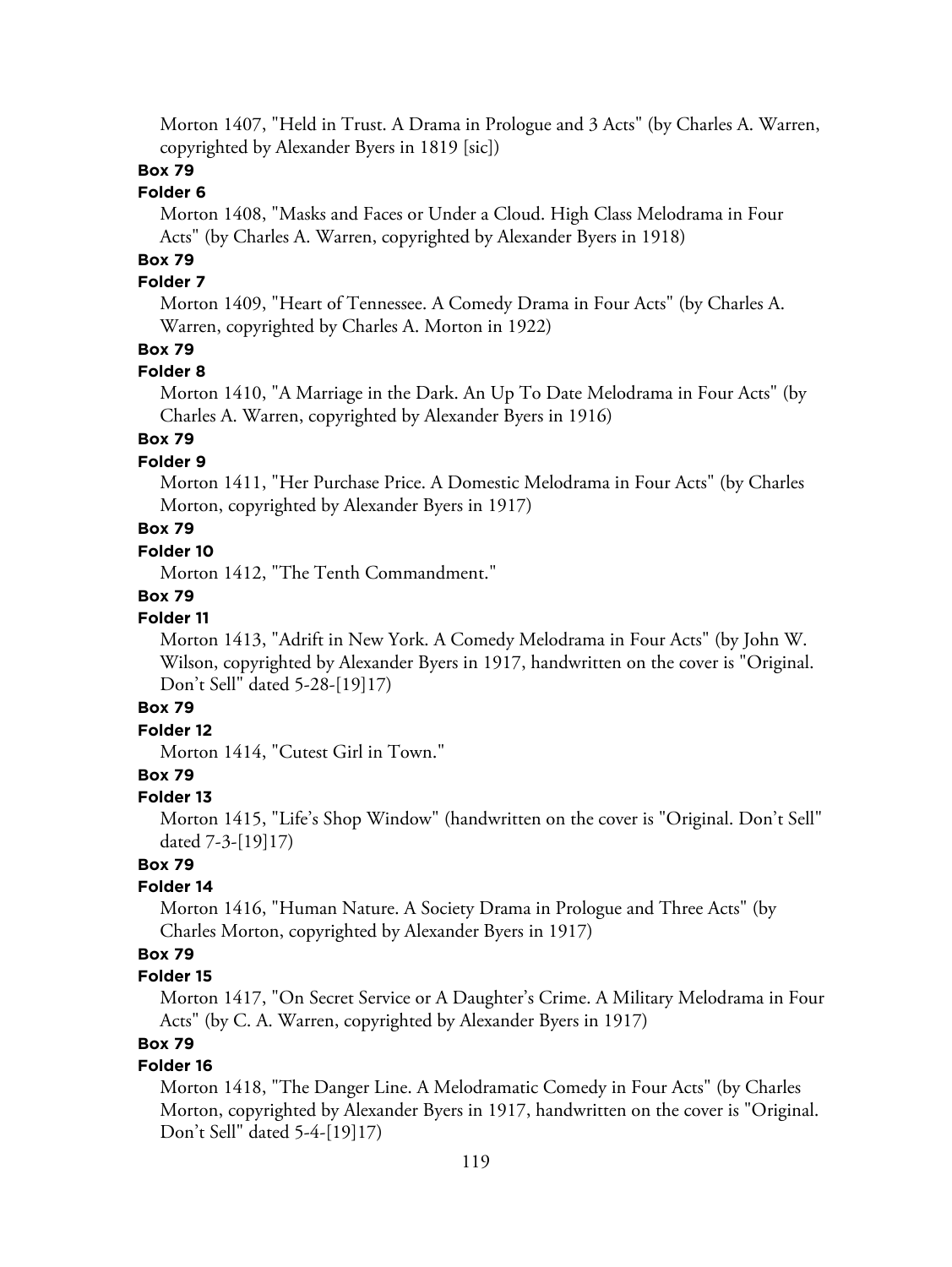#### **Folder 17**

Morton 1419, "A Knight of the Underworld. A Melodramatic Comedy in Four Acts" (by Charles A. Warren, copyrighted by Alexander Byers in 1917)

# **Box 79**

# **Folder 18**

Morton 1420, "Heart of the Hills. An Up To Date Melodrama in Four Acts" (by John W. Wilson, copyrighted by Alexander Byers in 1917)

# **Box 79**

# **Folder 19**

Morton 1421, "The Dragon's Claw. A Semi- Rural- Chinese Comedy Drama in Four Acts" (by Robert J. Sherman, handwritten on the cover is "Original. Don't Sell" dated 9-14-[19]17)

# **Box 79**

### **Folder 20**

Morton 1422, "The Family Pride. A Comedy Drama in Three Acts."

# **Box 80**

# **Folder 1**

Morton 1423, "When the Night Falls. A Comedy Drama in Four Acts" (by Charles Morton, copyrighted by Alexander Byers in 1918)

# **Box 80**

# **Folder 2**

Morton 1424, "Two Christmas Eves. A Melodrama in Four Acts" (by Charles A. Warren, copyrighted by Charles A. Morton in 1922)

#### **Box 80**

### **Folder 3**

Morton 1425, "The Roberts' Case or On the Stroke of Twelve. A Mystery Melodrama in Three Acts" (by Miron Leffingwell, copyrighted by Alexander Byers in 1919)

# **Box 80**

### **Folder 4**

Morton 1426, "By Presidential Warrant. A Drama Based Upon the International War" (by Charles Morton, copyrighted by Alexander Byers in 1918)

# **Box 80**

### **Folder 5**

Morton 1427, "A Bowery Cinderella. An Up To Date Melodrama in Four Acts" (by Charles Morton, copyrighted by Alexander Byers in 1914)

### **Box 80**

#### **Folder 6**

Morton 1428, "The Falling Shadows. A Rural Melodrama in Four Acts" (by Charles A. Warren, copyrighted by Alexander Byers in 1918, handwritten on the cover is "Original. Don't Sell" dated 1-25-[19]19)

# **Box 80**

# **Folder 7**

Morton 1429, "The Wolf and The Lamb. A Rural Comedy Drama in Four Acts" (by Charles A. Warren, copyrighted by Charles A. Morton in 1922)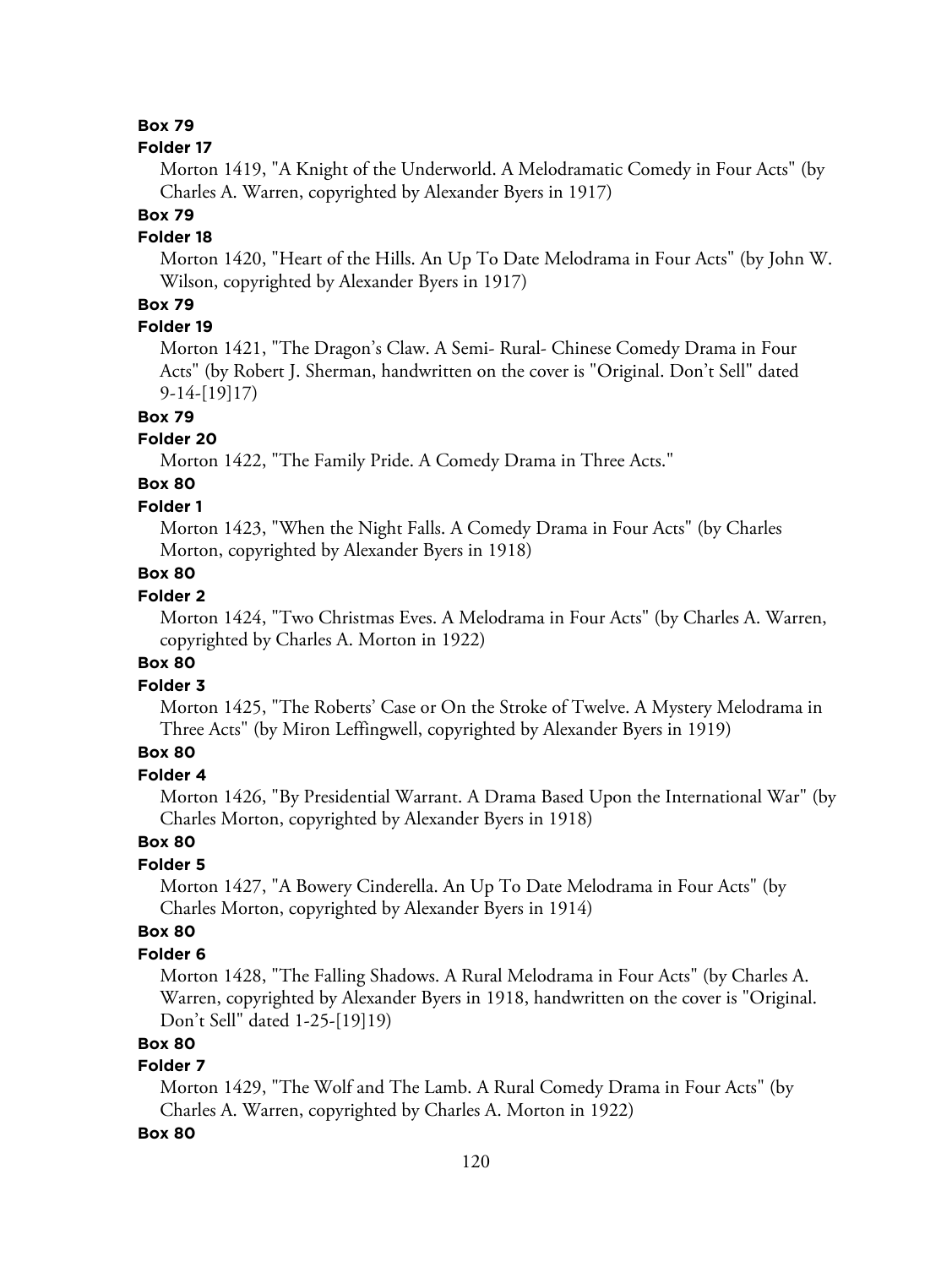Morton 1430, "Parted. A Melodramatic Comedy in Four Acts" (by John W. Wilson, copyrighted by Charles A. Morton in 1922)

# **Box 80**

#### **Folder 9**

Morton 1431, "The Eternal Struggle. A Comedy Drama in Four Acts" (by John W. Wilson, copyrighted by Charles Morton in 1922)

# **Box 80**

# **Folder 10**

Morton 1432, "Alias Miss Vance."

### **Box 80**

#### **Folder 11**

Morton 1433, "The Girl. A Comedy Drama in Four Acts" (by Charles A. Warren, copyrighted by Charles A. Morton in 1922)

# **Box 80**

### **Folder 12**

Morton 1434, "The Final Settlement" (handwritten on the cover is "Original. Don't Sell" dated 5-30-[19]19)

# **Box 80**

### **Folder 13**

Morton 1435, "The Pretender. A Drama in Four Acts" (by Charles Morton, copyrighted by Charles A. Morton in 1922)

# **Box 80**

#### **Folder 14**

Morton 1436, "American Citizens. A Musical Play in Three Acts" (by Charles Morton, copyrighted by Alexander Byers in 1919)

# **Box 80**

# **Folder 15**

Morton 1437, "The Closed Gate. A Drama in Four Acts" (by Charles Warren, copyrighted by Charles A. Morton in 1922)

### **Box 80**

### **Folder 16**

Morton 1438, "The Panther. An Up-to-date Melodrama in Four Acts" (by Charles A. Warren, copyrighted by Charles A. Morton in 1922)

# **Box 80**

### **Folder 17**

Morton 1439, "The Warning Shadow or The Anarchist. An Up To Date Melodrama in Four Acts" (by John W. Wilson, copyrighted by Alexander Byers in 1920)

# **Box 80**

# **Folder 18**

Morton 1440, "The First False Step? or The Road to Ruin. A Modern Melodrama in Four Acts" (by John W. Wilson, copyrighted by Alexander Byers in 1920)

# **Box 81**

#### **Folder 1**

Morton 1441, "As It Sometimes Happens. A Comedy Drama in Three Acts" (by John W. Wilson, copyrighted by Chas. A. Morton in 1922)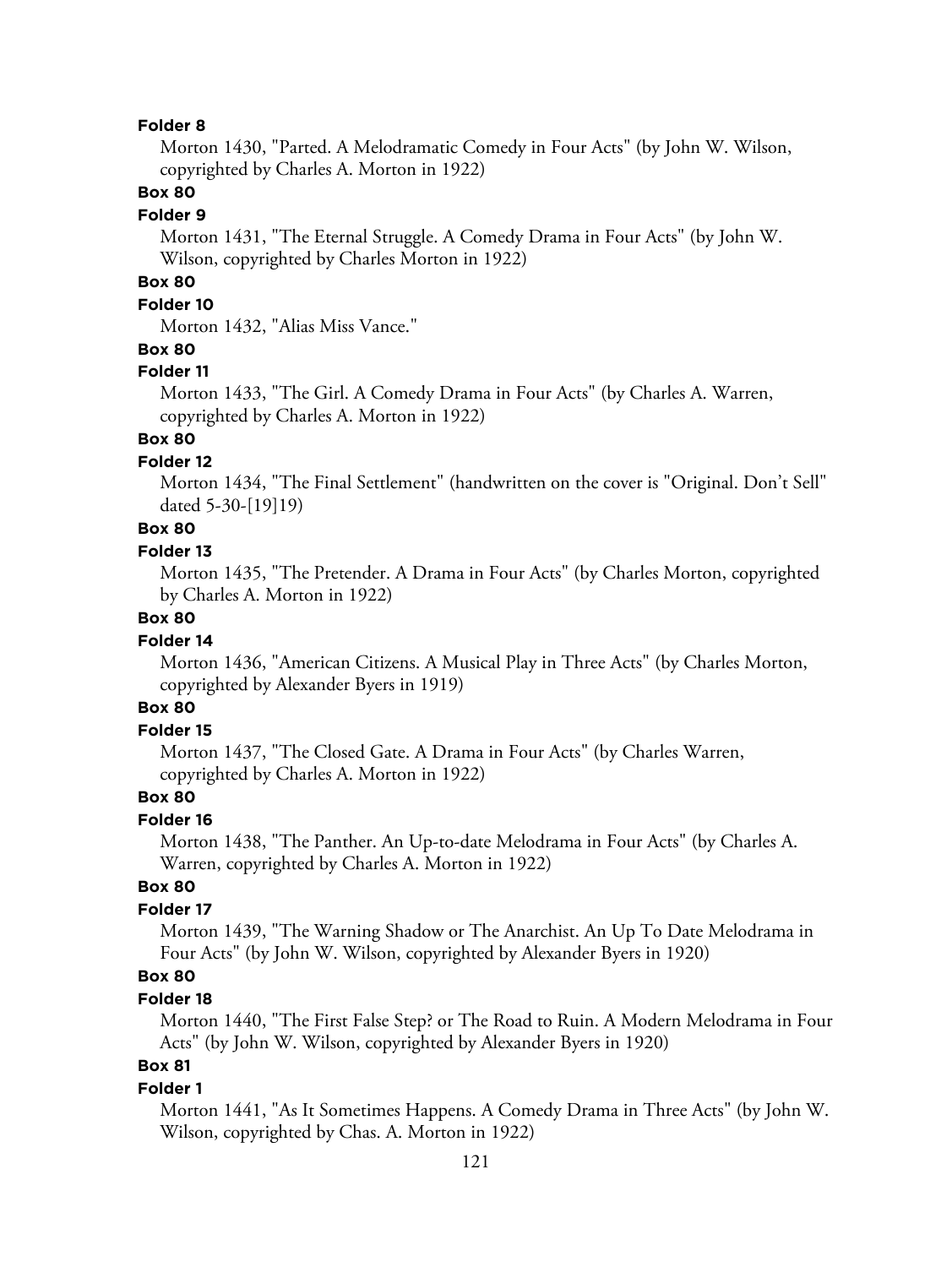#### **Folder 2**

Morton 1442, "The Sap. A Rural Melodrama in Four Acts" (by Charles A. Warren, copyrighted by Alexander Byers in 1920)

**Box 81**

# **Folder 3**

Morton 1443, "Her Legal Prisoner."

# **Box 81**

# **Folder 4**

Morton 1444, "Muldoon's Picnic. A New Version of the Old Favorites" (by John W. Wilson, copyrighted by Alexander Byers in 1920)

### **Box 81**

#### **Folder 5**

Morton 1445, "Little Peggy O'Moore" (handwritten on the first page is "Property of Juliette Brown, 1918" and handwritten on the cover is "Original. Don't Sell" dated 4-22- [19]20)

# **Box 81**

#### **Folder 6**

Morton 1446, "Youth. A Comedy of the Springtime of Life" (by Charles Morton, copyrighted by Charles A. Morton in 1922)

# **Box 81**

# **Folder 7**

Morton 1447, "The Mask of Life. A Melodramatic Comedy in Four Acts" (by Charles Morton, copyrighted by Alexander Byers in 1920, handwritten on the cover is "Original. Don't Sell" dated 7-19-[19]20)

# **Box 81**

# **Folder 8**

Morton 1448, "Mildred, The Child of Adoption. A Comedy Drama in Four Acts. From Mary J. Holmes' Story of the Same Title" (by Charles A. Warren, copyrighted by Alexander Byers in 1920)

### **Box 81**

# **Folder 9**

Morton 1449, "A Rolling Stone. A Comedy Drama in Four Acts" (by Charles Morton, copyrighted by Charles Morton in 1922)

### **Box 81**

#### **Folder 10**

Morton 1450, "Rajah of Bambazino or Girl of His Heart. A Farce Comedy in Three Acts" (adapted by Charles A. Warren, copyrighted by Alexander Byers in 1921)

# **Box 81**

#### **Folder 11**

Morton 1451, "Her Great Temptation. A Comedy Drama in Four Acts. Adapted From the French of 'La Maison du Mari'" (by John W. Wilson, copyrighted by Alexander Byers in 1921, and handwritten on the cover is "Original. Don't Sell" dated 1-8-[19]21)

#### **Box 81**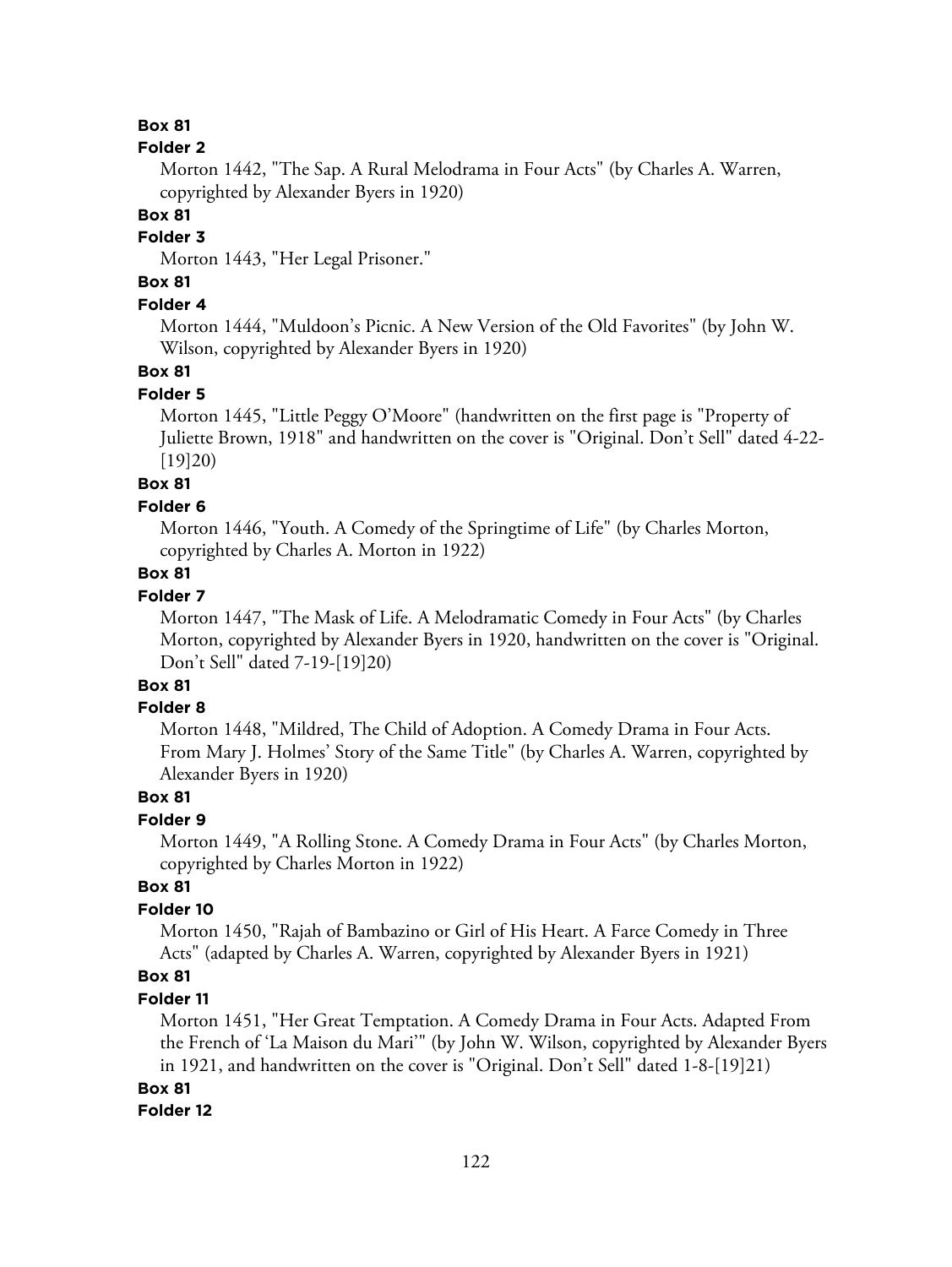Morton 1452, "The American Way. A Comedy Drama in Four Acts" (by Charles A. Warren, copyrighted by Alexander Byers in 1921)

# **Box 81**

# **Folder 13**

Morton 1453, "If Dreams Came True. A Play With Music, in Four Acts" (by Charles Morton, copyrighted by Alexander Byers in 1921)

# **Box 81**

# **Folder 14**

Morton 1454, "The Monahan Legacy. A Comedy Drama in Three Acts" (by John W. Wilson, copyrighted by Charles A. Morton in 1922 and handwritten on the cover is "Original. Don't Sell")

# **Box 81**

### **Folder 15**

Morton 1455, "Don't Tell My Wife. A Farcical Comedy in Three Acts."

# **Box 81**

# **Folder 16**

Morton 1456, "Dan Summer's Girl. A Modern Melodrama in Four Acts" (by Charles Morton, copyrighted by Alexander Byers in 1921)

# **Box 81**

# **Folder 17**

Morton 1457, "The Man, The Woman, and The Brute. A Modern Comedy Drama in Four Acts" (by John W. Wilson, copyrighted by Alexander Byers in 1921)

# **Box 81**

# **Folder 18**

Morton 1458, "A Modern Pythias or The Seal of Silence" (by Charles Morton, copyrighted by Alexander Byers in 1921)

# **Box 81**

# **Folder 19**

Morton 1459, "Patsy. A Comedy Drama in Four Act" (by Charles Morton, copyrighted by Charles Morton in 1922)

# **Box 82**

# **Folder 1**

Morton 1460, "Wanted A Wife. A Farce Comedy in Three Acts" (by Nelson Compston, copyrighted by Alex. Byers in 1909)

# **Box 82**

# **Folder 2**

Morton 1461, "What A Woman Will Do. A Drama in Four Acts" (by Langdale Williams, copyrighted by Alex Byers in 1909)

# **Box 82**

# **Folder 3**

Morton 1462, "Wages of Sin."

# **Box 82**

# **Folder 4**

Morton 1463, "When Her Soul Speaks."

# **Box 82**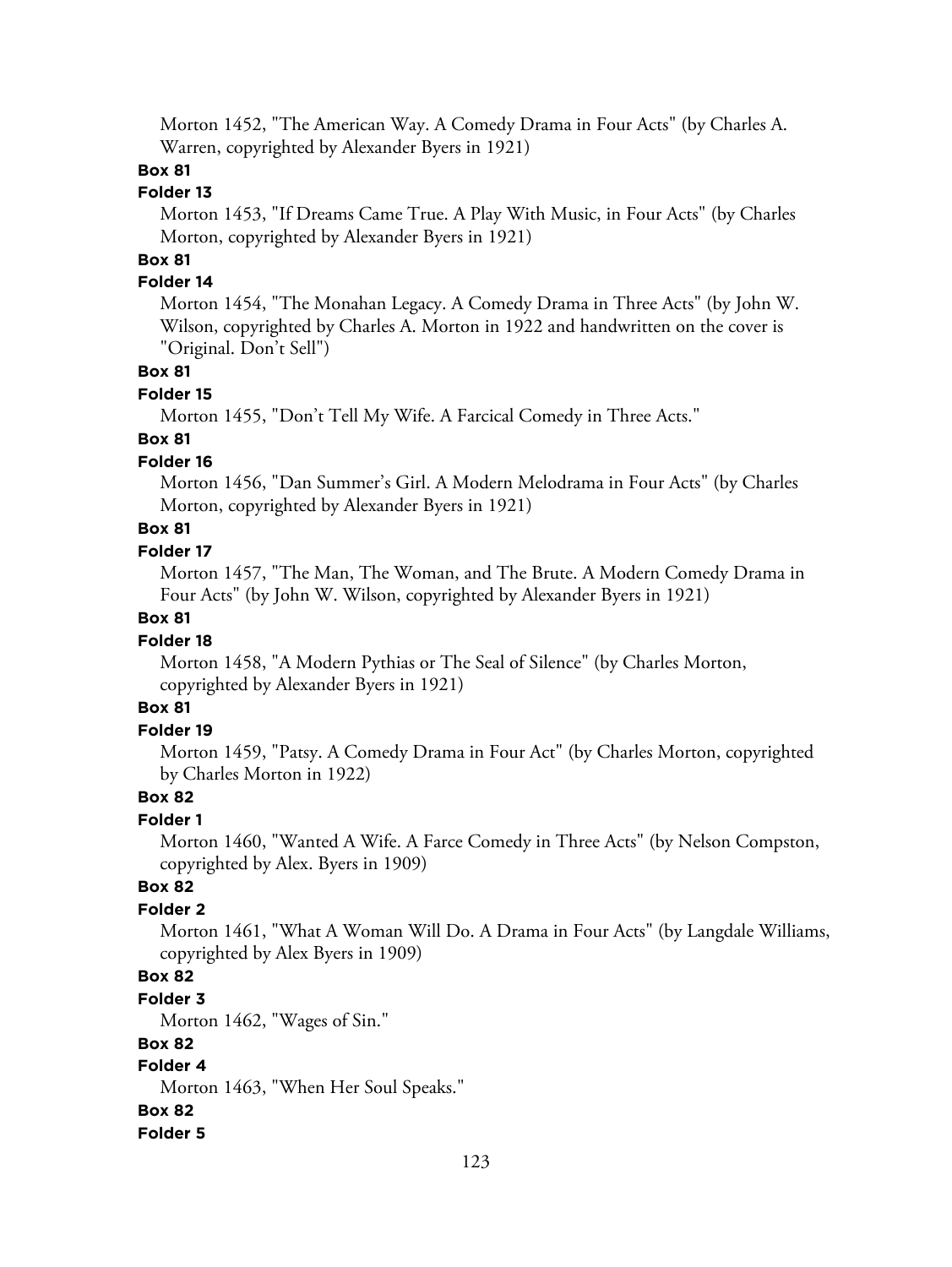Morton 1464, "Led Astray. An Emotional Comedy in Six Tableaux" (by Dion Boucicault, Esq., adapted from the French of Octave Feuillet, handwritten copy in a hardbound journal)

# **Series II: Unnumbered Plays and Excerpts**

# **Box 82 Folder 6** "The Marsdens" (by James R. Gregson) **Box 82 Folder 7** "Monica. A Comedy in Three Acts" (by Ernest Cecil) **Box 82 Folder 8** Untitled, a loose-leaf synopsis of a potential play or novel [?] **Box 82 Folder 9** Untitled, short little comedy scene typed on the back of a blank salary list. **Box 82 Folder 10** Untitled, letter from Harry to Gennie, seems to be a comedic sketch **Box 82 Folder 11** Untitled, a loose-leaf play **Box 82 Folder 12** Unknown play missing title page and first page **Box 82 Folder 13** Untitled, a loose-leaf synopsis of a potential play or novel [?] **Box 82 Folder 14** Untitled, loose-leaf collection of scenes from a musical and songs **Box 82 Folder 15** Flyer for "The Man of Monticello" (by Jack Bentkover) **Box 82 Folder 16** Unknown Play, Act I **Box 82 Folder 17** Unknown Play, Act II

# **Series III: Various Plays, Alphabetical**

# **Box 83**

# **Folder 1**

"Adopted," scenario for a motion picture story (by Gladys Unger)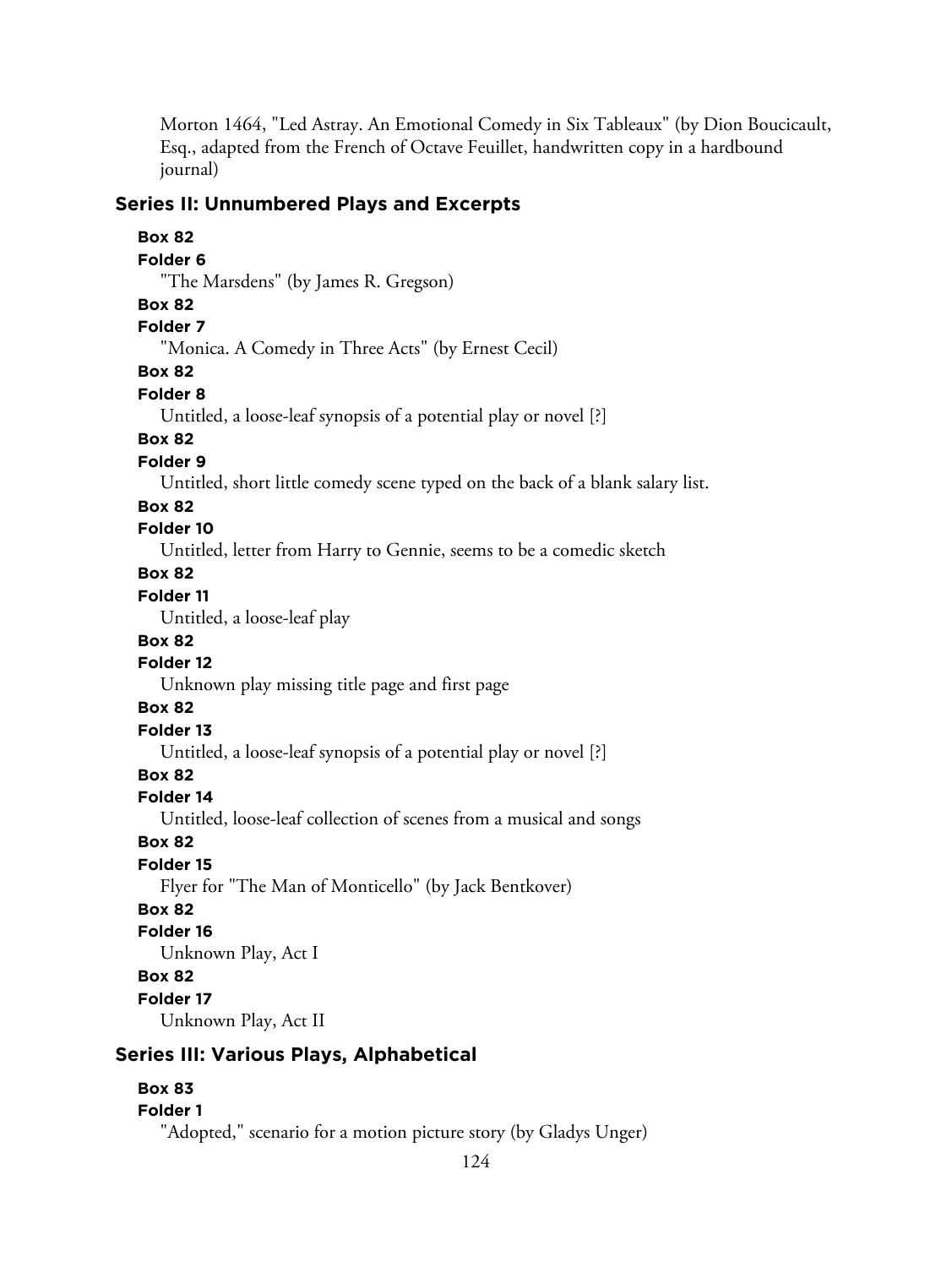#### **Folder 2**

"Adventurous Blonde" (dated 5/22/37)

# **Box 83**

### **Folder 3**

"Ain't Love Grand," Groom script

# **Box 83**

# **Folder 4**

"Ain't Love Grand," Bride script

# **Box 83**

**Folder 5**

"Ain't Love Grand," Page script

# **Box 83**

### **Folder 6**

"Alcatraz Island" (by Crane Wilbur, dated 4/28/37)

# **Box 83**

# **Folder 7**

"The Alchemist" (by Alexander Dumas with an original third act by Henry Bertram Lister, LL. M., copyrighted in 1940)

# **Box 83**

# **Folder 8**

"All for Nothing. A Play in Three Acts" (by B. A. Butti, translated by Dirce St. Cyr., copyrighted by Dirce St. Cyr. in 1907)

# **Box 83**

# **Folder 9**

"All Rights Reserved. Act I" (by Casey Robinson, dated 2/8/38)

# **Box 83**

# **Folder 10**

"All Rights Reserved. Act II" (by Casey Robinson, dated 2/11/38)

# **Box 83**

# **Folder 11**

"Another Dawn" (by Laird Doyle, dated 8/18/36)

# **Box 83**

# **Folder 12**

"(Midas Has) Asses' Ears. A Drama in Three Acts," (by Denton Whitson)

# **Box 83**

# **Folder 13**

"Baby Bonds. An Original Screen Story" (by Gladys Unger and Jesse Lasky, Jr.)

# **Box 83**

# **Folder 14**

"The Backsliders. A Serious Comedy in Three Acts. Act I" (by "George Egerton" otherwise known as Mrs. Golding Bright)

# **Box 83**

# **Folder 15**

"The Backsliders. A Serious Comedy in Three Acts. Act II" (by "George Egerton" otherwise known as Mrs. Golding Bright)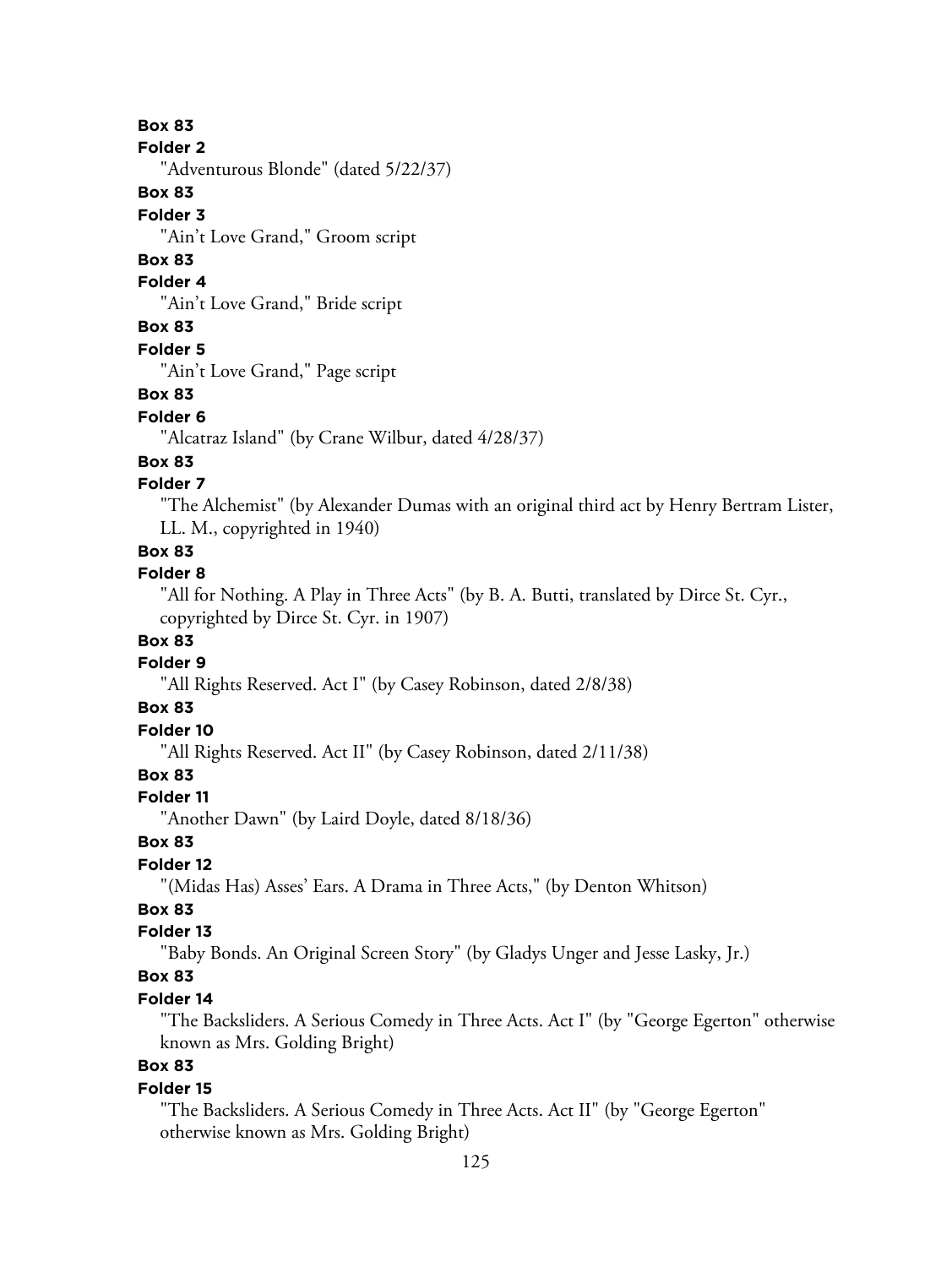#### **Folder 16**

"The Backsliders. A Serious Comedy in Three Acts. Act III" (by "George Egerton" otherwise known as Mrs. Golding Bright)

# **Box 84**

### **Folder 1**

"Beau Brummel. An Operetta in Two Acts" (libretto by Gladys Unger, based on Clyde Fitch's play, lyrics by Edward Eliscu, music by Harry Tierney)

# **Box 84**

**Folder 2**

"Best Years" (by Raymond Van Sickle)

### **Box 84**

**Folder 3**

"Beyond Human Power," Title pages (by Bjornsen)

### **Box 84**

# **Folder 4**

"Beyond Human Power," Jensen script (by Bjornsen)

#### **Box 84**

# **Folder 5**

"Beyond Human Power," Falk script (by Bjornsen)

# **Box 84**

# **Folder 6**

"Beyond Human Power," Krojer script (by Bjornsen)

### **Box 84**

# **Folder 7**

"Beyond Human Power," Brej script (by Bjornsen)

# **Box 84**

**Folder 8**

"Big Game," White script.

# **Box 84**

### **Folder 9**

"Big Game," Pigeon script.

### **Box 84**

# **Folder 10**

"Big Game," La Fontaine script.

# **Box 84**

### **Folder 11**

"Big Game," Larry script.

# **Box 84**

#### **Folder 12**

"Big Game," Joe script.

# **Box 84**

# **Folder 13**

"Blackwell's Island" (by Craig Wilbur, dated 7/3/38)

# **Box 84**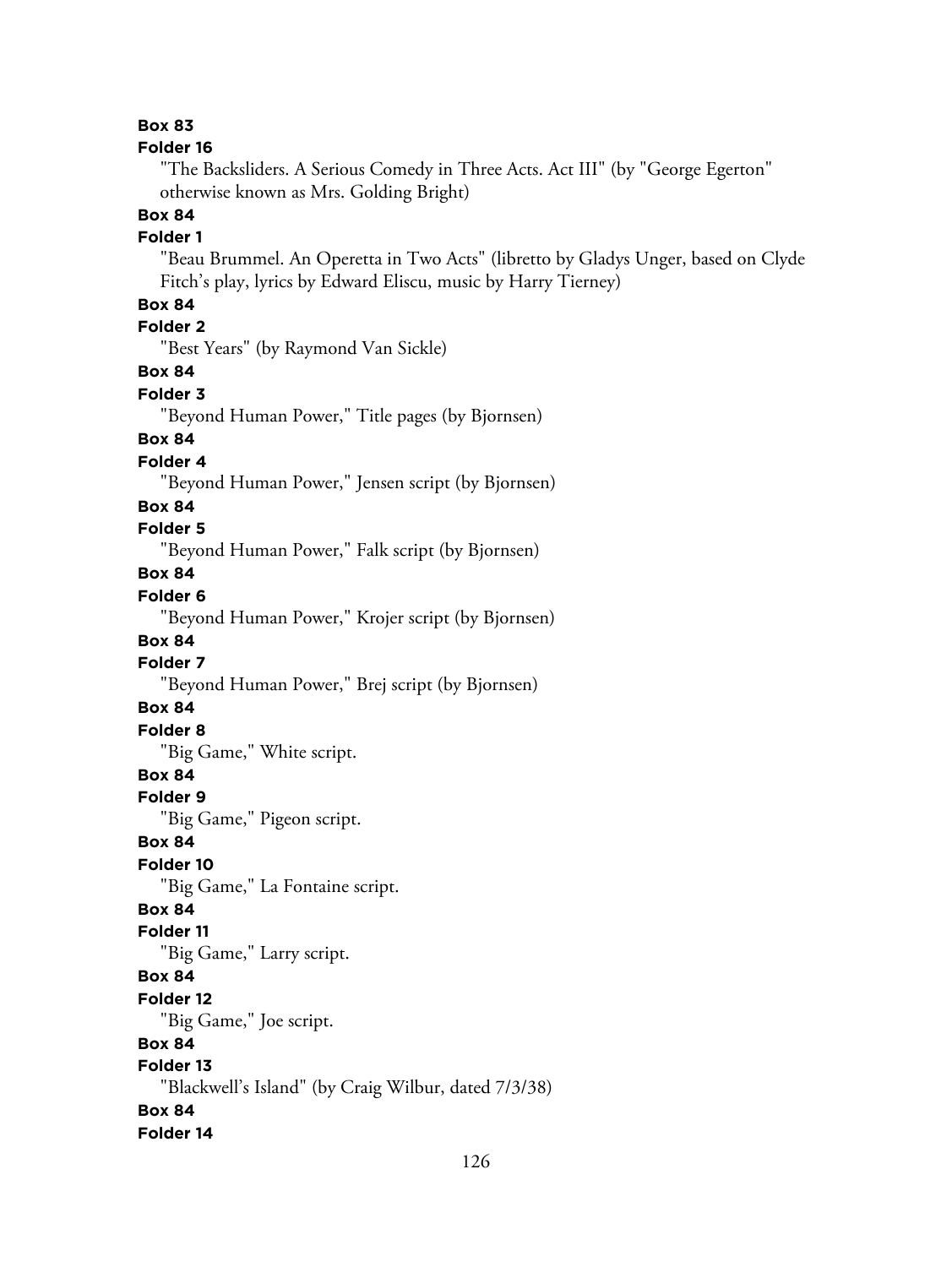"Block That Kick or Over the Goal" (by William Jacobs, screenplay by William Jacobs and Anthony Coldeway, dated 6/23/37)

# **Box 84**

### **Folder 15**

"The Blonde Senorita" (by Gladys Unger and Marcella Burke)

# **Box 84**

### **Folder 16**

"Blow Ye Winds. A Comedy in Three Acts" (by Valentine Davies)

# **Box 84**

# **Folder 17**

"Borscht in San Francisco" (by Gladys Unger)

### **Box 84**

#### **Folder 18**

"The Bride of a Ghost or Polyxena" by Henry Bertram Lister, LL.M. (copyrighted in 1938, this is Number 39 of 80 mimeographed copies of this play autographed by the author)

# **Box 84**

#### **Folder 19**

"Brother Rat" (by John Monke, Jr. and Fred F. Finklehoff, screenplay by Jerry Wald and Richard Macaulay, dated 6/22/38)

### **Box 84**

# **Folder 20**

"A Burning Question in Elysium."

#### **Box 84**

### **Folder 21**

"California Cousins."

# **Box 84**

# **Folder 22**

"Captain Kidd" (by Robert A. Bromley, copyrighted in 1938)

# **Box 84**

#### **Folder 23**

"A Castle in Spain. Treatment for 'The Werewolf'" (by Gladys Unger)

# **Box 84**

# **Folder 24**

"Cathleen Ni Hoolihan. A Play in One Act" (by W. B. Yeats, dated February 4, 1943)

# **Box 85**

#### **Folder 1**

"The Chalk Circle. A Play in Three Acts" (by Klabund with incidental music by Spoliansky and English version by I. S. Richter)

# **Box 85**

# **Folder 2**

"China Bandit" (dated 2/22/37)

# **Box 85**

#### **Folder 3**

"City Haul. A Play in Three Acts" (by Elizabeth Miele)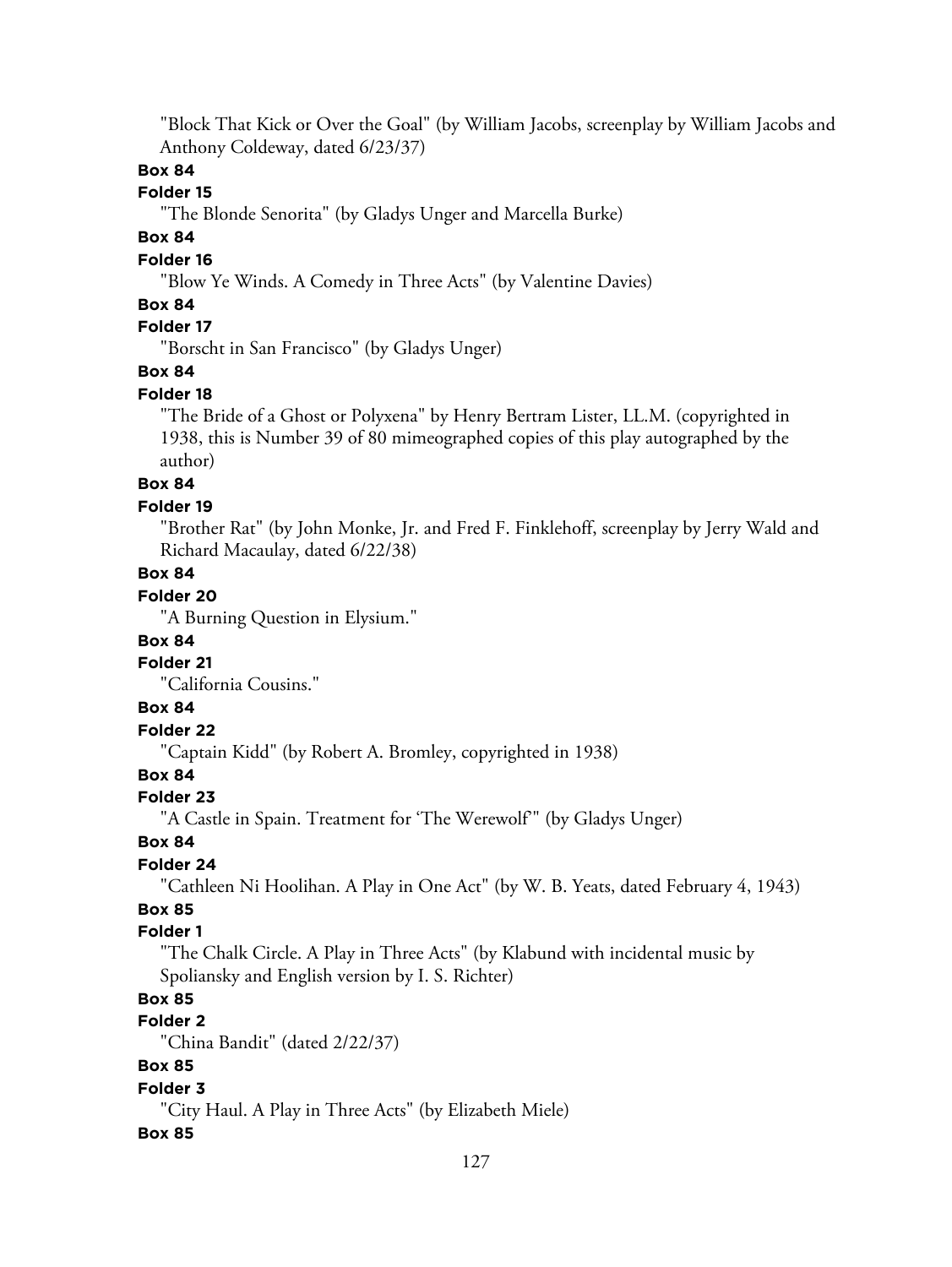"Cloudy with Showers. A Comedy in Three Acts" (by Floyd Dell and Thomas Mitchell)

# **Box 85**

# **Folder 5**

"Courtesy! Promptness! Attention! An Original Radio Sketch" (by Gladys Unger)

# **Box 85**

#### **Folder 6**

"The Cracker Barrel Statesmen" (by Harold M. Heyman)

### **Box 85**

# **Folder 7**

"Creeping Fire. A Melodrama in Three Acts" (by Marie Baumer, copyrighted by Marie Baumer in 1934)

### **Box 85**

#### **Folder 8**

"Czarevitch Feodor. A Dramatic Operetta in Two Acts" (by M. Osherowitch, translated by A. Blum)

# **Box 85**

# **Folder 9**

"The Daughter of Heaven" (by George Egerton, dated November 12, 1941)

# **Box 85**

# **Folder 10**

"The Daughter of Jorio. A Pastoral Tragedy" (by Gabriele D'Annuzio, translated from the Italian by Charlotte Porter, Pietro Isola, and Alice Henry, copyrighted in 1907 by Dirce St. Cyr)

### **Box 85**

#### **Folder 11**

"Dawn Over Zero. A Living Newspaper About the Atomic Age" (by Hallie Flanagan Davis, assisted by Sylvia Cassel and Day Tuttle, copyrighted by Hallie Flanagan Davis in 1947 under the title "E=mc²")

# **Box 86**

#### **Folder 1**

"Dawn Patrol" (Screenplay by Seton I. Miller and Dan Totheroh, original story by John Monk Saunders, dated August 4, 1938)

# **Box 86**

### **Folder 2**

"The Devil is a Man. A Short Story" (by Gladys Unger)

#### **Box 86**

#### **Folder 3**

"A Diadem of Snow. A Play in One Act."(by Elmer L. Rice, copyrighted by the author in 1917)

# **Box 86**

# **Folder 4**

"Divided by Three" (by Margaret Leech and Beatrice Kaufman)

# **Box 86**

#### **Folder 5**

"Dodge City" (by Robert Bucker, dated October 14, 1938)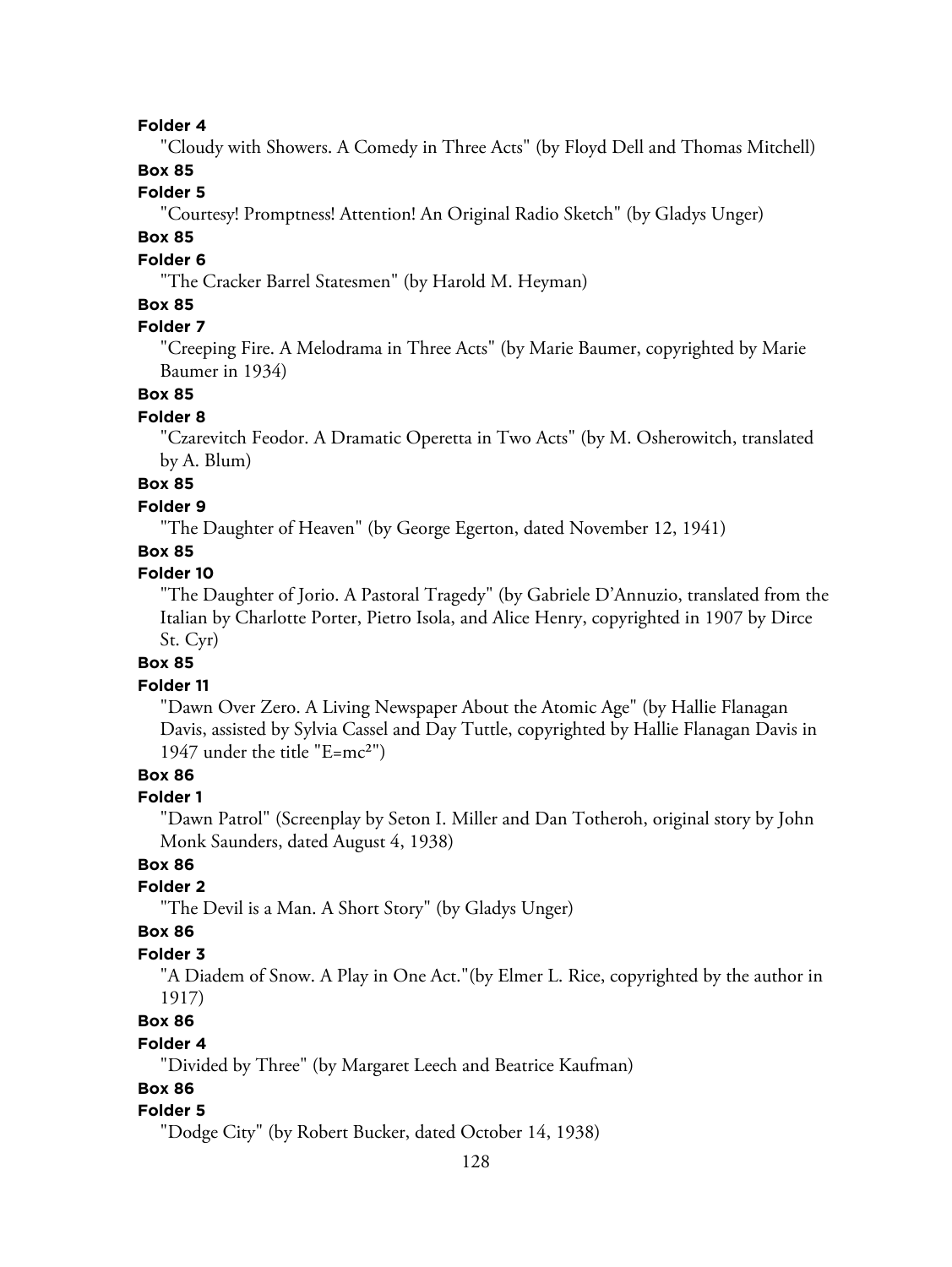**Folder 6**

"The Dodger."

# **Box 86**

### **Folder 7**

"Enigma. A Play in Three Acts" (by George Ward, assisted in revision by Mildred Miller)

#### **Box 86 Folder 8**

"Eternally Yours. Final Continuity" (by Gene Towne and Graham Baker with added dialogue by John Meehan)

### **Box 86**

# **Folder 9**

"The Fatal Card."

# **Box 86**

# **Folder 10**

"First Lady" (by Katherine Dayton and George Kaufmann, copyrighted in 1935 by the authors)

#### **Box 86**

#### **Folder 11**

"The Five O'Clock Girl. A Musical" (by Guy Bolton and Fred Thompson, copyrighted in 1927)

### **Box 86**

# **Folder 12**

"Gal Meets Egg. A Satiric Eggspression in One Act" (by Madeline R. Hilty)

### **Box 86**

### **Folder 13**

"Gentlemen Prefer Blondes. A Play in Three Acts" (by Anita Loos and John Emerson)

# **Box 86**

#### **Folder 14**

"Gift Freely Given" (by John Yeuell)

### **Box 86**

# **Folder 15**

"Go Ahead and Eat" (dated 1925/26)

# **Box 86**

# **Folder 16**

"Goin' Home" (by Ransom Rideout)

#### **Box 86**

#### **Folder 17**

"Good News!" (by Lawrence Schwab and B. G. DeSylva, lyrics by B. G. DeSylva and Lew Brown, music by Ray Henderson)

# **Box 87**

#### **Folder 1**

"Gun-Shy. A Comedy in Three Acts" (by Mollie Moore Godbold)

# **Box 87**

#### **Folder 2**

"Gypsy. A Play in Three Acts" (by Maxwell Anderson)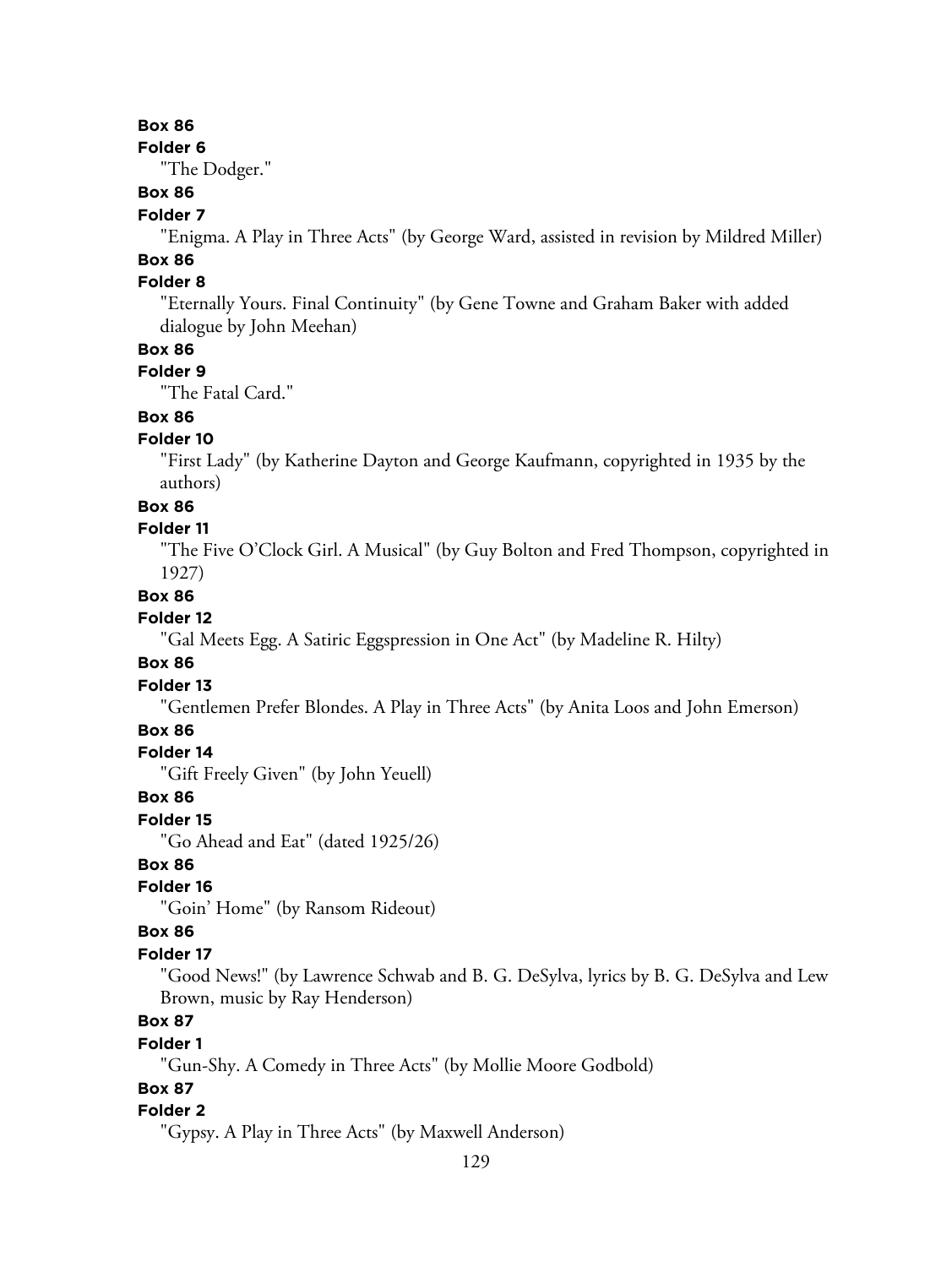### **Folder 3**

"Happy Hooligan: A Play in Four Acts" (dated 1903)

# **Box 87**

### **Folder 4**

"Hell of Wheels. A Musical Play" (by Maxwell Anderson, music by Jack Niles, copyrighted 1928)

# **Box 87**

# **Folder 5**

"The Hidden Spring. A Drama in Four Acts" (by Roberto Bracco, translated Dirce St. Cyr., originally published in Palermo, Italy in June 1906 and copyrighted in the United States in 1905 and 1907)

# **Box 87**

### **Folder 6**

"The Hold Up" (by Bert Kalmar and Harry Ruby, dated 1923)

# **Box 87**

# **Folder 7**

"Hollywood Hotel" (by Jerry Wald, Maurice Leo, and Richard Macauley, original story by Jerry Wald and Maurice Leo, songs by Johnny Mercer and Dick Whiting)

# **Box 87**

# **Folder 8**

"The Home of the Free" (by Elmer L. Rice)

# **Box 87**

# **Folder 9**

"The Honour of the House of Murray. A Drama in One Act" (by Isabel W. Cumming)

# **Box 87**

# **Folder 10**

"The House in Mickle Street. A One-Hour Television Play" (by Martha Leavitt and Virginia Nelson McCall with Benjamin Draper)

# **Box 87**

# **Folder 11**

"The House of Oedipus. A tragedy in Three Acts" (by Ferdinando Fontana, translated by Arthur Striger)

# **Box 87**

# **Folder 12**

"House Pets" (by Gladys Unger)

# **Box 87**

# **Folder 13**

"If I Ever Cease to Care. A Screen Story" (by Gladys Unger)

# **Box 87**

# **Folder 14**

"Ihr Erstes Abenteuer [Her First Affair]" (by Merrill Rogers)

# **Box 87**

# **Folder 15**

"Illusion and Grave or Reign in Heaven and Reign on Earth" (by Sabbatia Chait)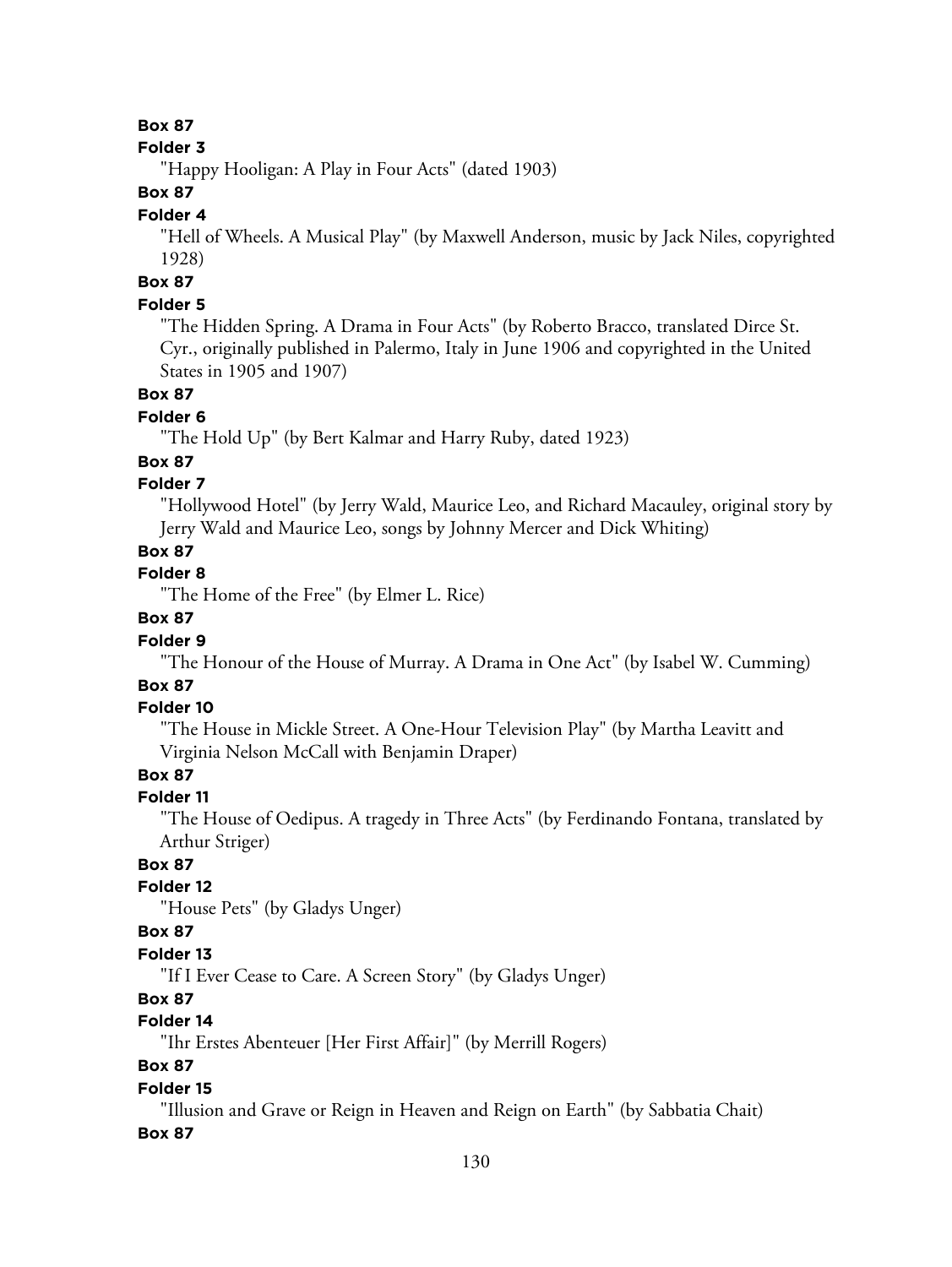"Intimations for Saxophone. A Play in Four Acts" (by Sophie Treadwell)

### **Box 87**

# **Folder 17**

"Invitation to a Murder. A Play in three Acts" (by Rufus King)

# **Box 88**

#### **Folder 1**

"Joseph and His Brethren. A Play in Four Acts. Based on the Biblical Narrative. Act I" (by Louis N. Parker)

# **Box 88**

#### **Folder 2**

"Joseph and His Brethren. A Play in Four Acts. Based on the Biblical Narrative. Act II" (by Louis N. Parker)

# **Box 88**

### **Folder 3**

"Joseph and His Brethren. A Play in Four Acts. Based on the Biblical Narrative. Act III" (by Louis N. Parker)

### **Box 88**

#### **Folder 4**

"Joseph and His Brethren. A Play in Four Acts. Based on the Biblical Narrative. Act IV" (by Louis N. Parker)

#### **Box 88**

# **Folder 5**

"The Judgment of Lystistrata or Free Love" (by Henry Bertram Lister, translated from the second part of the "Ecclesiasusae" or "Communism" of Aristophanes)

# **Box 88**

# **Folder 6**

"June Day."

# **Box 88**

**Folder 7**

"Kind Hearts of Coronets. Part of Mrs. Macintosh" (by James Stendale [?], dated July 1, 1942)

# **Box 88**

# **Folder 8**

"Kiss and Tell."

# **Box 88**

# **Folder 9**

"Lady of Letters" (by Turner Bullock)

# **Box 88**

**Folder 10**

"The Last Mile. A Play in Three Acts" (by John Wexley)

#### **Box 88**

# **Folder 11**

"The Leathernecks Have Landed" (by Seton Miller, dated December 14, 1935)

#### **Box 88**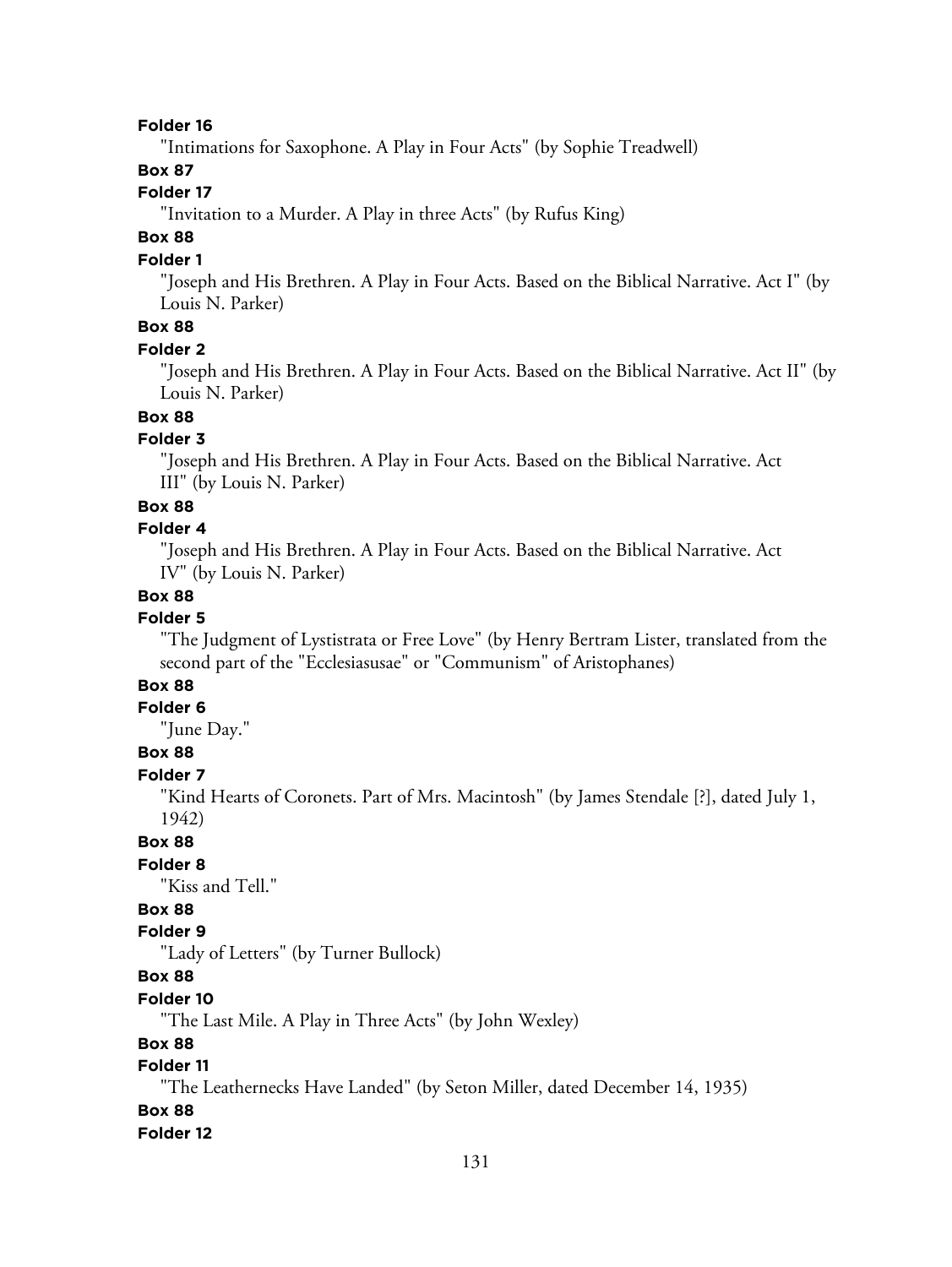"Let's Pretend or Sing Me a Love Song" (by Sig Herzig and Jerry Wald)

### **Box 88**

# **Folder 13**

"The Lord of the Axe" (synopsis of a film or play based on "Sunshine of the World" by Gladys Unger and K. K. Arddschir)

# **Box 88**

# **Folder 14**

"Lysistrata or The Sit-Down Strike" (by Henry Bertram Lister, LL.M.)

# **Box 88**

# **Folder 15**

"Madly in Love. A Modern Comedy in Three Acts" (by Gladys Unger and Marcella Burke)

#### **Box 88**

#### **Folder 16**

Suggestions for "Madly in Love"

#### **Box 88**

# **Folder 17**

"Mañana Land" (by Triad Clark)

# **Box 88**

#### **Folder 18**

"A Masque of Night. A Poetic interlude Arranged for Verse Choir" (by William O. Berney)

#### **Box 88**

#### **Folder 19**

"A Matter of Opinion. A Comedy in Three Acts" (by Anne O'Huzzy)

# **Box 88**

#### **Folder 20**

"May Wine. A New Musical Play" (by Frank Mandel and Oscar Hammerstein)

### **Box 88**

# **Folder 21**

"Melitza Seeress. A Short Story" (by Gladys Unger)

# **Box 88**

#### **Folder 22**

"A Mennonite Maid. A Comedy in Four Acts" (by Helen R. Martin and Frank Howe, Jr.)

#### **Box 89**

#### **Folder 1**

"The Messiah" (by J. Zulawsky, English version by I. S. Richter)

### **Box 89**

#### **Folder 2**

"The Milky Way" (by Lynn Root and Harry Clark)

# **Box 89**

#### **Folder 3**

"A Modern Romeo and Juliet" (by Glady Unger)

# **Box 89**

#### **Folder 4**

"Monica. A Comedy in Three Acts" (by Ernest Cecil)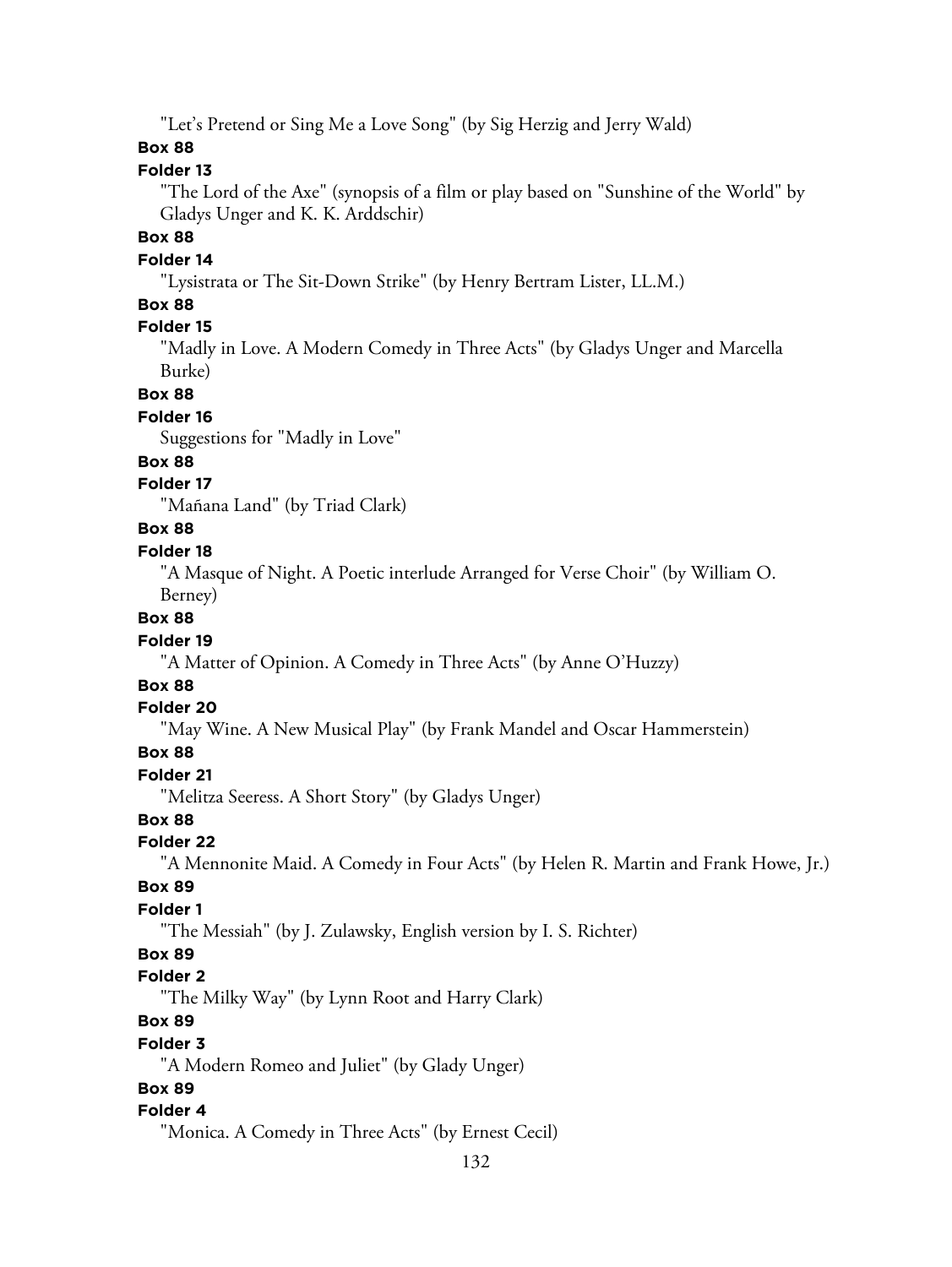#### **Folder 5**

"The Moon and Ten Cents" (by Gladys Unger)

# **Box 89**

#### **Folder 6**

"A Most Immoral Lady. A Play in Three Acts" (by Townsend Martin)

# **Box 89**

# **Folder 7**

"Moving In" (by Norma Mitchell and Lewis Waller)

# **Box 89**

#### **Folder 8**

"The Murder Plane. A Story of the United States Secret Service. From the Files of William H. Moran, Ex-Chief of the United States Secret Service" (screenplay by Raymond L. Schrock)

# **Box 89**

# **Folder 9**

"Next!" (by Richard Mansfield)

### **Box 89**

# **Folder 10**

"The Nightingale and the Rose."

# **Box 89**

# **Folder 11**

"No Other Girl" (by Aaron Hoffman)

# **Box 89**

#### **Folder 12**

"O Sun and Lady Moon. A Peace Pageant in Prologue and One Act" (by Florence Nelson, copyrighted in 1937)

# **Box 89**

# **Folder 13**

"One Against Many. Feodor Role"

#### **Box 89**

### **Folder 14**

"One Against Many. Francois Role"

# **Box 89**

### **Folder 15**

"One Against Many. Henri Larouge Role"

#### **Box 89**

#### **Folder 16**

"One Against Many. Ivan Role"

# **Box 89**

# **Folder 17**

"One Against Many. Muller C. Role"

# **Box 89**

#### **Folder 18** "One Against Many. Neira Role"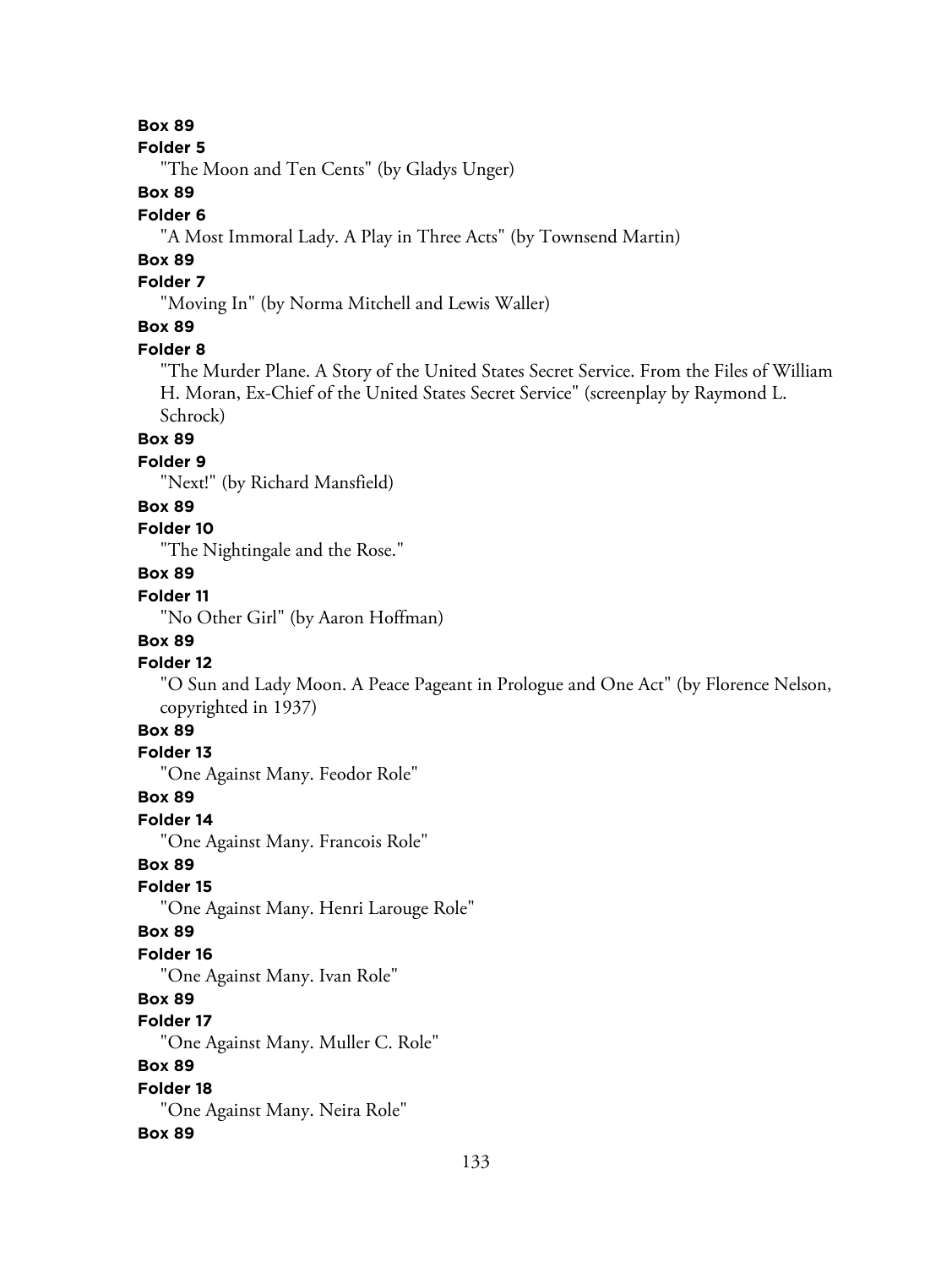"One Against Many. Cuthbert Cholmondely Role"

# **Box 89**

### **Folder 20**

"One Against Many. Countess Olga Lapuschkin Role"

# **Box 89**

# **Folder 21**

"One Against Many. Dimitri Role"

#### **Box 89**

# **Folder 22**

"One Against Many. Prince Alexandro Michaelovitch Role"

# **Box 89**

### **Folder 23**

"The Ordeal. A Play in Four Acts" (by Marco Praga translated by Dirce St. Cyr.)

### **Box 89**

#### **Folder 24**

"Other Men's Wives. A Play in Three Acts" (by Walter Hackett)

#### **Box 89**

# **Folder 25**

"The Painted Swan."

# **Box 90**

# **Folder 1**

"The Perfect Stranger. An Up-to-the-Minute Comedy of New York" (Russell M. Murdock)

# **Box 90**

#### **Folder 2**

"Phantasms. A Drama in Four Acts" (by Roberto Bracco, translated by Dirce St. Cyr.)

### **Box 90**

#### **Folder 3**

"Pharaoh's Flapper" (by Gladys Unger)

### **Box 90**

### **Folder 4**

"Prairie Thunder" (by Ed Earl Repp, dated 5/25/37)

### **Box 90**

#### **Folder 5**

"The Proper Spirit. Carter Role."

# **Box 90**

#### **Folder 6**

"The Proper Spirit. Short Role."

# **Box 90**

# **Folder 7**

"The Proper Spirit. Short Role. [Copy 2]"

# **Box 90**

# **Folder 8**

"The Proper Spirit. William Graves Role."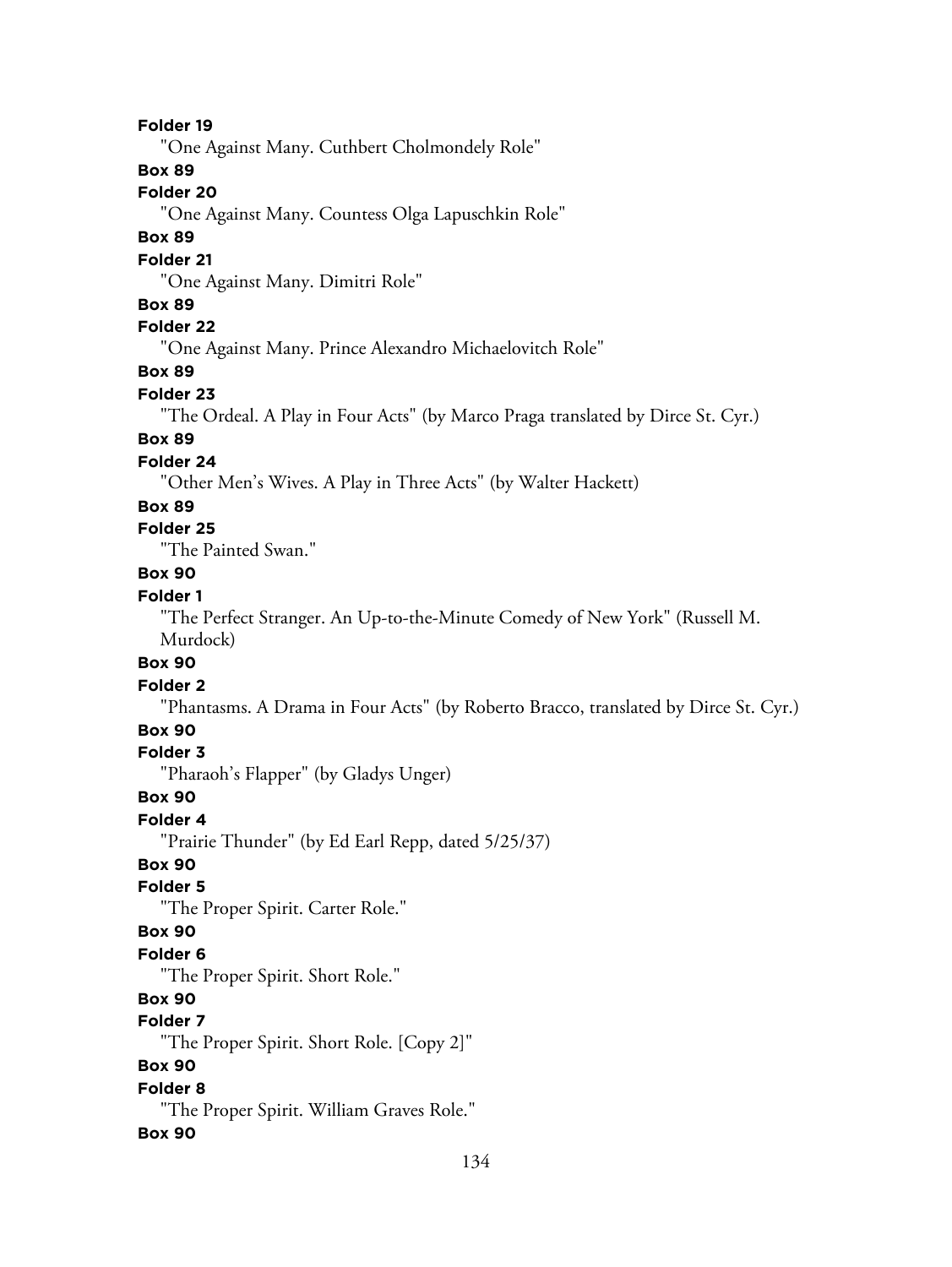**Folder 9** "The Proper Spirit. Captain John Baldwin Role." **Box 90 Folder 10** "The Proper Spirit. Peter Bentley Role." **Box 90 Folder 11** "The Proper Spirit. Higgins Role." **Box 90 Folder 12** "The Proper Spirit. Manus McFadden Role." **Box 90 Folder 13** "The Racket. A Play" (by Bartlett Cormack) **Box 90 Folder 14** "Rain or Shine. A Musical Comedy of Circus Life in Two Acts. Act I" **Box 90 Folder 15** "Rain or Shine. A Musical Comedy of Circus Life in Two Acts. Act II" **Box 90 Folder 16** "Rain or Shine. Amos Role." **Box 90 Folder 17** "Rain or Shine. Gwynnie Role." **Box 90 Folder 18** "Rain or Shine. Jesse Role." **Box 90 Folder 19** "Rain or Shine. Mary Role." **Box 90 Folder 20** "Rain or Shine. Rosie Role." **Box 90 Folder 21** "Rain or Shine. Jack Role." **Box 90 Folder 22** "Rain or Shine. Smiley Role." **Box 90 Folder 23** "Rain or Shine. Harry Role." **Box 90 Folder 24**

135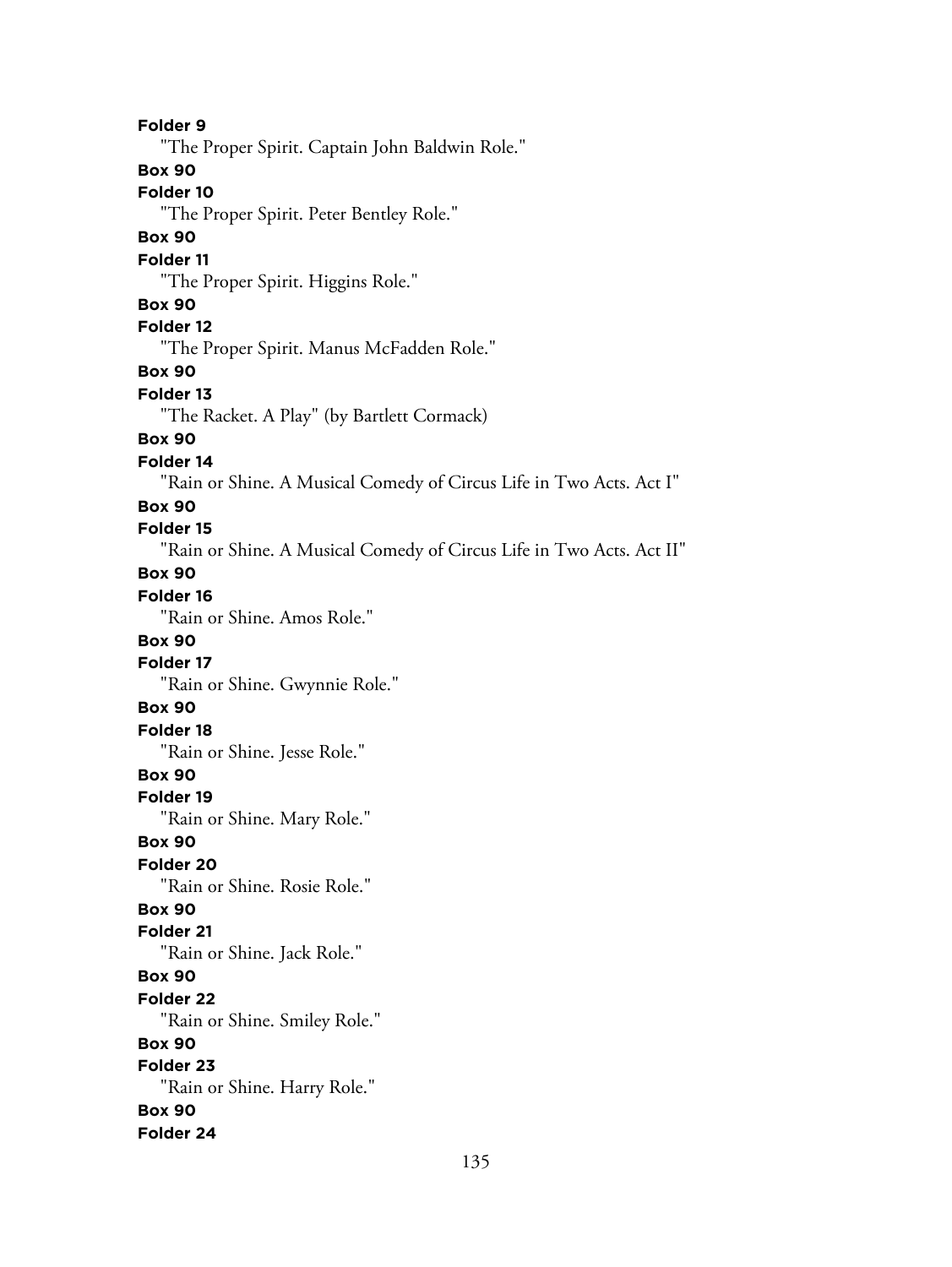"Rain or Shine. Frankie Role."

# **Box 90**

# **Folder 25**

"Rebound. A Comedy in Three Acts" (by Donald Ogden Stewart)

# **Box 90**

# **Folder 26**

"The Refugee. An Original Play in Three Acts. Act I" (by Gladys Unger)

# **Box 90**

# **Folder 27**

"The Refugee. An Original Play in Three Acts. Act II" (by Gladys Unger)

# **Box 90**

# **Folder 28**

"Robin Hood" (original screenplay by Norman Reilly Raine and Seton I. Miller, dated 9/14/37)

# **Box 91**

### **Folder 1**

Notes for "A Rose Tree in the Sudan."

# **Box 91**

# **Folder 2**

"A Rose Tree in Sudan" (by Gladys Unger and Jess Lasky, Jr.)

# **Box 91**

# **Folder 3**

"Schemers. A Modern Play in Prologue and Three Acts. Act I" (by Dr. William Irving Sirovich, copyrighted January 1922)

### **Box 91**

# **Folder 4**

"Schemers. A Modern Play in Prologue and Three Acts. Act II" (by Dr. William Irving Sirovich, copyrighted January 1922)

# **Box 91**

# **Folder 5**

"Schemers. A Modern Play in Prologue and Three Acts. Act III [cover only]" (by Dr. William Irving Sirovich, copyrighted January 1922)

# **Box 91**

# **Folder 6**

"Sea Serpent" (an original screenplay by Gladys Unger)

# **Box 91**

### **Folder 7**

"The Serf Actress" (by Gladys Unger)

# **Box 91**

### **Folder 8**

"Service. Girl Role"

# **Box 91**

# **Folder 9**

"Service. Manager Role"

# **Box 91**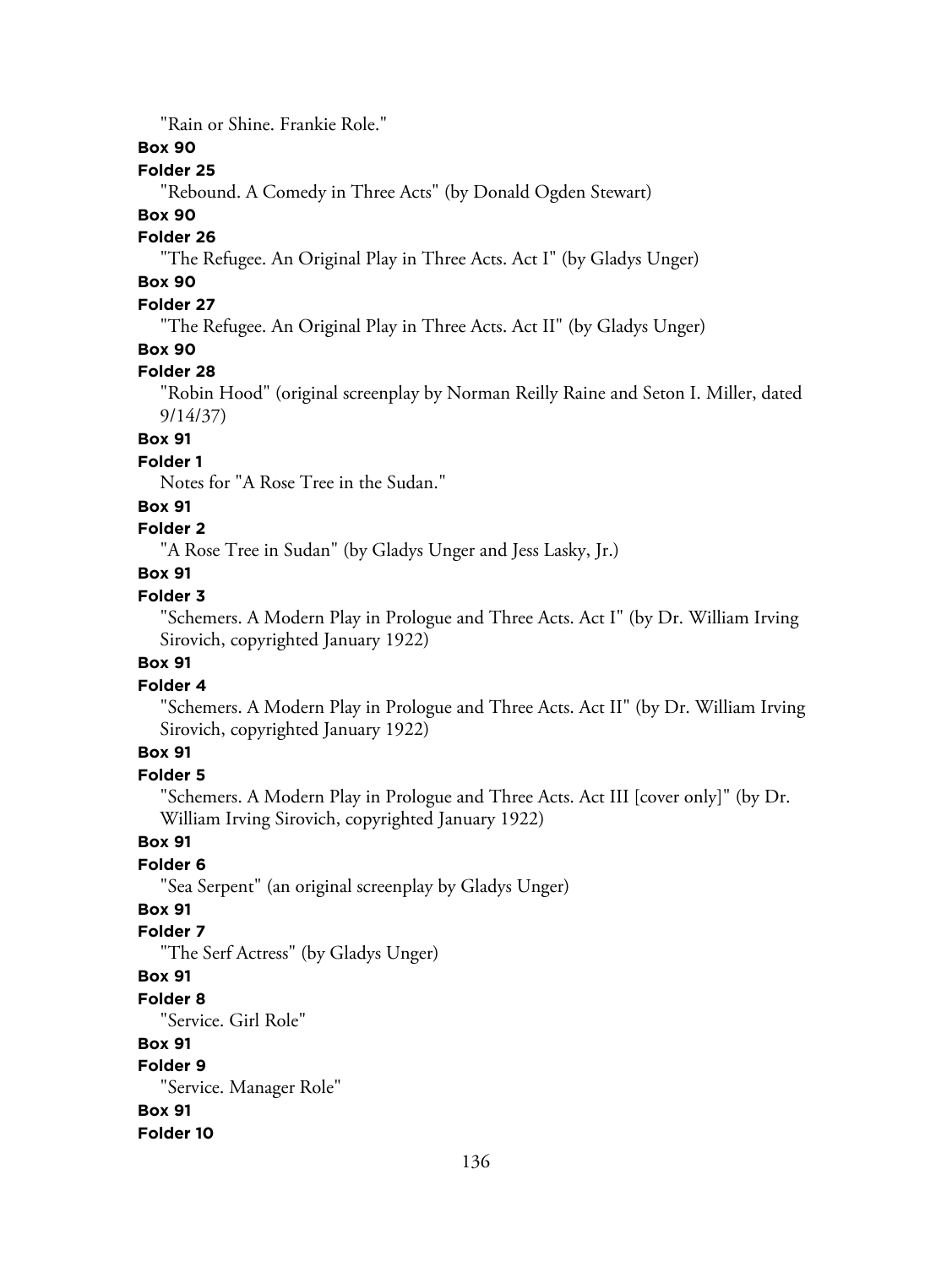"She Loves Me Not" (by Howard Lindsay)

# **Box 91**

# **Folder 11**

"The Singing Marine" (original screenplay by Delmar Daves)

# **Box 91**

# **Folder 12**

"The Siren" (by William K. Wells, copyrighted in June 1923)

# **Box 91**

# **Folder 13**

"Sitting Pretty. A Musical Comedy" (by Guy Bolton, P. G. Wodehouse, and Jerome Kern) **Box 91**

# **Folder 14**

"Small Miracle. A Play in Three Acts" (by Norman Krasna)

# **Box 91**

# **Folder 15**

"Smoldering Fires. A Drama in Three Acts" (by Roberto Bracco and translated by Dirce St. Cyr, copyrighted in 1907 by Dirce St. Cyr)

### **Box 91**

# **Folder 16**

"Spaghetti and Sauerkraut. A Satirical Skit" (by Wolfson Gurdon, dated April 1941)

# **Box 91**

# **Folder 17**

"Spring Song" (by Bella and Samuel Spewack)

### **Box 91**

# **Folder 18**

"The Squall. A Play in Three Acts" (by Jean Bart)

# **Box 91**

# **Folder 19**

"Stepping Sisters. A Comedy in Three Acts" (by Howard Warren Comstock)

# **Box 91**

# **Folder 20**

"The Swallow" (by Viola True, dated May 1925)

# **Box 92**

# **Folder 1**

"Tampico. A Play" (by Bartlett Cormack and Joseph Hergesheimer, copyrighted in 1927)

# **Box 92**

# **Folder 2**

"Ten to Ten."

# **Box 92**

### **Folder 3**

"Terre d'Israel" (by Edouard Helsey and Jean Botrot)

# **Box 92**

# **Folder 4**

"These Few Ashes. A Comedy in Three Acts" (by Leonard Ide)

# **Box 92**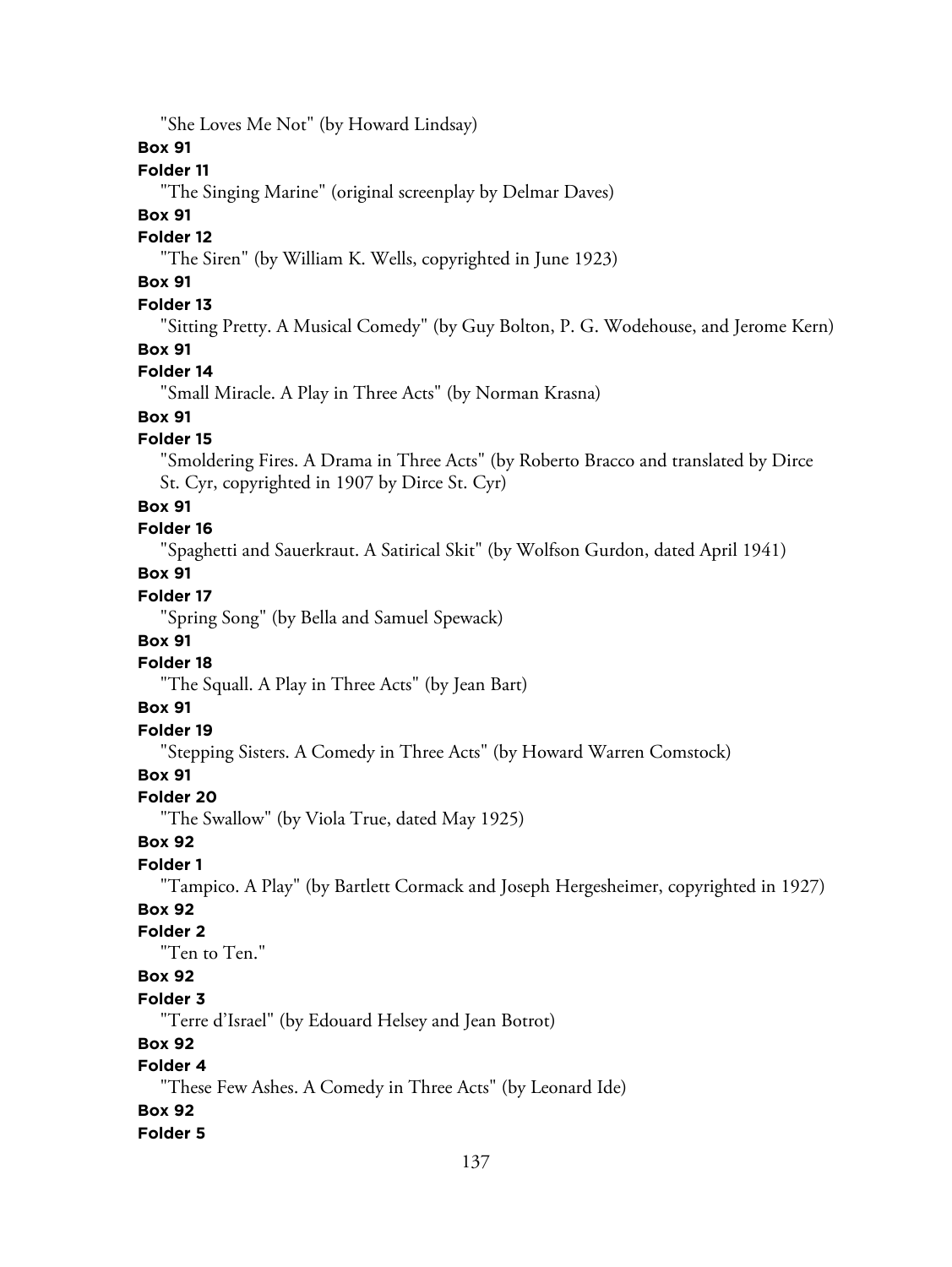"They Never Do."

# **Box 92**

# **Folder 6**

"This Man's Army. A Farce Comedy in One Act" (by Melville A. Sanderson, Jr.)

# **Box 92**

# **Folder 7**

"Thisbe. A Play in Four Acts" (by Frank Allen, adapted from the French of Charles Mere, dated 1923)

# **Box 92**

# **Folder 8**

"Ticket Chopper. Chorus Girl Role."

# **Box 92**

### **Folder 9**

"Ticket Chopper."

# **Box 92**

# **Folder 10**

"Too Much of Everything" (screenplay by Jean Negulesco and Wally Klein, dated 8/11/37)

**Box 92**

# **Folder 11**

"Torchy Blane in Chinatown" (screenplay by George Bricker, from an adaptation of the story "Murder Will Out" by Murray Leinster and Will Jenkins, dated 8/12/38)

# **Box 92**

# **Folder 12**

"Torchy Blane in Panama" (screenplay by George Bricker, based on an original story by Anthony Coldewey, dated 1/7/38)

# **Box 92**

# **Folder 13**

"Der Tote Tag" (by Ernst Barlach)

# **Box 92**

# **Folder 14**

"The Triumph. A Play in Four Acts" (by Roberto Bracco, translated by Dirce St. Cyr)

# **Box 92**

# **Folder 15**

"Two Little Hottentots" (by H.M. Hayman)

# **Box 92**

# **Folder 16**

"An Unpretentious Comedy" (by John Yeuell)

# **Box 93**

# **Folder 1**

"Up Pops the Devil. A New Comedy" (by Albert Hackett and Frances Goodrich)

# **Box 93**

# **Folder 2**

"U.S.S. Mississippi or What Do I Don't Know" (by I.S. Richter copyrighted 1940)

# **Box 93**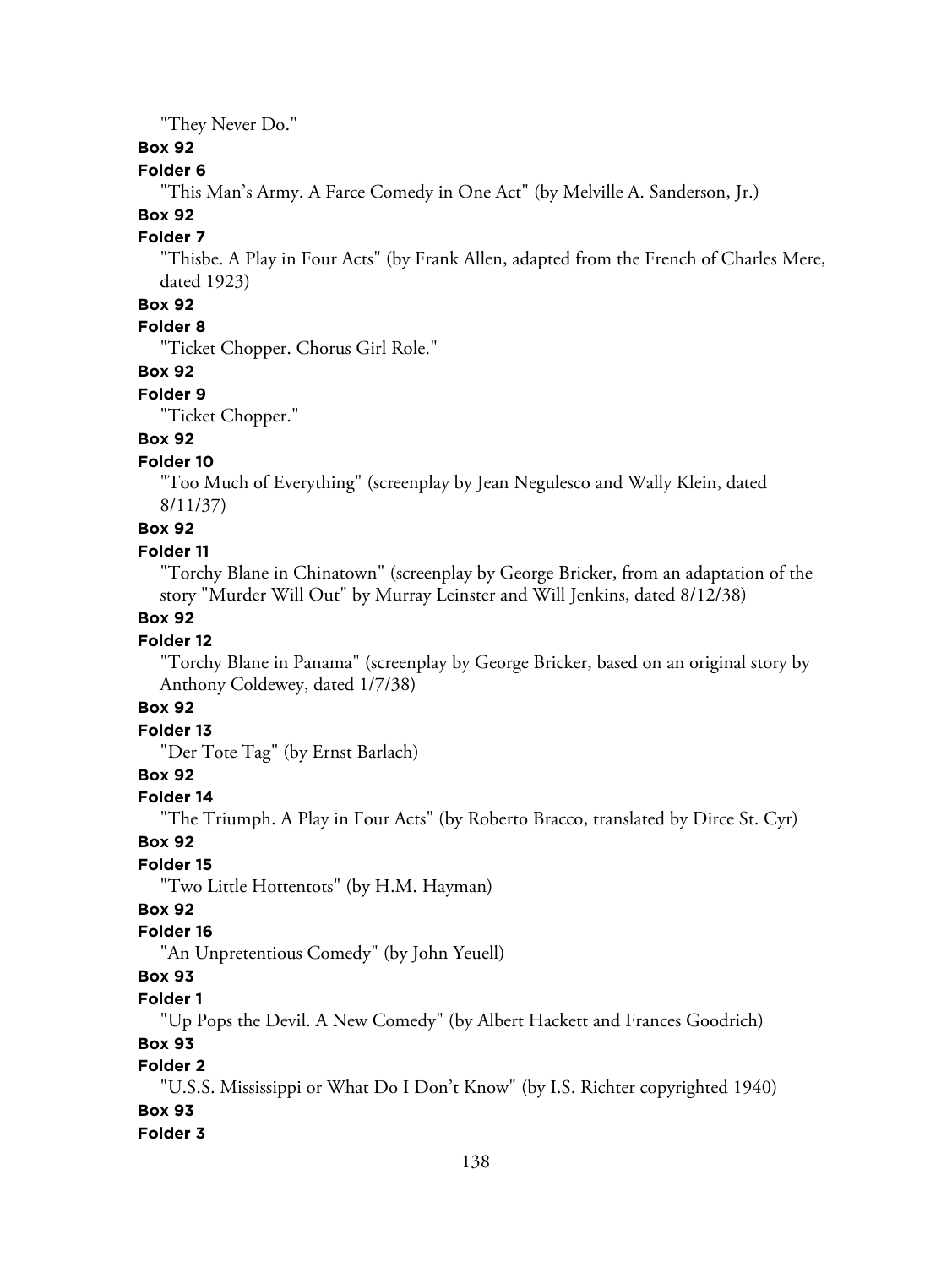"Les Vacances de Paques" (by Romain Coolus, copyrighted 1926)

### **Box 93**

# **Folder 4**

"Wanted A Man."

### **Box 93**

#### **Folder 5**

"We Girls" (by Frederick and Fanny Hampton)

# **Box 93**

# **Folder 6**

"Winter Carnivale" (by Budd Schulberg, Maurice Rapf, and Lester Cole)

### **Box 93**

# **Folder 7**

"The Wiser They Are. A Comedy in Three Acts" (by Sheridan Gibney)

# **Box 93**

# **Folder 8**

"Women Are So Serious."

# **Box 93**

# **Folder 9**

"You Can't Take It With You" (by Moss Hart and George S. Kaufman)

# **Box 93**

# **Folder 10**

"Your Uncle Dudley" (by Howard Lindsay and Bertrand Robinson)

# **Box 93**

### **Folder 11**

"You're Not the Type" (by Harold M. Hayman)

# **Series IV: Various Plays**

**Box 94 Folder 1** "A Lost American. Act I." **Box 94 Folder 2** "A Lost American. Act II." **Box 94 Folder 3**

"A Lost American. Act III."

# **Box 94**

# **Folder 4**

"A Lost American. Act IV."

# **Box 94**

# **Folder 5**

"A Lost American. Act V."

# **Box 94**

# **Folder 6**

"Love In a Railway Train. A Comedy Sketch for Man and Woman" (by Frank Stayton) **Box 94**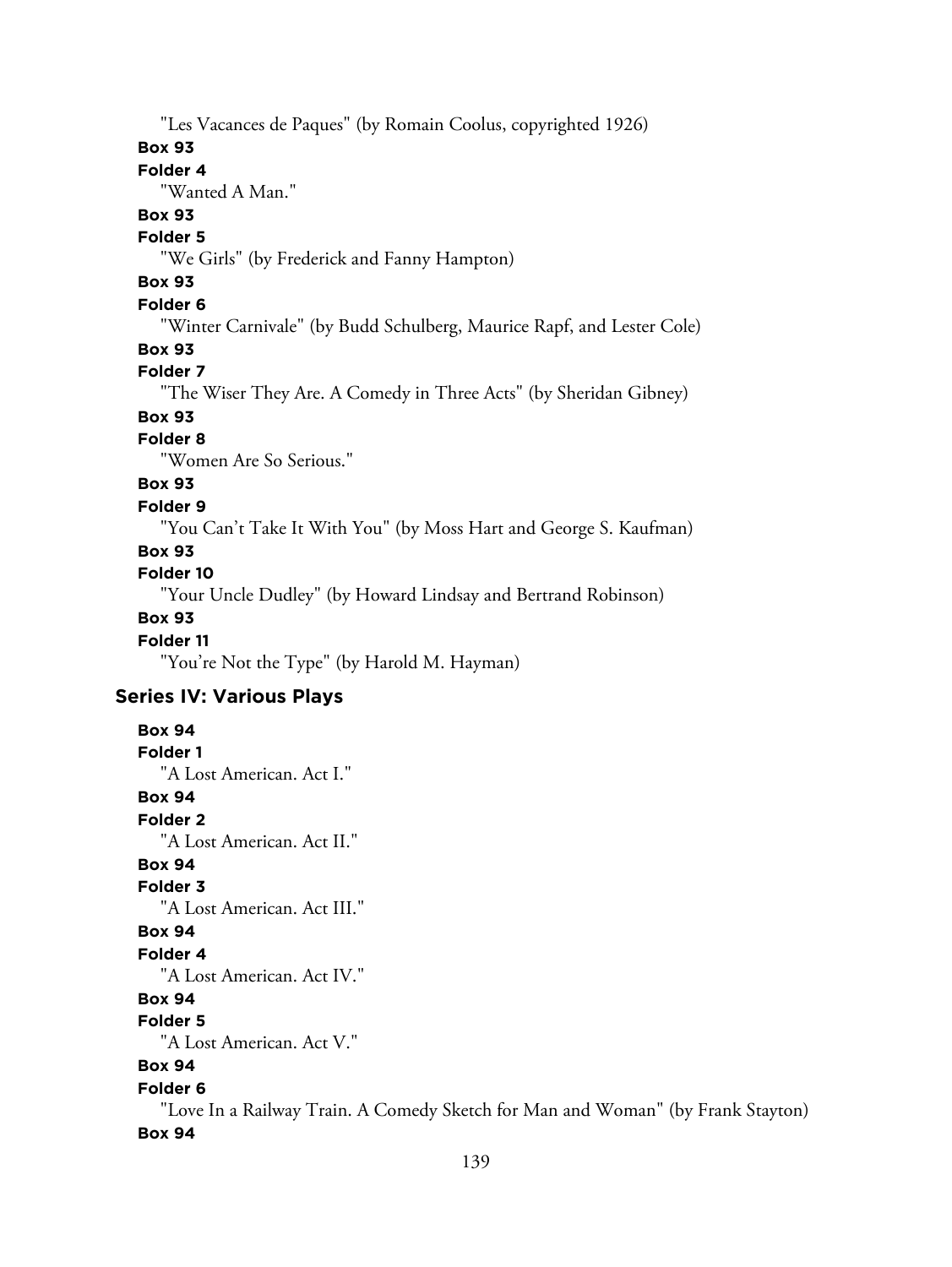"Madame X. In Three Acts and a Prologue" (by John Raphael, adapted from the French of Alexandra Bisson, on the cover is handwritten is "Original. Don't Sell, dated 7-13-[19]13)

### **Box 94**

#### **Folder 8**

"The Night of the Party. A Comedy in Three Acts" (by Whedon Grossmith, handwritten copy)

# **Box 94**

### **Folder 9**

"Nobody's Daughter. A Play in Four Acts" (by George Paston, [possibly a pseudonym for Emily Morse Symonds])

#### **Box 94**

#### **Folder 10**

"Pete" (by Hall Caine and Louis N. Parker, dramatized from "The Manxman" by Hall Caine)

# **Box 94**

### **Folder 11**

"The Red Lamp. A Drama in 4 Acts" (dated 1887 and a handwritten copy)

# **Box 94**

#### **Folder 12**

"The Sword in the Air or As Knight of Old. A Play in Four Acts. Act I" (by Archibald Clavering Gunter)

# **Box 94**

#### **Folder 13**

"The Sword in the Air or As Knight of Old. A Play in Four Acts. Act II" (by Archibald Clavering Gunter)

# **Box 94**

### **Folder 14**

"The Sword in the Air or As Knight of Old. A Play in Four Acts. Act III" (by Archibald Clavering Gunter)

# **Box 94**

### **Folder 15**

"The Sword in the Air or As Knight of Old. A Play in Four Acts. Act IV" (by Archibald Clavering Gunter)

# **Box 94**

### **Folder 16**

"A Terrible Test or The Green Lanes of England" (by George Conquest and [?] Pettit)

# **Box 94**

### **Folder 17**

"Trick for Treat or Caught In His Own Trap. A Romantic Hibernian Comedy Drama in Three Acts" (by Herbert J. Stanley)

# **Box 94**

# **Folder 18**

Piece of a Flyer for a boxing match between Scaldy Bill Quinn vs. Jack Moffatt; Charley McKeever vs. Jim Fernes; and Kid Ryan vs. Walter Bloom.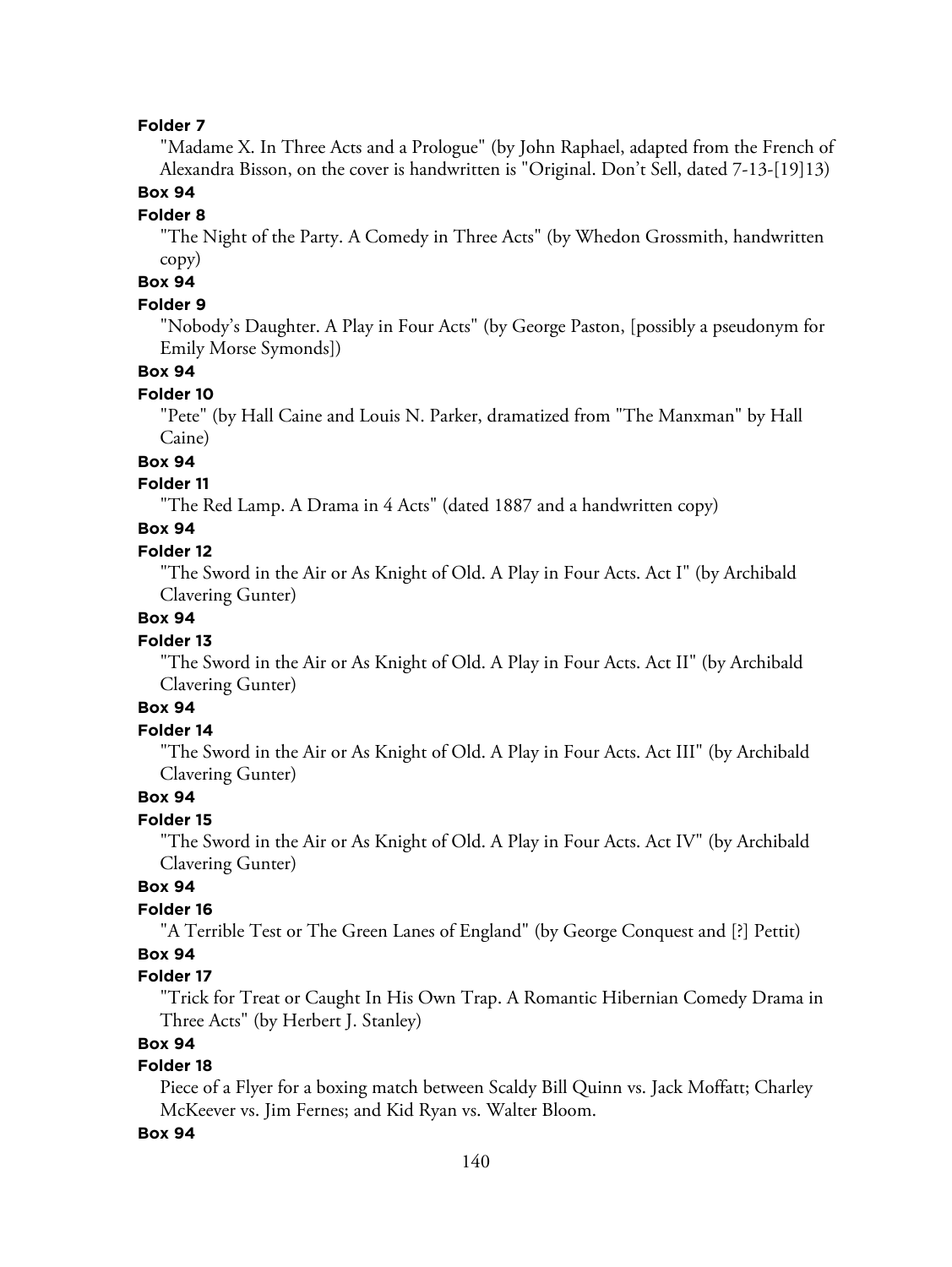"Variety Isle. A Musical Fantasy, In One Act and One Scene" (arranged and produced by George A. Burton)

# **Box 94**

#### **Folder 20**

"The Yellow Jacket" (by George C. Hazelton and Benrimo, dated November 1928)

# **Box 95**

# **Folder 1**

"Zira. A Drama in Four Acts. Act I" (by J. Hartley and Henry Miller)

# **Box 95**

#### **Folder 2**

"Zira. A Drama in Four Acts. Act II" (by J. Hartley and Henry Miller)

# **Box 95**

### **Folder 3**

"Zira. A Drama in Four Acts. Act III" (by J. Hartley and Henry Miller)

### **Box 95**

# **Folder 4**

"Zira. A Drama in Four Acts. Act IV" (by J. Hartley and Henry Miller)

# **Box 95**

### **Folder 5**

"Fairfax. A Comedy in Five Acts" (by Bartley Campbell)

# **Series V: Printed Playbills and Scripts**

#### **Box 95**

#### **Folder 6**

"The Outlaw of the Adriatic or The Female Spy and the Chief of the Ten. A Romantic Drama in Three Acts" (adapted from the French of Victor Sejour)

# **Box 95**

#### **Folder 7**

"Le Diable A Quatre" (by Mm. De Leuven, dated October 1845)

#### **Box 95**

### **Folder 8**

"The Complete Works of Shakespeare. A Gallery of Shakespearian Scenes and Portraits."

#### **Box 95**

### **Folder 9**

"The Complete Works of Shakespeare, From the Original Text."

#### **Box 95**

#### **Folder 10**

"The Babes in the Wood or the Ferocious Uncle" (dated 1842)

# **Box 95**

# **Folder 11**

"List 36, M-W, 1971, John Makarewich."

# **Box 95**

# **Folder 12**

"Tartuffe."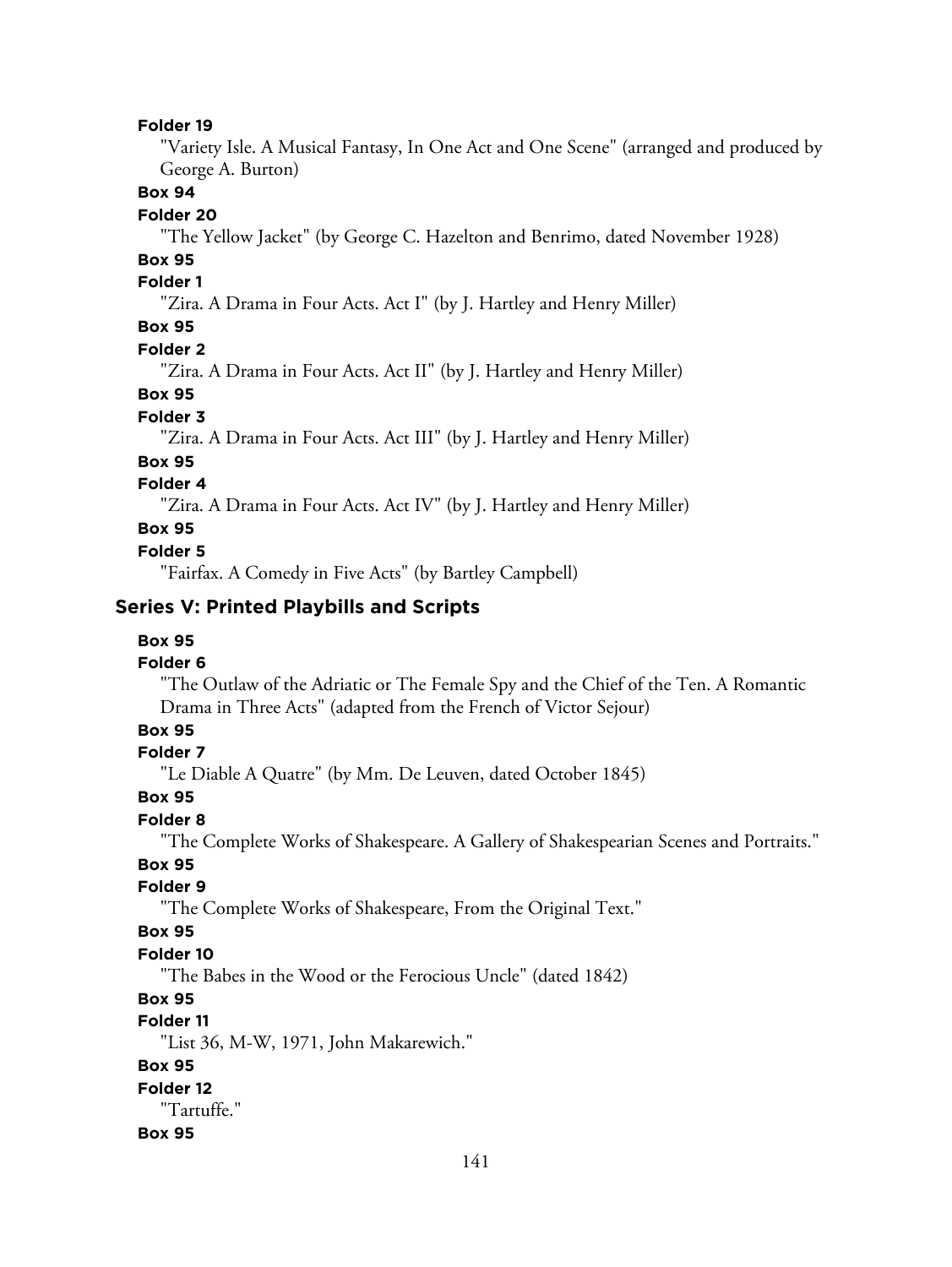"La Dame aux Camelias."

# **Box 95**

**Folder 14**

"Gringoire."

# **Box 95**

**Folder 15**

"Fedora."

# **Box 95**

# **Folder 16**

"La Joie Fait Peur."

# **Box 95**

#### **Folder 17**

"Spiritus and Seifenschaum oder Die Ueberrumpelung auf dem Kampfplatze" (by M.L. von Chemnik)

# **Box 95**

# **Folder 18**

"Die Weber" (by Gerhart Hauptmann)

### **Box 95**

### **Folder 19**

"Monna Vanna" (by Maurice Maeterlinck, published 1903)

#### **Box 95**

# **Folder 20**

"Roule-ta-Bosse" (by Jules Mary and Emile Rochard, printed 1907)

# **Box 95**

**Folder 21**

"Des Schickjals Walfen" (by Felix Renker)

# **Box 95**

**Folder 22**

"Burzel in Spanien."

### **Box 95**

**Folder 23**

"Toni. Die Sühne" (by Theodor Körner)

# **Box 95**

# **Folder 24**

"Die Fabrikarbeiterin" (by Ernst Reichle)

#### **Box 95**

#### **Folder 25**

"Während des Streiks" (by Gabriele Zapolsta)

# **Box 96**

# **Folder 1**

"Le Chaperon" (by Edmond Duesberg, published in 1898)

# **Box 96**

# **Folder 2**

"La Donna Stravagante."